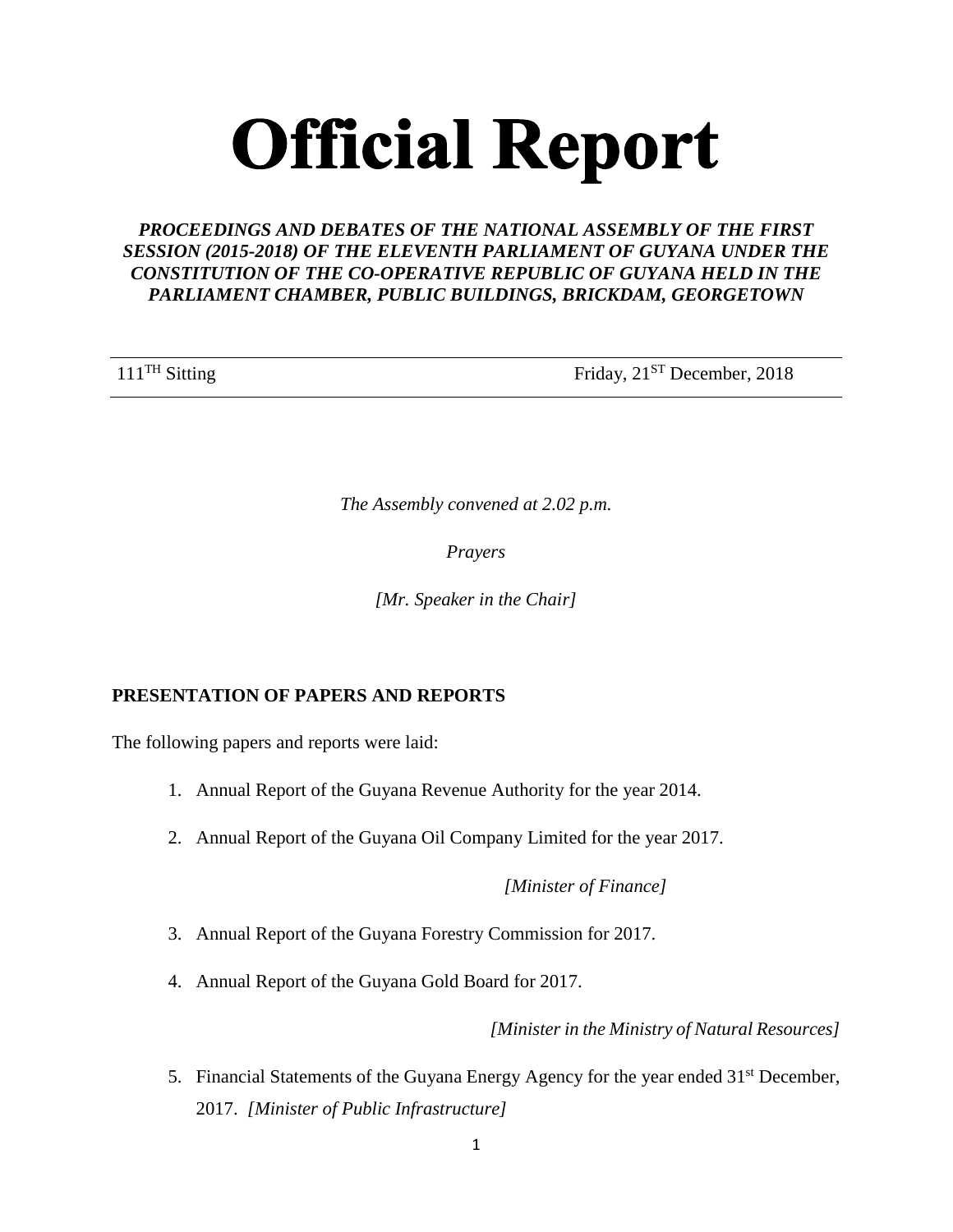- 6. Annual Report of the Ministry of Agriculture for the year 2017.
- 7. Annual Report of the Fisheries Department of the Ministry of Agriculture for the year 2017.
- 8. Annual Report of the Guyana Livestock Development Authority for the year 2017.
- 9. Annual Report of the Guyana Marketing Corporation for the year 2017.
- 10. Annual Report of the Guyana Rice Development Board for the year 2017.
- 11. Annual Report of the Guyana School of Agriculture for the year 2017.
- 12. Annual Report of the Hydrometeorological Service of the Ministry of Agriculture for the year 2017.
- 13. Annual Report of the Mahaica/Mahaicony/Abary Agricultural Development Authority for the year 2017.
- 14. Annual Report of the National Agricultural Research and Extension Institute for the year 2017.
- 15. Annual Report of the National Drainage and Irrigation Authority for the year 2017.
- 16. Annual Report of the Pesticides and Toxic Chemicals Control Board for the year 2017.

# *[Minister of Agriculture]*

- 17. Annual Report of the Guyana National Newspapers Limited for the year 2015.
- 18. Annual Reports of the National Communications Network Inc. for the years 2013 and 2014.

*[First Vice-President and Prime Minister]*

# **PUBLIC BUSINESS**

#### **PRIVATE MEMBERS' BUSINESS**

#### **MOTION**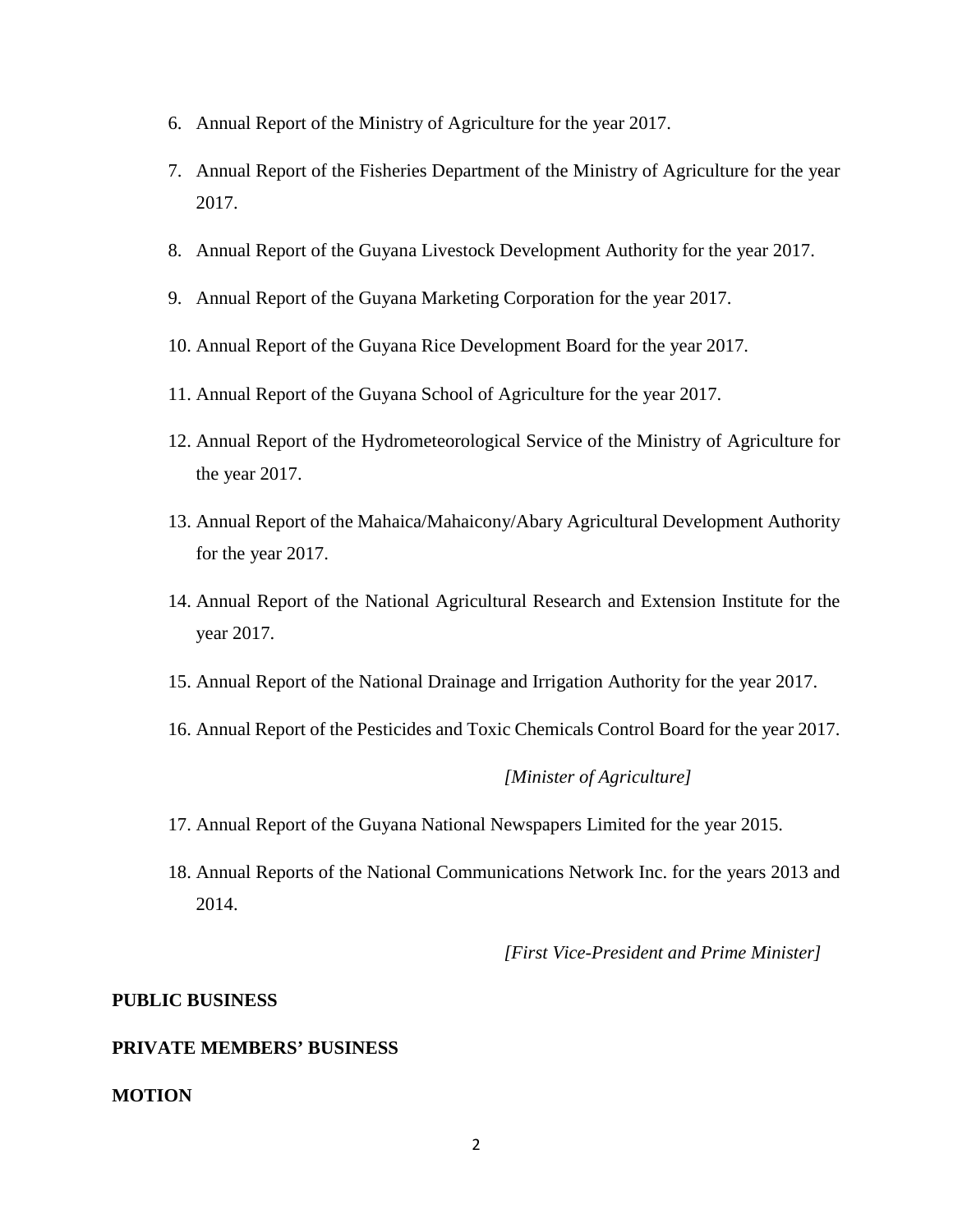# **NO CONFIDENCE IN THE GOVERNMENT OF GUYANA**

# BE IT RESOLVED:

That this National Assembly has no confidence in the Government. *[Mr. Jagdeo - Leader of the Opposition]*

**Leader of the Opposition [Mr. Jagdeo]** (*2.06 p.m.)***:** Mr. Speaker, I rise here today... [*Interruption*]

#### [*Mr. Speaker hit the gavel*]

**Mr. Speaker:** Hon. Members, let us keep this debate in the manner in which it should be done. We all know what that manner is. Let us make sure that we do that. Please proceed, Mr. Jagdeo.

**Mr. Jagdeo:** ...to present the motion in my name, that the National Assembly has no confidence in the Government of Guyana. Sometime ago, in this National Assembly, I pointed out to the Members of the Assembly that we are here not as enemies, but that we are here as adversaries.

We, today, are exploring a remedy provided by our Constitution, particularly when you have a Government that has been as incompetent, corrupt, unimaginative and a total failure today. The people out there demand that we pursue this. I know that the 33 Members in the National Assembly who sit on the other side and who have been growing fat on the perks of office, will wish that this motion disappears. They would like to argue that the motion has no chance of succeeding, yet, they want us to withdraw the motion. We can see that all the bluster here is a sign of the intent trepidation in their hearts across there. They are very worried. Just look at their faces. It is what I see. The typical People's National Congress (PNC) behaviour that we see on the streets, we are seeing it manifested here today. It comes out of intense fear, fear that they would lose the perks and fear that they would lose all the benefits they have gotten.

I intend to layout the case today that this Government has mismanaged the resources of Guyana; I intend to layout the case that this Government is untrustworthy and has failed on all of its manifesto's promises to the people of Guyana; I intend to layout the case that this Government is harming our democracy by unilateral actions on its part; I intend to layout the case that this Government, through its incompetent negotiations, is damaging our future prospects and well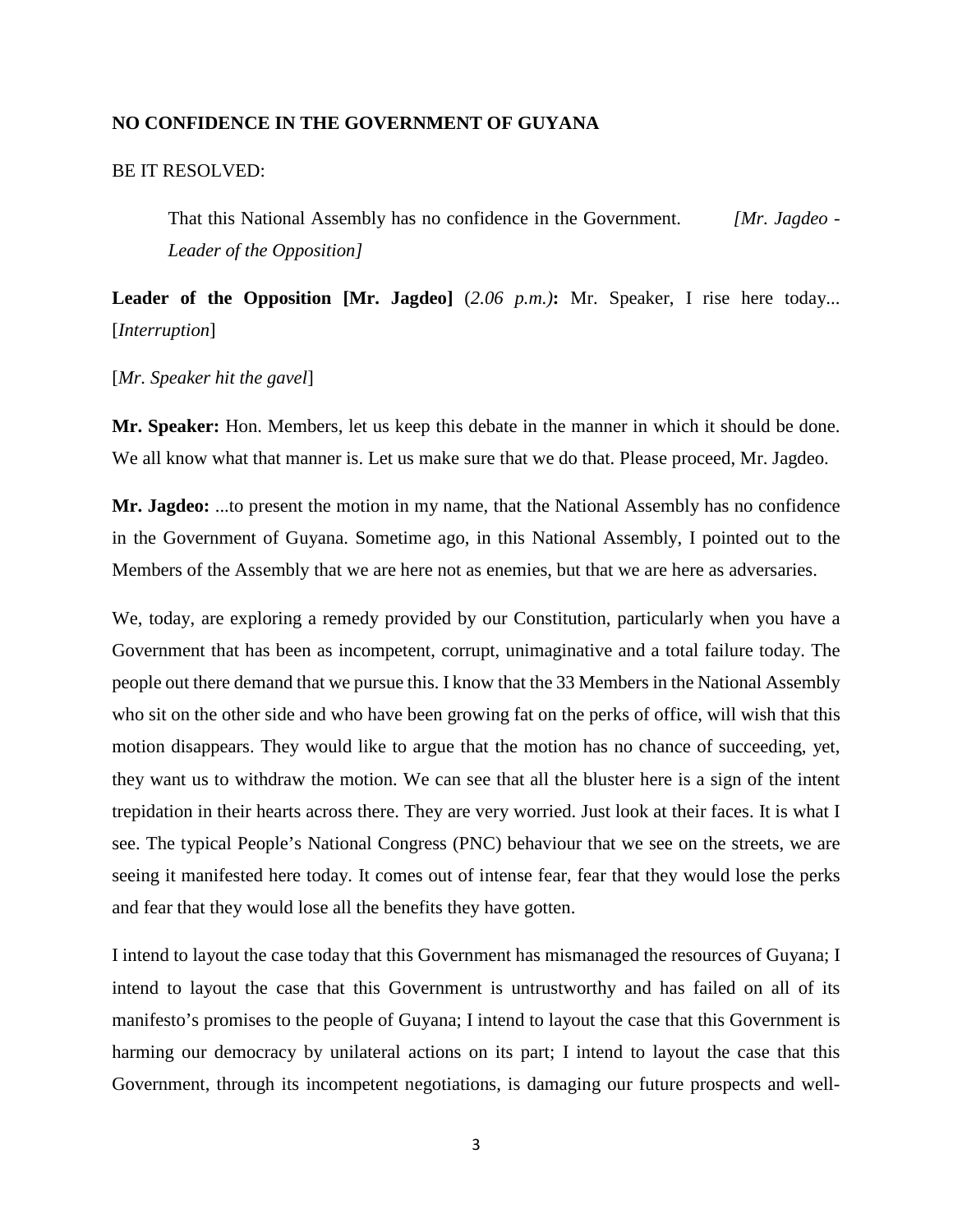being; and I intend to layout the case that this Government is the most corrupt Government in our entire independent history.

In this relation, the A Partnership for National Unity/Alliance For Change (APNU/AFC) went to the people of Guyana and they presented a wonderful manifesto. If this nation was to have a chance to read the manifesto, because, obviously, they did not. A manifesto is a government's promise to the people of Guyana. Let us take a little tour through the *APNU+AFC Joint Manifesto 2015* to see what they told the people of Guyana in 2015 - how they will manage the country. They said on page 5 of the Manifesto:

### "*Programme of Action*

Within the first 100 days of the formation of a Government of National Unity, the following will be done: development and implementation of a sustained national crime prevention plan".

Until today, except for the dogs and horses, we have not seen the manifestation of this plan.

They said:

"Within the first 100 days of the formation of a Government of National Unity, the following will be done: Adoption of a long-term sustainable economic development plan to realise the vast potential of this country".

Until now, this Government is aimless, visionless, is trying to foist something called the Green State Development Strategy (GSDS) and pass it off as a long-term development plan. They are clueless about economic management and you will see this manifested in the harm that they are doing to the country.

They said that they would have less expenditure wastage. This Government has increased extravagance by \$31 billion. That is how much more they are spending today than in the past. They said that they will reduce the Value-Added Tax (VAT) and they said that people are burdened by heavy taxation. This Government has increased taxation by \$88 billion per annum since it took office. The VAT alone is by \$17 billion. They lied to the people of Guyana. In their manifesto, they said that they will accelerate land titling for Amerindian people. This is almost the fifth year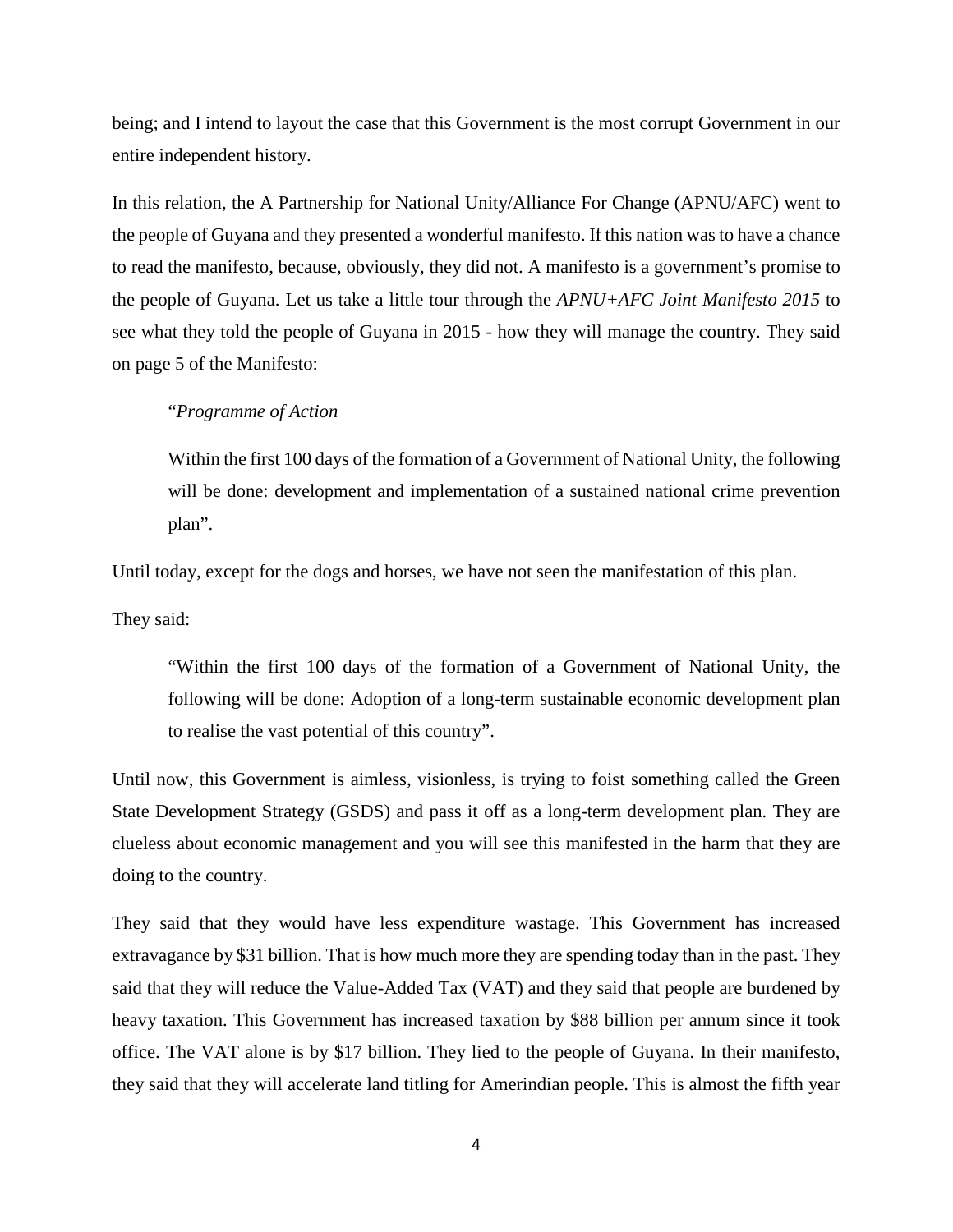in office and what has happened, not a single title has been issued to Indigenous people. Failure again. They said that they will create 2,000 jobs in the 10 Administrative Regions of Guyana from computer assembly alone. What has happened? Zero jobs from computer assembly. They said for young people, on page 20 of the manifesto:

#### "*Youth Policy*

...create tens of thousands of new sustainable jobs for the Youths of Guyana".

They have lost 30,000 jobs since this Government took office. They said free lunch for all children in primary schools. I do not know if the children of Guyana are now all getting free lunches in primary schools, but what I know is that they took away the \$10,000 Grant from the school kids. This is what we got.

### **Mr. Speaker:** Hon. Member, Mr. Jagdeo would you...

I must remind Hon. Members that no placards nor any form of advertisements must be displayed in this Chamber during the course of any debate. It also applies to recording, which I have laid down, first to guide Hon. Members as if they did not know. No recordings are allowed in the Chamber. I will not say anything more about this. Please proceed, Mr. Jagdeo.

#### *2.17 p.m.*

**Mr. Jagdeo:** Thank you, Mr. Speaker. They promised, in the Manifesto, within a short period, free transportation for all primary school kids to doctors for biannual check-ups. Not only are the children not transported to get their biannual check-ups, but the health system is just collapsing.

They promised the elderly that they would have inflation-adjusted pensions and that they would provide lower prices for State utilities and health services. What have they done? They have now removed the water and electricity subsidies from the pensioners, contrary to their promise in their own Manifesto. They have now put Value-Added Tax (VAT) on drugs; so, those pensioners who go to the drugstores now have to pay increased fees for their drugs, contrary to their promises.

They promised the teachers of Guyana to develop appropriate non-monetary benefits - free land and duty-free concessions for the teachers. What happened? They refused to even engage them in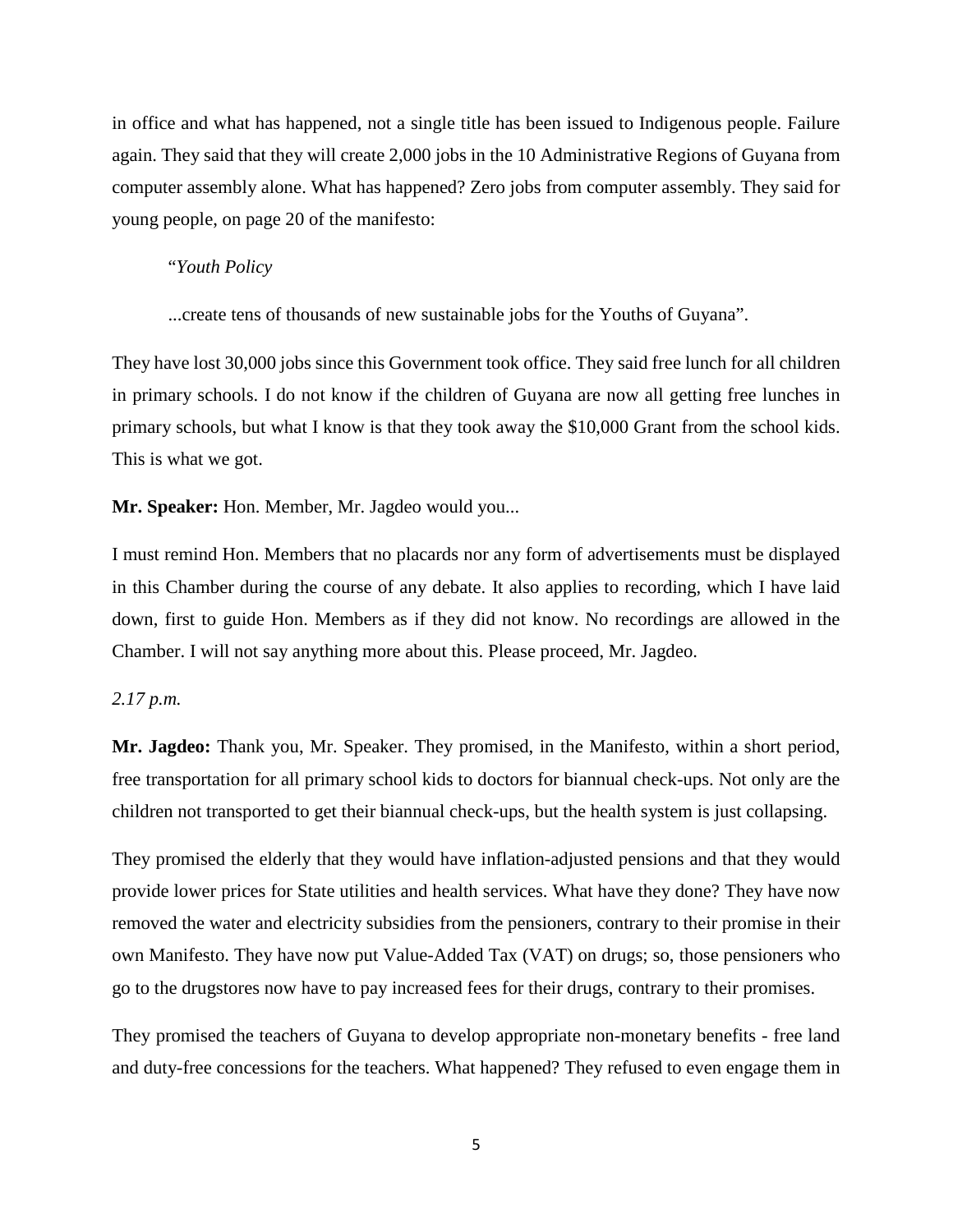the long-term agreement, which already had duty-free concessions for teachers, land, and a fund to assist the teachers to build.

They promised the sugar workers of Guyana that they would expand the estates and that they would maintain their jobs. This is what they promised in their Manifesto.

I think I have made it quite clear here that this Government is totally untrustworthy. All of their promises to the miners, teachers, public servants, soldiers, farmers and business community, they have failed to upkeep all of them. The only thing they have been successful at is increasing perks for themselves; that is what they are good at.

This Government does not even believe in its word to each other and they are partners. In their own Manifesto and in the Cummingsburg Accord, they said that the Prime Minister shall have responsibility for domestic affairs and chairing the Cabinet, recommending Ministerial appointments, appointing heads of agencies and non-constitutional commissions and domestic security.

What we have today is a Prime Minister without a portfolio. I know that the Prime Minister and the Vice-Presidents got titles and high salaries and they are content with that. We are not content with broken promises. They stayed quiet because they are now enjoying the benefits of office. They should stand up for their own rights, but they are unwilling. They do not have the courage to do that because they do not have any integrity. They are totally untrustworthy.

When we talked about mismanagement of the resources, this Government argued that it did not have money and that the economy was bankrupt when it got into office. Yet, they have spent \$1.3 trillion of our resources so far. As I said before, they have increased taxes by \$88 billion per year. That comes from ordinary people - from Guyanese. They have borrowed nearly \$200 billion, US\$1 billion, from domestic and foreign sources. This is almost equivalent to the total debt we left after 23 years in office. And in just five short years, this is what they have done.

Mr. Speaker, you would think that, after spending \$1.3 trillion, the economy would be buoyant. There has been no incentive to the private sector. The miners, as I said before, face a more tenuous situation about their future because they are faced with a new tax environment. The farmers and the people in the forestry sector face the same thing. Every private sector organisation…They have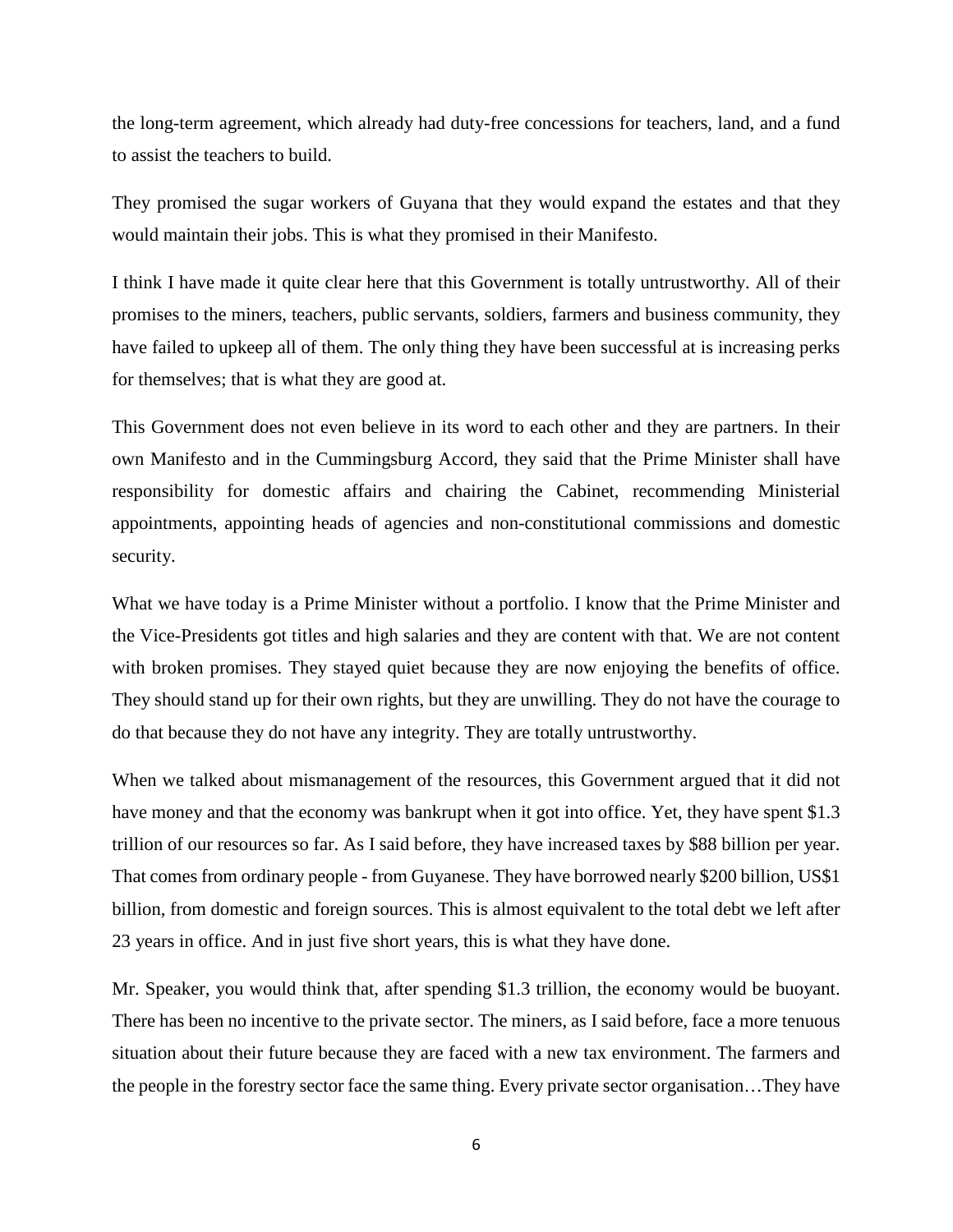just decided to tax exports. This Government is harming the future of Guyana. It has no clue about managing the economy. It is just dealing with platitudes.

The incompetence of this Government is phenomenal. It is known internationally. Guyana is known, now, for an incompetent group that manages our country. They have messed up the negotiations with Norway. By now, we would have had a second agreement with US\$250 million more, at least, coming into the economy. The ones that they are using, they messed that up.

Their incompetence in the sphere of the oil contracts has been phenomenal. I have never see people boast about doing nothing. This Government has not brought in a single major investment in Guyana in five years in office, although they have spoken about it. The only thing they talk about is the oil and gas sector and they did not bring ExxonMobil Corporation here. What did they do? ExxonMobil Corporation came here under the People Progressive Party (PPP), explored under the PPP and found oil under the PPP. At that time, we had a chance to renegotiate the contract to bring more benefits to Guyana. That company is a very smart, big company and it looks out for its shareholders. That company walked in with its maximum demands. Our incompetent Government trudged in there unprepared and stuck us with a contract that would harm us for decades into the future. They sold our patrimony and when they were caught with this, what did they do? They said that it was national security reasons why they could not have revealed the contract. They said it was the PPP that inserted a clause and so they could not have revealed the contract. When all of those were proven to be untrue, when the contract was released, after a year and half pressure, what did we discover? We discovered that US\$18 million, which they denied receiving, had been placed in a private account that they were hoping to squirrel away. That is their track record.

Mr. Speaker, I pointed out to you that the corruption scandals are unbelievable. Many of the Members of Parliament (MPs) on the opposite side, when they were in the opposition, failed to make their declarations to the Integrity Commission. They spoke about the Integrity Commission. The law was passed. There was always a requirement for one to file, whether there was the Commission in place or just the secretariat. What they did was disband the secretariat for two years, and now, they have reconstituted the Commission and are insisting that they do not have to file declarations for the first two years of their Government. This is how they are undermining institutions that prevent corruption.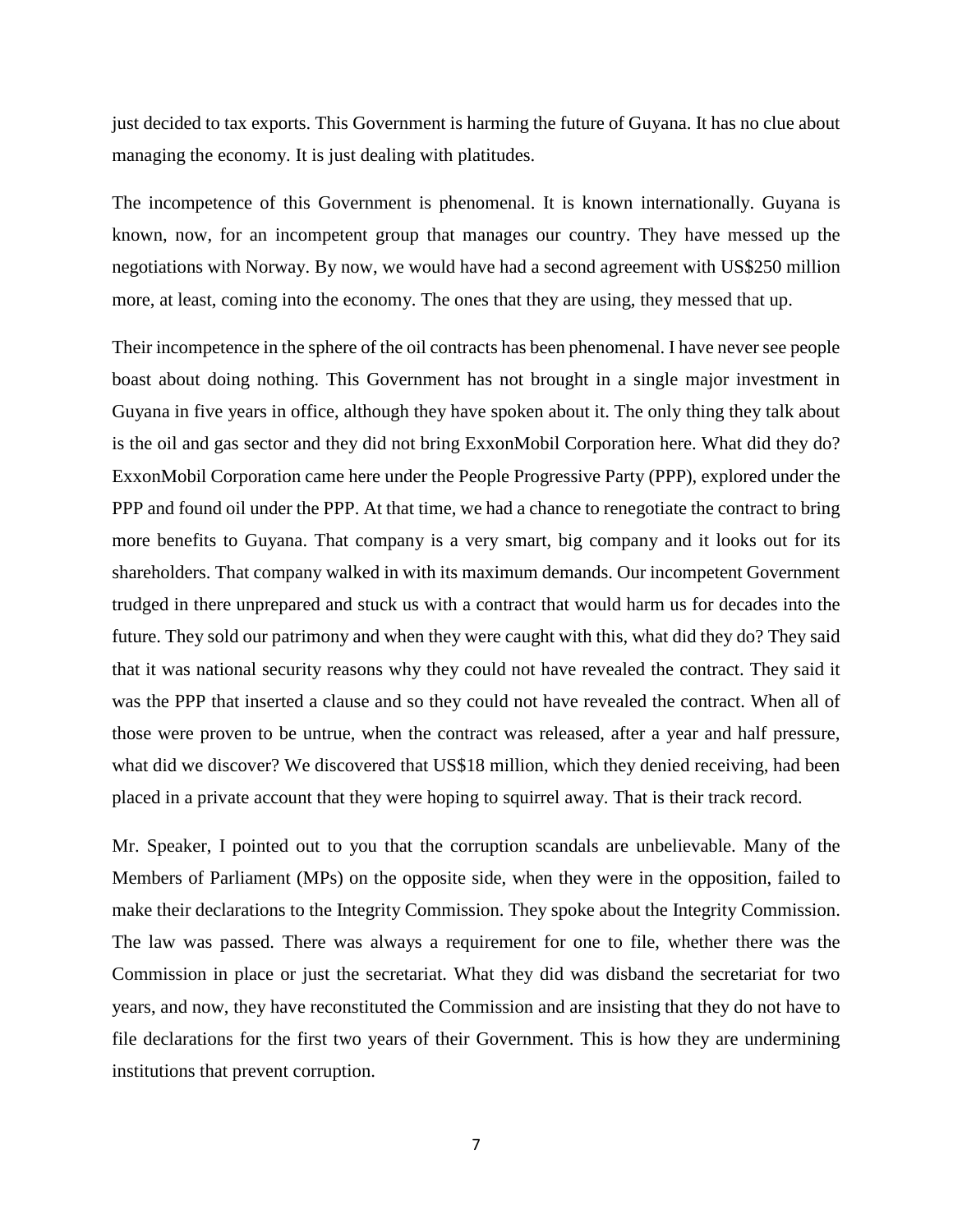We have seen a routine move back to discretionary incentive. During the last budget, the Minister of Finance came here and said, "I want to decide; people must make a case to me. I would decide who to give tax waivers to and who not to give tax waivers to" - a move back to discretionary incentive, all with a view to squirrel away resources.

This Government is legendary in its breaches of the procurement law. It practically does not exist for this Government - including Cabinet approval of contracts which is prohibited by law. The Hon. Minister, Mr. Patterson, is before the police for one of those breaches. The Hon. Member, Ms. Lawrence, ended up before the Public Procurement Commission (PPC) for several issues - HDM Labs Incorporated, ANSA McAl Trading, all of these, the Demerara Harbour Bridge, the \$500 million that the Auditor General (AG) cannot find from the D'Urban Park. So, all the shouting, all the smiles, all the ties and the green and yellow shirts cannot hide that from the people of Guyana*. [Interruption]*

This is the face of desperation. You are seeing it here in the Assembly today, Mr. Speaker. The desperation was compounded by the walloping they got in the Local Government Elections (LGEs) just recently. I could list the scandals, but it would be too long. My time would expire. They are scandals that they wish would disappear. I would list them. Hon. Member, Amna Ally, I have not even talked about the Hugo Chavez Centre as yet.

This Government professed, in its Manifesto, that it wants to bring our people together; it wants social cohesion. It set up a slush fund in one of the Ministries to promote social cohesion and every act of this Government has been divisive. We have heard some of the most divisive languages from no less than the Chairman of the People's National Congress (PNC) and a Minister. She wants to beat people upon their heads because they would not listen to her. She sees racism behind everything. She could not even say Afro-Guyanese and Indo-Guyanese, or just Guyanese. She had to describe people who look like you and who look like Mr. Jagdeo. This is the language of the past. You are a dinosaur. Dinosaurs cannot manage the future. And I am not speaking about the chronological age of people on the other side when I say dinosaur – although that too could support my point - but I am just speaking about the thinking and the mentality of the dinosaurs. It is dinosaur thinking. When someone says, "you have to be my friend and you have to carry a PNC card", that is State-sponsored nepotism. How many Guyanese of every race, even their supporters, carry a PNC card and are friends of the Hon. Minister? That is the divisiveness. The vendors are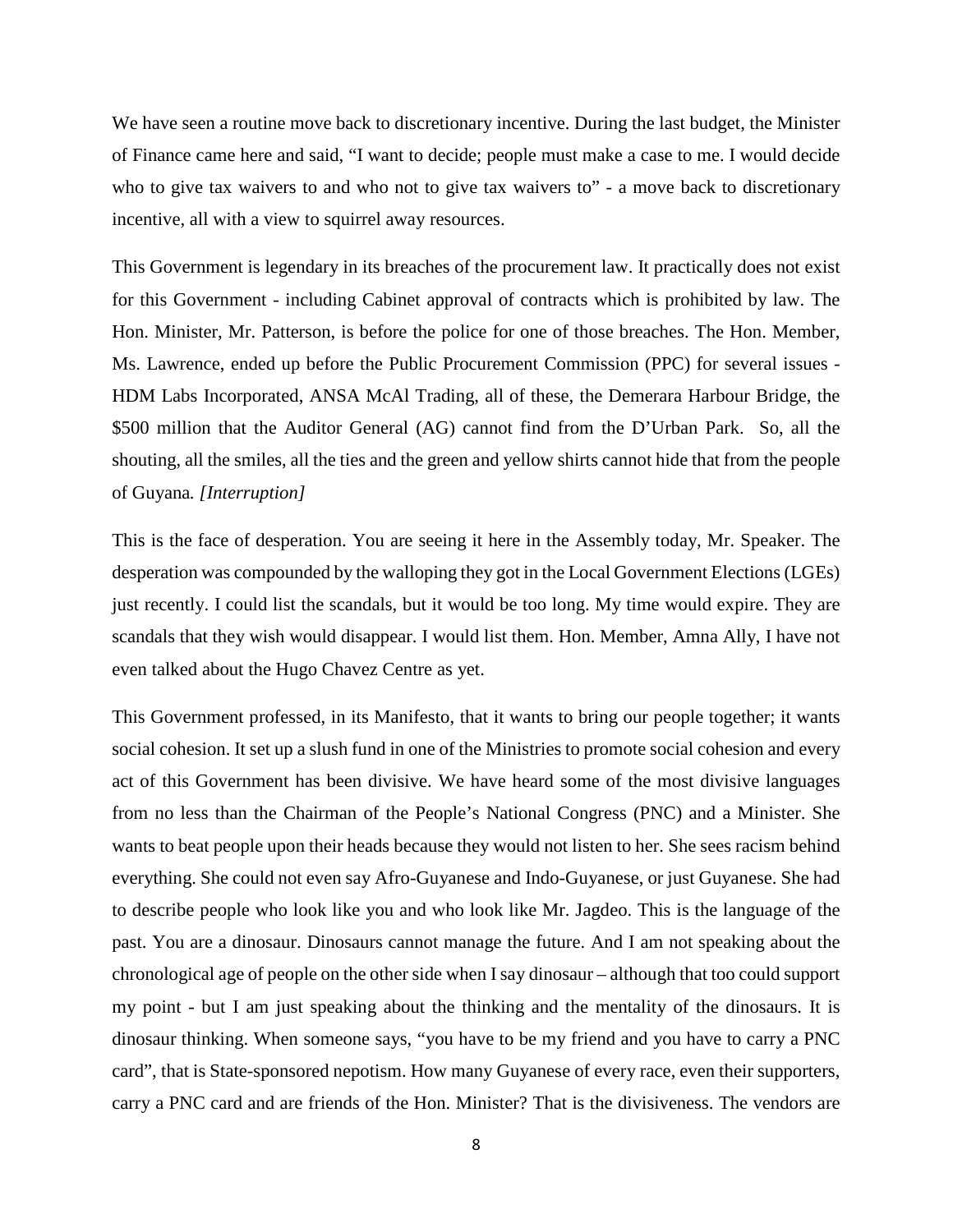not their friends and do not carry cards and so the vendors get thrown off the streets. The farmers are not their friends and they do not carry a party card and so they too cannot get jobs. Then, we saw that compounded by the Hon. Keith Scott calling Amerindians "avaricious" in a speech in this National Assembly and there was not a word of condemnation.

How can this bring people together?

#### *2.32 p.m.*

These are senior officials of the Government who should have been sanctioned, and they talk about social cohesion. Like their management of the economy, this is another fallacy by dinosaurs who live in a different age and who think they are doing well, but the people out there know differently. If you want to see dinosaur-like behaviour and people who miss key points about what they are in office for, look at the advertisements that they put out.

The PPP outlined its case for the no-confidence motion, and we have it in the newspapers. We spoke about 30,000 jobs lost and no prospect for job creation under this Government. They did not address that. This was their response, and I will come to it in a moment. We spoke about \$200 billion in debt; rapid depletion of gold reserves and other reserves; billions in wasteful spending; no support for the non-productive sector; withdrawal of subsidies to the pensioners and children; over 200 new tax measures - \$60 billion, at that time, has now gone to \$88 billion more in taxes; and Value Added Tax (VAT) on water, on electricity and on data for young people. Imagine, they talk about a digital economy and would put VAT on data, which drives a digital economy. They have increased the cost of living. They have refused to adjust the taxes on gasoline, so the fare ended up going up for people. They have increased the charges, apart from the VAT, that people pay for water across Guyana. Every single day we see the cost of living going up. The crime rate has escalated, as well as the corruption scandals.

There is almost daily violation of our Constitution. We are now on an international shame list. You cannot get away from that; you can find the documentary evidence. The United States of America (USA) Government put out a report and stated that state corruption – for the first time mentioning the word "state corruption" - is a primary source of money laundering in Guyana, now.

We dealt with these issues - issues that affected people.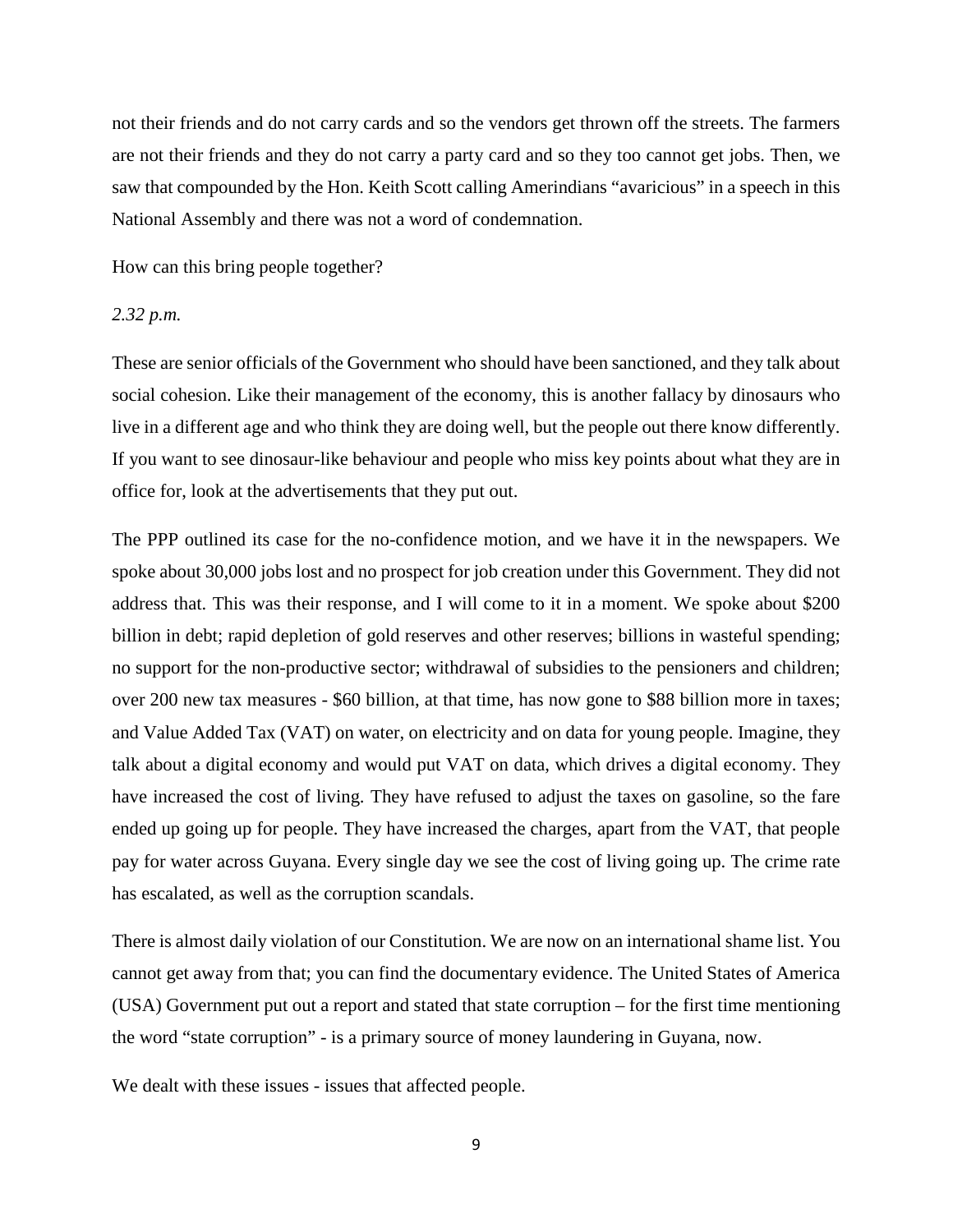Look at their response. Look at this pathetic response. They did not address jobs. They admitted that they have failed in the area of jobs. All of the jobs that they told the young people, who helped them in the campaign, about…well, the young people have disappeared. They have disappeared from the Government and from every other place. They are gone; they have disappeared. The dinosaurs and tyrannosaurus rexes over there have all made the young people disappear. They are gone, and where are the jobs?

We were told that if one did not have a job under the PPP/C, it was discrimination. And then there was the recent famous speech at Beterverwagting, where young Afro-Guyanese kids, were told "if you do not have a job, you are lazy. You are lazy, and you are spending your money at the Guinness Bar." But if they did not have jobs under the PPP/C, it was PPP/C discrimination. That is what the message has shifted to now. That is what they have said. They will address that in this whole response to the no confidence motion, and I would like them to respond to this. Let them tell us about the jobs they have created and let them tell us where. I can tell you about how many people have lost jobs and where, but you tell us what your plans are. You have zero. Zero; absolutely no plans. That is what you should talk about.

They talk about better roads, bridges and airports. Is this the same airport you are talking about, which you said was corrupt under the PPP/C? This is the same airport, but if you want to see corruption now, you should look at this airport and ask the Hon. Minister. We are not getting what we paid for because of the complicity of this Ministry. We were told that the price was inflated in the past, and now we are being told that it is underestimated, and so they have to adjust that. Fallacy again. Which airport are they talking about?

In the response, "Confidence in Guyana", there is talk about a clean and flood-free Georgetown. The Commission of Inquiry (COI) Report has just come out, and it concluded that, in the past three years under the Mayor and City Council (M&CC), there were not any audited accounts; that hundreds of millions were spent on the friends and families of the A Partnership for National Unity (APNU) people; that they breached every tender rule; and that even the initial clean-up they did was done without regard to any tender. They bankrupted the city and they have turned it into the "Garden City." We invested over \$30 billion in this city. They are delusional, totally delusional.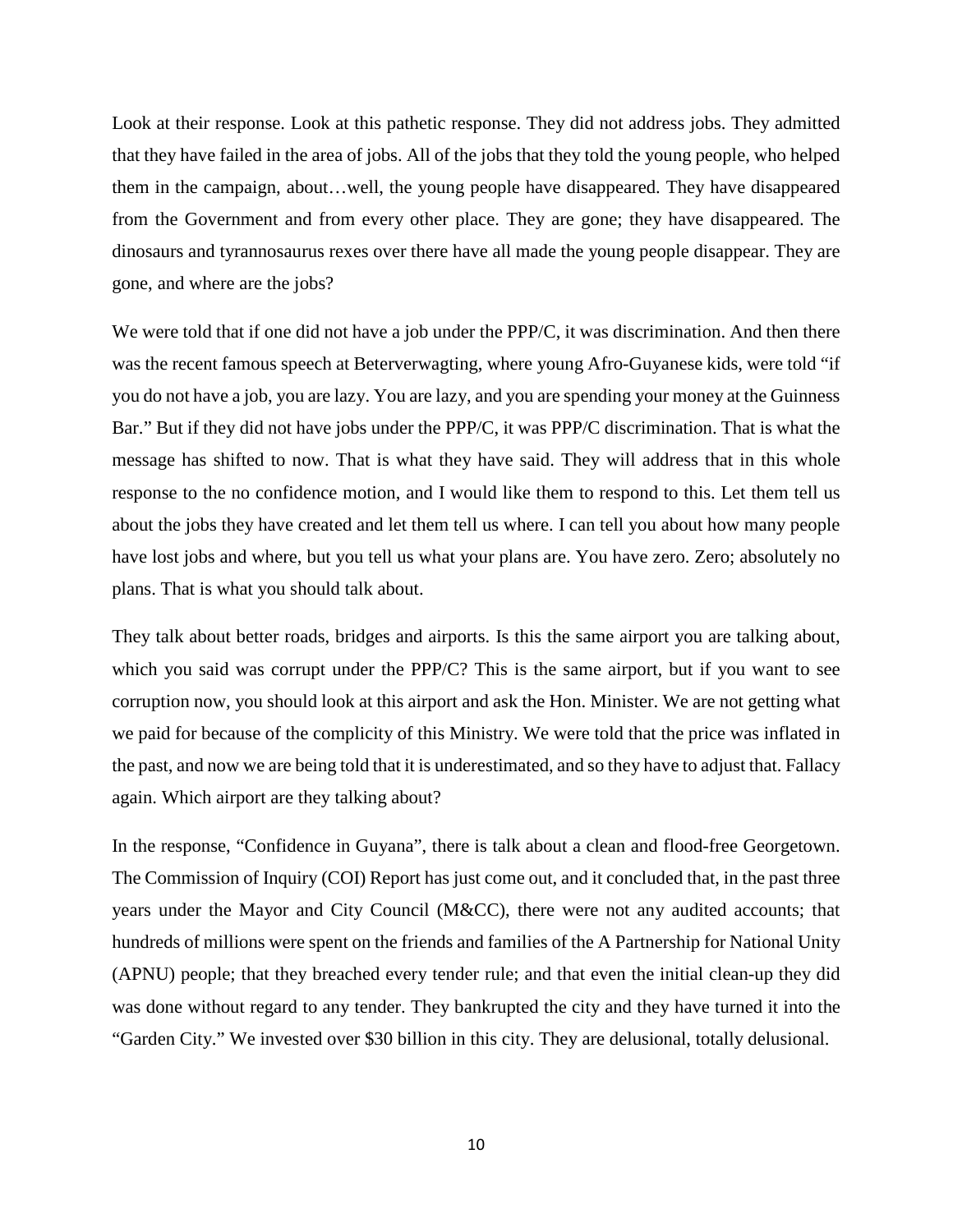Six new regional radio stations were established, and that is why we must have confidence in the Government. The people who have lost their jobs are going to eat the radio stations that they established. They are going to use the radio stations to pay for their children's education and send them to school. That is just to give the Hon. Prime Minister more money to spend, more to squirrel away, and to spread more propaganda in the Hinterland. There is no regard for anything. They can put six radio stations in the Hinterland, but they cannot address Amerindian land titling. They cannot address the 1,762 Amerindians who were fired. They cannot address the issue of funding the village development plans. That is what they cannot do. That is what we hear - six new radio stations established, and we must have confidence in the Government; we would eat radio stations now.

Three new towns were established, and, by the way, we won two of them. You have three in your hands. Your hand is not even correct, you established four. You are right for the first time, Hon. Ms. Lawrence. We won two of them recently. We won the ones that they established. But how does a declaration of a township become a big achievement? How does that become the major achievement? One just signs a declaration and order, and one can establish the township. They are so sparse on getting things that really matter to put in this advertisement as to why we should have confidence in them that they have to do that.

Guyana's territorial integrity: fully protected, as though it was half protected in the past. It is fully protected now. Guyana is stable, strong and peaceful. That is their confidence.

I missed one - street lights everywhere. I went to my village, but my village does not have street lights. You took away the street lights from Bath village. This is rubbish. Rubbish they have put out in an advertisement. It is a pathetic Government that cannot even find anything to say about its tenure in office. And the sad thing is that they cannot find anything to say, but they have spent \$1.3 trillion of our money and have borrowed \$200 billion. They have now increased taxes by \$66 billion. We have a Minister of Finance who gets so caught up in numbers, the economy will fail under the stewardship of this Minister.

If this advertisement had addressed the following things that mattered to people: jobs, crime, cost of living, corruption, squandering of resources, your vision for the future, and the neglect of industries, then one would have said that this is a serious Government. Instead, we are getting radio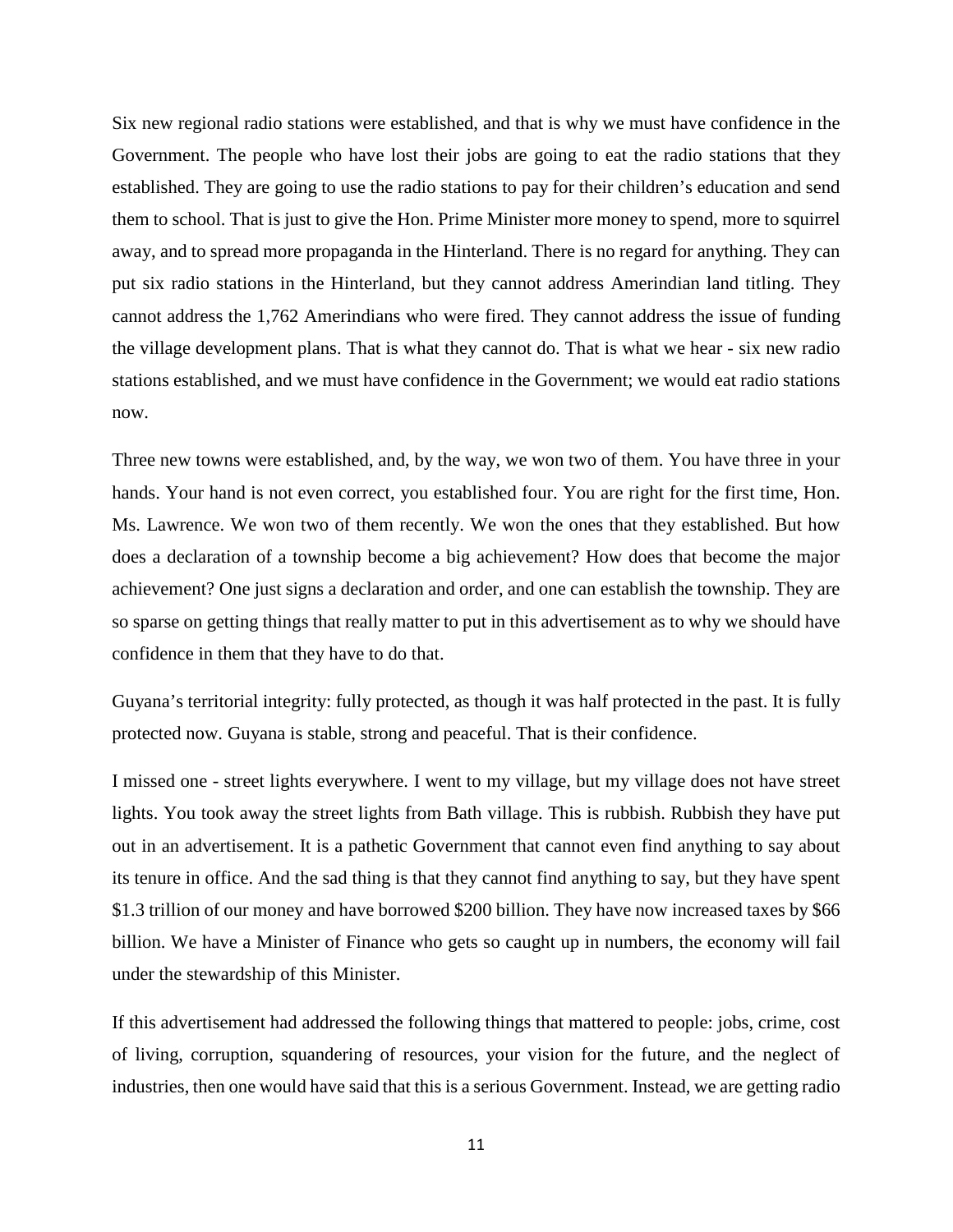stations, new towns, new vehicles for the Prime Minister, and picture framing for the Prime Minister. That is what they are doing.

This is the Government that cannot find time to address the concerns of the vendors. They cannot address the concerns of the miners because they are too busy, but they found the time to increase their salaries almost as soon as they got into office. We must not forget that. We must not forget that.

This is a Prime Minister who is obsessed with getting his salary higher than the Attorney General's salary. It is an obsession. That is what his time was spent on. He advocated for it.

# *[Mr. Speaker hit the gavel.]*

**Mr. Speaker:** Hon. Members, we must allow ourselves to hear the speaker. We must do that. It is a motion of no-confidence. We must allow the speaker to make the case that he is making. Hon. Members would want, when they are speaking, the same thing. I have permitted a great deal of latitude, but we must not overdo what is happening. Please proceed, Mr. Jagdeo.

**Mr. Jagdeo:** The Hon. Prime Minister just mentioned the pension that I enjoy. I do not enjoy a pension that is higher than the former President Mr. Ramotar's or former President Mr. Hinds'. We all had one thing in common, which is that we were Heads of State and also Heads of Government. Our Prime Minister will get a higher pension than mine, and he has never been Head of State nor a Head of Government. He just learned that Article 103 of the *Constitution* states that the Prime Minister is a minister too. He just learned that. That is the difference between us.

I think we have made the case that this Government is totally useless for the people of Guyana. The longer it stays there, the more damaging it will be to our future. There is no doubt, today, as often is the case with the Government, that when asked to defend its record, it would go back to what happened under the PPP/C. There is no doubt you would hear today that the PPP/C is corrupt. They will repeat all of the things they said on the campaign trail, that the PPP/C, which they put in their Manifesto, stole \$28 to \$35 billion a year through procurement fraud. They subsequently increased that to \$300 billion. Until now, after 50 audits and after urging them to trace… For two years, I have been asking this Government to hire a specialised firm to trace people's assets abroad. Instead, they put in place the State Assets Recovery Agency (SARA), which now spends \$285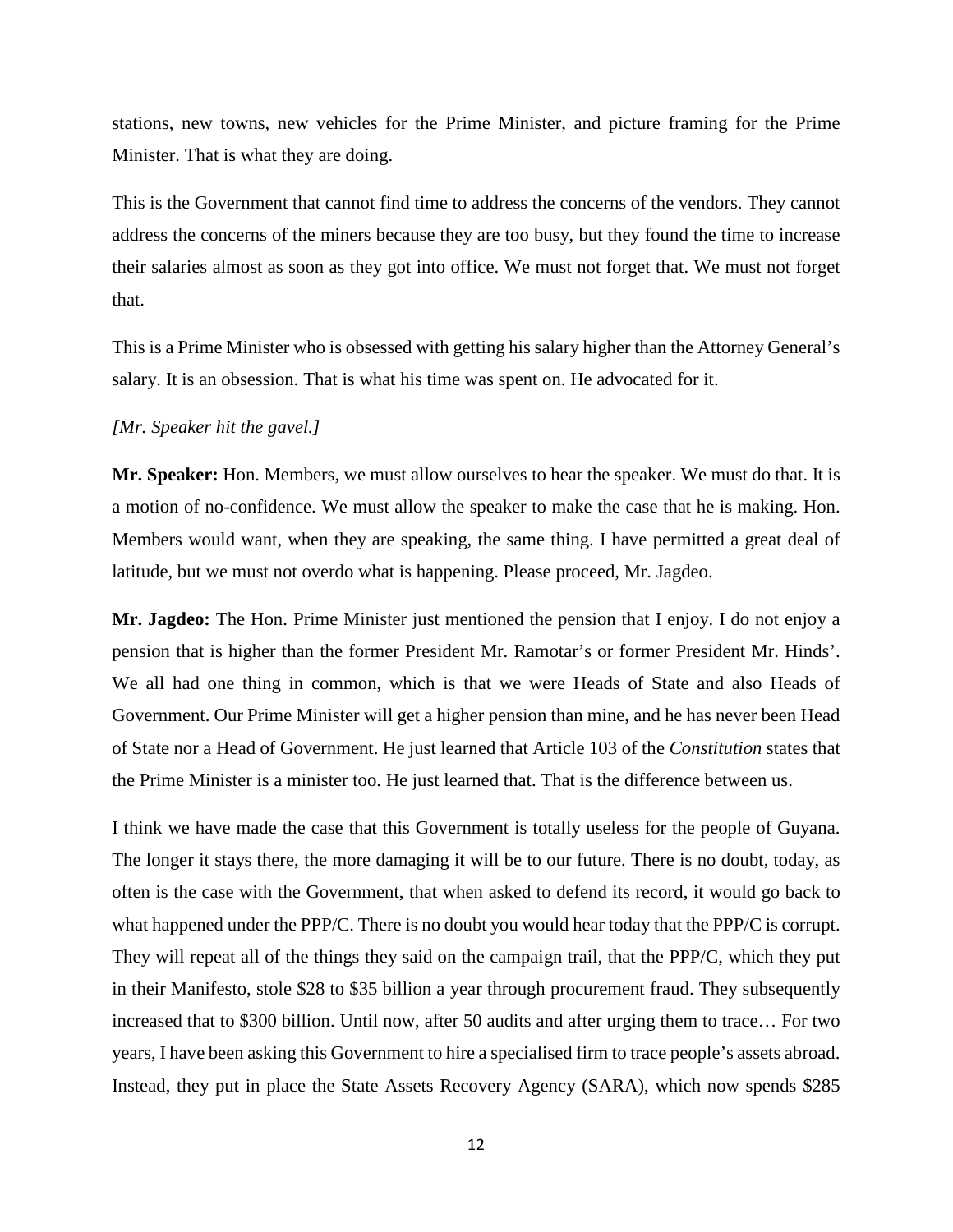million a year on 18 persons. We can hire 475 young people and use that money. They have put some party hacks to run the SARA. What has happened? They have not discovered anything. Let us assume for a moment that this is true, that the PPP/C stole \$28 billion per annum, then this Government must be stealing a trillion dollars per annum.

We heard about the legendary 15,000 ounces of gold that was smuggled out every week under the PPP/C. So, that rounds up to \$750,000 ounces a year, which is US\$1 billion. That is a lot of money. So, if that is the case, if it was 15,000 ounces per week, and that could be proven, now it is 100,000 ounces per week under this Government.

# *2.47 p.m.*

**Mr. Speaker:** Hon. Member, you have ten minutes remaining.

**Mr. Jagdeo:** They have not been able to prove a single one of these things. We heard from them that the economy was run by drug money and they are cleaning out the drug money from the economy. When asked, the Minister of Finance said that he heard it from a former People's Progressive Party (PPP) Member and he heard it from Professor Clive Thomas. That was their source. If they are cleaning out the drug money, they need to tell us how much money they have cleaned out and who they have charged. In fact, we have drug dealers in our own circles now. Not our circles, but I am looking to the left. *[Interruption]*

#### *[Mr. Speaker hit the gavel.]*

We heard that the PPP killed 400 young Afro-Guyanese men, which is another rumour. So, A Partnership for National Unity (APNU) put out a list and on that list, there were all of the criminals who were killed, all the policemen who were killed, the victims of the criminals, *et cetera*. 'Fine man' is on that list. People who died from heart attack were on that list. Those were the 400 young black men that they said the PPP killed. They were so concerned about that, I proposed that we do the inquiry to the President - from the time that the prisoners escaped to the killings. They chose to exonerate "fine man" and to select a part of the whole process, like Lindo Creek. They avoided Agricola, Buxton and Bartica. [**Ms. Lawrence:** Lusignan.] Lusignan. Thank you, Hon. Member. They avoided that because of what it would prove.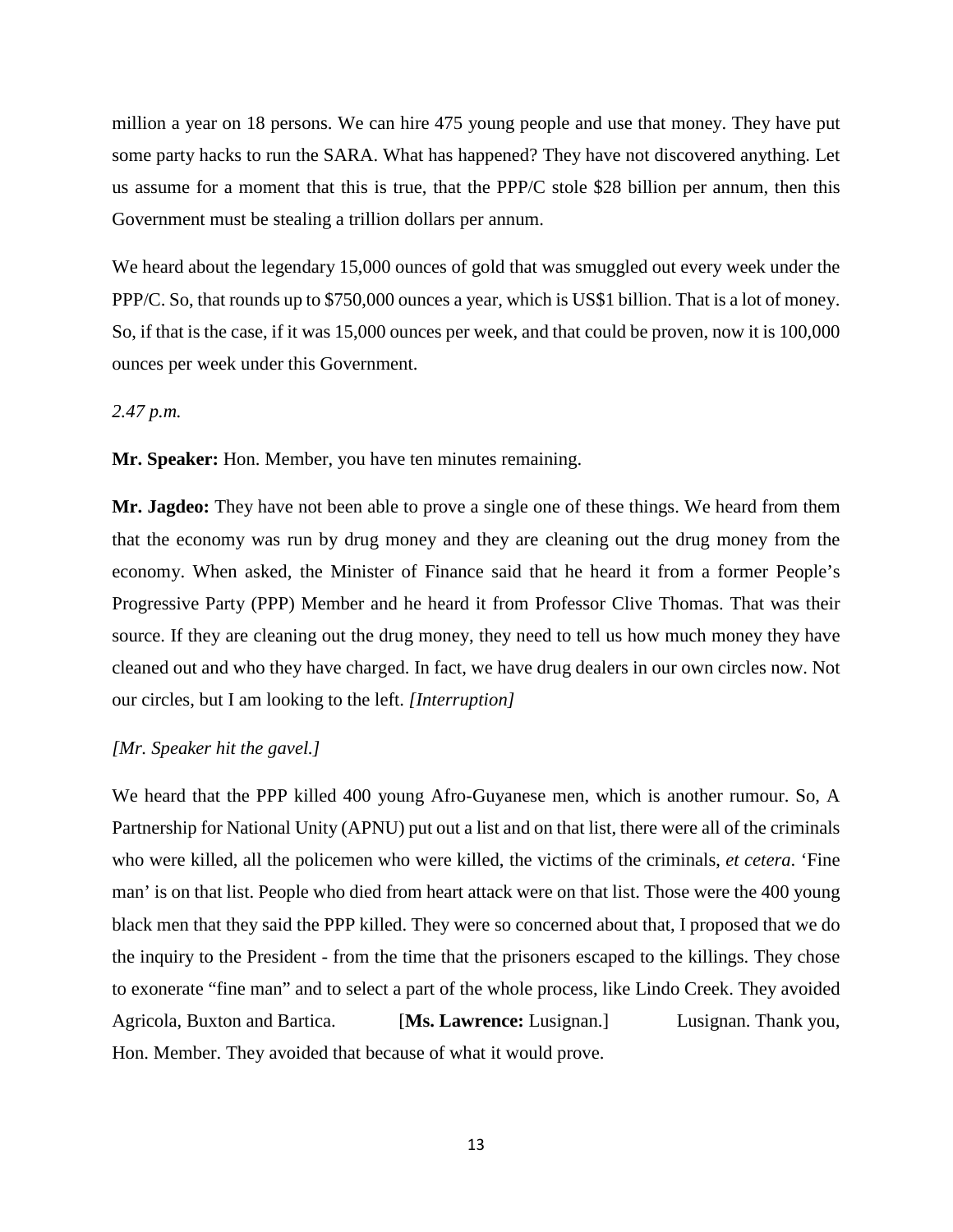I googled, last night, the list of the people who had been defending the phantom group, the lawyers for the phantom group, and the lawyers for the criminals, and many of them sit on the other side. Later, I will reveal the names of who have been doing this. That is why they do not want to enquire into what took place for in that period. That is precisely why.

This is hiding from the reality. If ever there was a time for a no-confidence motion, given all of this, this is the time. When they had filed their no-confidence motion, they had filed it on a procedural issue - some \$4 billion to Guyana Sugar Cooperation (GuySuCo) that did not follow the right process. Now, we have thievery, corruption, incompetence, mismanagement and we have no vision. All of these are harming our country.

I will wrap up now. When you come down to the end, who does this Government manage for? It cannot be for the sugar workers; it cannot be for the rice farmers; it cannot be for the miners; it cannot be for the Disciplined Services because they took away their bonus; it cannot be for the teachers or for the nurses, who were promised phenomenal salaries; it cannot be for the pensioners; it cannot be or for our children because from the grant alone, they took away \$8 billion (\$1.6 billion times five budgets would give you that figure of \$8 billion); and it cannot be for the sick people because they have to pay more taxes on their drugs in the hospitals. Who are they managing for but themselves?

On the other side of the ledger, trace the extravagance, fancy meals, \$1 billion more for local travel and much more for perks of office. We have not even scratched the surface of the perks they are getting. For the people outside and who they tried to mobilise to come here today, you are only needed at election time or when they are in trouble. You were not needed during the last three and half years. They did not realise they needed those people because this is an elitist group – the 33 Members here. We are hoping that what I said would touch the conscience of one of them on the other side. We know that it is hard for you all to give up the huge perks you are getting and that is why you are so nervous and shaky.

We hope that one of you would share the views that you have been sharing privately to us, saying "that we are useless; we know that, and we are going to lose the next election". We are going to elections by May, 2019 or by May, 2020, but one thing is sure and that is that you are going to lose office. The PPP shall be returned to power.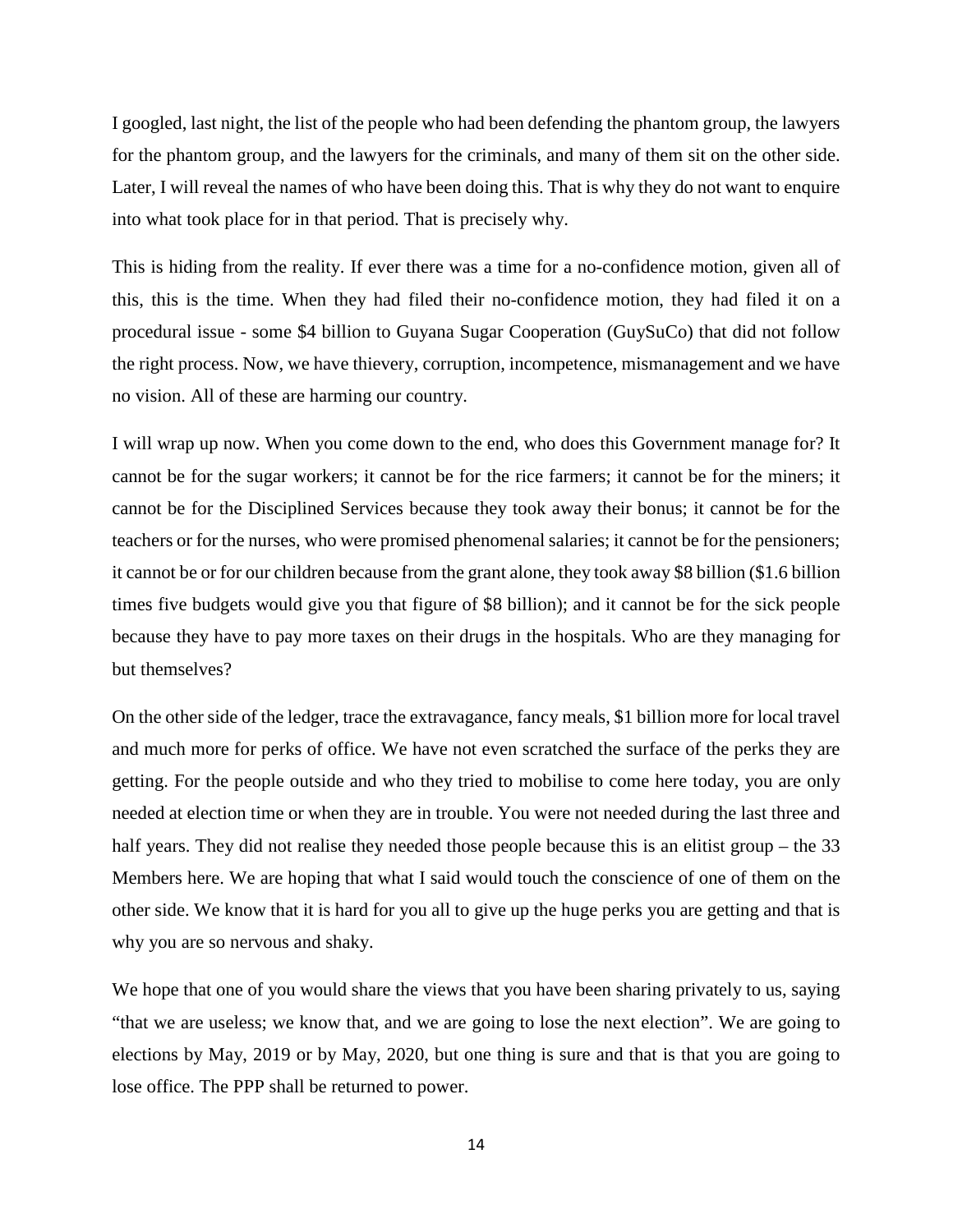Thank you, Mr. Speaker. *[Applause]* (*2.54 p.m.*)

**Minister of State [Lt. Col. (Ret'd) Harmon]** (*2.54 p.m.*)**:** #green #yellow #confidence. Today, I rise to speak after the Leader of the Opposition. I believe it is the first time I have had that opportunity because the pattern of this gentleman is that after he speaks, every time he leaves the National Assembly. So, you cannot run today, Mr. Jagdeo.

First of all, let me address some blatant untruths which were told by the previous speaker. First of all, the Hon. Leader of the Opposition said that we are harming democracy. In fact, he started out by saying that we have been in office for five years. So, I am wondering what is going on in his head. We have only been in office for three years onto today, but you are thinking about another five years and another five years for us. That is what you are thinking about. When we speak about harming democracy, we have to look at what the PPP has done. What have they done with Local Government Elections in all of these years? In two decades, what have they done? In the last three years, we have had two Local Government Elections. That is deepening democracy. [Mr. Jagdeo: What about Mr. Patterson?] Do not worry about Mr. Patterson. The Member spoke about the \$10,000 grant. We have been dealing with this matter *ad nauseum* in the National Assembly. We said it was a one-off arrangement and it was unsustainable, and their Cabinet document proved that. So why do you want us to do it? We have proof of it.

More importantly, there were two more important issues that the gentleman spoke about. One had to do with the question of radios in the hinterland. Why is it that any leader in this country would want to deny our indigenous peoples their right to information? Unless your intention is to keep them in bondage so that all they know is the 'garbage' that you actually used to take to them. The point is that now our indigenous people are more informed, educated and they can challenge the lies which you say to them.

The other point I want to make is about our borders and why is it that the Leader of the Opposition will say that we are not doing a good job. The point is that this same gentleman was prepared to give a corridor in the Atlantic to Venezuela. We are talking about defending our territorial integrity and you are talking about giving up some of it to the Venezuelans.

The stench that is coming from the exhaust of the engine room of corruption is reminiscent of the smell that I got when I walked in the Office of the President on  $16<sup>th</sup>$  May, 2015. The first day when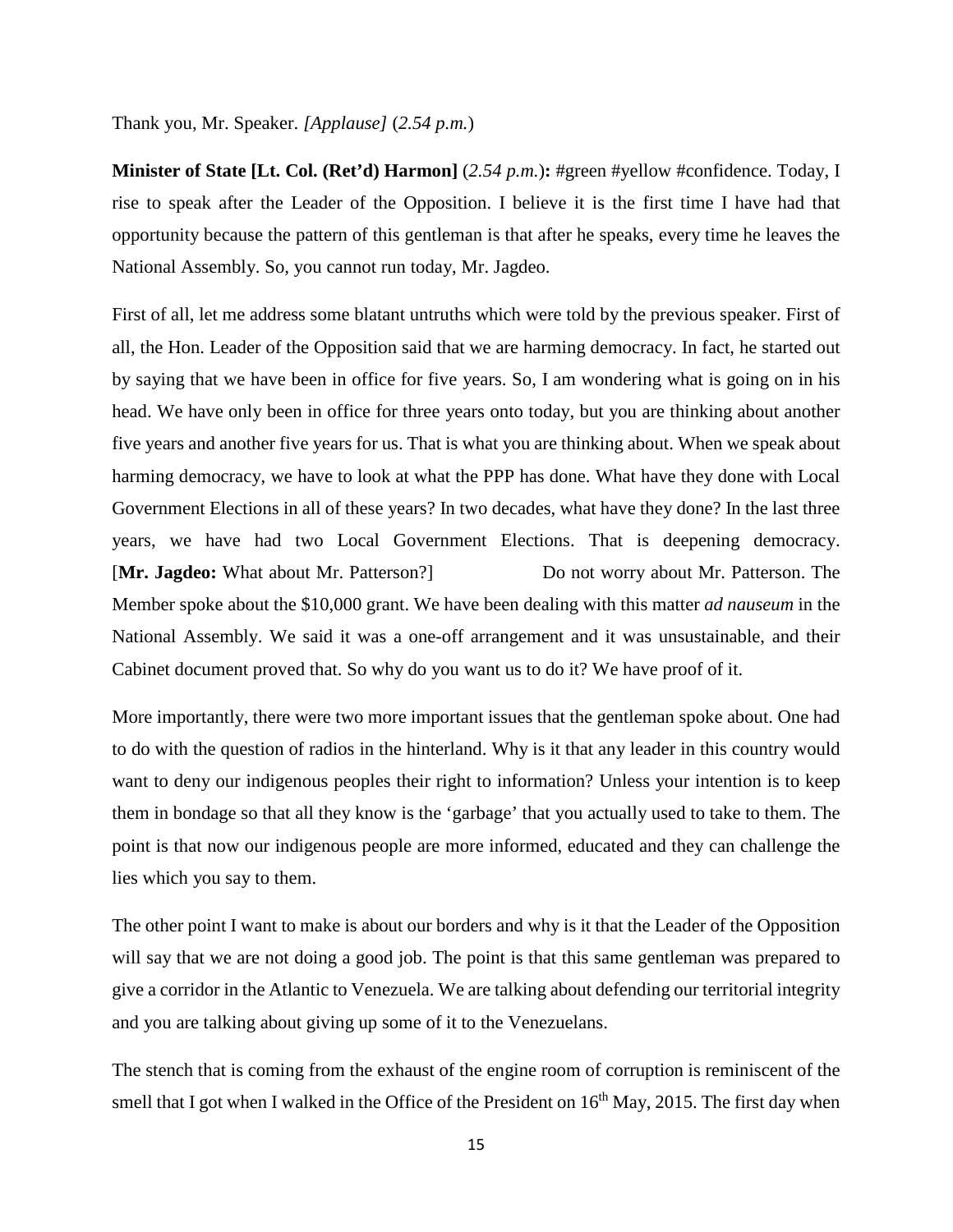I got in there, the first person I met was the Permanent Secretary (PS) of the Ministry. He was like this. *[Hon. Member demonstrated an action]* I said, "wake up, there is a new Government here". What he was actually demonstrating was the shame and embarrassment of the PPP Administration. He was distressed by it. He was so concerned about what had happened to this beautiful land of ours, that was deemed and described as the most corrupt in the Caribbean, a 'narco' state and a failed state that made us a piranha among the world community of nations.

The mood of that Permanent Secretary summed up what was happening at the Administration at that time which was shame and embarrassment that a President, who led this nation to believe that he had a legal marriage, later repudiated that statement. *[Interruption]*

*[Mr. Speaker hit the gavel.]*

I cannot hear myself, Mr. Speaker.

*[Mr. Speaker hit the gavel.]*

**Mr. Speaker:** Hon. Member, Mr. Harmon.

**Lt. Col. (Ret'd) Harmon**: Yes, Sir.

**Mr. Speaker:** Please take your seat. Hon. Members, a great deal of latitude has been afforded Members, at this point, on both sides, but I must say to you that we must observe the injunction about making personal remarks. Personal remarks were made by the first speaker. I said I must allow a certain amount of robustness to the approach in the discussion. I have allowed, it but now we are crossing the line.

#### **Hon. Members:** No.

**Mr. Speaker:** Hon. Members, there is a mistake here. I am not asking your opinion. I am saying to Members what I require of them here in this debate. I will expect Members to observe it. Please proceed, Mr. Harmon.

**Lt. Col. (Ret'd) Harmon:** Earlier, one of my Colleagues, Minister Trotman, had this to say about a certain gentleman who spoke when he said, "how dare you?" How dare you, Mr. no marriage?

**Mr. Speaker:** Hon. Minister, Mr. Harmon.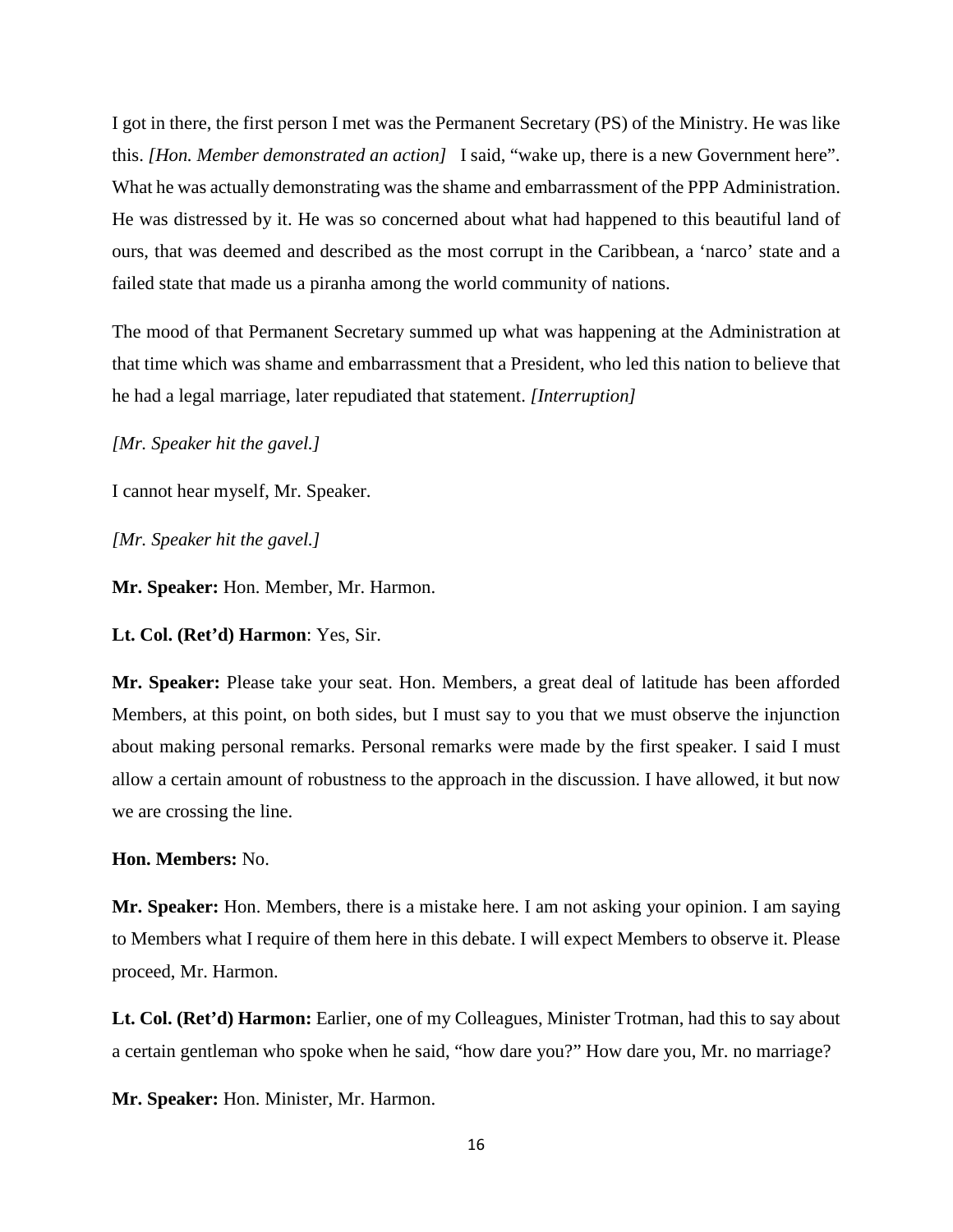# **Lt. Col. (Ret'd) Harmon:** Yes, Sir.

### *3.02 p.m.*

**Mr. Speaker:** Hon. Minister Harmon, I am sure I did not hear you clearly. That is not a subject for discussion here.

**Lt. Col. (Ret'd) Harmon:** Yes Sir. I am describing what we found on the first day in Government. This is what I am describing. I am describing that shame about our education system, which once was the top in the region, now needed emergency surgery. This is what I am talking about. This is what I have found. I have found and am ashamed at what our Guyanese citizens had to endure at ports of immigration in the region, ashamed to be identified in the wide diaspora, instead seeking to pass off as Jamaicans, Trinidadians and Barbadians. This is what we have found. How dare you?

Our administration ushered in a moral and spiritual revival in this country, bringing back the pride in Guyana. The 'made in' Guyana and reigning supreme has become a refurbished brand under us. This moral and spiritual revival is led by Brigadier David Granger, a devoted family man with a real marriage for over 48 years to his wife Sandra. To Mr. Moses Nagamootoo, that everybody tries to run down, a devoted family man with a real marriage for several years to his wife Sita. Challenge that. These two gentlemen, supported by their Cabinet and their churches, mosques and temples all over this country, have worked and prayed to restore the pride in Guyana. Being from real families, they, as the rest of us, could appreciate the importance of Christmas to families, and why bringing this motion now is destructive of Christmas. How dare you a man of no family?

The cleansing of the proverbial Augean stables is not a simple job. We have thanked all Guyanese who joined in the task of pulling back Guyana from the precipice of destruction under the People's Progressive Party/Civic (PPP/C). I wish to address the aspect of what we call the symbols of nationhood, which is integral to this pride in being Guyanese. At the tip of the stack is our national flag, the Golden Arrowhead. Any, each and every Guyanese, everywhere in the world - even the poor '*brother Willie' in the jail drinking sour ginger beer -* but more importantly, the over 50,000 persons who crammed in the D'Urban Park to see our Golden Arrowhead slowly unfurl in the midnight under the watchful eyes of a grateful nation. They could not help shedding tears, and that is Guyana. We were swelling with pride in our chest when that Golden Arrowhead went up. If you could not do so, then you must be a beast. I stood next to the former Chancellor of the Judiciary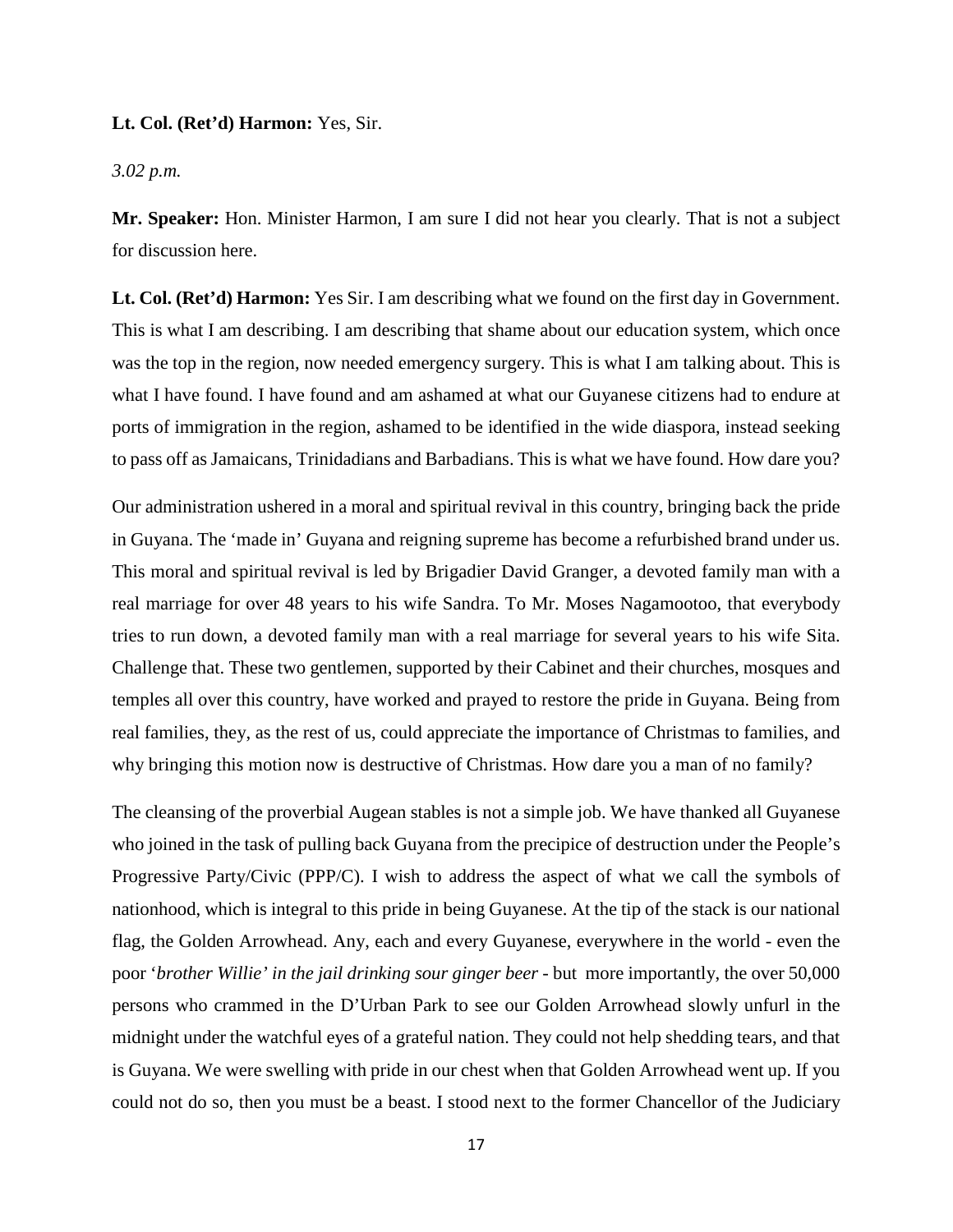on that night and he said, "Joe, my skin is growing, just looking at that flag, that pride which is felt in us."

Our move from May, 2015 to May, 2016 was nothing short of miraculous. This is what the Members of the other side are trying to dampen. How dare you, prophets of doom? The outcry of the emotion after the coalition's victory was much more than anticipated. The swearing in ceremony of His Excellency at the foyer of the Public Building, where crowds were gathered, to the inauguration ceremony at the Guyana National Stadium, Providence which filled the capacity 18,000, with thousands of persons stranded on the road, said to us that Guyana had to find suitable venues for large numbers.

A rally organised by a group of persons in New York to celebrate our victory at the polls amassed over 20,000 Guyanese in one place. All of them are proud to be Guyanese. No longer having to bow their heads like this [*Minister bowed his head*]. No longer having to sound as a Jamaican, Bajan or Trinidad, but, they are proud to stand up and say I am a Guyanese and to raise their flags.

In this administration, after we recognise what was happening, we challenged ourselves to find accommodation that will accommodate 50,000 persons. This is something that was an aspiration of Guyanese since 1964, that they will be able to find a venue and host over 50,000 at a flag raising ceremony. I quote from the *Guyana Graphic*, of Wednesday, May 25, 1964, "Ceremony of the flags." It states that 50,000 persons, it was catering, to flock the park. This was a report written by Ricky Singh – 50,000 persons. When we were now looking at venue that could accommodate 50,000 persons. What did we find? We found in the centre of Georgetown the D'Urban Park. We found a place in which \$90 million had been dumped under the previous administration. All you had to show for it was what Dr. Luncheon called a pristine forest in the centre of the city – bush.

There are some defining moments in the annals of the history of a country. In 1964 this is what the Guyanese said, and they wanted. The *Guyana Graphic* speaks to it, and not the price of the paper that it was then. Now, 50 years after 1964, we have nothing to show for it. We could accommodate nowhere in a single venue in this country 50,000 persons. You cannot accommodate 50,000 persons at the Marriott Hotel. You cannot accommodate them at the Guyana National Stadium, Providence; you cannot accommodate them at the National Park. Nowhere can we do that. What is more diabolical about that adopted administration is that it denied the city of any funding,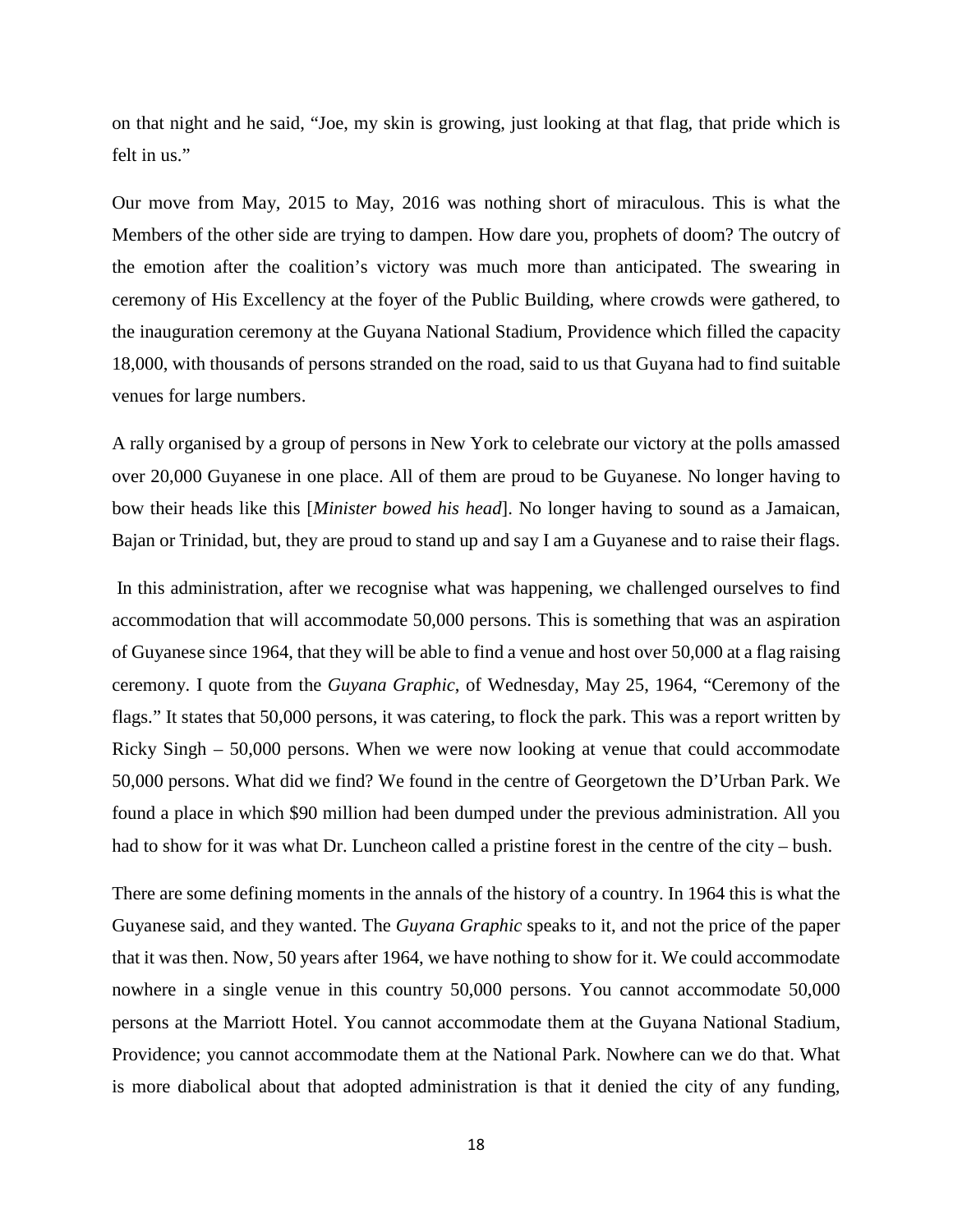whatsoever, to deal with issues of this nature, in particular the citizens of South Ruimveldt, West Ruimveldt, North East La Penitence and the La Penitences. They denied those people of any privileges.

When you are talking now about developing D'Urban Park, you are not talking about preparing catchment areas that could allow for those persons to have health and education. This is what is very characteristic of the PPP/C. They decided that they are not going to fund anything in Georgetown. In fact, all of the moneys coming from central Government to the city was given to the Ministry of Local Government and Regional Development. Norman Whittaker and Ms. Sooba, that axis of evil, were the ones who actually spent the money. They spent that money to the extent that they… [*Interruption*]

**Mr. Speaker:** Hon. Member, we must demonstrate restraint in what we are saying. Please proceed.

**Lt. Col. (Ret'd) Harmon:** They deliberately exposed the citizens of this city to harm. In fact, there is a former senior official in the PPP/C, Mr. Kellawan Lall, who said that he had prayed that they would be some outbreak of disease in this city. What was happening here was symptomatic of the way the PPP/C dealt with Georgetown. It was because the people did not vote for them, they decided to punish them for years. Now you are talking about the city is run-down. After three years, we are making the efforts to bringing the city back. You have done nothing for the city for all of these years. Every time the council made a proposal to raise funds, you denied it. The fact that D'Urban Park is built, the fact that we are now able to accommodate at least 50,000 in one place, the PPP/C does not like that. They want to make sure that we run this thing down. It is of no use. What is happening is that they are ashamed that in one year we have been able to move from bush to a proper facility.

The other side would want to make all sorts of claim that D'Urban Park cost this, D'Urban Park cost that. What we are talking about here is the national psyche. What we are talking about here is called symbols of nationhood, where our people could go and assemble and watch their flag unfurled. These are the things we are talking about. This is what we are talking about, the confidence in a Government. This is why, since we came into office, every single year the number of persons coming from abroad to Guyana is increasing. That is confidence. They do not have to be told to be confident. That is confidence.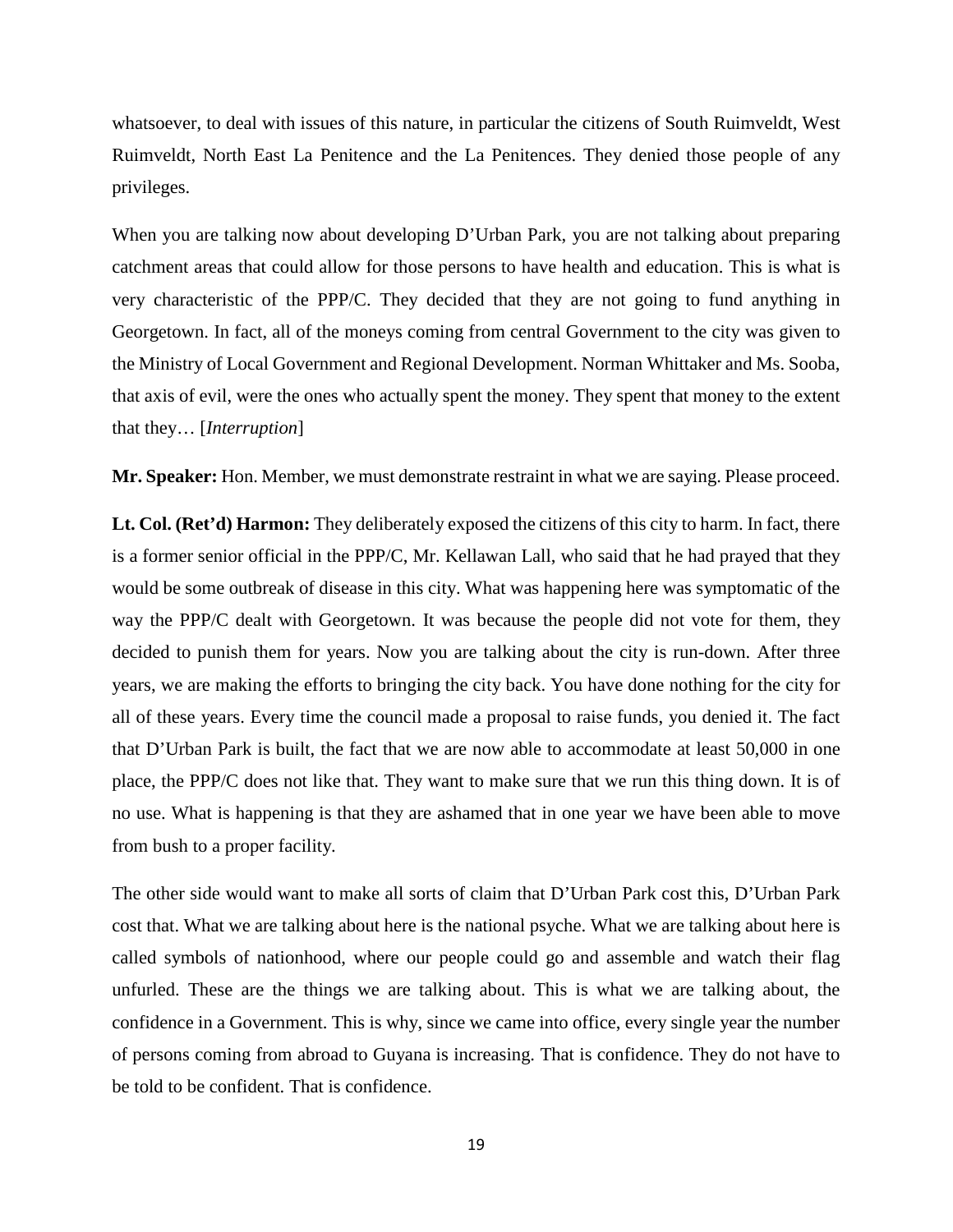The Hon. Member earlier spoke about young people, and so on. Two days ago I had the opportunity of addressing 309 persons from the Board of Industrial Training (BIT), young people. In a oneyear period, it is going to have 1,600 and for 2019, it will have 2,000 of those young people. These are people who have been trained. They are outside of their regular education system. These are people who are being trained with skills. Why are you saying that we are not doing anything? That is confidence.

The point is that D'Urban Park is an important feature in what is the modern Guyana. They can talk as much as they want about it. It is part of modern Guyana. That is what we could actually accommodate that number of persons. It is not only I am saying that, listening to what some of the persons who have actually used that facility have said about it. This is all part of it, because you all come to D'Urban Park to prove that you are not confident. Do you think we do not know that?

Testimonials from some of the persons who have had the opportunity of using the facility.

Hits and Jams:

"The D'Urban Park facility was a positive move by this administration and, as promoters, we find it very convenient. It allows for all types of activities and we find it very easy to get to because it is a central location. It also has space for a convenient and secured parking, because it is multi-purpose we will host numerous kinds of activities and we intend to continue using it."

The church community, Bishop Dr. Raphael Massiah said this, and this is a real bishop:

"D'Urban Park has been extremely useful and has benefited the church community, and we have hosted a number of events there. It is easy to get to, and the location is ideal for a number of reasons. Persons living in town could get to and from the park with much ease. The venue is very comfortable, and we have brought audiences from all across the country. The vicinity has been cost effective to the church and the lights are adequate for activities in this event. D'Urban Park is just a wonderful centre for us in the church. We pray for the city and for all within the city."

*3.17 p.m.*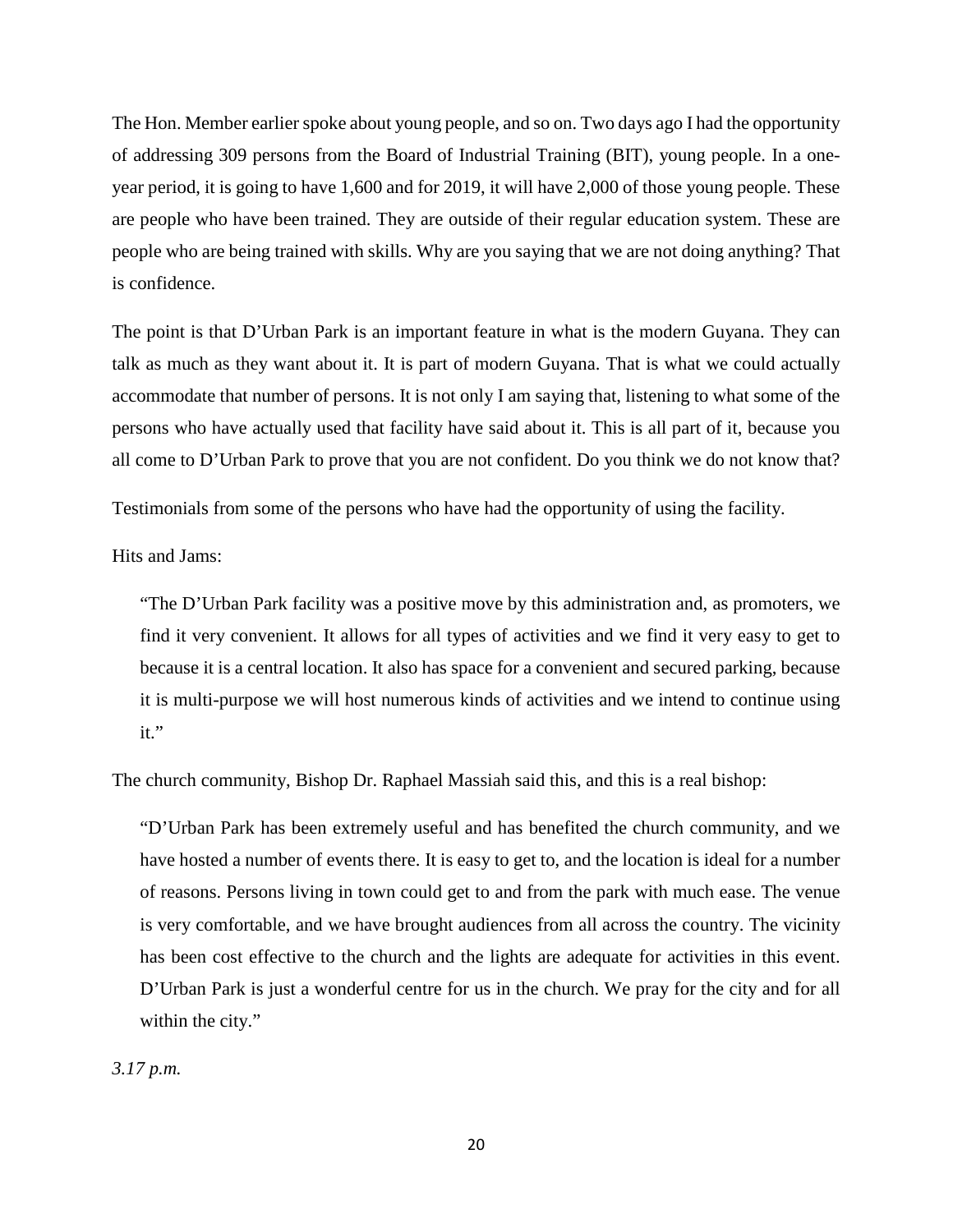Suarez Brothers Circus, the organisers were so impressed with the location and convenience of the D'Urban Park that they have already started to reserve booking for their return in two years' time.

Irrespective of what the other side says, we are confident that we have brought back that pride in being Guyanese in this administration. We are confident that we have restored the symbols of nationhood in the society, and this is what keeps us together. I am disappointed that at this time, rather than bringing a motion of unity, that unites our people together, the Opposition seeks to bring a motion of no confident to divide our people.

Guyana is now the land of opportunity. Rather than working together with their Government, do not try to bring us down by all of the crazy statistics given by the Leader of the Opposition just now, statistics that cannot be borne out by reality. Minister Jordan had debunked some of those statements that you have made in the budget. Actually, my disappointment is that I had so much appreciation for the Leader of the Opposition, but until you spoke here this afternoon, I think you have gone astray, because you have been scattering all over the place, a little bit here, a little bit there. I was wondering, at one point, whether you were seeing right, because I would be concerned for you.

I would like to say that I support the fact that this motion should be defeated. It is the *Grinch who stole Christmas* from the Guyanese people. The people are out there trying to enjoy themselves, trying to shop. We have actually reduced the time from two o' clock to later on in the morning. The people want to enjoy themselves and you are bringing a motion such as this today. What is wrong with you? You are like the Grinch.

Mr. Speaker, on this basis, I would say that I cannot support this motion in any way and I support the people of Guyana to enjoy a wonderful Christmas. [*Applause*] (*3.20 p.m*.)

**Ms. Teixeira** (3.20 p.m.): This motion is based on the premise that the right of the people to choose is fundamental to our constitutional democracy; that the power of our people is what decides the sovereignty of our state and of our country. It is the power of the people that governments and states rely on to exist. It is the power of our people who have spoken loudly in the local government elections in 2018, November  $12<sup>th</sup>$ , when they actually inadvertently had a referendum on the performance of this Government in the last three and a half years.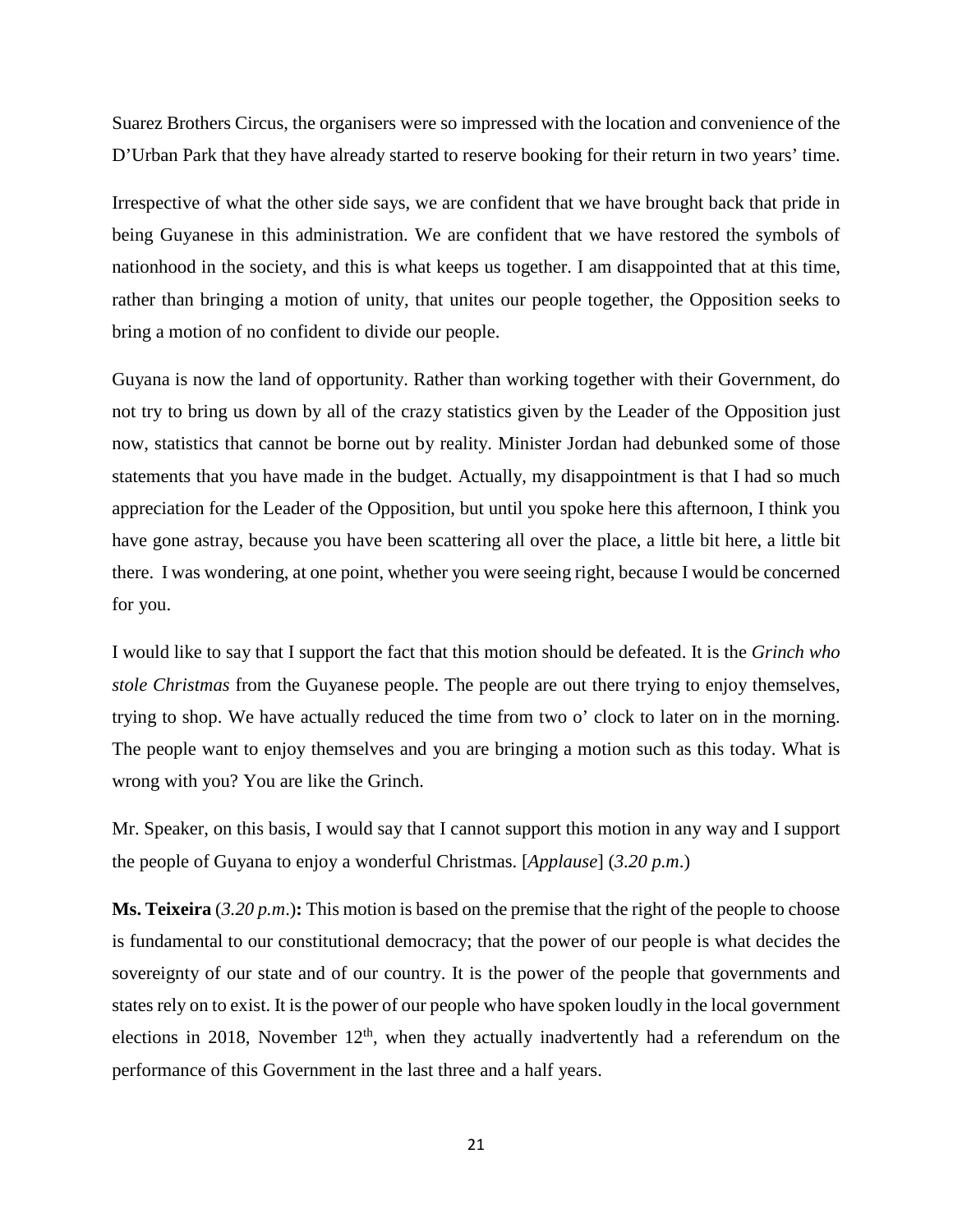This motion is not about D'Urban Park. It is not about who is married and who is not married. By the way, there is a law called "Civil Union" in Guyana that allows people to have common law marriages. I will confess in this House that I was in a common law marriage, not a legal marriage. The law allows for it, so do not get into that thing.

The right of the people - Governments rely on the people and the sovereignty of the people to run a country - give you power to run a country. This Government has lost the sovereignty of the people on November 12, 2018. You can go about and talk all sorts of things. You can even say… I do not know how it is that you are having such difficulty defending your records that you have to go back to our record to defend your record.

The issue of the people and the Government is a contract that is sacred. It is fundamental and it is based on our Constitution. Before I go further, the "Grinch" issue being raised, I remember reading that story to my children and I read it to my grandchildren. The problem of making that analogous situation is flawed, badly flawed. November 12 was local government elections, November 15, the no confidence motion was submitted after it was found that we won the elections by 54,000 votes more than you (APNU), while we beat Alliance For Change (AFC), which decided to run by itself, by 113,000 votes more. We put in a motion of no confidence because it was very clear that the Government had lost its mandate. You lost your mandate. In 2015, May, you barely had a mandate. We are waiting now for three and a half years for the election petition to be heard, but your mandate that you have without the petition being heard is 4,500 votes. You got into office with a hair's breadth, 4,500, This House is 7,500 votes a seat, you could not even make that. You have sat as a Government having won only three of the ten regions, 4,500 of the ten regions.

In 2016, you did not do well in the local government elections, but in 2018 you have got slaughtered. You got completely out of it, that all the local authorities, 58 of the 80 local authorities, we won. We are the only party that ran candidates in every single one of the 80 local authorities. You could not have won because you did not field candidates in every single one of the 80 local authorities. The Members coming after me can bring their own statistics. I am taking the statistics from Guyana Elections Commission (GECOM).

We brought the motion, the Speaker approved it on November 22. We kept asking for the motion to be heard early. We said it should be heard before the budget and, therefore, if the motion had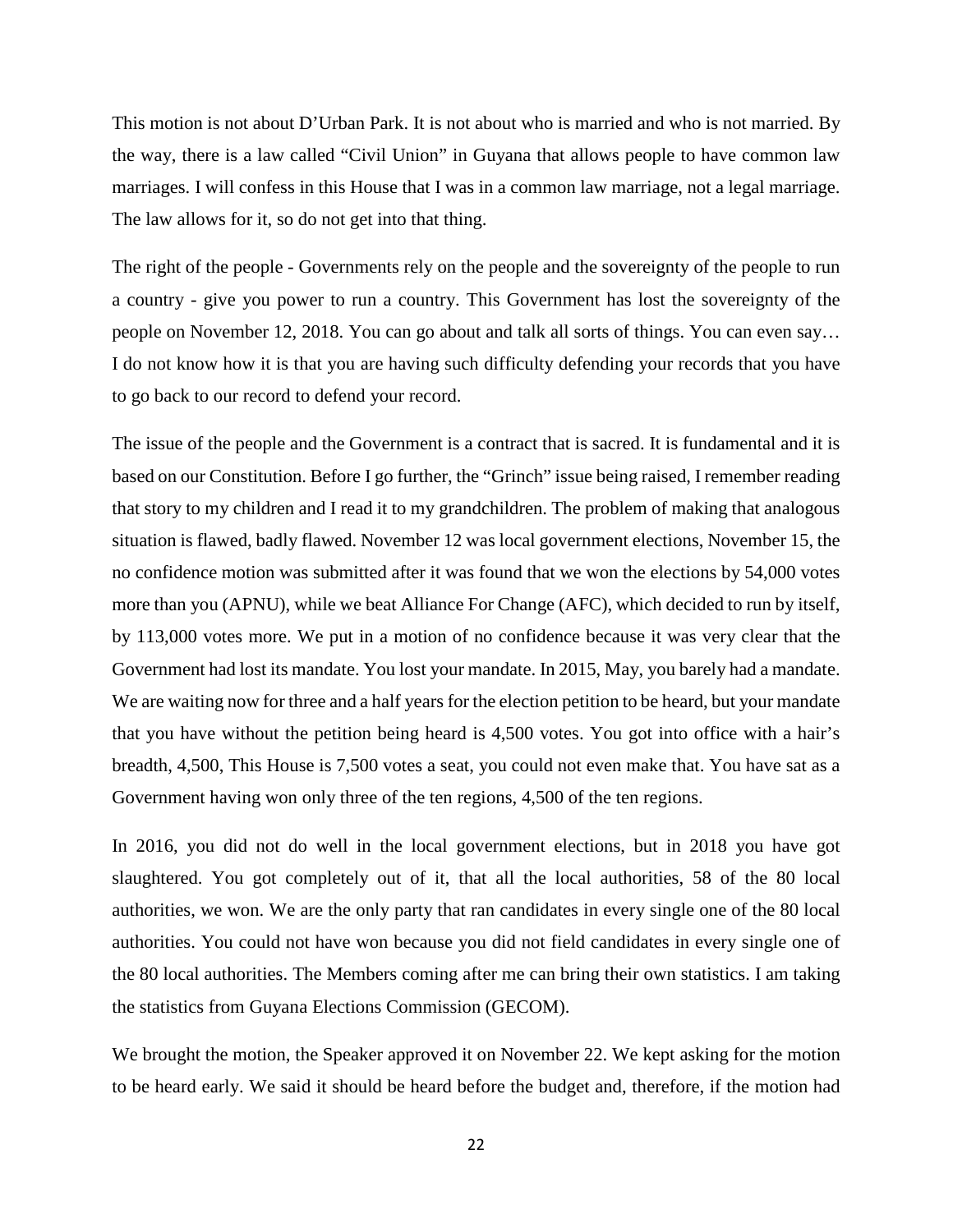been approved on November 15, or thereabouts, we would have it be debated on November 28 or 29, before the budget. However, despite the calls, the motion matured on December 4. What was the problem for this Government to delay the general debate from December 3 to December 5? You are so confident that you are going to win. You said that you have the 33, so why are you so hesitant? We then waited and waited, and we suddenly heard that it is December, so do not call us the Grinch. You had the opportunity. You set the date. The Government set the date.

Therefore there was an opportunity between the beginning of the month of Christmas to hear the motion and right through. You ignored that because in your own calculations, you felt that your singing of the song of Grinch will get the people in Guyana mad at us. It has backfired, because today, right now, as we sit here, the people of this country are watching what is going on. They are listening to what is going on. This is a critical period. Despite the offer of the Leader of the Opposition that if it is so, that this motion being debated on  $21<sup>st</sup>$  December, the date you chose would be problematical, we are prepared to defer it to discuss it in early January. I think 3<sup>rd</sup> January. Of course, the Hon. Prime Minister has a difficulty comprehending these issues and, therefore, the Hon. Prime Minister interpreted that as a weakness and said we should have withdrawn it. We have not withdrawn it. We are here today. Unlike you my dear friends, we have the mandate of the people. The People's Progressive Party/Civic comes to this House on the backs of the mandate of the Guyanese people who have been given to us in the local government elections.

The problem with the Government is that it has had opportunities and it has squandered the opportunities that had come before us. They did not have an Opposition that did to them when they were in opposition did to us. They did not have an Opposition that created violence on the streets; they did not have an Opposition that boycotted and took away \$90 billion from the budget; they did not have an Opposition in which every time you had to have a meeting with former President Ramotar, that it was either "their way or no way". You walked in with your maximum positions and that was the end of it. There was no mood, no opportunity. We have not been that kind of Opposition. We have been an Opposition that has come to this House with proposals of how to be able to save the rice industry, to save the sugar industry; proposals to deal with suicide, to do away with sloth in the economy and how to reduce the hardships of the Guyanese people. You have rejected every single initiative that we have made to try, on behalf of the Guyanese people, to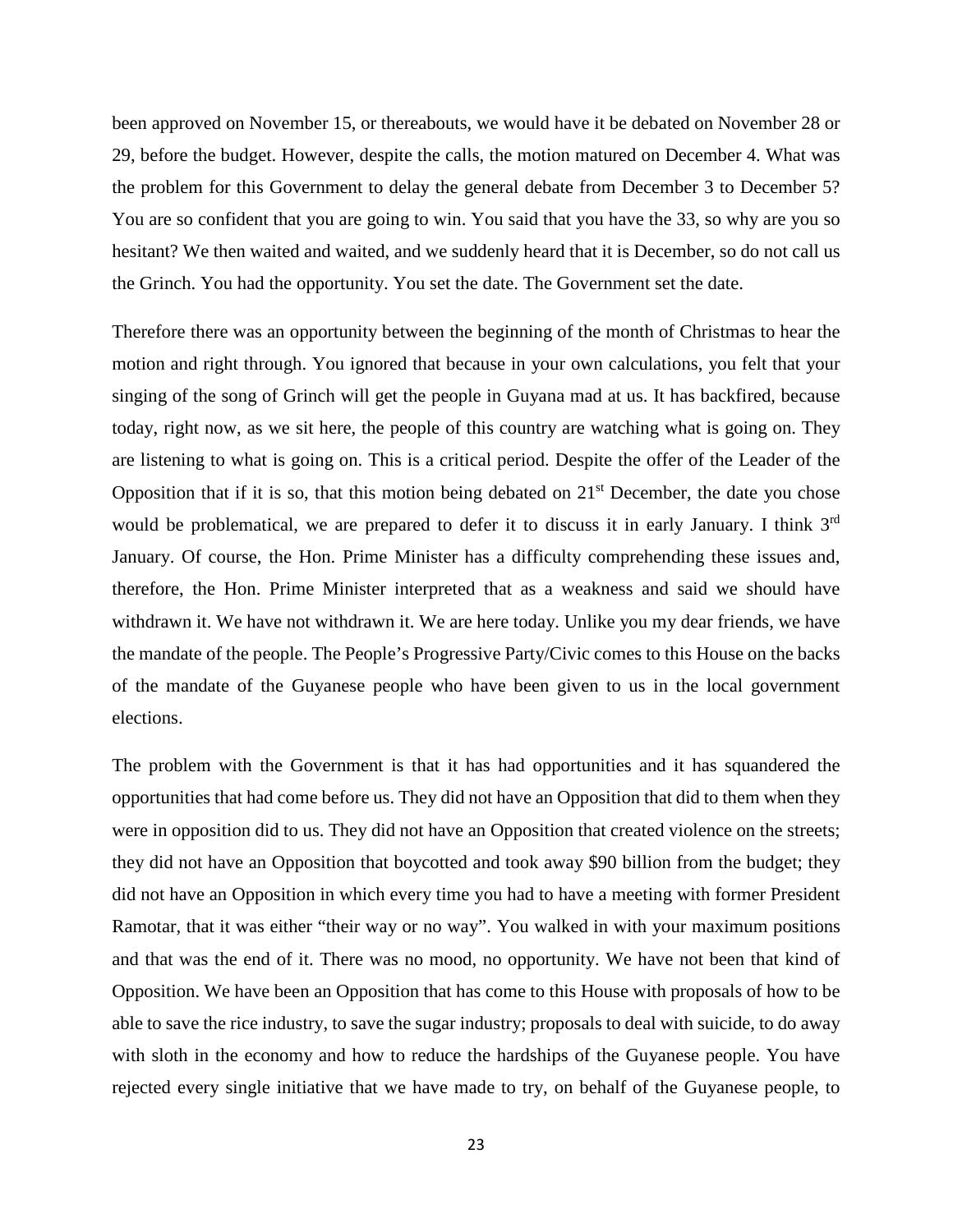improve lives, even though you are in Government, and we will be in Government. This issue, if it is not today, it would be in three months' time or in a year's time.

We are very clear that unfortunately the Government has difficulty dealing with the reality that the proposals, their behaviour, has been determined by this country. The people of this country decided on November  $12<sup>th</sup>$  to make it very clear to you. In fact, November  $12<sup>th</sup>$  was the first mass popular movement in this country rejecting A Partnership for National Unity/Alliance For Change (APNU/AFC) as Government in this country when they decided to either not vote at all or to vote against you.

The Government has refused to accept that it has faced a referendum and it failed badly. The results of the elections, measured and exposed the Government for having failed to deliver to the people their needs and expectations. You have failed. Although there have been efforts to help you to see the way, to listen, you have rejected every single initiative. After three and a half years my dear friends, the Government, with all the bravado of your achievements, should have come out the victor. You should have come out the victor in the local government elections. If this is all that you stand for, is this all that you have done for the Guyanese people in three and a half years? Is this all after spending Guy\$1 trillion in five budgets? You have had five budgets in three and a half years, \$1.3 trillion by the end of next year. What have you got to show for it? Yet you come to this House and you go to the Guyanese people, and you go and mobilise your minibuses to go and bring people out to protest when you never went to visit them before the local government elections. You did not go to meet the people. You did not talk to them.

You know very well, my dear friends.

#### *3.32 p.m.*

You know very well, in your own assessment, that one of the major complaints of your supporters was that you ignored them. You did not talk to them. You drove by in your fancy cars and sat in your fancy offices and did well with the perks, and the people suffered. This is your track record.

Let me just arbitrarily randomly put my finger and point at one thing – roads. Have you driven down the Main Street? Maybe, your cars, sirens and expert drivers know how to avoid the potholes. If you see the roads in Georgetown, the roads in Bartica, the highway to Soesdyke, three and a half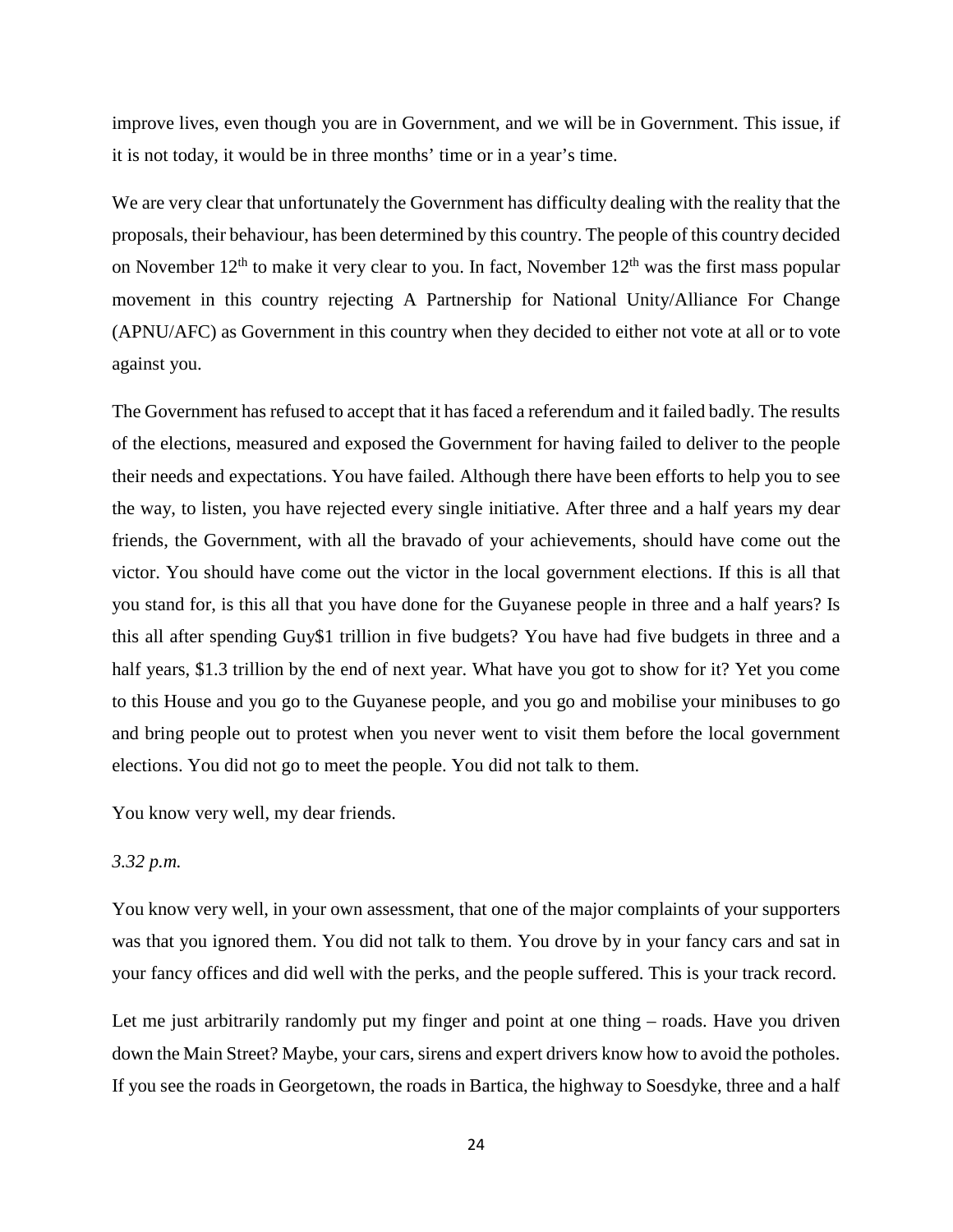years, you have seen deterioration in our country. Money has not been a problem. You cannot, as a Government, complain that you did not have money. You had US\$780 million in the foreign currency reserves. You had a country that you took over with eight years of positive growth rate. You had money. What have you done? You have raided the gold board; you have raided the foreign reserves; you have tanked our economy and you have also put us in debt, as the Leader of the Opposition said. Our friends on the other side seem to be living in an ivory tower somewhere.

We have watched this Government. You have had opportunities. You took over an economy that was good, but you came in with such vengeance and bitterness in your heart that what you did was that you threw out the good, the bad and the ugly. You threw out everything and then you found yourself in quicksand because you did not have the power of the base. You did not have the power of the people; you did not have the power of the Regional Democratic Councils (RDCs). You lost the local government election and you cannot function. [**Mr. Bulkan:** We have 33 votes in here.] Live with that for your lives, 33 voters today. That is okay.

This Government has squandered the goodwill of the Guyanese people, especially and including your supporters. What have you done to supporters of other parties? What have you done to supporters of the PPP/C? You talk about social cohesion, but in fact, you have carried out a statesponsored system of discrimination. You have done it. I have heard the Hon. Prime Minister say, "we must talk." Talk, when you have eliminated people. You have terminated 1,972 Amerindian community service workers. You have fired a large section of the public service who happen to be a different ethnic group. You have taken the boards of this country, all the boards, 1,063 seats on 98 state boards. Appointed between 2015 and 2017 August: 663 places are occupied by Afro-Guyanese –  $62\%$ ,  $255$  by Indo-Guyanese –  $21\%$  and  $107 - 10\%$  other ethnicities. More shocking is that the most innocuous boards - you talk about social cohesion - that deal with the welfare of the people of this country, National Commission for the Family, the National Commission for the Elderly, National Sports Commission and the Adoption Board, most of these deal with social issues, the Government has made no attempt to be inclusive, no attempt to reflect the diversity of our country.

Persons such as Mr. Ram, "Doing Business in Guyana," points out that within the first year of you getting into office that you have inflated the size of the public service by another 2,000 persons on contract. You are the ones in the Government. You are the ones who said that you did not want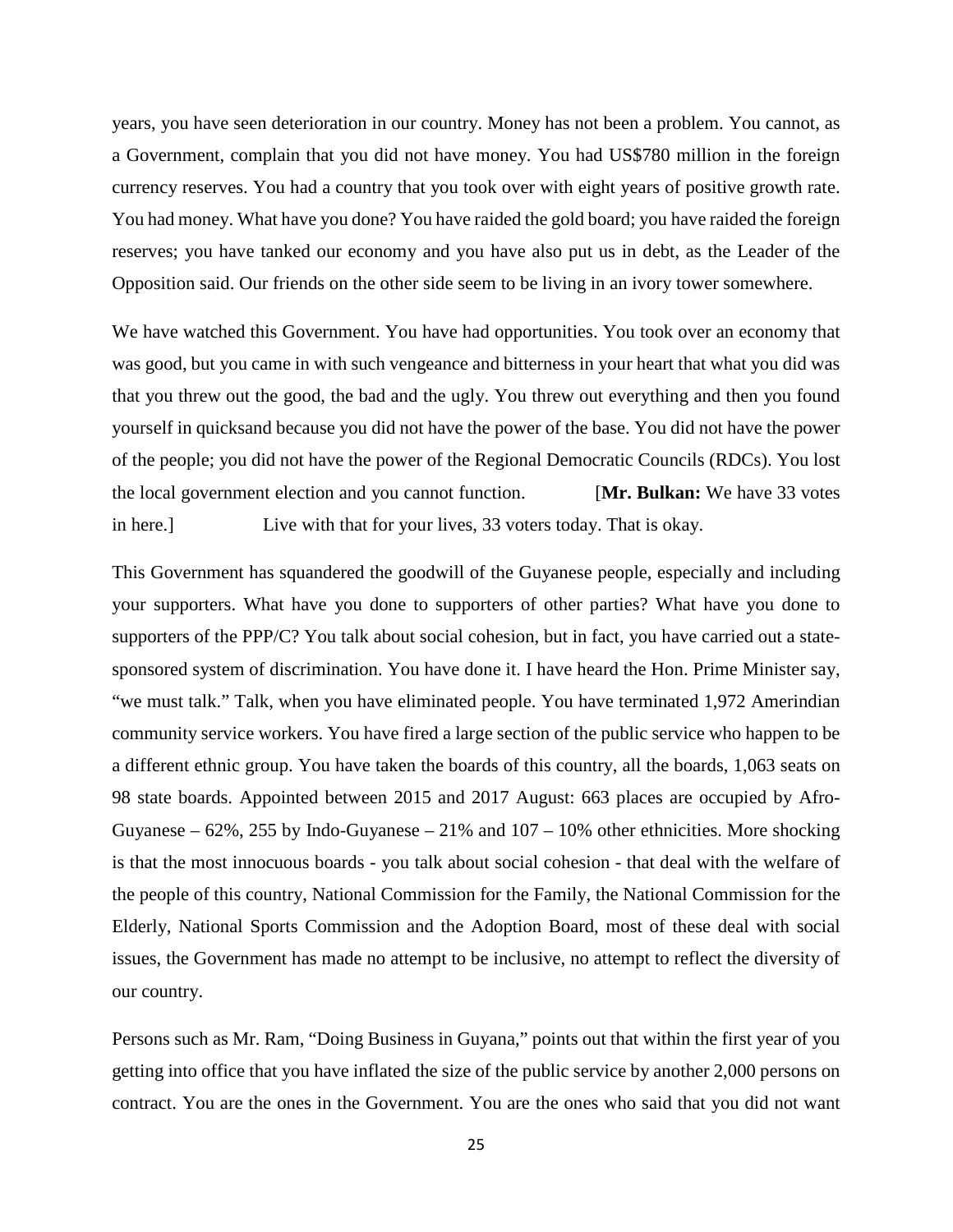contract workers. You said, and you attacked the PPP/C in Government, that contract workers were bad, yet you have increased the number of contracted workers. We have just gone through the budget, by hundreds and millions of dollars more for payment of staff.

When the Hon. Member talked about D'Urban Park that in his view is that Guyanese people just drink, smoke and enjoy themselves, because if you are going to drink and sport, you have to get money. How do people get money if they do not have jobs and opportunities, when, in fact, you are taxing them? Let us look at some statistics because you do not like statistics. You want to talk generally. [**Mr. Jagdeo:** They want to talk about Jagdeo's marriage.] Is that the issue, seriously?

If you talk to the businessmen, you will find that business is bad – everything. When businessmen are having a bad time, what do they do? They reduce the number of people working for them. They reduce the number of hours people are working. When there are miners who are taxed heavily and the machinery is seized in Mahdia, when they are trying to make their own thing, when the syndicates that you created are now paying tithes to one of the Ministers sitting in this House so that they can keep their syndicates. Is that the right word – tithes? You come to us…, when the miners are showing in all of the statistics. You do not like the fact that the statistics we used are from Minister Jordan, the Mid-Year reports, and also the annual budget speeches. These are not made up figures. They are figures that we extrapolated and calculated. You taxed the miners and gold production has dropped. The mid-year of 2018 say that it has dropped, and it explains why it has dropped. By the way, it talks about the interior roads. All of these things are poor performance. The Government has all of this money and yet it is underperforming.

The spending of the Guyanese people, how is this economy running? The purchasing power of the people have been reduced. Let us go back with some statistics, because whenever we speak, the Government basically does not wish to hear anymore. Maybe you could read the Mid-Year reports that your own Government puts out and read your own budget speeches. "In 2019, total spending is expected to be reduced by 18% or \$77 billion when compared to 2014." Let us now translate that into language that everyone can understand. What it means is that \$462,000 less at the household level is available. Do you understand that part? Did that figure come across okay? Good. It is because what is very clear is that people have less money to spend. When you are taxing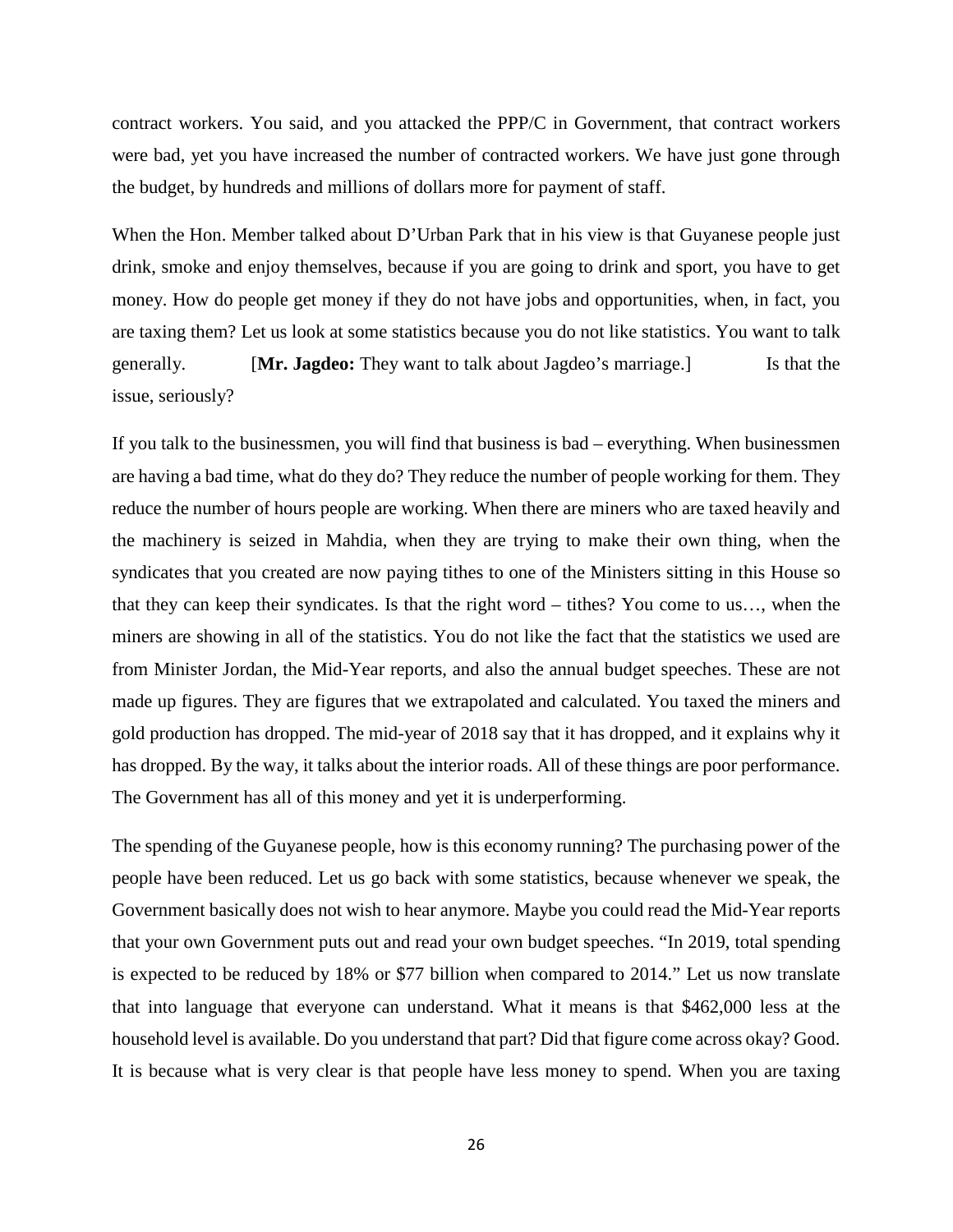people, \$60 billion more a year is less available for them to purchase to survive. Again, and I spoke in the budget, I talked about how difficult life is for people in this country.

The same thing in the health and drug sector. Let us use that as an example because the Minister is *hard ears.* She is not listening to the cries of the people. We have to keep *gotaying and gotaying it*, again and again, so that she will get the message that billions of dollars are spent for drugs and medical supplies in violation of the procurement laws of this country. Up to yesterday, on the television programme I do, people called in. They said that they were at the public hospital's emergency room and there were no drugs. They were told that they have to buy it. These are patients who are diabetics and that have cardiac problems. They are in trouble. No matter how you talk in this place, the Minister does not have to deal with the growing infant mortality, maternal mortality, malaria, human immunodeficiency virus and acquired immune deficiency syndrome (HIV/AIDS) and tuberculosis. She is living in a bubble somewhere. She is living in a bubble where her main concentration is to "lash people over their heads". That is her main concentration.

There are broken promises and the Leader of the Opposition pointed out a number of the broken promises. I started out talking about your manifesto in 2015. Go back and read it. When I started out talking about the sovereignty of the people, when the people voted for a party and the party makes promises, there is a valid and legitimate expectation that some of the promises will be fulfilled, if not all. This Government, in the 100 days, has filled none of your promises. On these, you are still struggling to…, some of your own. You have not been able to provide jobs. You have fooled a lot of the young people. Do you know what? You cannot fool them any longer. Where are the jobs? In fact, you have done more than any other Government, probably since 1978 to 1980, when the redeployment of the workers began in the public service, when 4,000 bauxite workers lost their job, when 4,000 public servants lost their job. You have now beaten that.

You have now created a situation where 7,000 sugar workers lost their jobs; where the cane farmers, who produce sugar for those estates, which you have sold or which have closed down, also cannot produce and make a living. That is another several thousands more. The bauxite situation is dread, but you are not paying attention to it. You keep promising, every couple of months, that you will do something about it. Nothing is going on in the bauxite area to help the people. As I said, you are destroying gold, which is the main thing holding up the economy. You have played the fool with rice and, therefore, you have created a situation where thousands of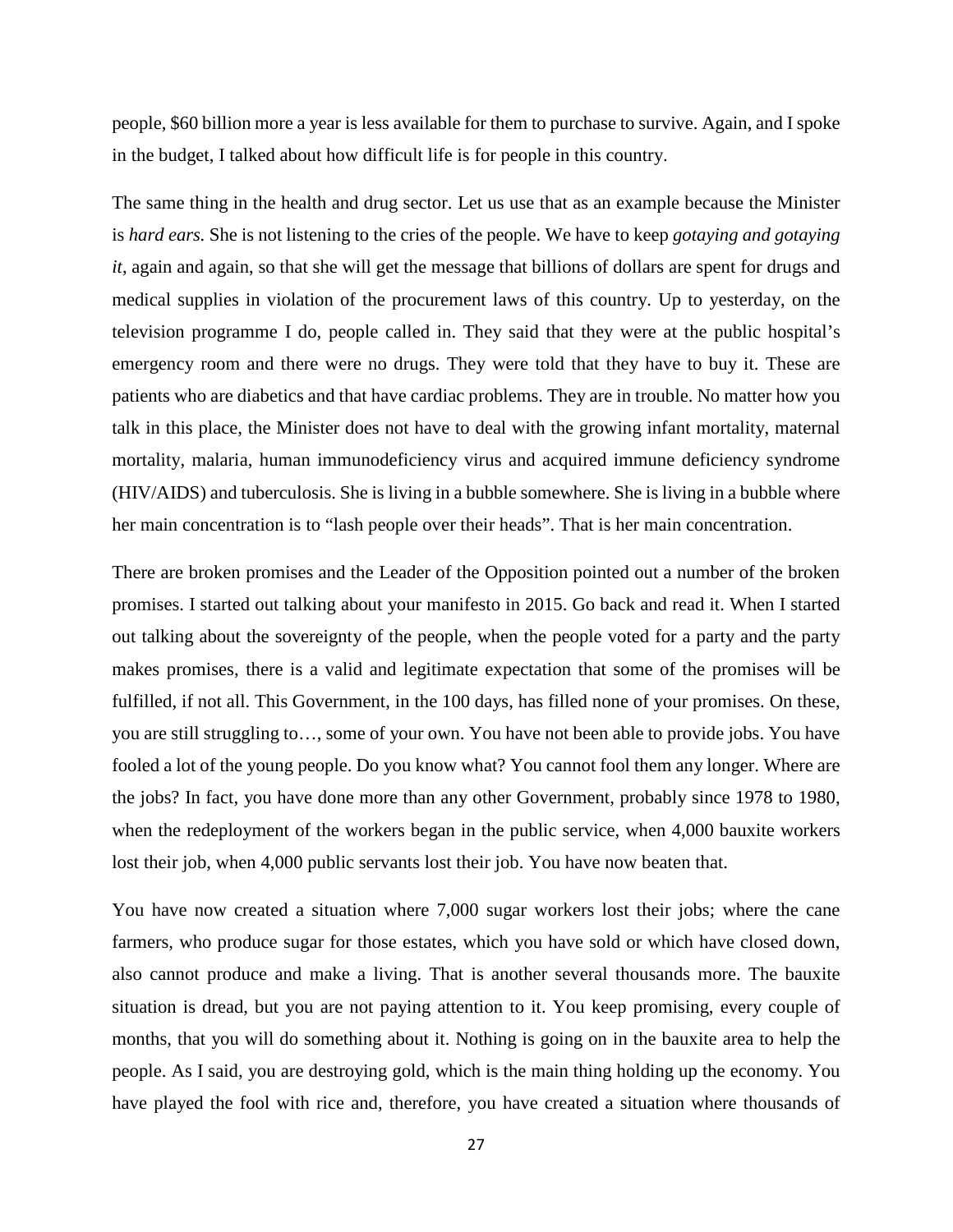workers have lost their jobs. You have closed companies down. You have chased out companies from this country and the jobs are gone.

You can talk of the Board of Industrial Training. The fact is unless business is growing, domestic, foreign, local, geographic, regional, then there are no jobs for the people. Therefore there is no job creation programme, no job creation plan of how to create jobs. You are talking about plantain chip and dog food. I mean, seriously, are those the jobs you are offering our people?

On top of all of this, there is corruption of no mean order in this country. There is corruption that has never been seen. You all are making Mr. Burnham blush. You are making President Burnham blush with the level of corruption that you have in here. The level of corruption stinks to high heaven.

Without jobs, without attraction of investors, without giving opportunities that will help business to grow - new business, young people's business and women's business - unless you are able to offer and reduce these burdens and measures you brought on the economy, on the business community, on the working people, then, therefore, this country will go further and further downhill.

This no confidence motion is supposed to be, and should be and is in many countries, and many parts of the world, a wake-up call for the Government. However, this Government does not want to wake up. You want to stay sleeping. You want to stay in your sleepwalking state that you do not know anything, you are fine, and you are happy.

# *3.47 p.m.*

The problem is, the people are not happy, and they have indicated that. It is time for the Government to wake up. Obviously, from the contributions so far, they do not wish to wake up; they do not want to deal with the levels of corruption - 50 scandals; they do not want to deal with the level of creating jobs for our people; they do not want to be able to deal with the crime situation and the cost of living. In all of this, and maybe that is why they are living in a sleepwalking state, because there is no vision, they are clueless, they are incompetent and they refuse to take advice from anybody. They refuse to work with anybody because they are *know-it-alls.*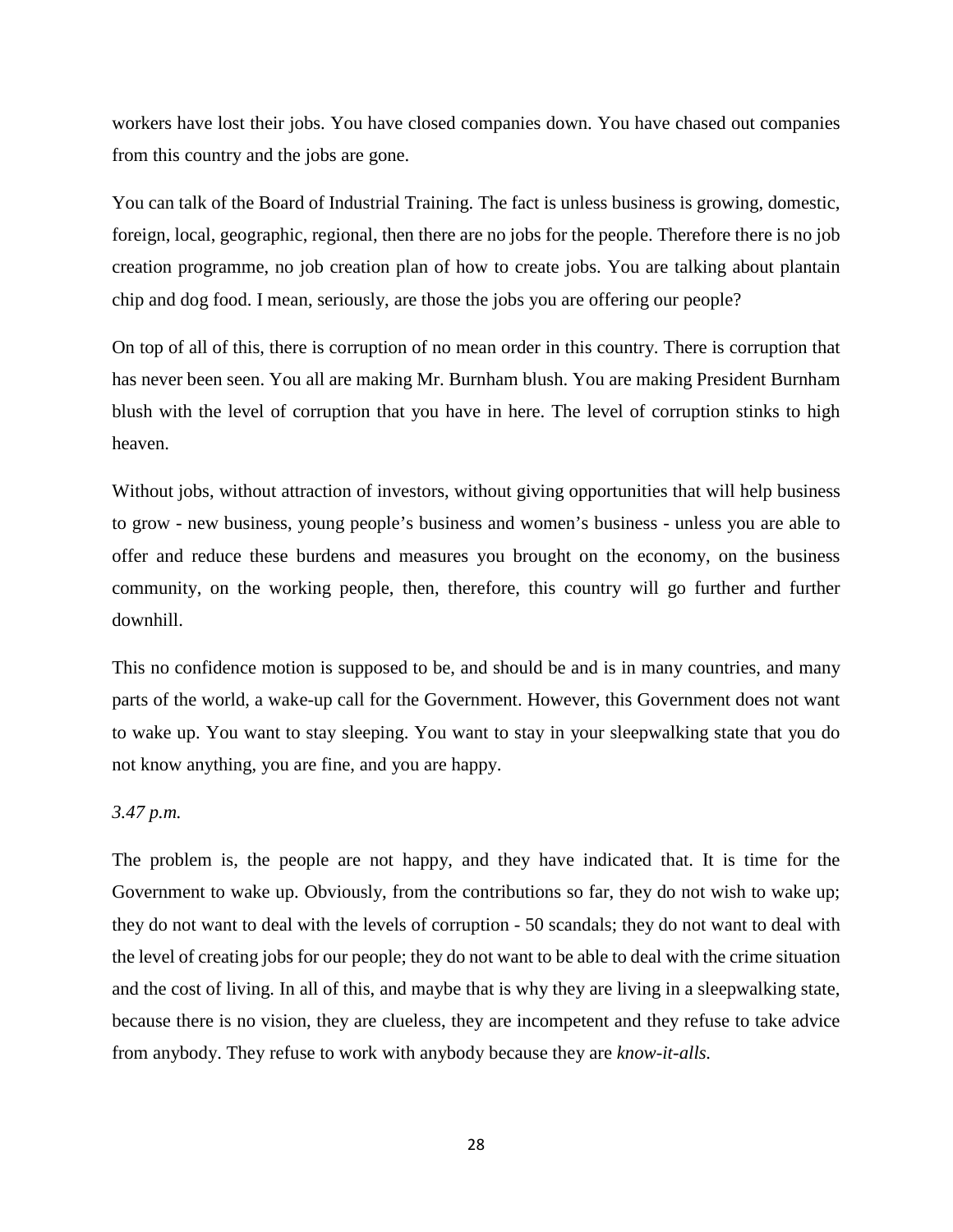The people of this country, in 80 Local Authorities Areas (LAAs), on 12<sup>th</sup> November, made their position clear, that you have lost their trust and confidence. This no-confidence motion is saying to you that if you remain in Government and win the vote today, it is not a victory. You may have won the battle, you may win the battle, but you are not winning the war because, in 2020, we will win. By then, with these policies and what you are doing to the Guyanese, this country is going to tank more and, therefore, people will retaliate. There is nothing to stop another no-confidence motion from coming here. This is part of parliamentary democracy. It is our duty to keep you on your toes. If you do not want to keep on your toes, we will keep doing it all the time because you are sleepwalking all the time. You refuse to listen to the people. You refuse to respect the votes of the people that said they do not want you there anymore.

Five years, \$1.3 trillion; three and a half years, five Budgets…

**Mr. Speaker:** Hon. Member, you have two minutes remaining.

**Ms. Teixeira:** Five Budgets, \$1.3 trillion. Three and a half years in which not one major transformative project for this country was created. If my dear Friend Lt. Col. Ret'd Harmon could talk about Durban Park as a transformative project for our country, Lord God help us in this National Assembly… seriously.

Of course, my dear Friend knows that the \$500 million was missing, plus the \$1.5 billion that was spent from Government money that cannot be accounted for there. I will leave some of those corruption issues for my other Colleagues. You are talking through two sides of your mouth. On this day,  $21<sup>st</sup>$  December, 2018, whether we win or not, we are signalling to you and the Guyanese people are signalling to you, that you are on borrowed time. If not in three months, in a year's time there will be a new Government and it will be the People's Progressive Party/Civic (PPP/C).

Thank you very much. [*Applause*] (*3.50 p.m.*)

**Attorney General and Minister of Legal Affairs [Mr. Williams]** (*3.51 p.m.*)**:** If it pleases you, Mr. Speaker, I must say that, at this time of rising, I am somewhat flat. This is because I have not been warmed up from what I heard from the other side, clearly. It was speaking desultory to tell you the truth – same old same old. What it meant was that, our position that you could not come before the budget, the exigencies, and that is what the rule states, that we give you a date depending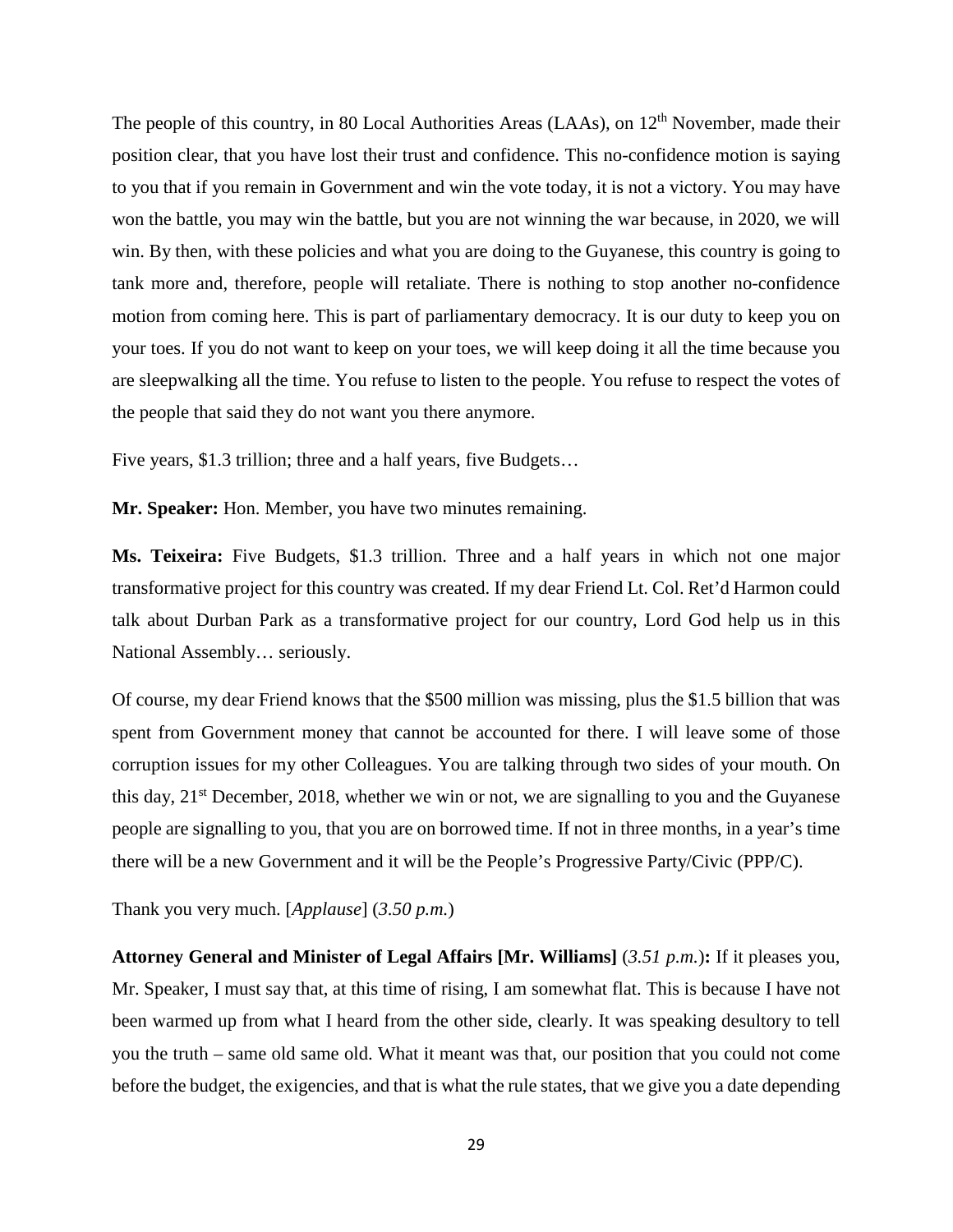on the exigencies of the budget. They brought it on the eve of the presentation of Budget 2019 and, of course, it could not take precedence over the issue. But, you know, it worked because what they are trying to say today, is what they had said during the presentation of Budget 2019. It does not excite me to tell you the truth, but I will try my best not to let the Members fall asleep, I will make efforts.

In the beginning, let me say that this fallacy that they got a mandate from the people from the last Local Government Elections (LGE), not the General and Regional Elections, it was the Local Government Elections. When you peruse the votes and compare them to 2016, what you actually have here is a great diminution in the votes in 2018. The votes fell by 10%. So, tell us, the real question is, they must tell us how losing votes can amount to winning support. We are not in contention for votes, we have done very well.

You claim to have won Buxton, I am the representative for Buxton, I was shocked to see that, in the newspapers, but not that long, you got zero in one of the constituencies and you lost the other one. You did not make twenty votes. Your position is untenable. What you tried to do is to continue dividing the people of Guyana, but they are not going to listen to you. I am not going to be detained by those things over there because I dealt with them in my last presentation.

I want to say that this no-confidence motion is one of the most mis-conceived, ill-timed, malicious, and *Grinch-like* motions ever conceived, but it would never steal the 'Spirit of Christmas' which is a *natural mystic flowing through the air*. Christmas is a time for giving and sharing. It is a time to love your neighbour as you love yourself. I hope that I could apply that principle today and love my neighbours, despite of their records.

In the 49 steps, this phase never escaped me, and I did that as a young child. Bringing this motion at this time is like *cat guts vibrating in the heart*, attempting to wrench from us the 'Spirit of Christmas. Why? Because it hawks us back to a time which our noble laureate poet, Mr. Martin Carter, described as,

"It is a dark time my love…It is the season of oppression, dark metal and tears…"

That is how he described the period. Mr. Carter, was speaking about the period in Guyana from 2001 to 2008. This is what he said,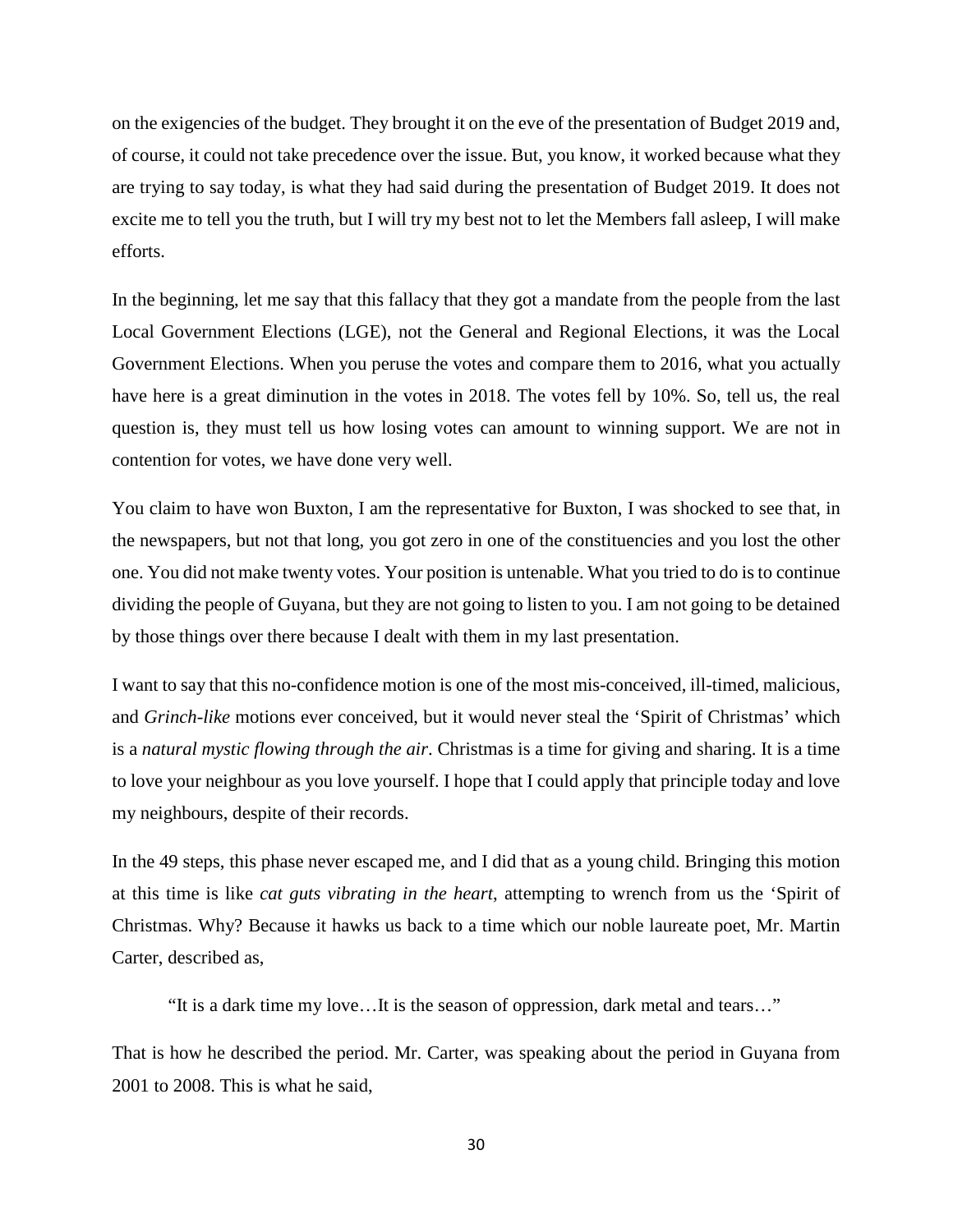"It is a festival of guns, the carnival of misery. Everywhere the faces of men are strained and anxious…"

That is what that period was akin to, a theatre of war on the lower East Coast and in Georgetown. In that period, the 'rule of law' lost its way and was replaced by the law of the jungle under this last Government, seated over on that side of this House. We must speak it, we have only been in office for three years, so we do not have anything to compare to 23 years. We have to look at the record of the people who are trying to fix us with their corruption. We have only been in office for three years. When the Leader of Opposition recognised that it is three years, he tried to make it five today, he tried to stretch it out. I have news for him, not only does he have the two additional years coming to us, but he has many more five years to deal with where we will be on this side of the House taking care of Guyanese because they are seeing the true nature of the people.

The period was one of extra-judicial killings by the 'Death Squads,' 'Black-Clothes Squads', and civilian-led squad, which allegedly operated under the direction of some governmental figures. The 'Phantom Squad,' a squad which was the product of the merger of the 'Phantom Squad' and an outlaw figure, to whom to Government abdicated its responsibility for the public security of the State. Those squads took no prisoners, they constituted themselves as judge, jury, and executioner. As a result, in this dark age, the killing fields flourished. The spectre of death, never seen before in this country or any part of Caribbean Community (CARICOM), was unprecedented. Hundreds of sons, brothers and fathers were senselessly cut down and killed in this, "…festival of guns and carnival of misery."

In addition, in this period people disappeared from their loved ones and vanished from the face of this earth after being taken into the custody of the 'Black-Clothes Squad.' The cases of Franz Britton also known as Collie Wills and Daniel Jones come to mind. In the case of Franz Britton, it is a wonderful thing, I have the affidavit here filed in response to a *habeas corpus* application by no other than Leon Mark Fraser. [**Mr. Jordan:** Who is he? Let us hear who he is.] He was the senior leader of the 'Black-Clothes Squad.'

The mother of Franz Britton Wills, Ms. Irma Wills of Republic Park, did not see her son for days. She investigated, made enquires and sought an affidavit in which she stated, "My son was arrested and detained on the 19<sup>th</sup> January 1999…" Do you remember this date? "…at the Cove and John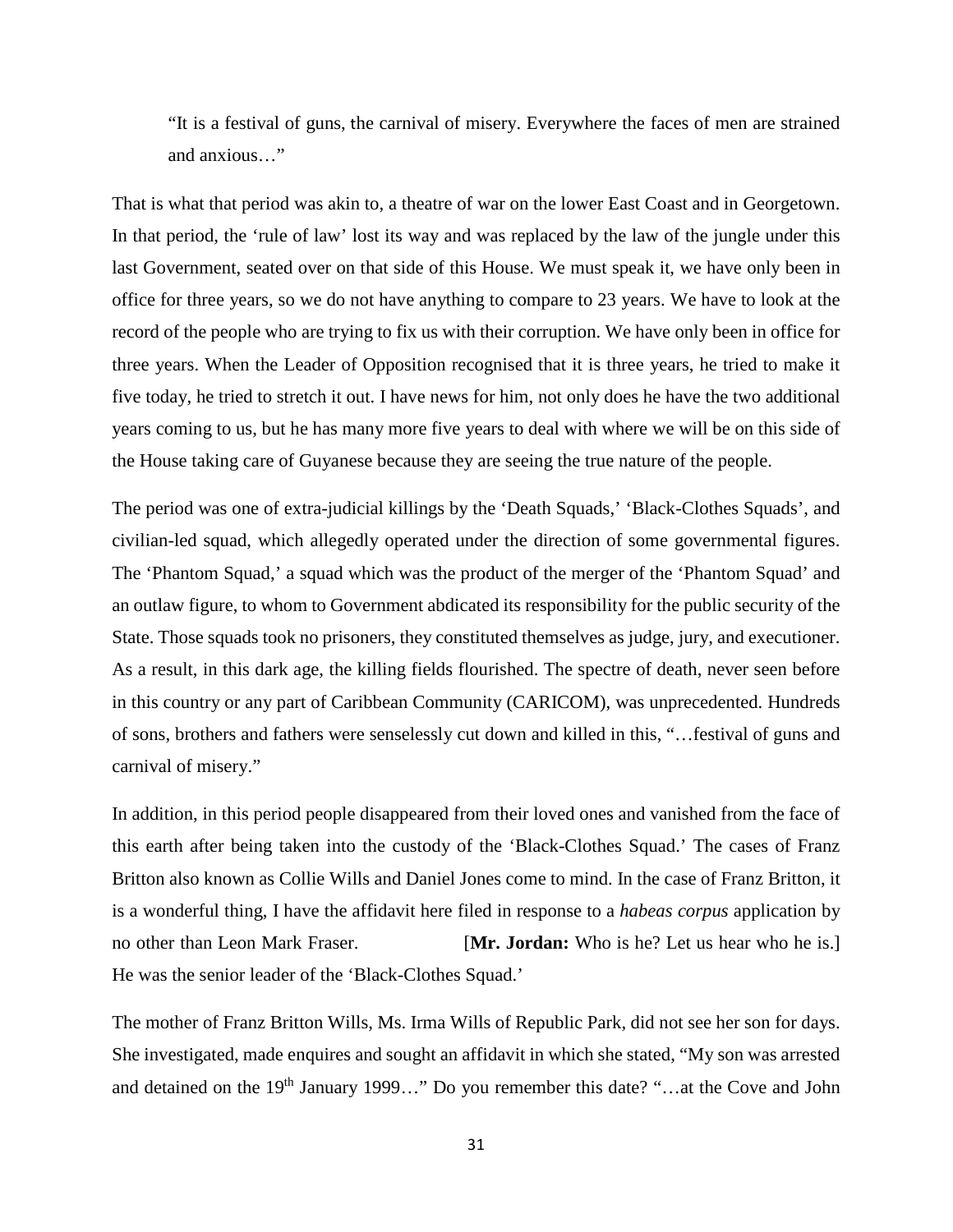Police Station, but on Saturday, 23<sup>rd</sup> January, he was placed on bail in the sum of \$25,000, although he was not charged with an offence. He was rearrested on Monday, 25<sup>th</sup> January at the Cove and John Police Station where he was asked to report and, again, he was not found. She sought recourse to a lawyer that you know, and who they had to respond to. That is why Leon Fraser…That is my role in that place, to defend the human rights of those people who were savaged. I was the only human rights lawyer in that time, by the way. Mr. Anil Nandlall, do not come in, stay there. Listen, they had no choice but to admit that he was in custody. This is what is important. [**Mr. Nandlall:** Is that your record that you are coming with?] Yes, it is a good record. You bring yours. I am not going to be distracted. He said that he arrested Collie Wills and made the necessary diary entries when he uplifted Collie Wills. This is how they operated, members of the Guyana Police Force (GPF) arrested these men and took them to some station and then the 'Black-Clothes Squad' would turn up. When he turned up, he said that he uplifted Collie Wills and took him away.

# *4.02 p.m.*

He did that on the  $27<sup>th</sup>$  January, 1999 and the man has still not been seen. This is why he had to move, and this is what he is averring, that, "On Thursday the 28<sup>th</sup> of January, 1999, Mr. Basil Williams, Attorney-at-Law, telephoned me and asked me about the whereabouts of Mr. Collie Wills and I sent him away on Wednesday and the aforesaid Collie Wills was never ever seen again. This is a story that operated with the rights of the Guyanese people under the last Government. My position is that they are in no position to lecture us with the wonderful work we are doing in these three years in Government. [*Interruption*]

# [*Mr. Speaker hit the gavel.*]

We did not take it like. The mother would not have let it rest and so, we had to go to the Inter-American Courts for Human Rights. At that Court, the Court of Jurisdiction evidence led and so it was the Government's time to appear and to try to give some clarification in this matter. Do you know what the Government did? Instead of going to submit to the jurisdiction, which they did and had to do by signing the International Covenant on Civil and Political Rights, they denounced it in order for it to be removed from the jurisdiction of that Court, rather than going to the Court and defending the disappearance of Franz Britton Wills. As a result, the Court decided that, for the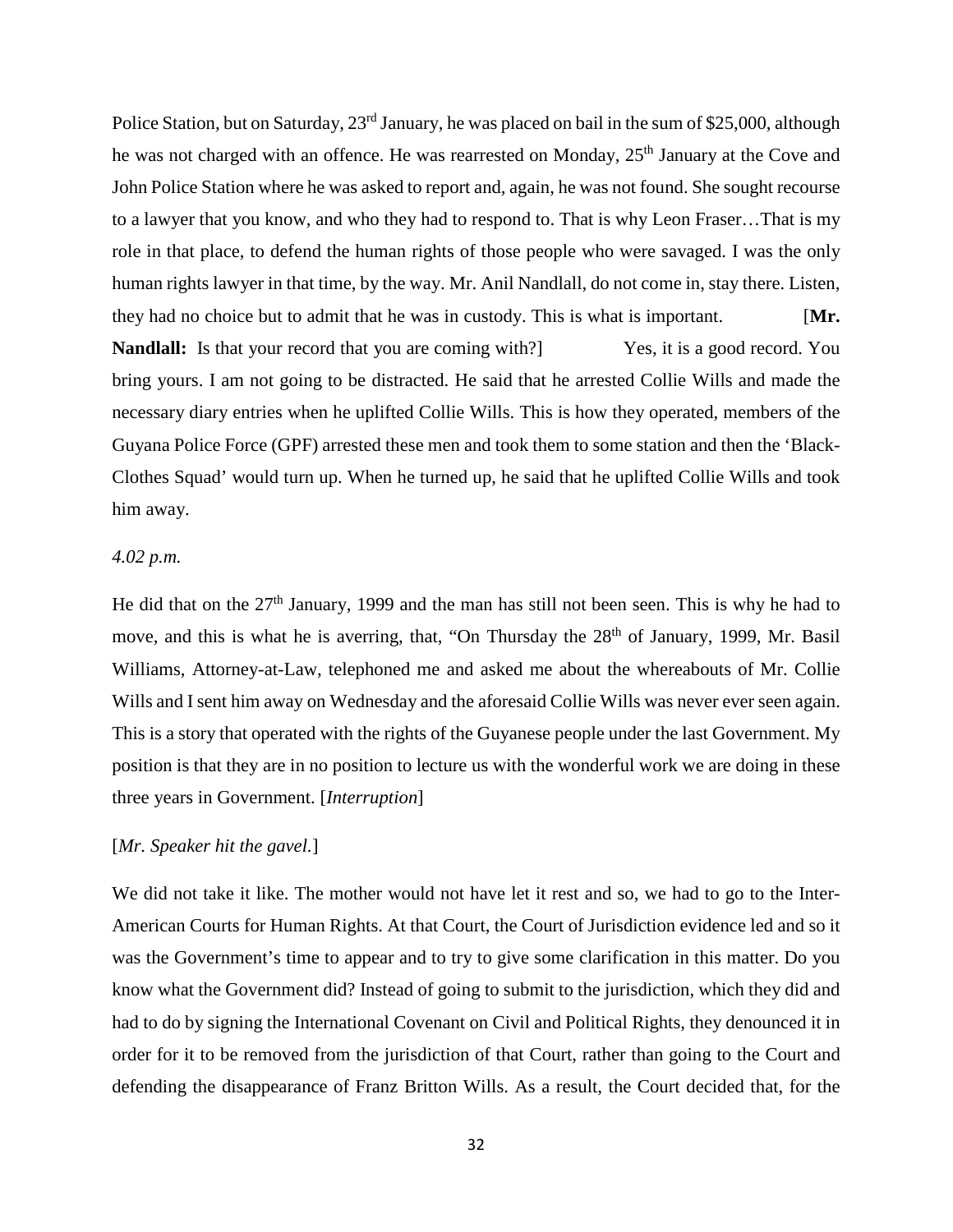next five years, it would publish at the annual Organization of American States (OAS) meetings, they would call out the name of Collie Wills. That is how they dealt with these matters. That is why there is no way the Guyanese people would never again give them a mandate to govern this country.

In that dark age, many young people were stereotyped and dragged before the Courts to face trumped up charges of murder, some with multiple counts. These youths were largely of one ethnicity and were between the ages of 14-17, all were committed to stand trial irrespective of the level and lack of evidence. Here is what was disturbing about that period, the kids were committed to stand trial at the criminal assizes in the High Court at Georgetown, and all of them had to wait five years in the Georgetown Prion to await their trials amongst the harden criminals. What was the upshot of it all? All of them, whether they were charged with three murder charges or not, all had jury trials, and all were freed by the jurors and that is what confirms the allegations about trumped up charges.

Hear what the negative aspect of that was. [**Ms. Chandarpal:** Why do you not talk about your achievements?] Those are my achievements. I was the lawyer - me alone. What they did to those young boys was to cause them to spend the quality years of their life locked away in those prisons and they have no rehabilitative programmes. We just did a survey where there is 209% of overcrowding in the prison, but what is more important is that 76% of the population were never represented by lawyers. They did not care about people, they did not care about what happened to young people in this country, and so, they had no problem with throwing charges on them. The stereotyping of these young people was another dark page under the administration of the last Government.

In this dismal and abysmal period, we also had a broken judiciary. Do not let us forget that. A dictatorship of the judiciary. The then acting Chancellor decided to act also as Chief Justice and was only stopped by the decision of his own High Court Judge. He was able to do that when the then Government removed the built-in second balance that divided the administration of the duties and the functions of the Supreme Court between the Chancellor and the Chief Justice. As a consequence of using legislation to remove the protection that the arrangement afforded the people of Guyana. All the powers and functions of the Office of the Chief Justice were transferred to the Office of the Chancellor. That is why this gave the Chancellor the power to appoint who presided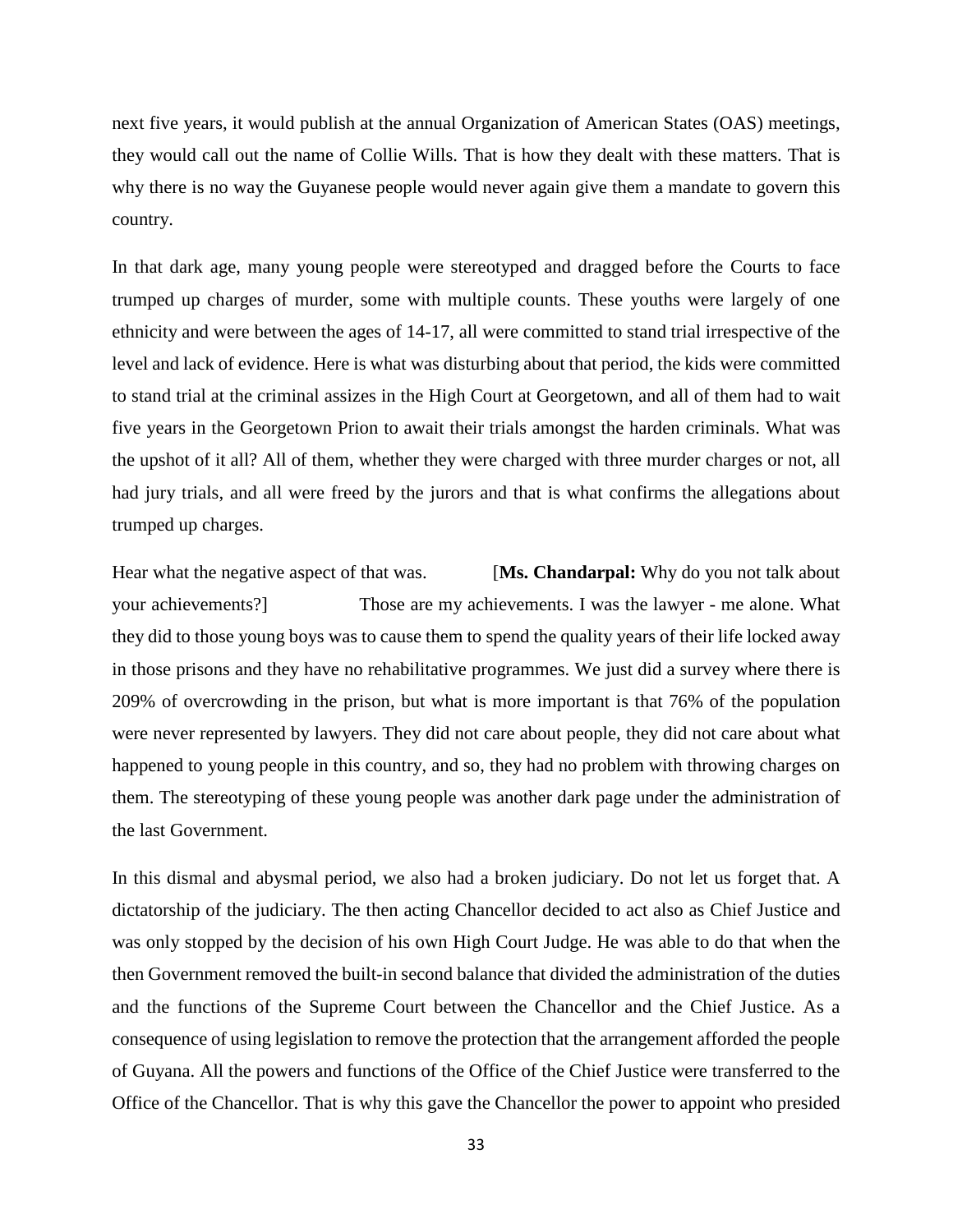over any matter before the Courts, from the magistracy right up to the Court of Appeal. On appeal of such matters, when they went before the Court of Appeal, and this is very important, when one man could decide who must sit on a case - you got to know because if you and the man is not agreeing and you turn up, you would get fix up.

It was a broken system and despite being rejected by successive leaders of the Opposition, the then Government continued to put up this man for the Office of Chancellor, resulting in the positions of Chancellor and Chief Justice being acting positions for well over a decade. I have to speak on it now because you are trying to attack my President and blame him for people who are acting in office. It is not our fault because we inherited that. We did not fold our hands like timorous souls, we struck out like bold spirits.

We invited the Leader of the Opposition to meet with the express undertaking that the persons who the President was putting up for confirmation as Chancellor and Chief Justice to act, this acting Hollywood/Bollywood scenario, we brought it. What happened? When those names were put up, the Leader of the Opposition (LOO) refused to confirm and make permanent the two names submitted by His Excellency the President of the Co-operate Republic Brigadier David Arthur Granger. We are not taking any blame for any acting Chancellor or acting Chief Justice. We put it up and they knocked it down and so, we have to move ahead, and we have to govern the country the best way we can. We have the assurance that with Brigadier David Arthur Granger, he is showing it – a good leader, already in three years he is a great leader and he will rise again to continue to govern this country of Guyana.

This APNU/AFC Government inherited this broken system in addition to which the Judiciary had no fundamental independence and they had to go *cap in hand* to the Government, but you know who the Government is, to seek salaries and benefits for the Judges. How could that breed independence of a judiciary when one has to go to the Government, one of the other Arms of the State? In the Doctrine of the Separation of Powers it is a breech.

In that case, what had to happen was that there were many other ills affecting the judiciary at the time, but they would not allow me to address this now, but I want to say this. It was the APNU/AFC Government which, among its first acts, restored the independence of the Judiciary by passing legislation to empower them to determine their own budget, without any direction from the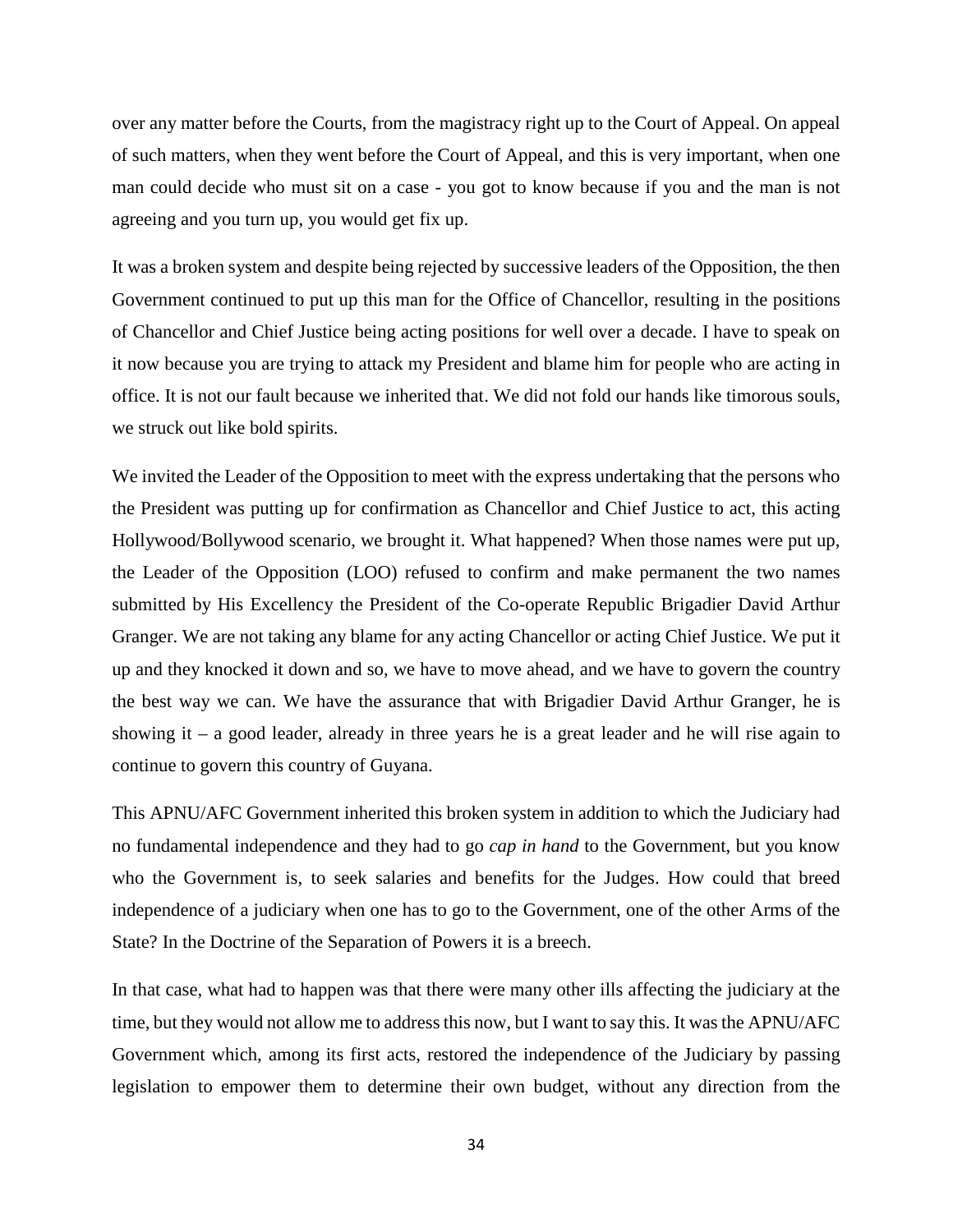Government. This must rank as a triumph of the restoration of the 'Rule of Law' in Guyana and we are proud of it. I assure you that this Government will continue its work to restore the independence of the Judiciary in Guyana.

Another decadent feature of this period was the killing of our women. What hurts us about this is that these women were killed when they were exercising their constitutional rights of 'Freedom of Assembly', 'Freedom of Expression' and the right to the protection of the law. Therefore, the question is, why in April, 2001 should this mother Donna McKinnon be shot and killed outside of Freedom House in Robb Street. Why? Because she was protesting? She has a constitutional right to protest and she was killed outside of Freedom House.

Secondly, in September 2007 Donna Herod, let the record show that these were indeed the dark days and they must never ever be repeated. Donna Herod went on a midday to collect her child from kindergarten school. She had barely collected her child when there was a hail of gunfire. The 'Black-Clothes Squad' started firing indiscriminately in the vicinity of a kindergarten school. The mother jumped on her child to protect the child and, at last…

**Mr. Speaker:** Hon. Member you have five minutes remaining.

**Mr. Williams:** Yes, Mr. Speaker. I am satisfied with this. The mother was destroyed, and she died on the spot.

In the foregoing, in itself, all that occur which I accounted, were only some, but it made Guyana a failed state. I chose to contextualise my presentation to the restoration of the 'Rule of Law'.

#### *4.17 p.m.*

The APNU/AFC Government has accomplished a lot in three years. To begin to remove the muck of narcotics trafficking, corruption, another serious offence and to clean our economy of dirty money that characterised those 23 years, we are preparing our economy to receive clean money from our oil and gas and 'green state' sectors, and, indeed, the entire economy,

Where the 'Rule of Law', and I wish to say this, is ensconce, this is to strive as investors recognise that Guyana is a place to do business. That Guyanese have seen change and wish us, the APNU/AFC Government, to continue on this path to the 'good life' for all Guyanese.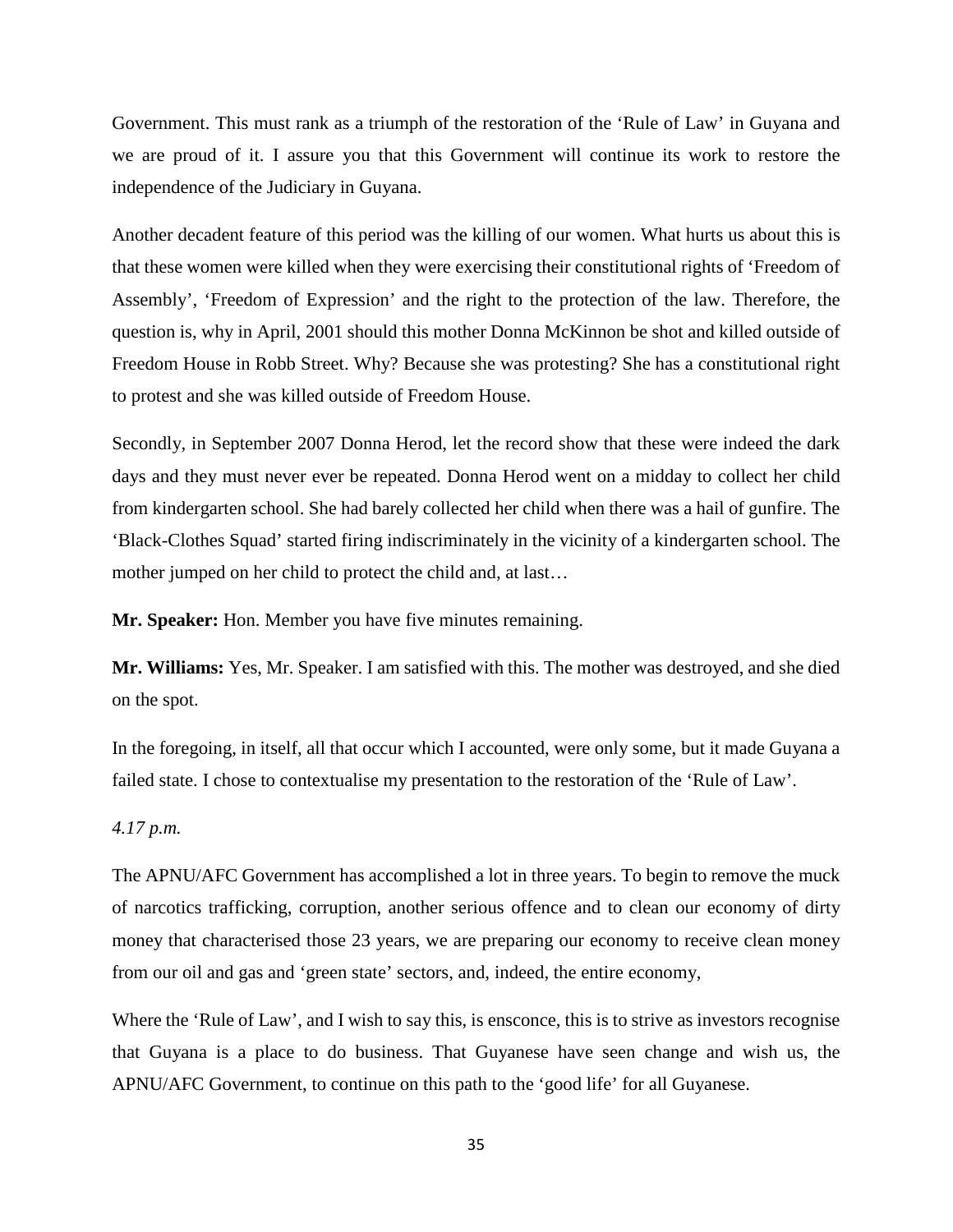I reject this no-confidence motion of the Leader of the Opposition on behalf of the Guyanese people at home and abroad, and on behalf of this side of the House and myself and, thus, cannot support its passage.

## I thank you, Mr. Speaker. [*Applause*] (*4.18 p.m.*)

**Mr. Speaker:** Hon. Members, I believe this is a time when we can put the suspension. We will now take the suspension and we will return… I see some persons are moving at the back. Those persons will retain their seats until such time as the Speaker rises. They will await the departure of the Speaker from the Chamber before exiting.

# *[Sitting suspended at 4.19 p.m.]*

# *[Sitting resumed at 5.29 p.m.]*

**Mr. Nandlall:** (*5.30 p.m*.) Mr. Speaker, I am indeed privileged to be part of a history-making process in this House. This is the first time that we are gathered here in the National Assembly in independent Guyana to debate a no-confidence motion. I will concede at the beginning that this is something that is new to all of us. It has excited attention and it has raised expectations right across this country and, indeed, internationally. As responsible politicians, I thought at least that the Government would acquaint itself with how a no-confidence motion is debated and dealt with in the House. What we have heard so far is obviously a clear manifestation, demonstration and illustration that the Government is absolutely unprepared to debate this no-confidence motion.

It is not that there is not information available. Two weeks ago, there was a no-confidence motion debated in the House of Commons; less than a month ago, one in St. Vincent, right here in the Caribbean; and earlier this year, there was one done in the Lok Sabha in English. They could have followed that. They would have understood, prepare themselves and have an appreciation for the fact that a no-confidence motion has to do with defending their record, their performance and their policies in Government. It is not about standing there and saying how we have performed when we were in Government. We moved the motion and we have moved the motion on behalf of the people of this country to say to you over there that you have underperformed, you have breached your manifesto promises, and you have no policies and programmes to develop this country.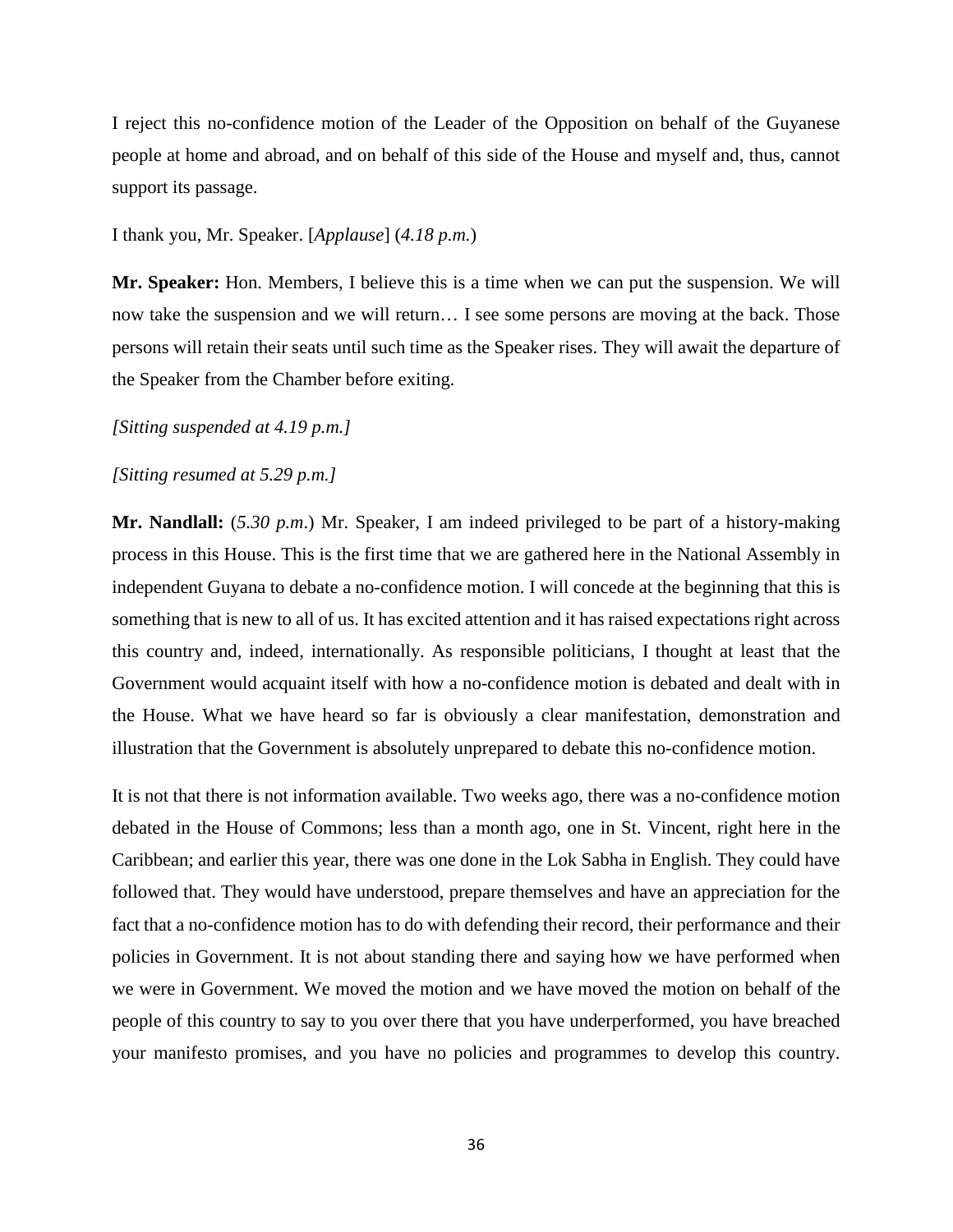Rather than tell us what the programmes and policies are, tell us how they are going to develop this country, we are hearing about people faking marriages.

We heard about the spectacular nature of D'Urban Park. Imagine, the epitome of the vision of this Government. The high mark of their vision for the development of Guyana is D'Urban Park. That is what you have demonstrated today.

By coming and telling us what we have done in Government is clearly conceding that you are incapable and incompetent to defend your own record and your own policy. My fellow Guyanese at the back there, they came here to listen to this Government defend its record. They tried. They mobilised for one week, eight thousand strong to put in front of the Parliament to demonstrate their confidence in the Government and look at the number out there. It is less than 80. That by itself is a demonstration of the lack of confidence in this Government.

We do not have to wait for a vote necessarily. Half of the debate is already completed. Eight thousand of you have been reduced to 80. Fifty per cent of the speakers spoke already and not a single defence of any sensible nature of their policy. They should not wait for the vote. Do not wait for the vote. Do the dignified thing and resign by walking out of the Assembly. You will win the support and respect of the Guyanese people that way.

My learned Colleague, my elder Colleague, Cde. Teixeira, who is very experienced, far more experienced than me, spoke about the 'hard-ears' nature of this Government. Today, again, they are demonstrating it. After the 2015 fluke, we went to the elections in 2016 and they were beaten. We went to it in 2018 and they were beaten even more. One of them will vote and we will go in 2019 or 2020 and they will be beaten again. Why? The people of this country have given you a fair chance. We have left you a Treasury of money; we have left you sound macro policies; we have left you a healthy economy; we have put Guyana on the world map and look at what you have done? You have squandered it out absolutely.

Politicians go to the electorate and they make promises. They promise that they will implement policies, they will promulgate programmes and they are elected on that basis. [**An Hon. Member:** For five years. They want to parasite off for a next two series of  $\epsilon$  is a next two series of  $\epsilon$  is a next two series of  $\epsilon$  is a next two series of  $\epsilon$  is a next two series of  $\epsilon$  is a next two series of years, never mind the people have lost confidence. They want their full five years. You will go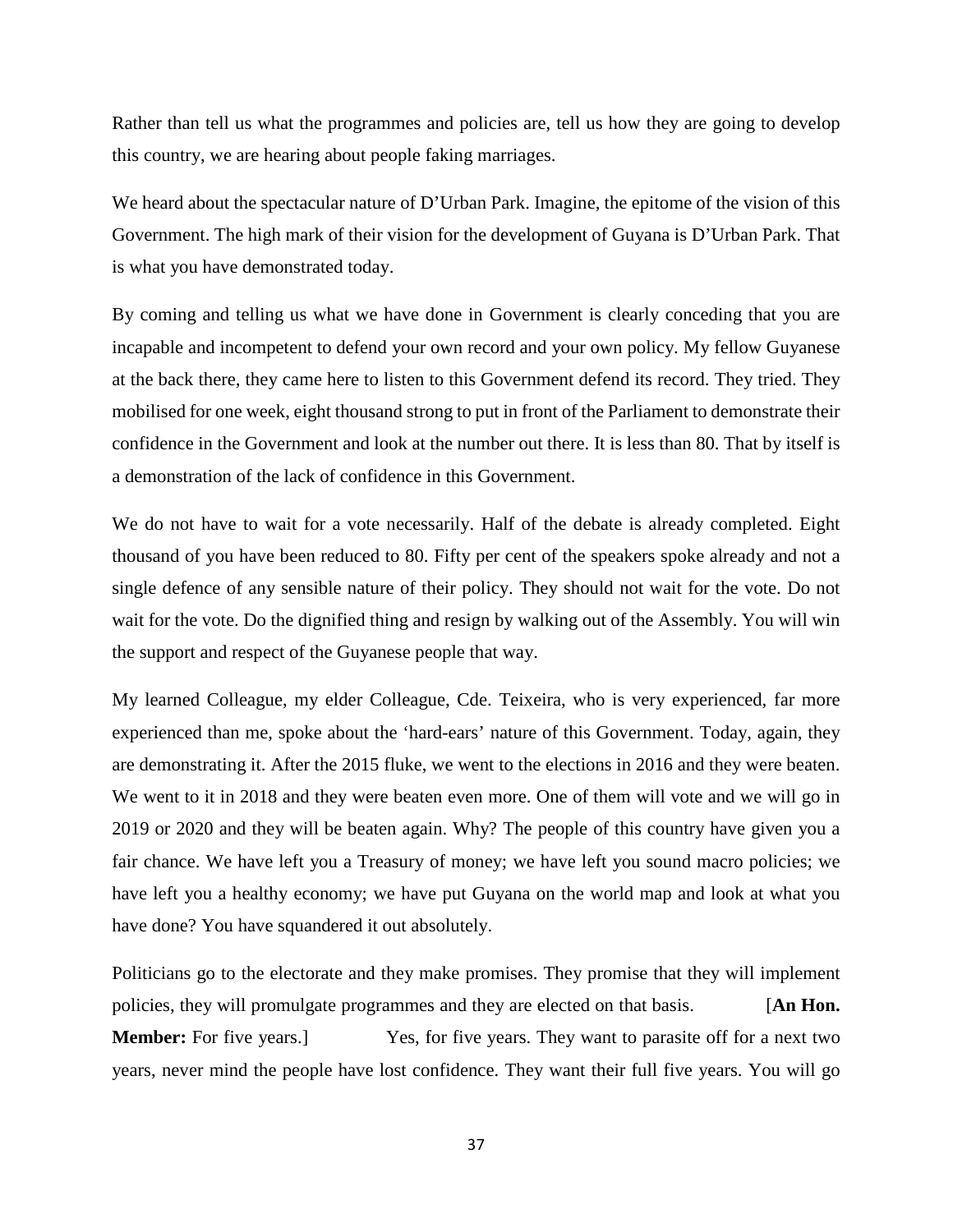after five years? Do we have that arrangement that you will leave after those five years? Do we have that arrangement with them, Mr. Speaker?

They went to the electorate with a manifesto – this document. This document contains a host of promises, policies and programmes. When one reads it, it is very impressive. Some of the people of Guyana were impressed and they voted. Let us give you the benefit of that, they voted. Forget the elections petition for the time being. They voted. Let us see what they voted for. Let us deal with the internal arrangement – what they promised the people. They said that they were going to have this national unity partnership and that they were going to have a dispute mechanism that they will use to resolve disputes within the APNU/AFC. This is what it states:

"In keeping with parties' commitment to accountability and transparency, this Coalition will be adjudicated by a three (3)-member Commission mutually agreed upon and appointed by the participating groups. The Commission will comprise:

Chairman - Mutually agreed independent individual

AFC - Non-member executive of the AFC

APNU - Non-member Executive of the APNU."

Where is this Commission? They have even lied to themselves. They have not delivered a promise to their own selves. What do you expect they will do to the people of this country? I want the people of Guyana to understand because I want to refresh their memories of what they were promised, how they were misled and how they were fooled by this Government.

They said that they will give the Prime Minister the following functions and responsibilities:

"Domestic Affairs and the Chairing of Cabinet.

Recommending Ministerial appointments and providing organisational structures of Ministries for the approval of the President."

Nothing like that is happening.

"Appointing Heads of Agencies and non-constitutional commissions, subject to the required and agreed democratic mechanisms of consultation and appointments."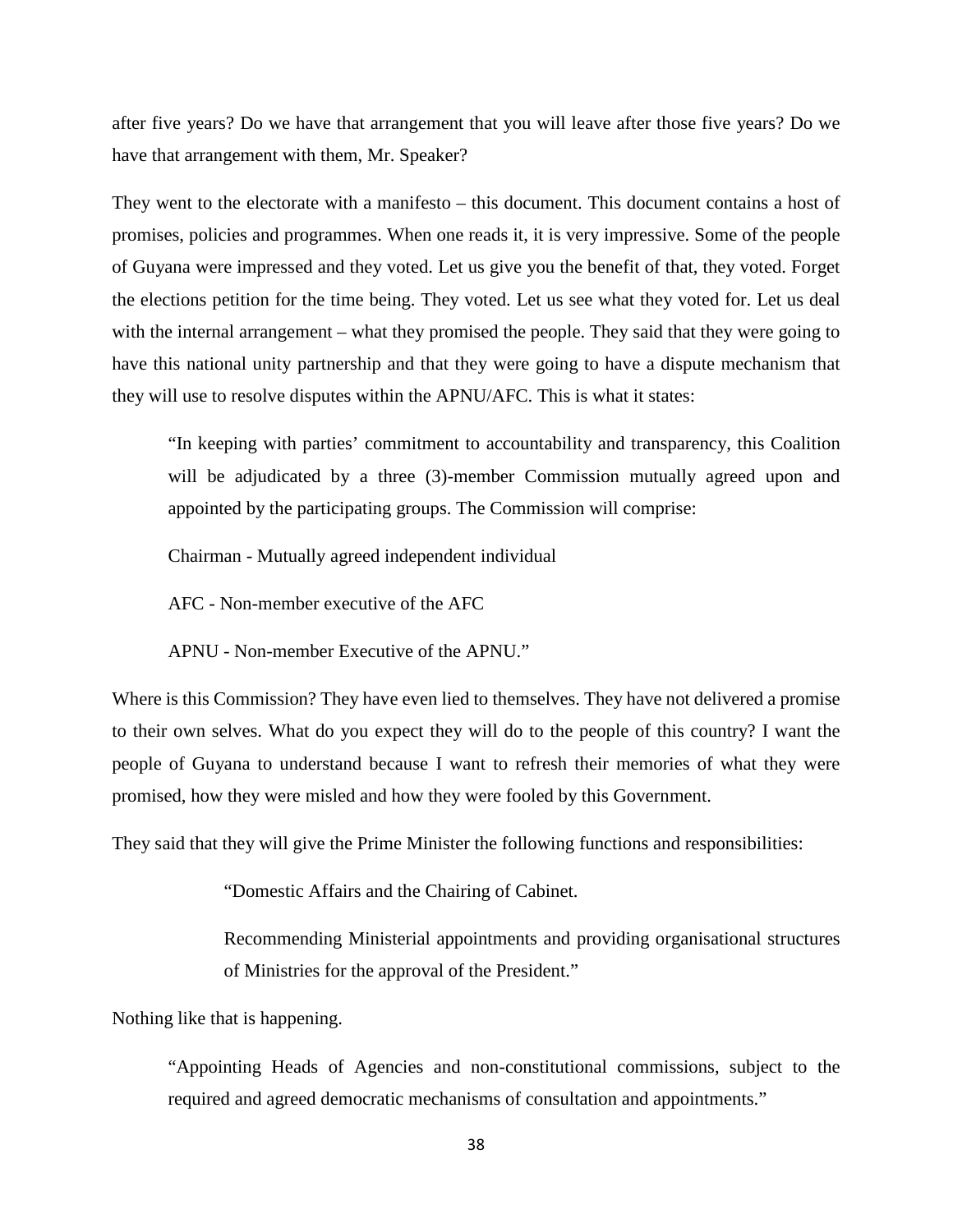Nothing like that has happened.

"Domestic security."

Nothing like that has happened. You have fooled the AFC in the partnership. You have not delivered your own promises to yourselves, so how will you deliver them to the Guyanese people. Let us deal with what they call the "Foundations for development" a big part of the manifesto. They said this, "An economy will be driven by the Private Sector, the State and Cooperatives" My God, ask the Private Sector what role it has to play in this economy. What role is the Private Sector being offered in this economy? Nothing. So that is a major violation of the agreement.

"Personal Security: Less Crime..."

*5.42 p.m.* 

"APNU+AFC will confront serious crimes (both blue and white collar), arrest the spread of organized gangs and improve public and personal safety..."

Where is that happening in Guyana? Every day, we have crime increasing. To add to that, you have the highest numbers of prison breaks recorded in the English-speaking Caribbean, over the last three years, taking place in Guyana. That is what you have. That is your record.

They said that they will offer Guyanese equal opportunities.

They said that the policies that they are implementing, they would take it to the Cabinet and ask the Ethnic Relations Commission (ERC) to prepare and provide an ethnic impact statement on Cabinet decisions. That is what they promised the people of this country. They promised that every policy of Cabinet would be sent to the ERC for them to do an ethnic impact assessment. We begged for any form of an economic impact assessment for Guyana Sugar Corporation (GuySuCo). They rejected that, and they are talking about every policy of theirs going to Cabinet. [**Mr. Jagdeo:** Who write those things?] I do not know who wrote them. I really do not know.

They said that all areas in the hinterland, the new frontier, Lethem, *et cetera,* shall become Free Trade Economic Zones and shall immediately commence negotiations with the State and Federal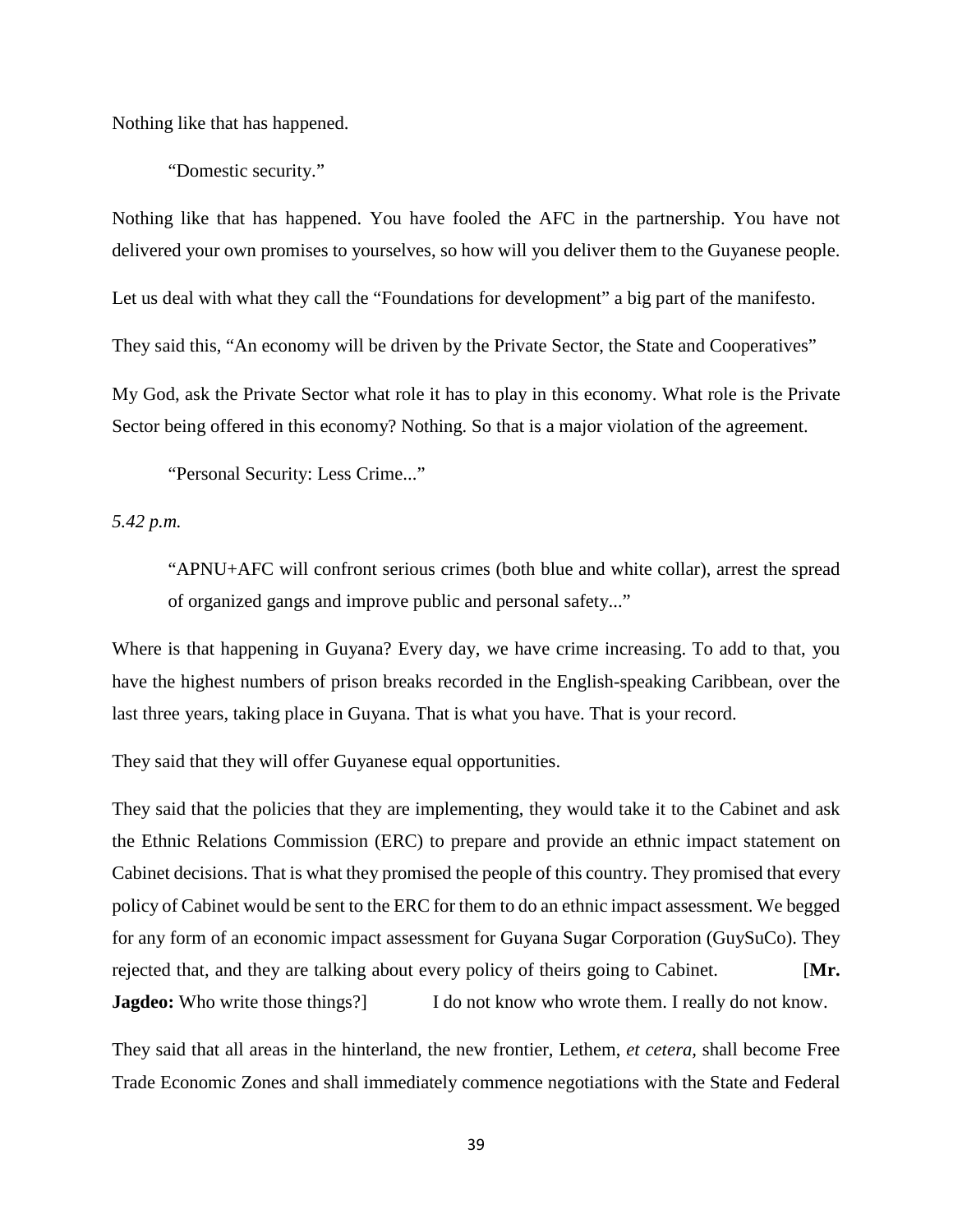Government of Brazil to pave some road and we would have a hydroelectrical plant. Where are these projects? This is what you promised the people of this country.

This is what they said about our indigenous people: they said that the Coalition Government is proud of our indigenous people and that it would promote their rights, a multifaceted agenda and:

"Indigenous Peoples shall have the right to the protection, preservation and promulgation of their languages…"

And then the Hon. Member, Mr. Keith Scott, when the people asked for their land titles to be regularised, called them avaricious. There is no singular policy that you could point to, which is directed to impact positively on the Amerindian people, [**Ms. Ally:** Mr. Jagdeo said so already; he talked about that.] It is your performance that we have to review. So, we have to say it a million times if you have not done it.

So, I come closer to home. This is what they promised about the National Assembly now. They said that they would implement the recommendations of the World Bank Fiduciary Oversight Studies and a study by Sir Michael Davies. Where is the implementation, Mr. Clerk? Mr. Clerk, sorry to put you on the spot.

**Mr. Speaker:** Hon. Member, there is sorrow in what you said. Leave the Clerk out of it.

**Mr. Nandlall:** I appreciate that, Sir. They said that they would establish fully staffed and equipped offices in Public Building for all parliamentary parties. That is what they promised. This thing is a joke. That is why you could only speak about the People's Progressive Party (PPP) performance and fabricate stories. Speak about your Manifesto. This is what you promised the people of Guyana.

Let us go on. They said that they would advocate diaspora representation in the Parliament. They went, and they collected moneys overseas from the diaspora and they showed them this one line. It was obtaining money by false pretence. Where is the seat for the diaspora? My Friend over there, look at where he is seated. He is from the diaspora. He is supposed to be here. Then, *to rub salt in the wound*, they demolished the remigrant scheme, the one that the PPP had while in office.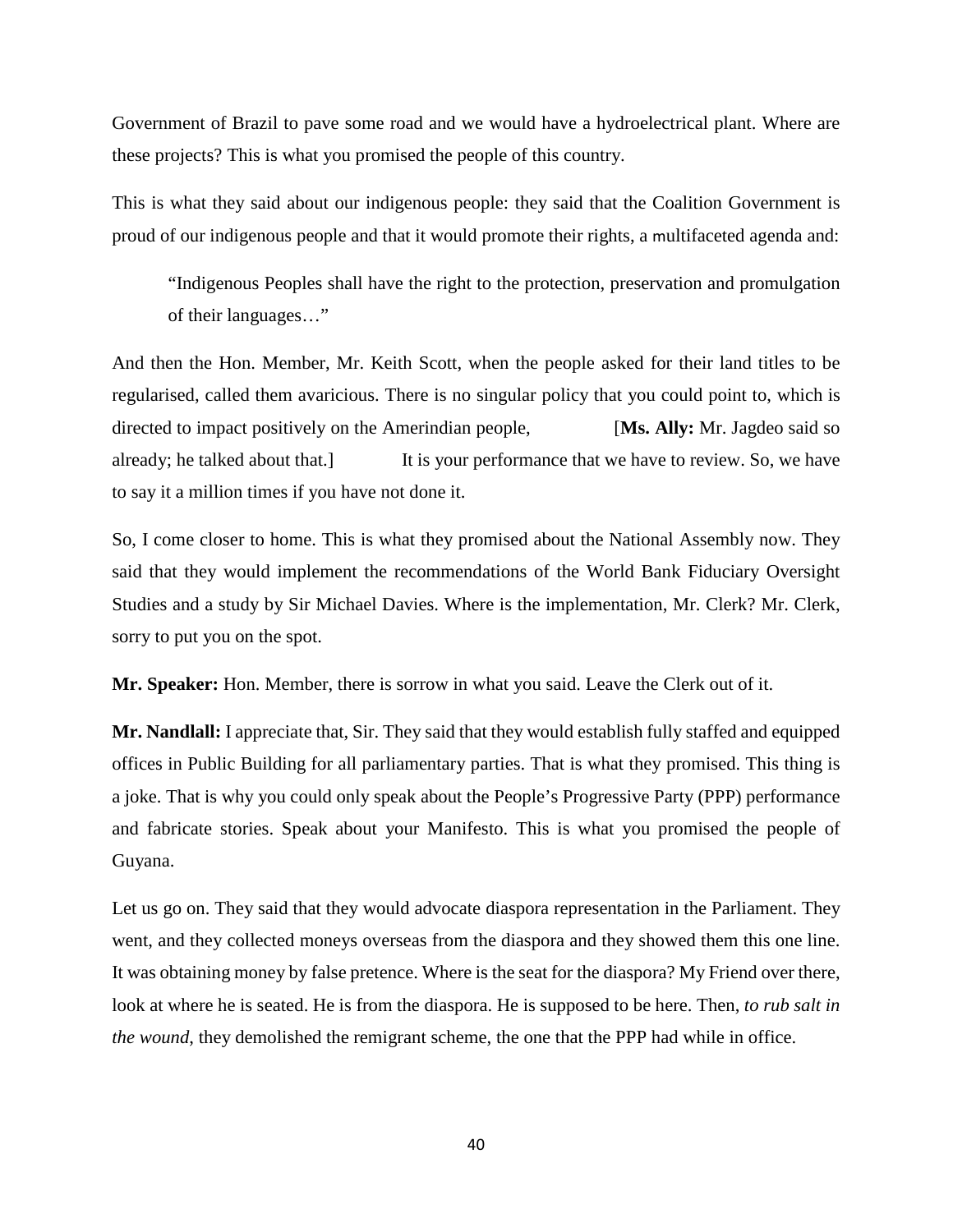Then, they said this: they would repeal and recall legislation to enshrine independence of the Parliament. Where is that legislation? Where is even the draft? [**Mr. Williams:** Which Manifesto are you reading? This is the APNU/AFC Manifesto. They do not even know what they promised. *[Interruption]*

# *[Mr. Speaker hit the gavel.]*

They moved across to the judiciary. They said that they would target the judicial system to ensure that it continues to process and starts to deal with backlog of cases in a timely manner. Where are the measures that they are talking about? None.

They said they would address the delays in the conferment of appointment of members of the judiciary. The Judicial Service Commission (JSC), over the past three years, has been more nonfunctional than functional. Right now, it has not been functioning for one year and this is the promise that they made to the people. They said this: "rationalise the position of the Chief Justice and Chancellor of the Judiciary". That is what they promised. Were the positions rationalised? Do we have a substantive Chief Justice? Do we have a substantive Chancellor? No. It is another breached promise.

They said that they would reform and modernise the Deeds Registry. Not a single measure has been implemented. [**Mr. Williams:** *Inaudible*]] You can say what you want. I am talking to the people who are living the reality. You are dreaming.

They said that they would review the system of penalties and fines currently on the statue books. We have to do it here. Which Bill came here to reform penalties and fines? [Mr. **Williams:** None.] Exactly. There was none.

There is a good governance action plan that they are speaking about. Hear what they said. The first one: adhere to the doctrine of the separation of powers under our Constitution. I walked with two judgements. Very early in the Administration, Euclin Gomes and the Attorney General, judgement of Ian Chang, granted on the 24<sup>th</sup> day of June, 2015, just a month after they took office.

"It is by consent ordered…"

The Attorney General is the party here, so it means that he consented.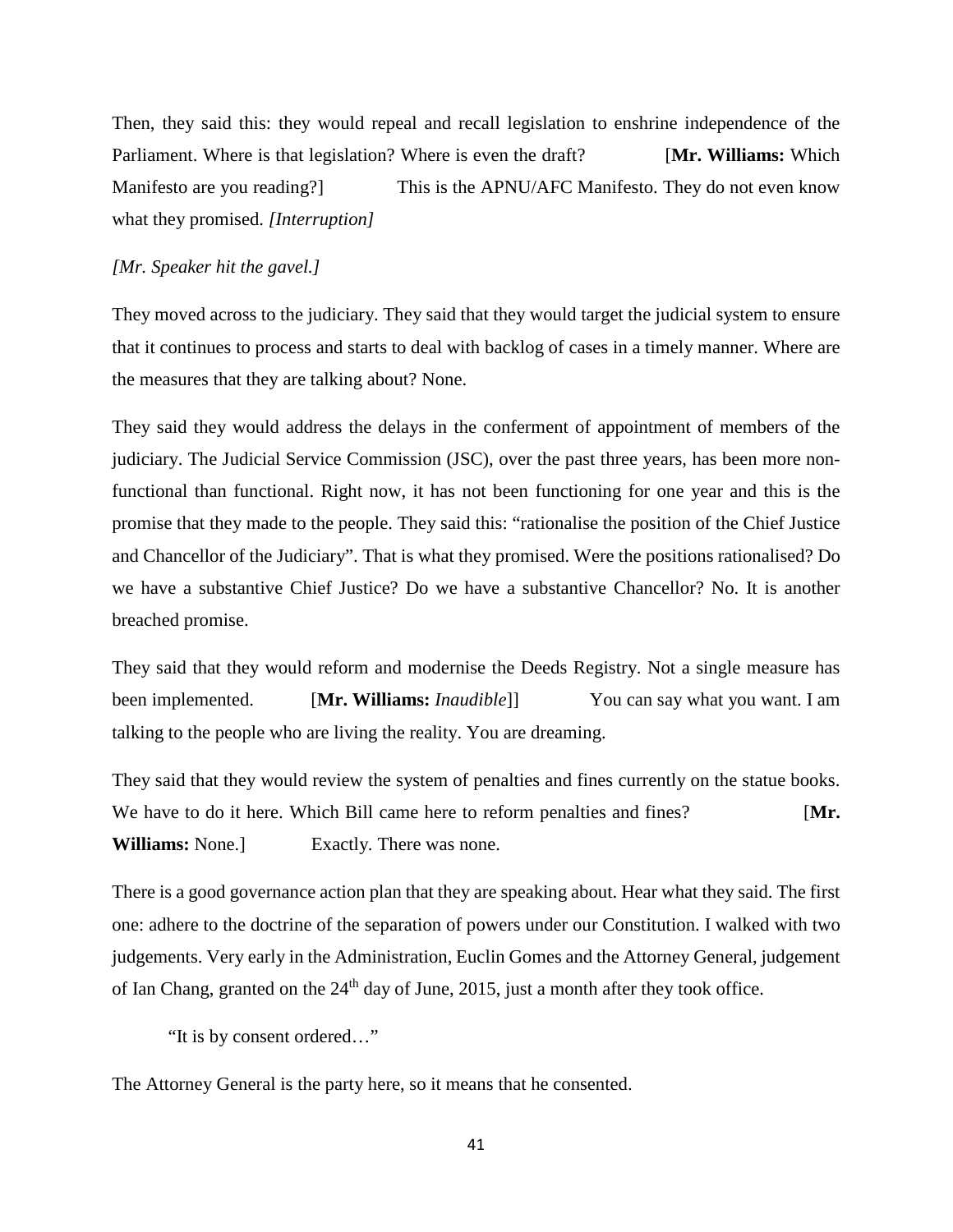"I have declared that a letter dated the  $28<sup>th</sup>$  May, 2015, directed to the Secretary of the Public Service Commission, a Commission established by the Constitution of the Cooperative Republic of Guyana, by Ms. Simona Broomes, a Minister and Member of the Executive, advising that all interviews and meetings of the Commission are to cease forthwith until further (sic) as instructed by His Excellency, the President, David Arthur Granger's notice, is in violation of Article 226 of the Constitution and is unlawful, null, void and of no legal effect."

Here is a Minister of the Government, after less than a month in Government, directing the Public Service Commission not to promote public officers because the President said so.

We have another one, where Lt. Col. (Ret'd) Harmon, [**Lt. Col. (Ret'd) Harmon:** Hon. Member, put it right.] Yes, of course. You are deeply honourable to me. Rajendra Jaigobin, another citizen, approached the court and got the court to declare that Lt. Col. (Ret'd) Harmon's letter to the Police Service Commission, upon direction of the His Excellency the President, to halt promotion in the Police Force, is unlawful, null, void and of no effect. This is Chief Justice Roxanne George. This has epitomised the approach of the Government when it comes to separation of power.

They speak about no person being discriminated against. That is a joke. That is what you promised the people of this country. I listened to the Hon. Member, my Hon. Colleague, Mdm. Volda Lawrence's front page statement three weeks ago. The Hon. Member is still looking for a doctor who is People National Congress (PNC) and who speaks Spanish and Portuguese. I do not know whether the Hon. Member found the doctor, but she was looking for a doctor to hire. The sick people of our country have to wait on a Portuguese trained and Spanish speaking doctor, who also must have a palm tree card. The sick must wait in the hospital until that person is recruited and that is equality. That is what they are promising the people of this country.

They said that they would establish bipartisan committee of the future to advise and guide the policies and programmes of Parliament. Where is that committee? They said that they would encourage accessibility of information to members of the public by an enactment of a freedom of information law. Well, we enacted the law, but they dismissed the Commissioner last week. They dismissed the Commissioner in open Parliament this year.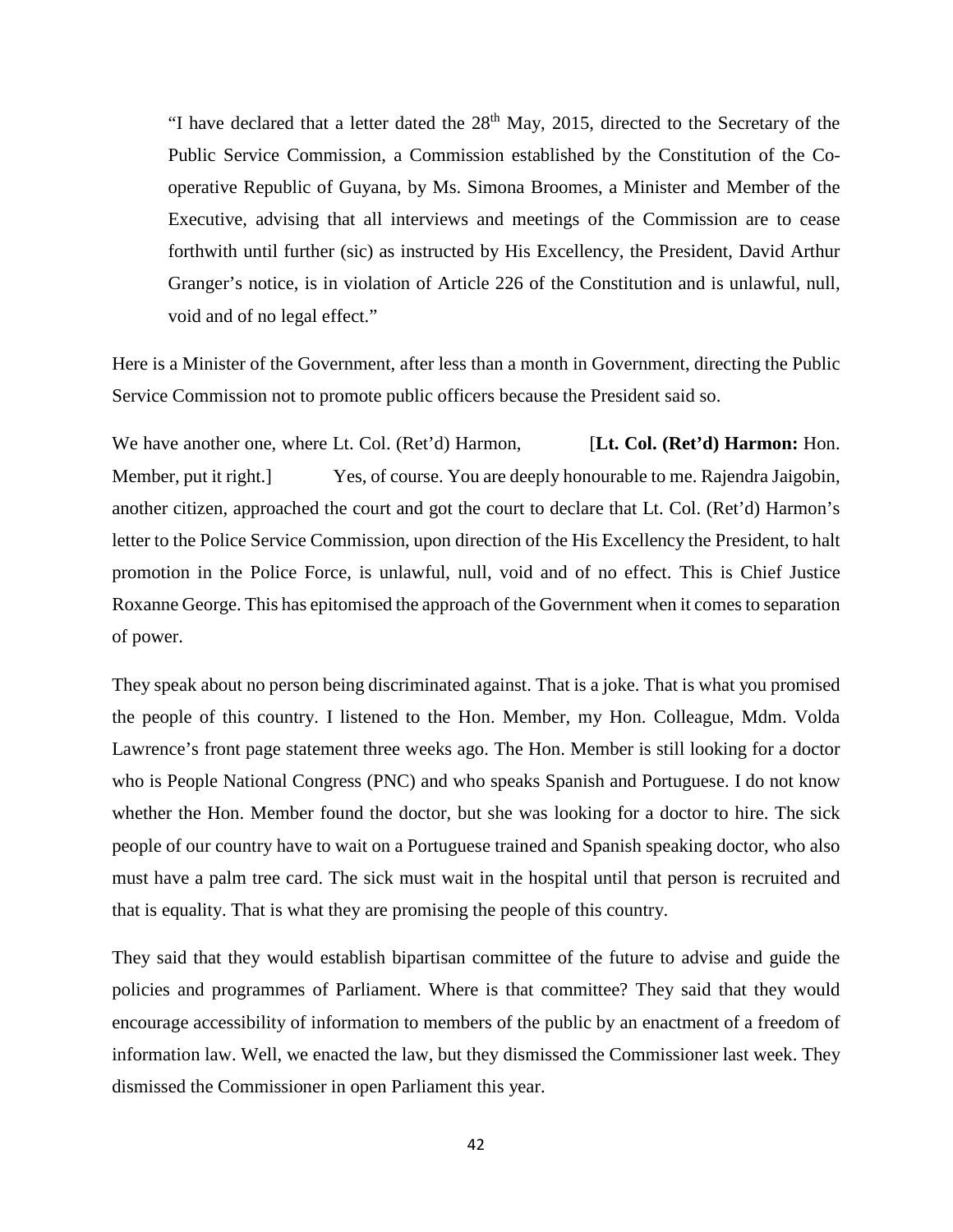Imagine, you have forgotten that this is what you promised. I come to the favourite topic constitutional reform. It states, in the Cummingsburg Accord, that the APNU/AFC is committed to establishment of a Constitutional Reform Committee with a mandate to complete consultations, draft amendments and present same to the National Assembly for approval within nine months. That is what they told the people of Guyana. Four years and now they are trying to get the committee to meet, so that the Prime Minister could sound good for his budget speech. That is what they are trying to do. That is their record on constitutional reform. As a major platform promise to the people of this country, they said that they would reform the Constitution within nine months. The people are listening to me. They heard when you made these promises. Nine months you said. Four years have passed, and you have not been able to even finish the work of the committee.

They said that a permanent constitutional court of three judges would be established. This is *Nancy story*. Do you see why they have to talk about what PPP did? It is because they have done nothing, Imagine, they are calling their own Manifesto a bogus. This was printed from the PNC's website. [**Lt. Col. (Ret'd) Harmon:** We have the real thing.] You have the real thing.

**Mr. Speaker:** Hon. Member, you have five minutes remaining.

**Mr. Nandlall:** Youth policy: Let us see what they have done to the young people of this country - what they promised them and where they are now. They promised them jobs; they promised them meals; the promised them lunch in schools; they promised them youth conferences every year; they promised them university reform with interactions with other universities; they promised 2,000 jobs to young people in each administrative region. And when the President was asked on television about jobs for young people, he said, "Look at the Stabroek Market, the plantain chip and cook-up rice businesses are thriving."

*5.57 p.m.* 

[Mr. Williams: What is wrong with that?] Nothing is wrong with that. Tell that to the young people. I am glad you are saying that nothing is wrong with that. The Attorney General (AG) is confirming that when you send your children to the University of Guyana (UG) and they graduate, you must send them to sell cook-up rice and plantain chips. That is their policy. I can continue. It is 100 pages of lies. It is 100 pages of undelivered promises.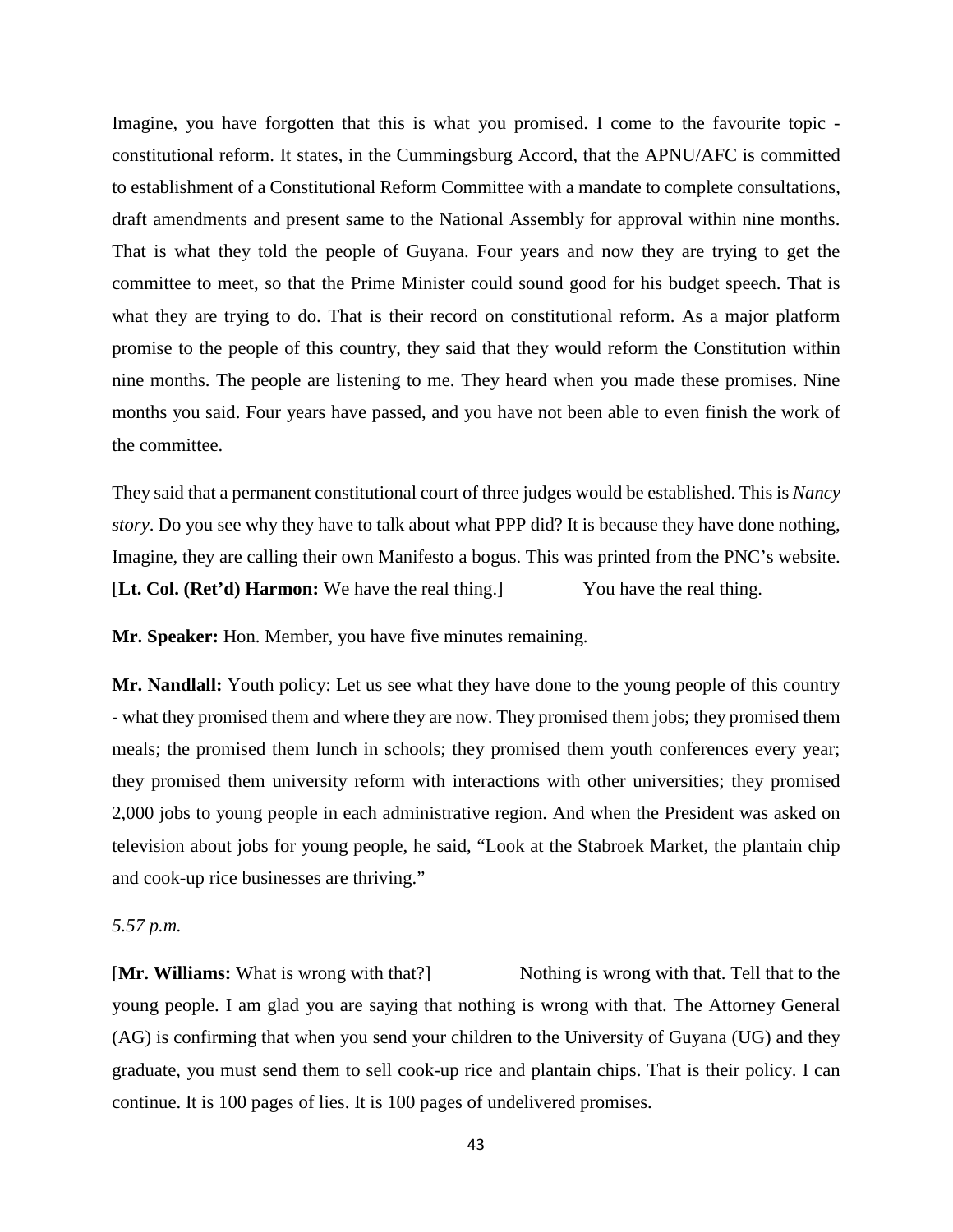Again, the Hon. Member, the Attorney General, is speaking about the rule of law. As I was running through my papers last night, I found the attempt to compulsory acquire two plots of land next to the Attorney General's Chamber. It is private property, one of which belongs to a former People's National Congress/Reform (PNC/R) member. [**Mr. Williams:** What is it that you say about that?] Look, it is here in the newspapers. "Attorney General attempts to compulsory acquire land, Carmichael Street" [**Mr. Williams:** What is wrong with that?] There is nothing wrong with that, my Friend. That is the rule of law. I do not want to go back to the law school that he had promised the nation. We do not want to go back to that.

He was speaking about judicial conduct. When we do not understand our own Constitution, it is a problem.

**Mr. Speaker:** Hon. Member, you have two minutes remaining.

**Mr. Nandlall:** Yes, Mr. Speaker. This is what the Constitution states:

"127. (1) The Chancellor and the Chief Justice shall be appointed by the President acting after obtaining the agreement of the Leader of the Opposition."

The President cannot impose, as he did with the Guyana Elections (GECOM) Chairman, unlawfully. There must be two appointees by agreement with the Leader of the Opposition. There must be an agreement. You have not been pursuing that. That is what you had promised the people of this country.

We have already put out there the basis of our no-confidence motion. We have put it in the form of public advertisement. We have spoken about 30,000 jobs. We have spoken about decline in productivity. We have spoken about the economic stagnation. We have spoken about corruption. We have spoken about the taxes that they have imposed on the backs of the people. We have spoken about the closure of the sugar estates. We have spoken about how they have destroyed the rice industry. What are they answering? [**Mr. Adams:** You had your time.] Why do you not pay your light bill? Listen to them. They have not answered the questions. They have not answered the no-confidence motion. They have not defended their programmes and policies. Hon. Members, we are all patriots and we all want to serve our people, but you have been given an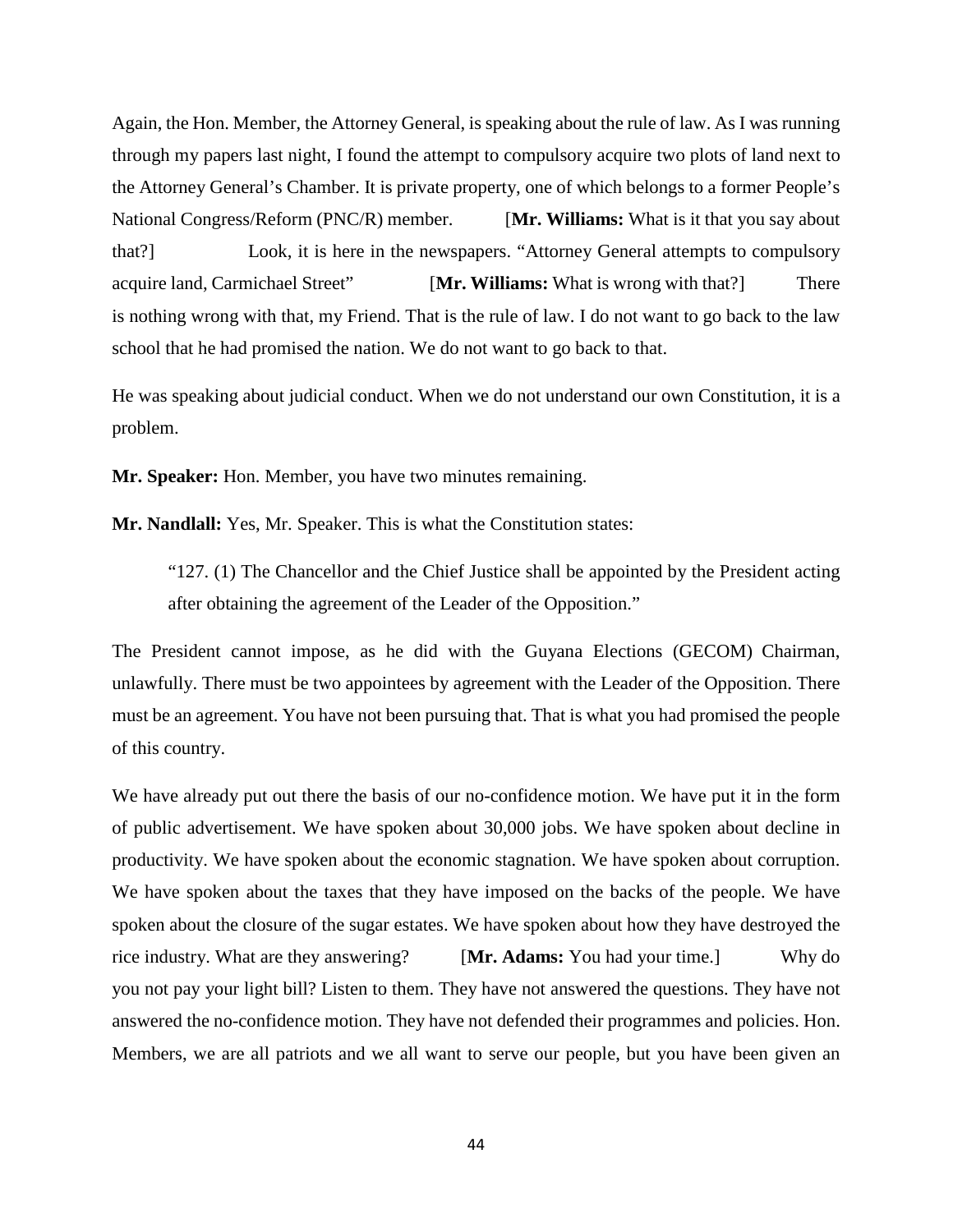opportunity and you have failed. So, I invite you to resign respectfully or else we will vote you out later.

Thank you very much. [*Applause*] *(6.00 p.m.)*

**Vice-President and Minister of Public Security [Mr. Ramjattan]** *(6.00 p.m.)***:** I have been listening very attentively and, quite frankly, that might be my response. You are learning nothing. It is one of the most dismal performances I have seen from a collective over there. It is the most scattered and disaggregated set of argumentations that anybody anywhere in the world could hear. They jumped from one thing, went to the next and mentioned about 30 things in 30 minutes. That is not how you present a no-confidence motion.

Let me indicate, quite frankly, that I thought we would have gotten a little lecture from the Hon. Member, who spoke last, when he said that he got the no-confidence motion that he saw in some island, the *Lok Sabha* and so on. What he did was exactly the opposite of what he saw and he comes here to indicate that we have it all wrong in our defense. Let me say this: the defense of a no-confidence motion will be at the vote just now. That is the defense. So, you could go on and on. You can always talk about how many people were given judgements by Justice George and whatever. That is okay.

Hon. Member, when you were quoting your cases there just now, you were vindicating that we have the rule of law. If the Executive branch does something wrong, one can go to a court of law. Do not ever feel that in a democracy, you would not have people who would be grieved and who would go to the courts to get their judgement. That is what is happening. We learned that at law school, but, you know, he is going to quote two cases and say this is it. The discussion here is obviously just what it is, to show the relevance of the PPP, especially the mover of the motion, at this point in time.

I thought that, by this time, we would have had the name of their Presidential Candidate and when we had gotten that Presidential Candidate named, we would have seen him moving out. It is obvious that he must make space for the new one, but he wants to be the only dinosaur that survives. What are you really doing there, Hon. Member? Do you not want to give any bright youngster a chance? You are behaving like a banyan tree. Nothing must grow underneath you. That is what this is all about.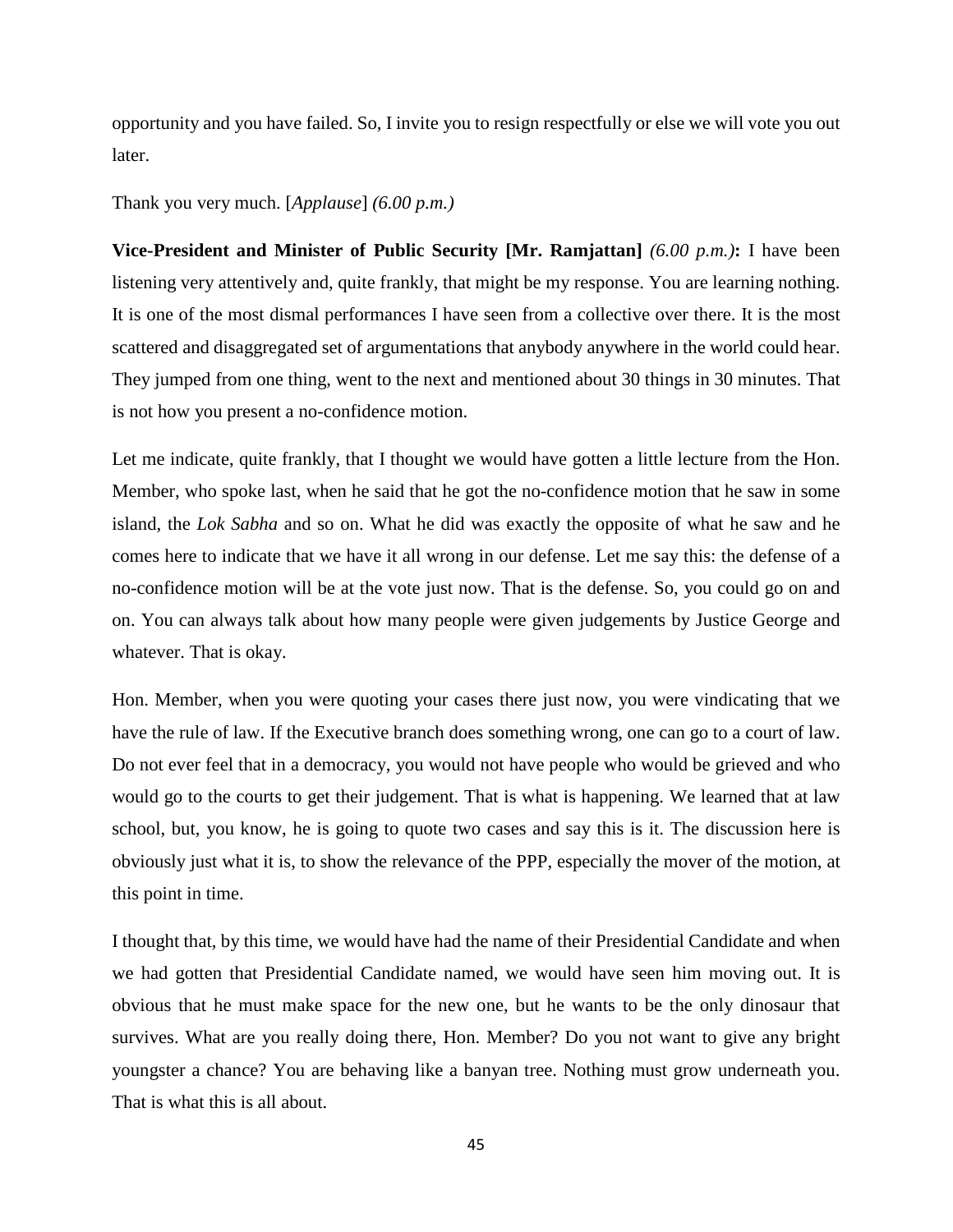What is very striking is that some of the top candidates that are well loved by that Party did not even speak. I notice that Dr. Vindhya Persaud and Dr. Frank Anthony did not speak and the very popular, Mr. Lumumba, did not get to speak; none of the *Jaganites* spoke. I want to indicate that what we have here is a lot of polarising talk. There have been insinuations and innuendos from almost every Hon. Member who have spoken across the floor, who have indicated that they want ethnic audits. They want all manner of things to the extent that this Government is now being accused of being a totally one-race Government. That is what it is; it is being more polarised.

That Party over there and the Members that constitute it have been saying a lot of things as to what would have happened today. People must not come to Georgetown. The security of Georgetown will be in disarray and all of that. They were indicating that people must not come and shop. That is hysteria, fearmongering, and provocation. It was an ordinary day. People came, just as the sugar workers came, protested, had their business done with freedom of expression and assembly exercised and enjoyed. That is what we are going to do in this country. That is the rule of law we are talking about. We are not going to allow people to get distressed by whatever nonsense those over there want to speak and bring on this dirty kind of politics that is polarising, racialising, and radicalising. No! We want a situation whereby we can have disagreements and debates, robust debates at that, but do not step across that line in the sand, as you are doing.

Here is what Hon. Ms. Gail Teixeira had to say. This Hon. Member…

**Mr. Speaker:** Hon. Member, I am not trying to help you because perhaps you… but I should. It is Hon. Member, Ms. Teixeira.

**Mr. Ramjattan:** This Hon. Member; t-h-i-s. She said that we knocked people off boards and the boards are now 62% of one ethnicity. What are you getting at there, Hon. Member? What are you getting at? There are many times when the Members of the Opposition are asked to select their candidates to boards and not one of them wants to be on any board. [**Mr. Dharamlall:** Go in the Guyana Police Force (GPF) and in the Guyana Defence Force (GDF).] Yes, and they had 23 years of ensuring that more of one ethnic group entered the Guyana Defence Force, Guyana Police Force, and the public service. Did you do anything successful there? You now come as if this is the first time that those are the kinds of soldiers, police, public servants and teachers that we have. This is wholly wrong because it is not going to take us places.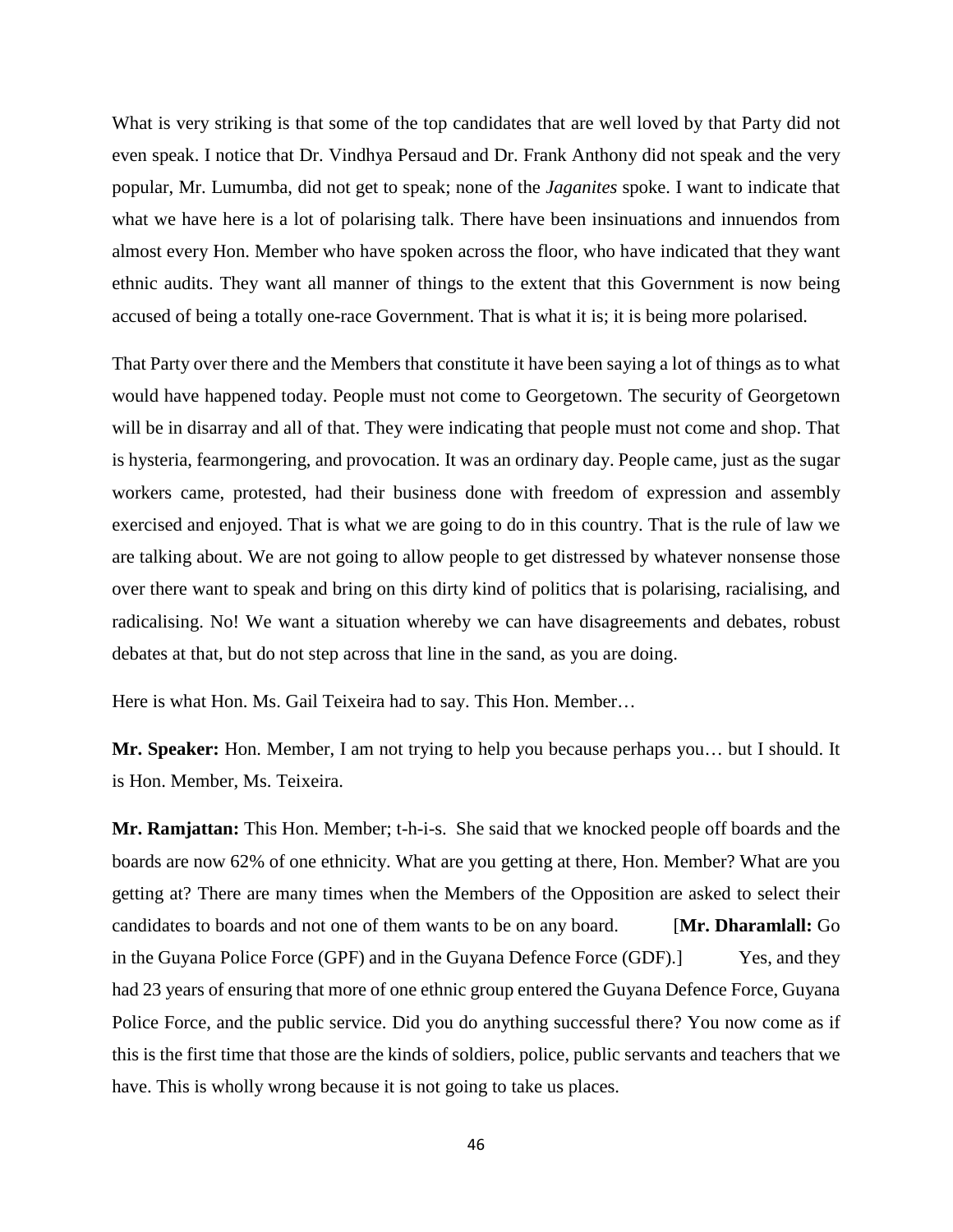I want to tell you that we are not clueless. We are not without vision. We are here and were elected for five years. You were elected to be over there for five years and that is only in the first instance. Please, do not juxtapose the fact that you did well in the Local Government Elections (LGEs) to mean that we will do badly in the next General and Regional Elections. You had better start getting your act together, please.

A least we allowed Local Government Elections twice in one term. You allowed it once in 23 years. Is that not a shameful thing? That is one aspect of the things we have done that people will be proud of - local democracy. We have ensured that there is a Public Procurement Commission (PPC) now that can be critical of us. Why did you not establish it? [**Ms. Teixeira:** That is because [*Inaudible*] You did not. Yes, we wanted it; I wanted it, but you did not do it. Now, we have it and it has made some rulings against us, you emphasise that. What is worse? Was it when there was no Public Procurement Commission? Only Cabinet dealt with it and approved it and corruption happened.

We had a stocktaking just after Elections. A number of people, all qualified accountants with Association of Chartered Certified Accountants (ACCAs) from England and other places, did a number of audits. What did these audits prove? It proved that corruption was extraordinarily high. There is a Public Procurement Commission; there were Local Government Elections. We did a stocktaking and whole set of wrongdoings were seen. That is important. [**Mr. Seeraj:** Talk about crime.] I will come to crime just now. It is important then that people do not feel that we have done nothing. We are learning from every one of the audit reports. As a matter of fact, some that had criminalities were sent to the Guyana Police Force and we have some of them over there being charged as a result.

I want to say something on that because the impression being given is that Ramjattan is the one who is initiating all these things. It is not me. We indicated that we wanted some audits done, the audits then reflected certain things and we sent it to the Guyana Police Force. Even when we sent it to the Guyana Police Force, we wanted special advice, so we got an officer from Scotland to come, Mr. Sittlington. When he came, he advised, and they are saying that we are now directing the man.

*6.12 p.m.*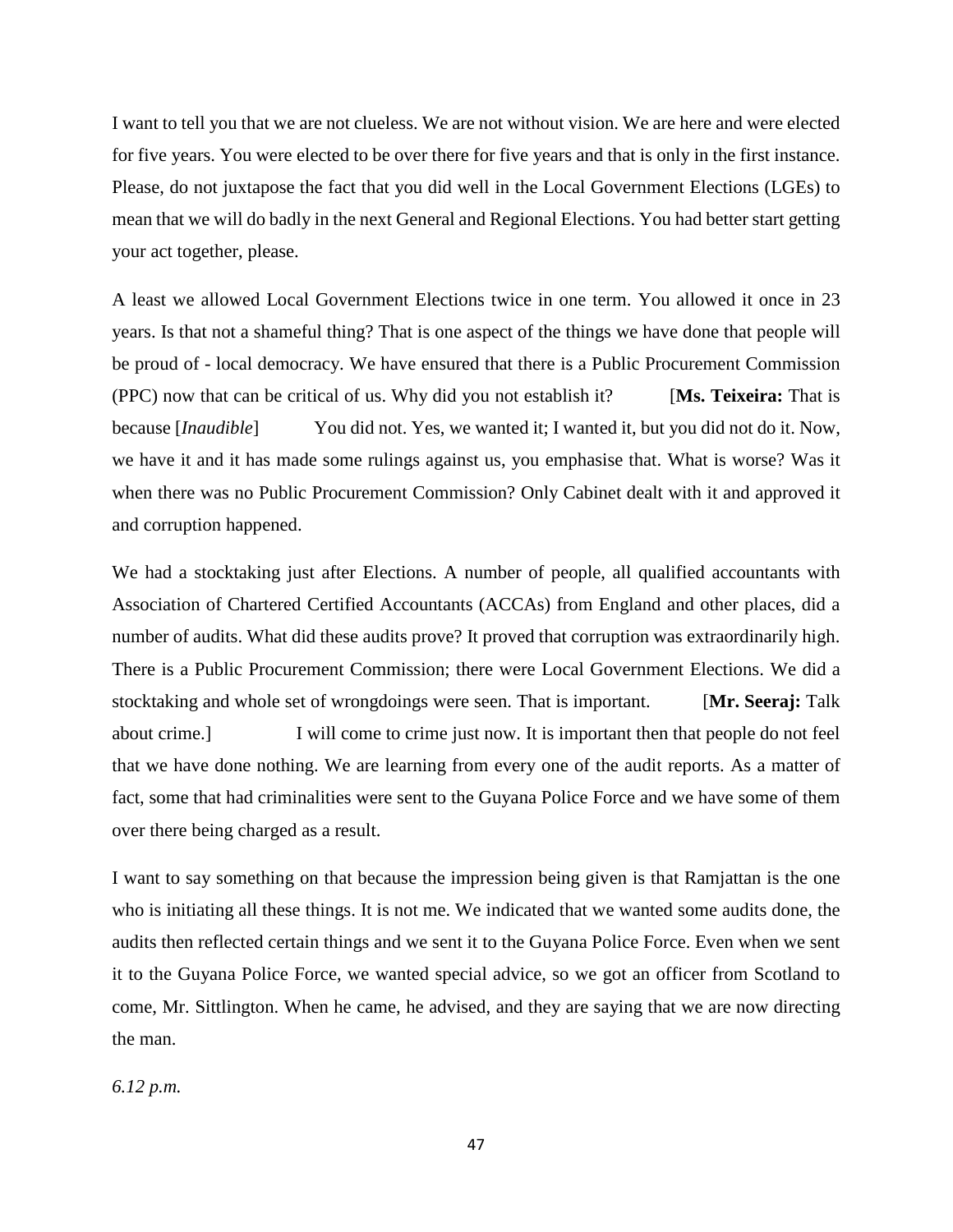This Government will not direct anybody. It will have a hands-off position. A special legal adviser and the Director of Public Prosecutions (DPP) will prosecute. We will allow the investigators to go where the cases take them and that is what has happened. That is what you call the rule of law. So, when people are talking about this and that, we must especially understand that there has to be a separation in relation to these matters. Our Constitution provides for it and we are ensuring that that happens.

So, you can talk aplenty, but the trouble is that we are enforcing that which the Constitution has provided for. [**An. Hon. Member:** Talk about crime.] If you want to talk about crime, let me tell you that, immediately after we came into Government, we ensured that the Drug Enforcement Agency (DEA) was established here. We ensured that the British Security Specialist came here which was for four million pounds or whatever it was, and that person has written a brand-new report. A number of things in that report are being implemented today.

So, do not tell me that we are not doing anything. It has been realised, in the drug trafficking reports, that we have done very well, and we are getting far better reports such as the trafficking in persons (TIP) report. Do you know where the PPP had us? They had us at tier three. We have now gone to the highest tier, which is tier one, and you are telling us about security. Our relationship with the International Crime Police Organization (INTERPOL) has improved and our relationship with almost all of the police forces in the Caribbean has improved to the extent that, today, we do not have as many piracy attacks on the Corentyne Coast as we use to. Almost every week, whilst the PPP was in Government, there was piracy taking place. We have smashed that, and it is because of the fact that we are collaborating internationally with the Surinamese and with so many others and also asking the fishermen to give us information. They have confidence in this Government. They are giving us the information to the extent that piracy is literally negligible today. Full confidence. I want the other side to understand that.

When it comes even to the rates of crime, they do not want to believe it. We have had a reconfiguration of the police leadership which involves a totally new set of arrangements for strategic management, human resource management and a number of other things. The recruitment has to be better, but we are still going to have our problems because of the fact that we have a society, too, that feels, it is a norm to do wrong things. And, I rather suspect it has to do with that generation of 23 years in which it really grew badly. When you can have 'big' people doing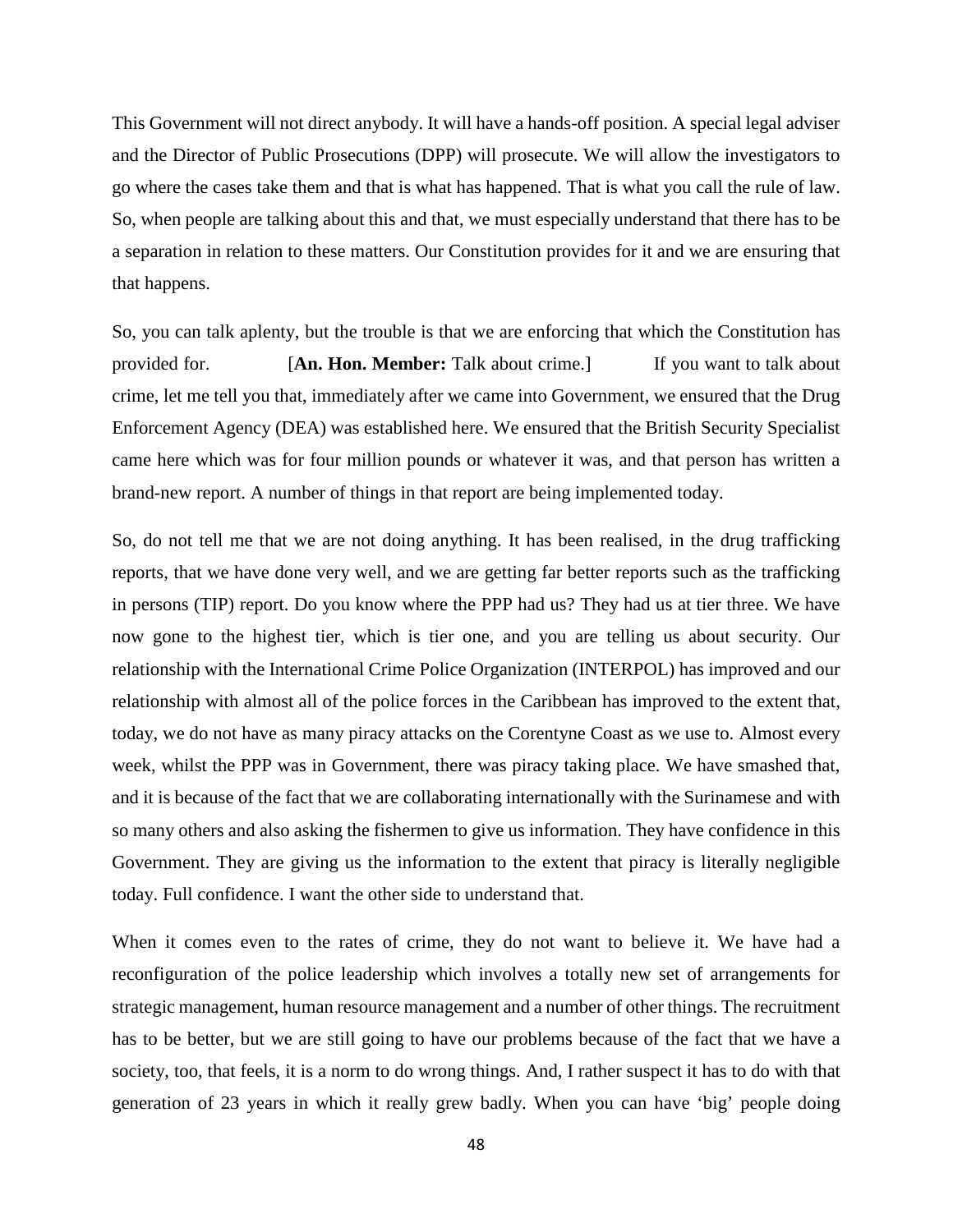wickedness, as the Audit Report stated, what do you expect? You expect wrong doings from the general smaller population, but we are going to ensure that, with all the recommendations we have, and also all the strategic decisions that we have to make, we are going to get it done.

We have moved now to 'big ones' in the 'narco' trade by arranging that they be caught, and we are also now going after the big hotels. You, on the other side, did not want to do that. You had Roger Khan running around the place saying he supported your Government. Look at you. We had people from gangs saying that they supported the then Government. As a matter of fact, certain people in the Government said, yes, we are getting the support of people to take care of criminals. Do you remember the period from 2001 to 2008? I was there, too, and I knew the inside story. You said someone will take care of it so let it be taken care of by that person. [**Mr. Charlie:** Security is needed.] Security is on a need to know basis. It is important that we have that. Mr. Cornel Damon wants to know the statistics. He did not want to listen to me on the last occasion. *[Interruption]*

# *[Mr. Speaker hit the gavel.]*

In 2012, we had 139 murders during the course of that year; in 2013, it was 155; in 2014, it was 149; in 2015, it was 100. [**An. Hon. Member:** You said that already.] Let the record be repeated. Do you not want it to be repeated? In 2016, it was 142; in 2017, it was 115; and we have not gotten to 100 up to now in 2018. Do you know what is the murder rate in Trinidad? It is 517. It is 1,600. When you do the population comparison, in Trinidad, it is almost 38 per 100,000; in Jamaica, it is 56 per 100,000; in Guyana, it is 15 per 100,000; and in Barbados, it is 11 per 100,000. We have the statistics here. It all comes from an Inter-American Development Bank (IDB) Report called *Homicide Monitor*, but people are not reporting it. It is not a good thing to say it because 15 per 100,000 is still 15 too many, but that is what it is.

In a society, a geo-political space, as I mentioned, the crime rates are higher than even Yemen, Syria, where there are war zones. That is what the articles have been saying. In Venezuela, the murder rate is 120 per 100,000. There were 56,000 murders last year in Brazil. A geo-political space that has so much drugs and weaponry and that is what is causing it. So, if we can manage with all of our efforts all of that, we have to be doing doubly or triply well. Indeed, we have high rates of robberies, but as I indicated to my Commissioner, please put it out. We are going to be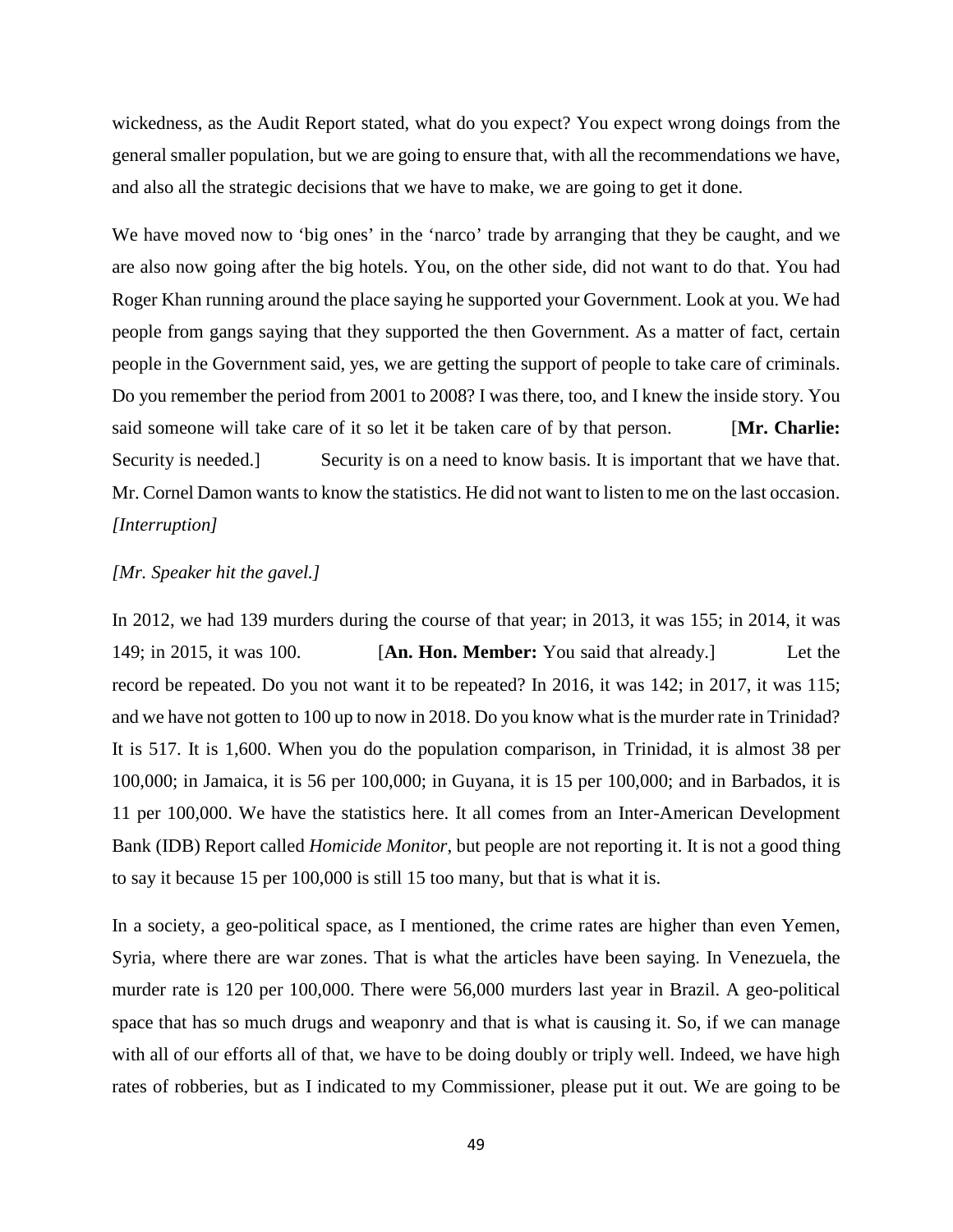transparent about it. You could not have gotten the statistics from the PPP's Administration. They used to hide it but [*inaudible*]*.* You could not have gotten it.

Let me say, also, that the Parliamentary Committee on security never operated. During the last Parliament, there was not one single meeting. We have had so many that myself, Mr. Gill and a number of other people went to police stations in the interior to make inspections. That is what we are doing, and it is important that people know that is what a transformation in the security sector is. It is when you would call on the Opposition to get on a plane because we were going to Lethem and Aishalton to see the police station. Only Mr. Gill came because the rest said it was too early – it was that 5.30 a.m. They were sleeping. That was it. And we had spent so much money to charter a plane to get to the interior. For what? It was to inspect and see whether the furniture and the radio system was okay. That is what we have been doing but they do not want to respect that. They want to say that every day, in the newspaper, there is crime. That is true. Although crime is reported in every day's newspaper, it is still on a reduction path; it is declining, and nobody can deny that when compared to the rest of the years.

We had some of the highest crime rates and robberies which totalled 1,531 in 2013; 1,449 in 2014; 1,237 in 2017; and 1,293 in 2016. We report more now because the people have confidence and they have nothing to be fearful of. Yes, people are reporting more. In those previous years, people were living scared of reporting.

That is the information we know about because they were scared but now it a free country. You could pick up the phone and call to say that you just got robbed at Stabroek Market. [**Mr. Nandlall:** Where are you calling?] Persons could call 911. At least we have a 911 number that works today. Have you ever had a 911 number that worked?

On that score, in relation to the security issue, we are getting a lot more areas, which were very dark, lighted up. That is important too.

More than that, in this security sector, we have a number of social programmes because we know what the root causes are. There has to be families that are functional, families that have young kids not wanting to go into that path and we are training over 1,200 at-risk youths in a variety of things. The IDB has given us couple hundred thousand US dollars to ensure that these kids have training, the ones that were identified in the 20 communities that I named during the Budget presentation.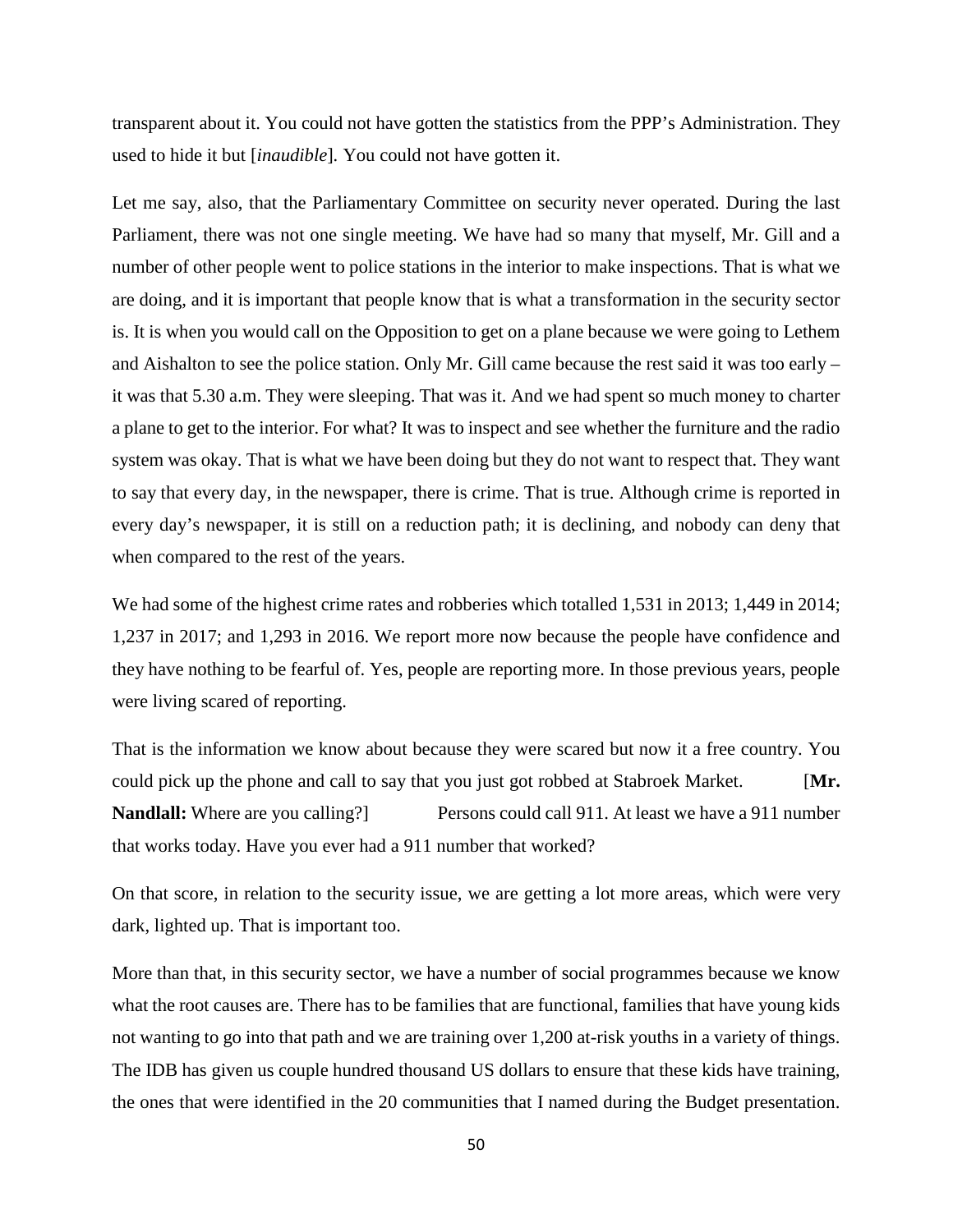They are learning a lot of things such as air conditioning repairs and refrigeration repairs. It is a combined effort including the Ministry of Social Protection and the Ministry of Education. It is working, because as soon as they come off, they get jobs. This year alone, over 700 of them who were trained from a variety of training programmes, have become independent, whether it be cake making or repairmen. They are working. They are all working.

When they are over there saying a lot about jobs and more jobs, they must know what they are talking about. We, in this Government, are moving at a pace. We might not have the big fancy firms that would come into the country…because they brought some. They brought Vitarna but how much jobs did they create? They brought Baishanlin International Forestry Development. Did they create any jobs? None of the big firms which they gave big lands to brought anything.

You have to understand, Mr. Speaker, that they love to talk, but we are doing. Let them talk. We are going to walk. That is what is going to take our country to a far and better place. They also talked about a number of things regarding corruption. I am a Member of the Cabinet. Wheresoever there is corruption, immediately some committee is formed. [**Ms. Teixeira:** *Inaudible*]] You could ask Mr. Rohee because that is what probably used to happen with him or ask Mr. Gajraj.

*[Mr. Speaker hit the gavel.]*

**Mr. Speaker:** Hon. Member…

**Mr. Ramjattan:** I withdraw the two names, but the trouble is… [**Ms. Teixeira:** *inaudible.*] Why are you calling my name? It is important...

## *[Mr. Speaker hit the gavel.]*

**Mr. Speaker:** Hon. Member, we must refer to our fellow Members of Parliaments (MPs) as "honourable" whoever it is.

**Mr. Ramjattan:** Those Hon. Members across the floor probably just feel that they could say anything wildly. They do not want to say it outside here; they would never say it outside here because they know they have absolute privilege here. That is what they feel.

It is very much important that they appreciate that corruption is always going to be their bugbear. Yes, they knew it. I used to be there in the *belly of the beast* and we used to see it for ourselves.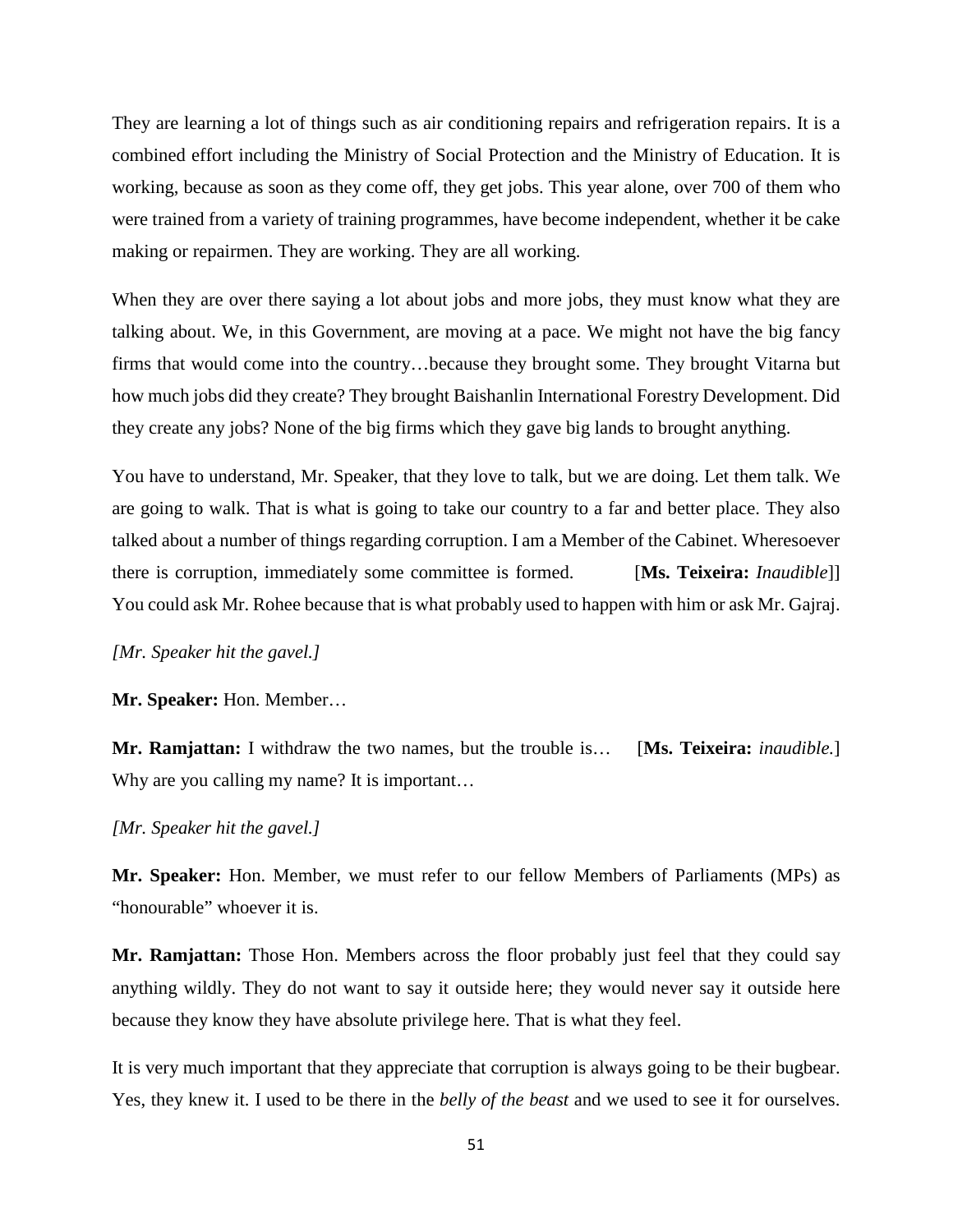When you start talking to them that this or that should not happen, the Hon. Member started the expulsion process. You must not speak anything ill of those who are doing the ill things otherwise you are expelled. That is what they are, the Stalinist, communist *et cetera.* That is what they are. Democratic centralism. It is especially important.

## *6.27 p.m.*

I want to say in my final remarks that when we are talking here about having, what is called, harmony, we must have our disagreements on issues and matters of principles. We must robustly disagree with each other, but we must know when we should not cross the line. More and more, I feel that because of this polarising atmosphere that we have, that it is going to be taking advantage of with a no confidence motion, especially in the context when they are aware that they do not have the numbers but working on some magic they feel that somebody over here is going to vote with them. It is venturing into the dark, as it were, and hoping that they are going to get somebody from over here. They are not going to get anybody. People are very sensible, and they are hopeful. I do not know where that would take them.

We want in this country - I hope that we get some of it after the vote is taken, and they remain exactly where they are - some more mutual toleration. I want it to end on that note. We have to have lots more toleration of each other. The rivalries would be there, but the rivalries must not be subversive or create a subversion of our Constitution or our democracy. Otherwise, we are going to enter a very dangerous place. We must not get frustrated at the fact that yes, indeed, these are the things that are happening. Then measure it up with a lot of exaggerations, colour it up and all of that. We want not an extreme partisanship in this country. I must be frank about it, it is that what the Opposition is doing, trying to edge us there. That is wholly wrong. We must also, when we are getting so deeply divided, as responsible leaders in this House and outside of this House, make sure that we do not cross that line. We have to step back, otherwise, this will give way to mutual threats and democracy soon become very troubled by that, which is the guard way of our democracy, and then all are going to fall apart and collapse. That could be very dangerous.

The misinformation, the disinformation, the hysteria that we are getting from the Opposition, even through this none event of a no confidence motion, we must bring to a halt. It is important that we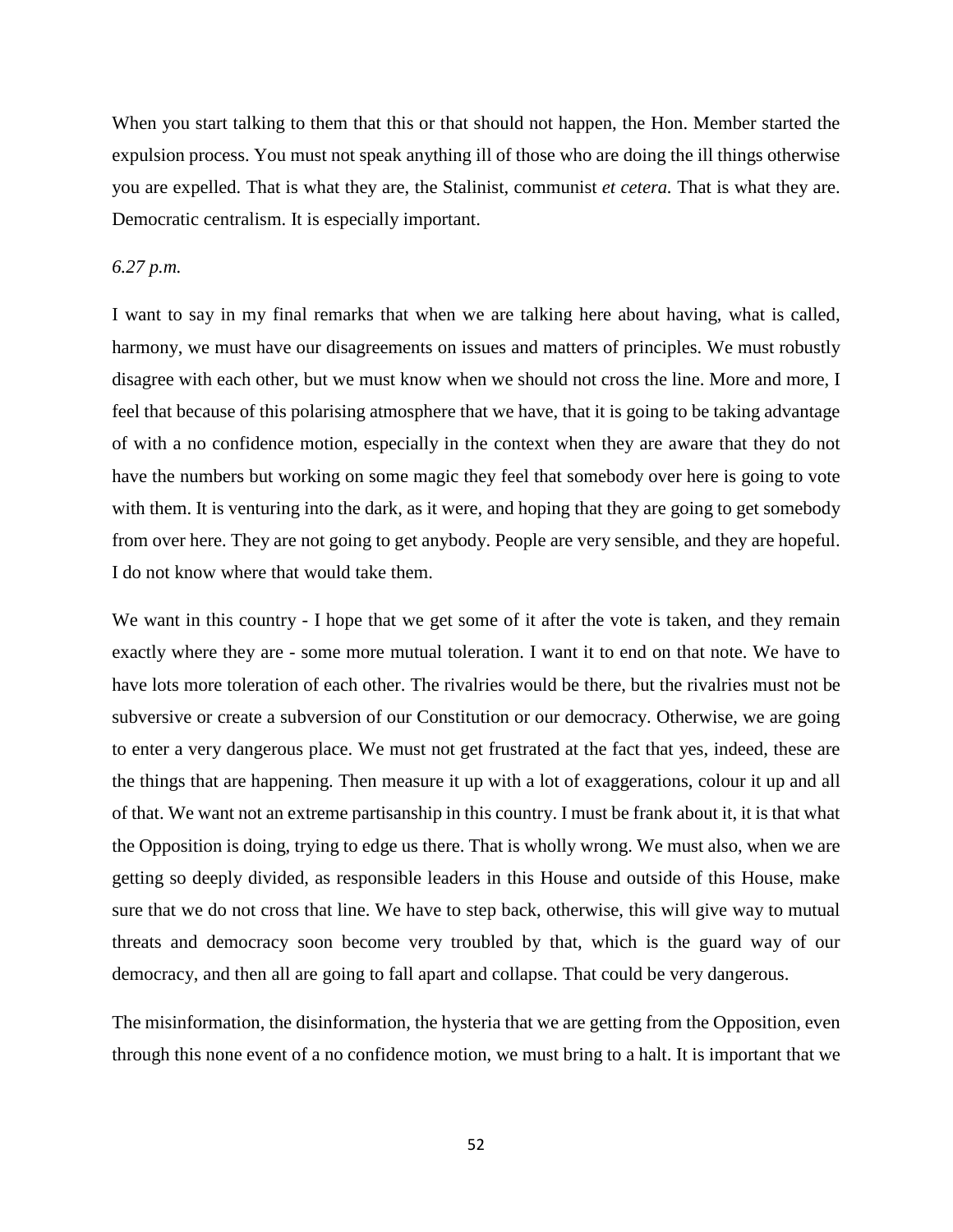know what the consequences could be. I want to say that we must ensure that we do not go that far.

Thank you very much. I want every Member to understand that this no confidence motion must not get the support from any of the Members on this side and with better reason, hopefully, we get some of you on that side.

### Thank you very much. [*Applause*]

**Bishop Edghill:** Today could simply be described as a day of reckoning. The democratic process in Guyana is being deepened. As my honourable colleague said in the post independent period, in as much as our Constitution provides for it, it is the first time that this mechanism is being used here in the National Assembly. I would like to say from the onset, I rise in full support of the mover of this motion, the honourable Leader of the Opposition.

Every one of us, all 65 of us who will vote in a while from now, will be judged by this nation, if we will stand for principles or we will hold on to perks. Every one of us will be judged, if we offer ourselves as service to the public, or we are interested in personal aggrandisement. Every one of us would be judged in the streets, because from today my honourable colleagues on the other side will have no excuse. Whenever they go out and they meet Guyanese who confront them with dissatisfactions they normally say, "It is not me, it is the other fellows in Cabinet." Now, tonight you have to say publicly what you have been telling people privately. This is a day of reckoning.

All of us are called upon to demonstrate our ability to present ourselves as distinguished and esteemed legislators, and not merely as persons who use the position of privilege for personal benefit. This motion is about the welfare of the people of Guyana.

I would like to respond to my honourable friend Mr. Ramjattan who just spoke about Members of this side who are trying to stir up ethnic hostilities. Let the nation know the last act I did before coming to the National Assembly today was to file a complaint with the Ethnic Relations Commissions about a member of the executive who was stirring up hostilities on his Facebook page, the Director of Youth and Sports. Yes, that is the last thing I did. The publication is there, and I am calling upon the executive. If it is a case where you are not stirring up racial hostilities,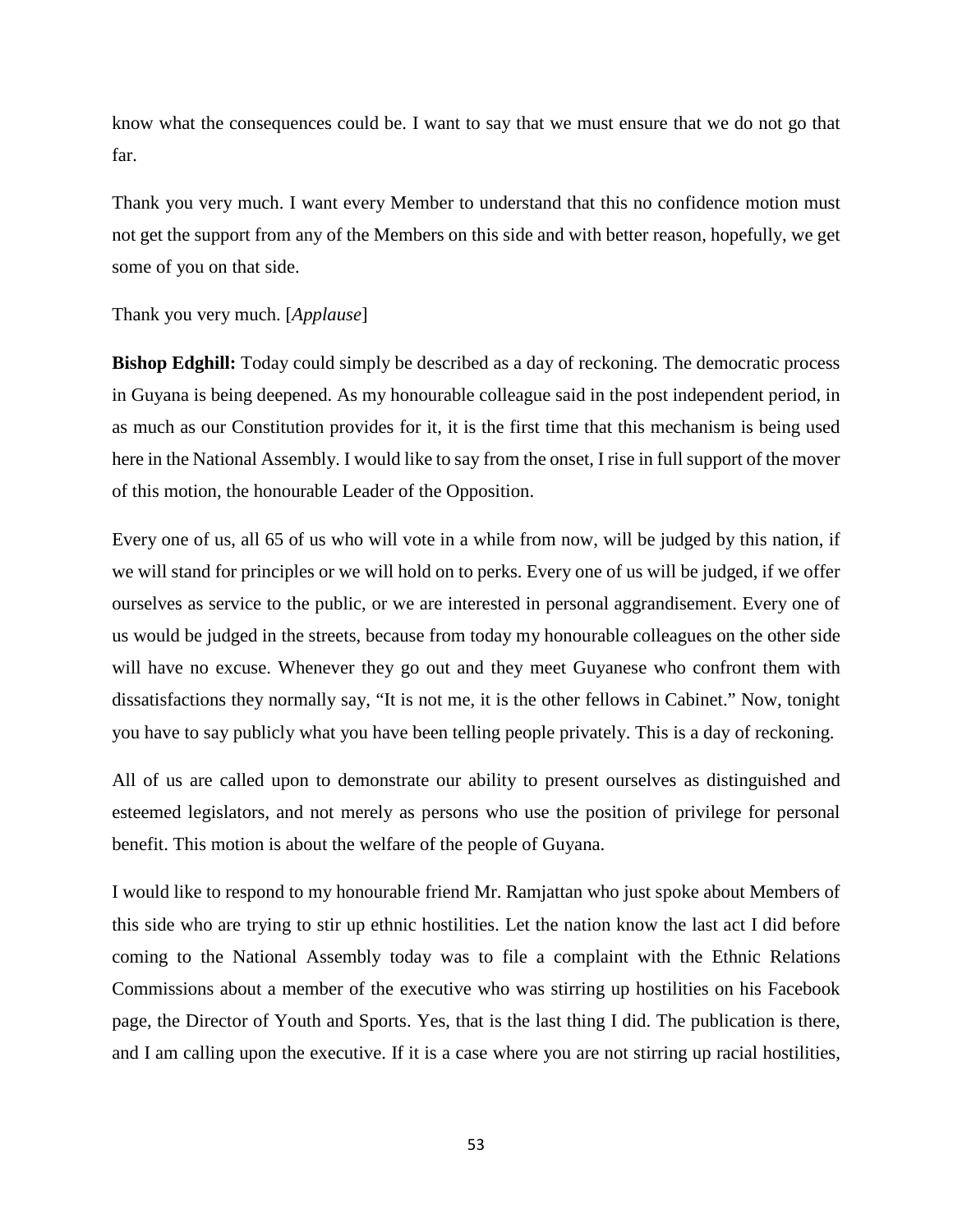then fire the gentleman and make a public statement. Until you do that, you do not have the moral authority to come here and talk about who is stirring up ethnic insecurities.

The Hon. Vice-President and Minister of Public Security spoke about the right to demonstrate. We on this side of the House have the intelligence of what were the plans. The only reason why we are having a sitting with some amount of decorum is because of the initiatives taken by this parliamentary Opposition. We are aware of the pressure that you are under even from the international community to behave in a certain way. We are aware of the responses you got in the communities when you went with your envelopes and blowing your horns and trying to mobilise the people and they said, "*W*e *aint deh pun stupidness*." We are aware that when the bus left Linden it was half full and it was supposed to be full. That is why you have an average of 80 people per region and you were looking for 8,000. That is why you are there. It is because of the proactive nature of responsible leaders in the parliamentary Opposition which will soon be called the Government.

I would want to tell the Members of this House and appeal to my colleagues, on the other side the reason, why the nation has asked us and signalled to us why they have no confidence in the Government. I want to talk about three things because I have limited time.

Number one, I want to talk about the issue of trust. The people no longer trust you because you do not ever tell them the truth. Let us talk about it. You raised your salaries, from June of 2015. You denied it at press conferences. It was only when this Opposition brought it to public notice, then you acknowledged, and we had to reveal the secret gazetting of it in September or October. You hide it from the people. In your hundred days plan, you promised them that you will raise their salaries - teachers, nurses, members of the disciplined forces.

The reason why the people do not trust you and they do not have confidence in you is because of your handling of the signing bonus. For more than one year this nation was kept in the dark with denials from the Minister of Finance, the Minister of Natural Resources, the Minister of State, the President, himself, until documentation presented itself. Do you know what was worrying? I could understand that we never requested, we never received. It is a figment of Mr. Jagdeo's imagination. The man who signed it, the last paragraph before his signature states that there shall be a signing bonus of US\$18 million. Even if you did not read the whole contract, at least you should have seen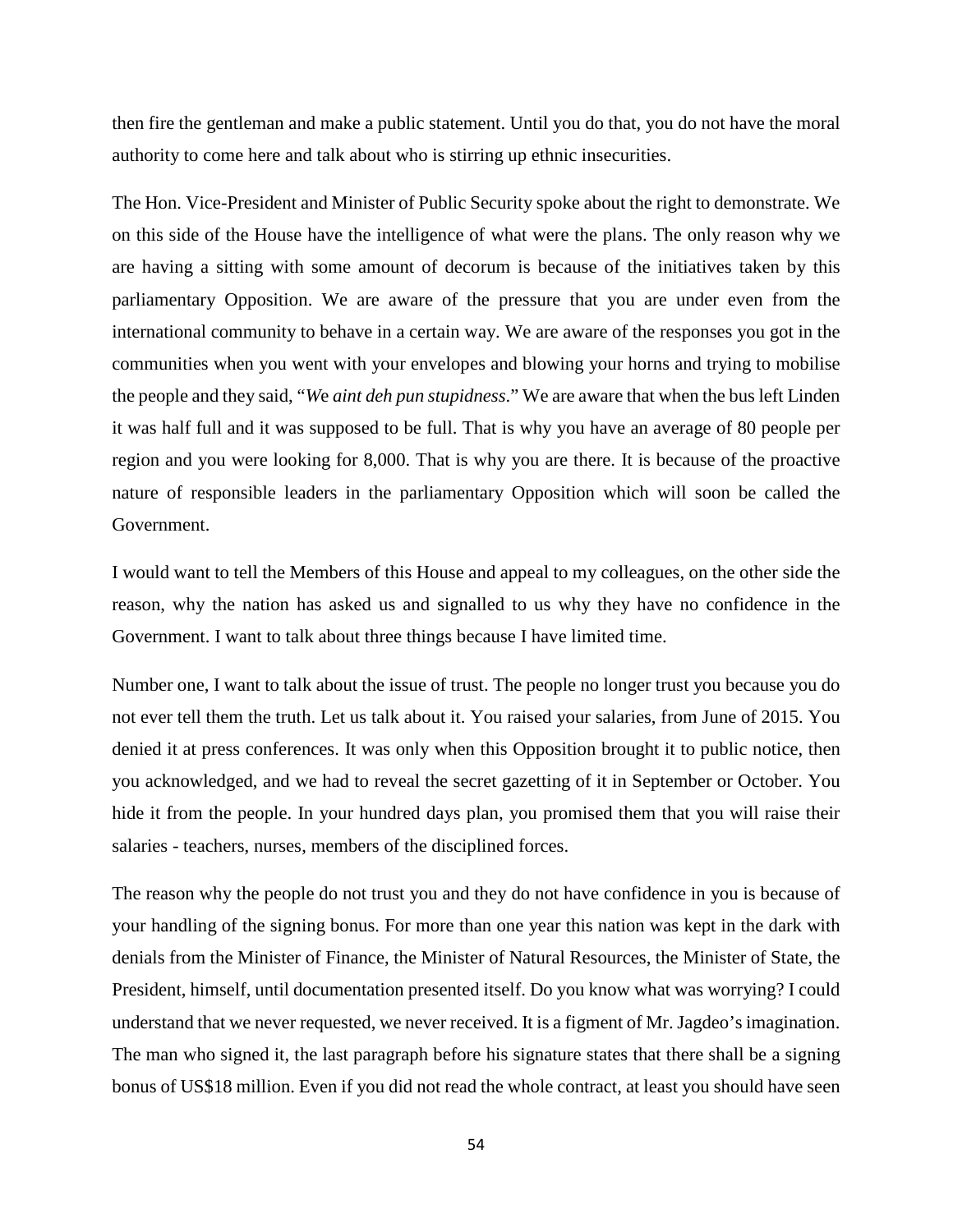that before you signed your name. That is why the people no longer have confidence in you, because they cannot trust your word.

They do not trust you anymore because of the kind of ill-conceived contracts and undertakings that were done by this Government.

The Hon. Member Mr. Joseph Harmon took 20 minutes out of his 30 minutes to talk about D'Urban Park. Do you know why? It is because that is their signal achievement. It is one of the most corrupted projects. Up until now, they cannot give to the Auditor General the documentation to account for \$500 million. That is why the people do not trust you. The people do not trust you, because they want to know how you entered into a contract with a bond on Sussex Street where a Minister of this Government and the landlord share a relationship by having activities in the same building. This was never advertised. That is why they do not trust you. They do not have confidence in you, because they want to know what is the arrangement that was under the table with ANSA McAL for sole sourcing of US\$605 million for the purchase of drugs at the Georgetown Public Hospital Corporation's. That is why they do not trust you. [*Interruption*]

**Mr. Speaker:** Hon. Member, I do not know if I should ask for the amplification to be lowered or whether I should ask you if you could reduce the level.

**Bishop Edghill:** Mr. Speaker, I have to speak above the shouting that is in the chamber.

**Mr. Speaker:** I will deal with that. If you could do that, it will help. I believe it certainly will help me.

**Bishop Edghill:** Thank you Mr. Speaker.

*6.42 p.m.* 

**Mr. Speaker:** Hon. Member, if you find it difficult to do I will find some other way.

**Bishop Edghill:** The ANSA McAL contract Guy\$605 million... [Ms. Ally: You said US dollars. If I said US dollars I withdraw it. I meant Guyana dollars. You do not have to make a big thing about it. It is public. It is part of a report that came to this National Assembly from the Public Procurement Commission.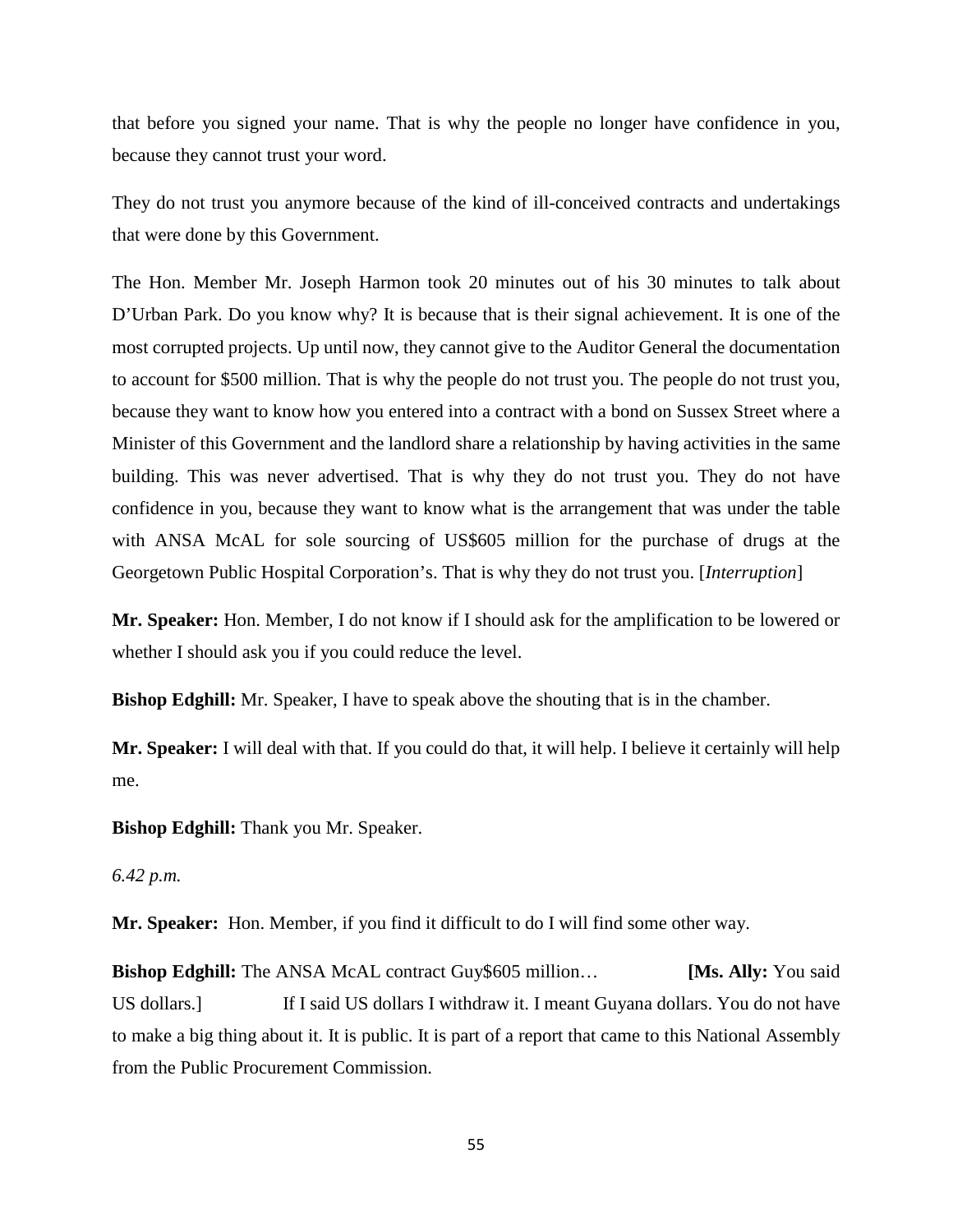The Hon. Vice President and Minister of Public Security spoke about the charges that are laid because of audits. Why did you not tell this National Assembly that the parliamentary Opposition had to go to the magistrate court and file criminal charges against sitting Ministers of the Government. The only reason why you are not standing charges is because you hid behind a nonprocessing process of the Department of Public Prosecutions (DPP) where the Attorney General said in a press conference that he directed it. Why did you not say that?

The people do not trust their word anymore. The first thing I want to establish is why the people do not have confidence in this Government is because of the lack of trust. They do not know if they could believe their word anymore. Last night I listened to a member of the executive in the person of the Prime Minister who was doing Facebook live and he was telling the nation that the parliamentary Opposition is trying to un-elect him because he is performing some of the functions of the President, whether he is in the country or out of the country, when even our letter to the Speaker when we asked that the Constitution be upheld, we outlined that the 33 seats will remain intact. All you have to do, it is to follow the constitutional provision. There was no attempt to reduce your numbers, so why do we not just simply be factual and truthful?

The second reason why people do not have confidence in the Government is because when people elect a Government, they put them there to look after their interest. The people are tuned off because when you got there, before you looked after the people's interest, you looked after your own interest. That is why the people are turned off. I would like to remind us, and I am reading article 13 of the Constitution:

"The principal objective of the political system of the State is to establish an inclusionary democracy by providing increasing opportunities for the participation of citizens, and their organisations in the management and decision-making processes of the State, with particular emphasis on those areas of decision-making that directly affect their well-being."

People want to ensure that their welfare is taken care of. They have found that Government, since May15, 2015, that has been taking away welfare from them. Thirty thousand jobs have been lost. A no confidence motion that we brought here tonight is for you to defend your record, reassuring to the nation that 30,000 jobs have been lost. You have taken away welfare from senior citizens; you have taken away the water subsidy and the electricity subsidy; you have put value added tax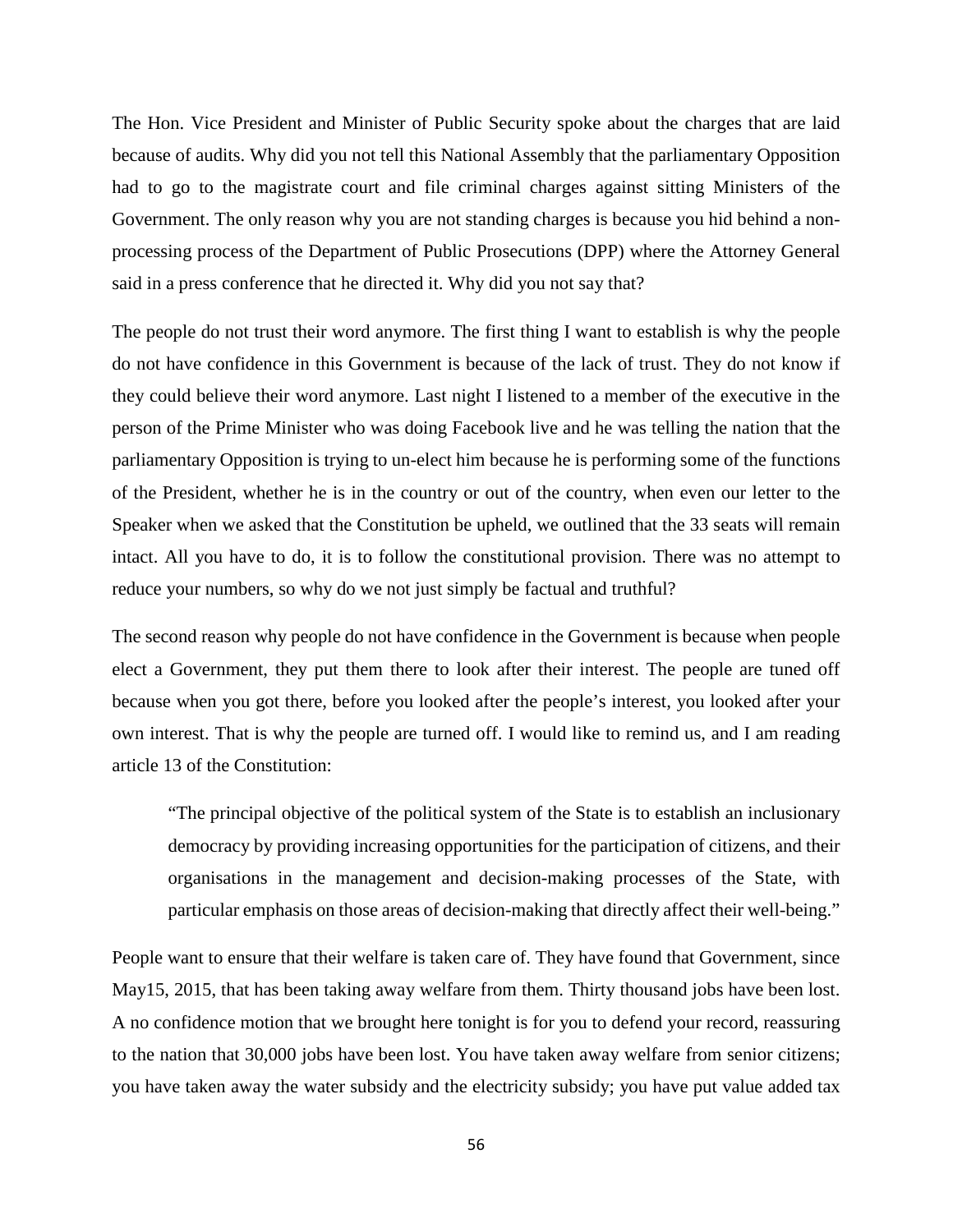(VAT) on water and electricity; you have taken away the cash grant from the children; you have taken away the concessions and all of the benefits from the small miners and. You have interrupted the livelihood of the foresters in Kwakwani, Ituni and the riverine area of Linden. You have interfered with the welfare of people. That is why wherever you go they would say that our welfare is not taken care of. While you have interfered with the welfare of people, you have taken care of yourselves. One of the first acts that you did when you went into office was to take care of yourselves.

The people are simply saying "We cannot keep these people there anymore, because they are just taking care of themselves." The complaint that they used to tell the people in 2015 and in 2016, they cannot do certain things because Guyana Sugar Corporation (GuySuCo) is sucking all the money. You are not giving money to GuySuCo, whether it is \$8 billion or \$12 billion so you are supposed to have another \$8 billion. You are collecting \$60 billion more in taxes. That is \$68 billion. You said the PPP/C used to steal \$28 billion through procurement fraud, so you are not thieving that, add all of that. Do you know how much money you are supposed to have to help the people of Guyana right now? It is more than \$100 billion, but rather than giving people more, you are taking more from people by putting more than 200 tax measures in place and you are displacing people's ability to take care of themselves and their families. That is why they do not have confidence in you.

The third reason why people do not have confidence in this Government is because of its lack of vision. When people elect a government, they expect the Government to lead them, transform the nation, give them hope, do things to ensure that their families are secured. I have spoken, particularly knowing that this motion is being debated, tonight to a young man. For the purpose of this discussion I will call his name Sebastian. He worked for APNU in the last election. His photograph appeared in the newspapers with his wife at the celebration of the APNU. He no longer supports you and this is what he said:

"The budgets that are presented are flourishing on paper and it is stating that the country is blooming, but it is not in actuality the promised jobs for young people are still a promise that young people are waiting on;

decreases in scholarship for young people;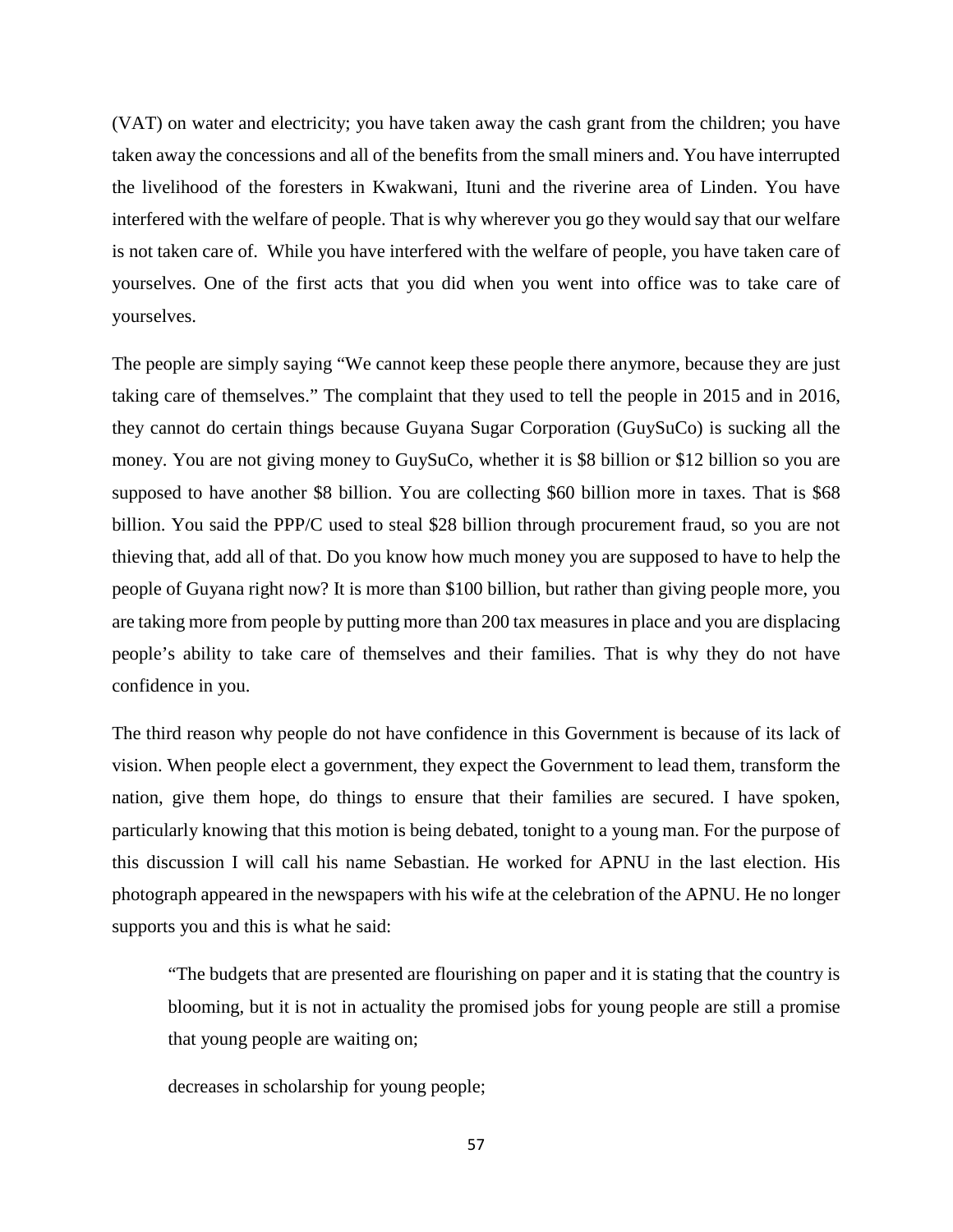for the longest time, housing is saying that it does not have land, young people are going for land and they are not getting through with anything;

people are living like they are in prison in their own homes because of the rise of crime."

It is the man who worked for the APNU. It is the man whose picture appeared on the front page of the paper in your celebration said he no longer has confidence in you because of these things. The sixth reason why he no longer has confidence.

"It is a sense of pressure in this country due to everything being stagnated only pushes a young family man like me to migrate for betterment"

The young man is saying that he has no confidence in this country. It is pushing me to migrate.

Seventhly.

"People were more financially strong before this Government took over than now."

This is an actual fact. This is what Sebastian, one of your own supporters said. I believe that this is multiplied hundreds of time across the nation.

I listened to some of the speeches that were made and I had to conclude that the wise man Solomon was correct when he said in Ecclesiastes 5:5: "It is better not to make a promise than to make a promise and do no keep it." It is based upon the promises that you made in this document when you walked around the country, that my colleagues have already read out. I would not take my time to do that. The people said, "Give them a chance". The Hon. Member Ms. Catherine Hughes is on record of telling people "Give us a chance and if we do not perform, put us out." The people are now saying that we are ready to put you out.

The nice fancy dressing up and the propaganda, the billboards that are appearing will not fool the people. There is a favorite quote. "You are whitened sepulchers… but inside are dead men's bones." The grave is nicely painted, but inside there is rottenness. The Scribes and the Pharaisees were so described. Do you know why? They did not practise what they preached. The APNU/AFC is being judged tonight in this no confidence motion by the same standards you judged the PPP in the times passed. You told people that you are going to have transparency and accountability; you told people about the rule of law; you told people that they will have good governance. The people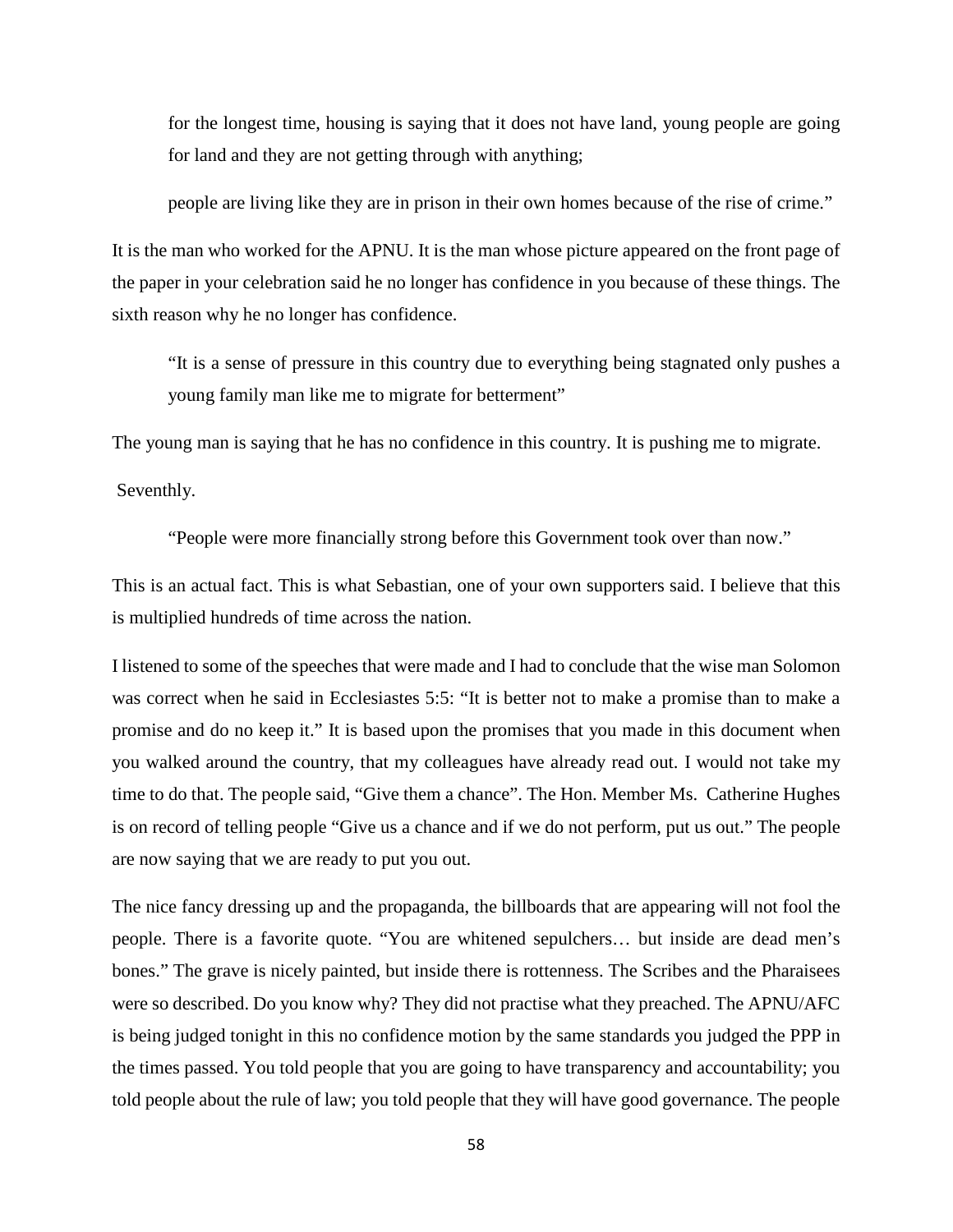have expectations and they are not having them. They are judging you and they said that they do not have confidence in you anymore. You are demanding of people to do things that you yourself are not prepared to do.

Earlier in the afternoon, we were told about the six radio stations that were given to Amerindian communities, but the speaker who said that did not get the drift. You took away \$700 million from village economies annually and you give them music to listen to. The people were being paid, 1,972. When you check the stipend times the year, it was \$700 million a year that was circulated in village economies. You took it out and you give them music to listen to. Left in the treasury with money from Norway, US\$10 plus million for Amerindian Land Titling and we were told during the budget that not one land titling was completed. How can the people have confidence in you?

When we think about the performance of the various Ministers, it is just a matter that gets people really worried. The Minister of Public Security is more interested in being legalistic about what time you must go home. I am not a person who advocates drinking and smoking, but young people have a right to recreation and entertainment. When there is a Minister who is more interested in legalism that their personal safety, they said we do not want such of a person around. When there is a Minister in an environment where we are developing an oil and gas sector, where every Guyanese should have a stake of it, comes to the National Assembly and said that if the Amerindians continue to get more land they should not benefit from the proceeds of oil and gas. The people said that they do not have confidence in that.

When there is the Minister of Legal Affairs with the performance that he is having and the things that he is doing, come December, he may have no staff left with him. Everyone is leaving his chambers. That is not private knowledge. It is now public knowledge. My honourable colleague has already written two letters.

When there are members of the executive, in the person of Minister Simona Charles-Broomes, who is coming to speak after me, writing to the Public Service Commission giving instructions and the Minister of State writing to the Police Service Commission, the people cannot have confidence in you. When there are members of the executive participating in taking moneys that are taxpayers' money and giving them to a company that they cannot account for and they did not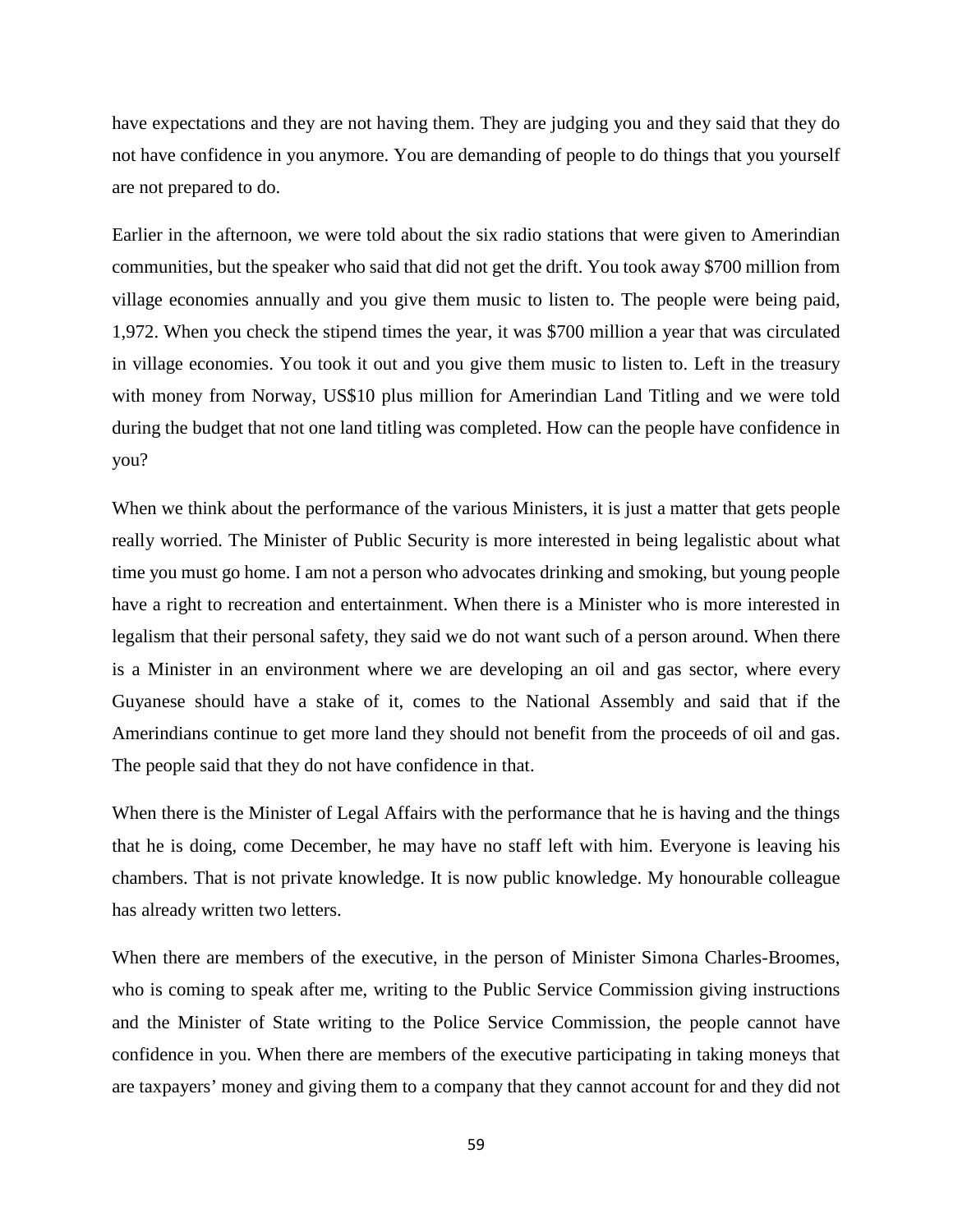disclose upfront, publicly, hundreds of millions of US dollars, the people said they cannot have confidence in you. When there is a Minister of Public Health, who was removed from Public Health and turn Minister of Social Cohesion, cannot answer questions and tell the truth in the National Assembly about the transactions of the bond and all of the arrangement. Up until now, the hearing for that has not even started, the people saw that and they said that they cannot have confidence in this Government.

#### *6.57 p.m.*

Then there is the Minister of Public Infrastructure who is now facing an investigation at Special Organised Crime Unit (SOCU) because of the dealings of the new Demerara Harbour Bridge, with the feasibility studies. Do you believe that the people are going to have confidence in this Government, when the Minister of Communities has signed and put in place, by-laws to bring a parking meter contract to Guyana, to Georgetown, to put hardships on the people that the courts ruled illegal? How can they have confidence in a Government such as this? How can they have confidence?

I am saying to us, tonight, that when the Procurement Act of 2003 has been thrown out the window and it is no longer being followed at the regional level, ministerial level and at the national level, and sole sourcing is the thing of the day. Friends, families and cronies of this Government are getting their jobs. When that is happening and people are seeing it in broad daylight, how could they have confidence in the Government?

There are expenditure of \$285 million being given to an agency that is created and people who head and staff that agency are political types, who have been at the political hustling, who have participated in political debates, who have been part of the political struggles in this country, and they are saying that they are investigating the recovery of state assets.

When there are relatives of members of the Cabinet are being special prosecutors to prosecute Members of the Opposition, then you cannot have confidence in such a Government. When you have the relatives of Members of the executive conducting commissions of inquiry that have determined the fate and future of senior police officers in this country, people cannot have confidence in this Government.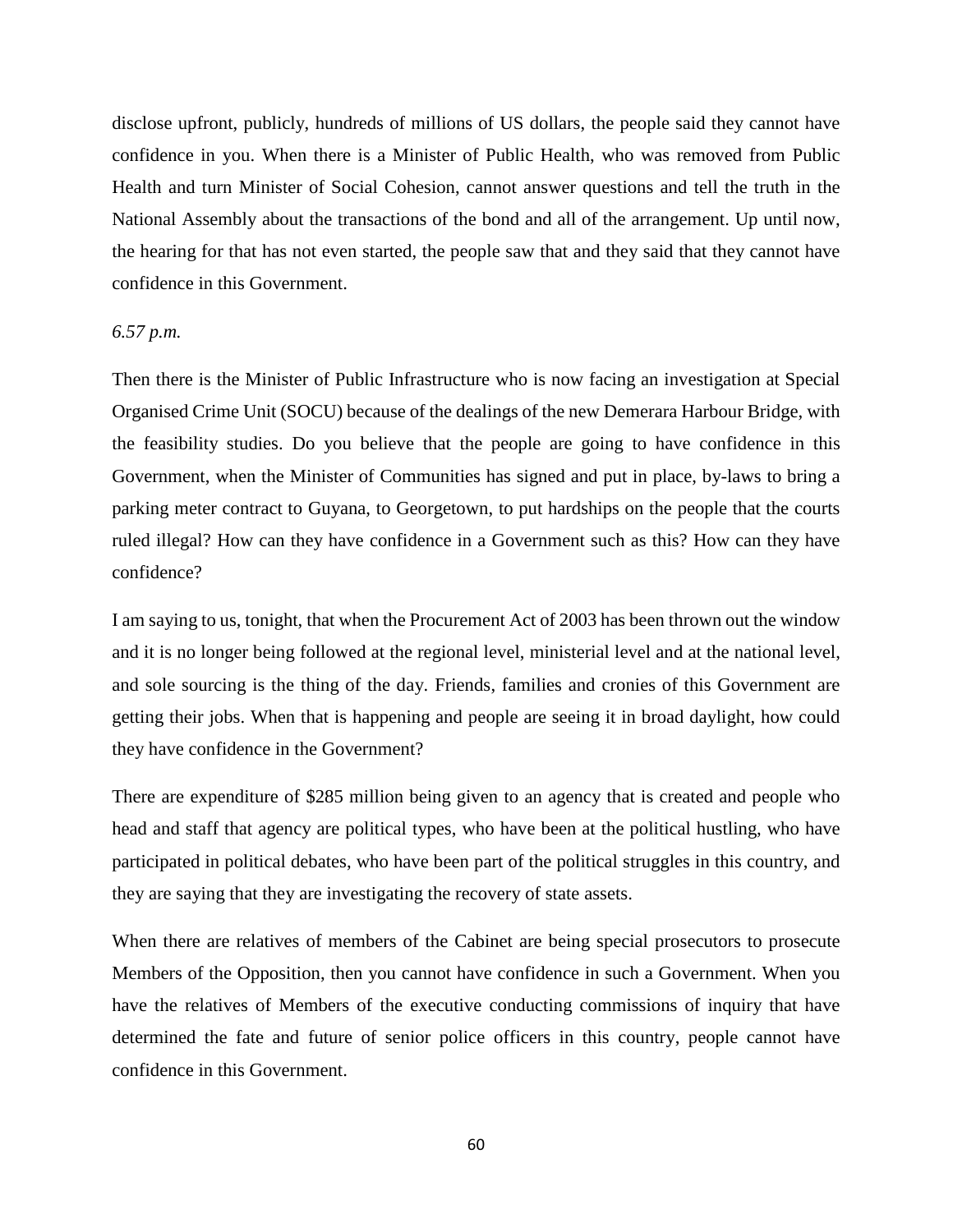I know what is going on. The people of Guyana know what is going on. I believe that there are reasonable people with consciences in this room. They might be afraid of the lash back; they might be afraid of what may happen, but tonight, as I said at the opening, it is a night of reckoning and it is a day of decision. Every one of us, when we walk out of this room and we go to the supermarket, the people are going to meet us. When we go to the villages, they will see us. That is why only 21% of the people of Linden came out to vote, four out of every five stayed home. Every week, there are two to three Ministers in Linden, running and going, but still the people are not responding, because they cannot trust you. You are not looking after their interest and you lack vision.

These are the issues that concern the Guyanese and it is with that in mind that we say, on behalf of the people of Guyana, we have no confidence in the Government of Guyana.

Thank you very much Mr. Speaker. [*Applause*]

**Minister within the Ministry of Natural Resources [Ms. Charles-Broomes]:** From the outset, let me say that the Guyanese people have full confidence in the APNU/AFC Government. The world must know that it is the fake that is taking place over there. Before I go into my presentation, I have a lot of rebuttal which I will deal with, but let me just, for the record's sake, mention to the Hon. Member who belongs in Committee of Privilege, that the Petroleum Production Agreement was signed and lodged with the Deeds Registrar.

I will not take time to rebut the Hon. Member who was just before me, because he is not qualified to speak in this House about confidence. When we took office, and from the outset, let me make it very clear that the Opposition is putting up a game in saying, "talk about what you did." I would have expected that sitting here, I would have listened somebody saying from the Opposition, what you would have done in 23 years, but that is lacking in the debate.

I want to say that when this Government took office in 2015, roads had a problem, water had a problem, rice was a problem, health had a problem, education was a problem, miners were a problem, there were sugar and construction problems. Every sector in this country was problems. Do not let me talk about the social ills in this country. When we took office, may I remind this House that under this Government, and the same Minister Lawrence, talking about health, the nurses, who are looking after our patients, failed the exam. The education system, 15% pass rate,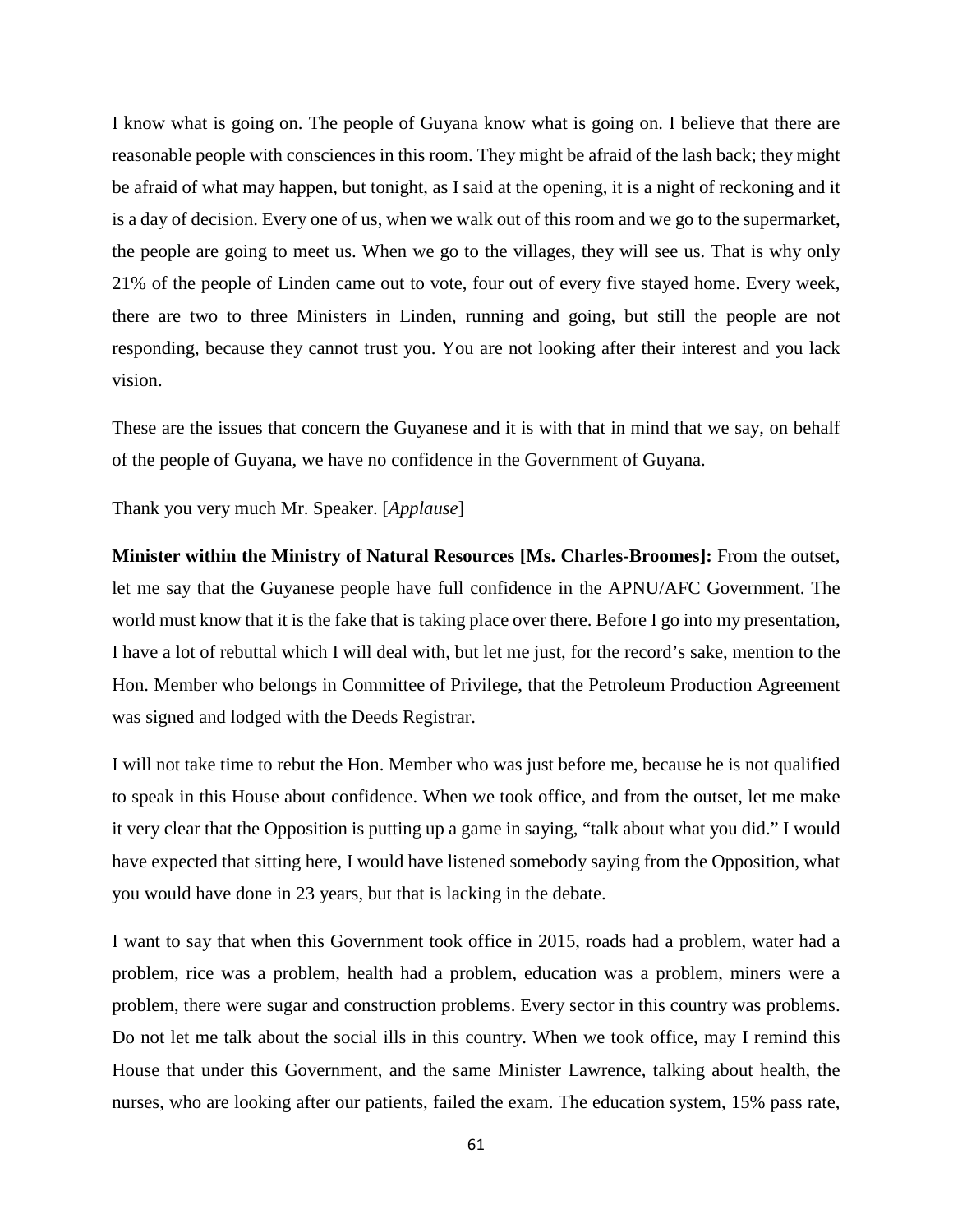no roads in this country. We took office and people were dipping in drains to bathe and cook, right in Sophia. When we went to Sophia, when a baby was thrown out through the window, people were literally living in faeces. Right in this city, you go to Albouystown, it is flooded. Mr. Speaker, from the outset, what we have done in which you will hear in a moment, let me tell you, it was a lot to be done in three years.

I have lived to see that Mahdia is transformed. Port Kaituma is transformed; Matthews Ridge is transformed; Kitty/Georgetown is transformed; Bartica is transformed. The list goes on and on. Let me tell you about my hometown Bartica. The Hon. Member, Leader of the Opposition, said that we are talking about towns. Every election campaign which the PPP had, when it hit Bartica, said that it would have made Bartica a town, if it had won. It is at every election campaign. At Christmas time, you could have put your pot to the fire, you had no lights, you had no water and you had no health care. Our women in Bartica, pregnant and ready to give birth at 1.00 a.m., in a speedboat, lashing the waves, from Bartica to Parika. How could you come into this House to talk about Bartica? How could you come to say to this nation that you are coming with a motion of no confidence motion? I am happy for this motion, because it shows me that our supporters are of full confidence and we are going to push the full confidence and push you back into 2020.

You come to this House to boast about local government elections, something that you have robbed us of. I am seeing from Bartica to Georgetown, and everywhere, the Sobers and the *Dobers*, all over the place. How could you talk about no confidence?

Street lights, people are walking on the streets in the city, you cannot see where you are going. I thought it was only in the interior you had to get a torchlight, but right in the city, the capital of Georgetown. It is under this Government, even Kitty, that they claimed is a stronghold, the other day, "let there be lights" as the Bible states, and Guyana is full of lights. This Government did that.

You talked about the sugar workers. When we took office, and I visited Enmore Sugar Estate, I said it on camera, where we saw men who were crying. I said what the Enmore Martyrs fought for, where it is. The boilers breakdown. Men were going to a boiler in pants and shirt. When I saw what the People's Progressive Party (PPP) did to the sugar workers, and their conditions of work, it was painful to bear. It was under the PPP Government that the Minister stopped, at the Labour Department, inspection of workplace. All over this country, workers strike, from every sector. It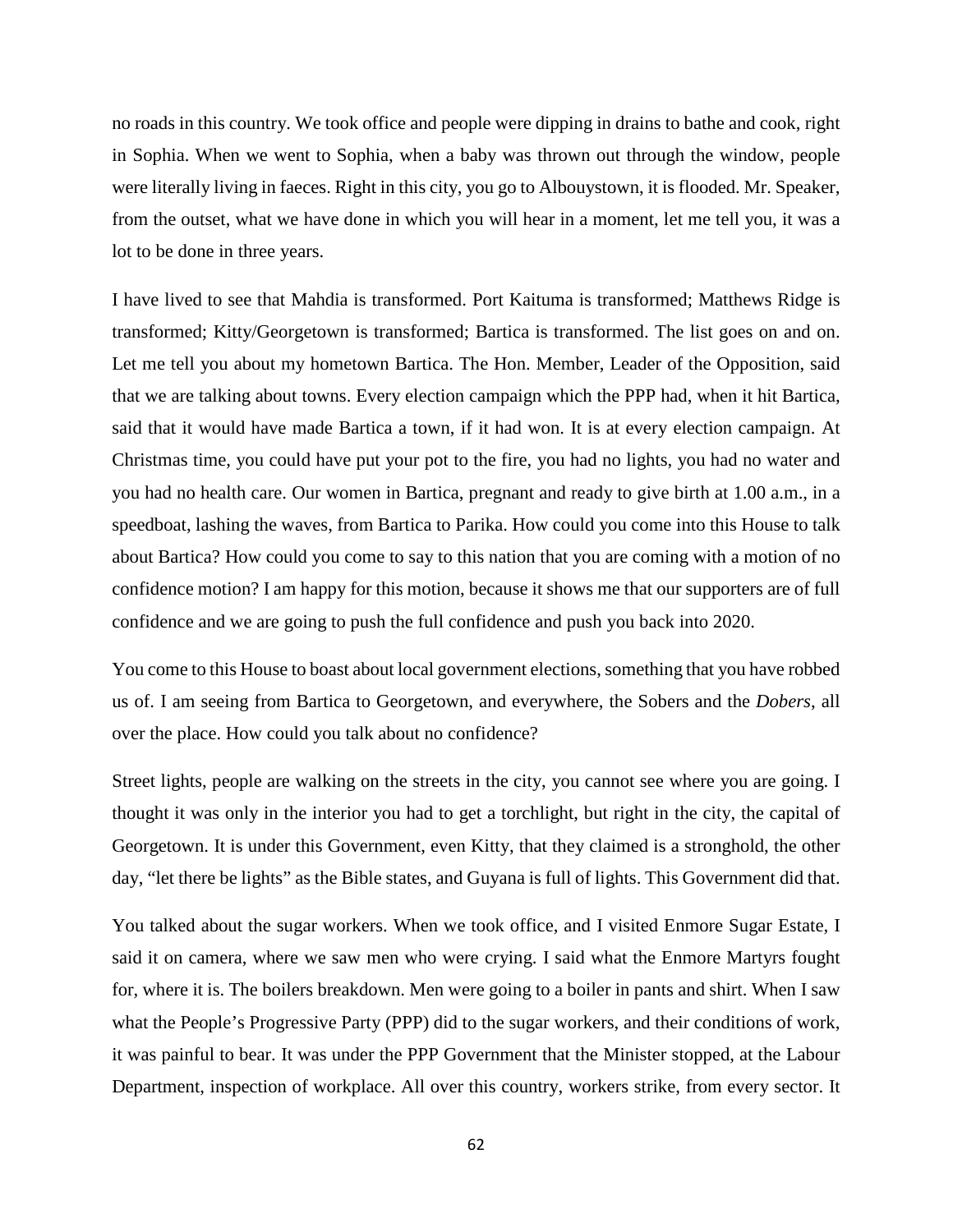is under this Government that the sugar workers and sugar factories will be respected in this country, because it is not just about sugar workers, but all Guyanese.

The Hon. Member Nandlall and Hon. Member Bishop Edghill spoke about Charles-Broomes writing a letter to say that we do not employ the people. When we took office, we are in office, and people were coming left, right and centre with appointment, appointing this person here and there. It was chaos. The workers there said listened, how did this person get appointed? The whole place was in chaos. I did write to ask if they can just put it on hold. I did not commit a crime. I did not come into work with blood on my hands. I came with clean hands. With clean hands, I wrote the letter. The records speak for itself. It is this Government which has now workers not being handpicked, going through the Public Service Commission and people can now apply and based on qualifications... Even that area is a mess. Who is not qualified getting more money than who has the qualification. It is chaos in the country. That is what we inherited. That is a fact. We have been working day and night. Yes, our supporters cannot imagine… It was so bad that the public buildings were left there to rot or to sell to a friend and family. Even the Government buildings were left. There was no office space for Ministers. It was a mess. This Government has been demonstrating to this country about governance and leadership. In every area, this Government has been working.

The Hon. Member talked about land for young people. It is this Government that put a policy that young people, 18 years, can own a house lot. The PPP had it that a person had to be 21 years plus a person had to have children, four children. This Government put a policy in place so that a young girl or boy at university can own his or her own homes. By the way, we are not moving into what you call housing. We are moving into communities, Hon. Member Dharamlall. We want to place you in a community, Hon. Member, where you will be safe and have a place to play.

The Member spoke about mining and miners. We took office and I talked about all the *bullyism*  and all the "isms", and this Government immediately moved to addressing it. What we have inherited was a sector full of fear and full of corruption. The Hon. Leader of the Opposition spoke of the Lindo Creek massacre as if it was a normal thing, as if it was just as Liliendaal or Bartica. May I remind Guyanese, and the world, that at Lindo Creek, when that news got to the dredge owner, it was a mysterious call, "we heard that some men died".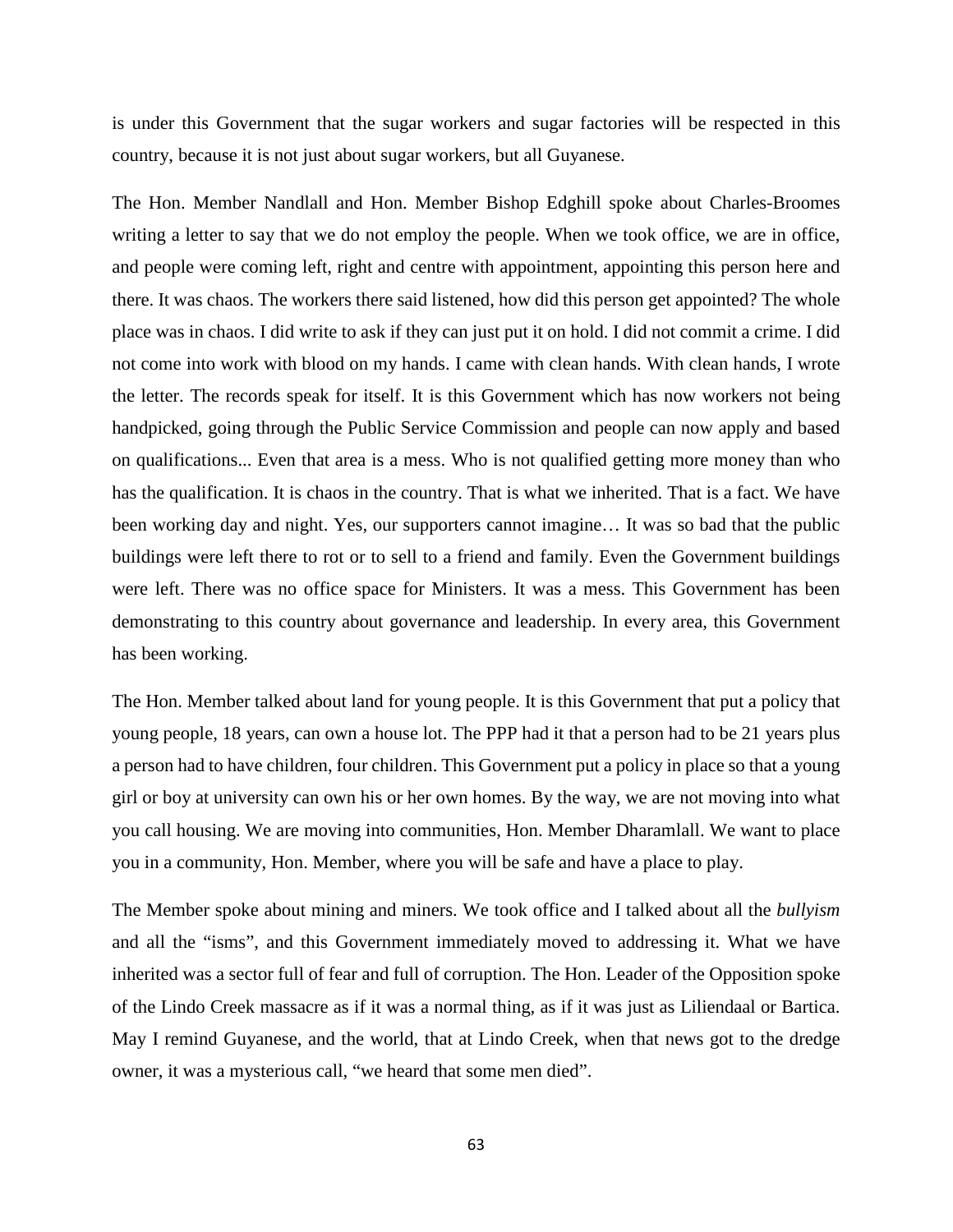### *7.12 p.m.*

They were beaten with hammers in their heads, it was reported in the press. There was a woman who was four months pregnant. Do you know what? It was alleged, and Mr. Arokium said that it was not done by the *Fineman* gang, but it was done by the Joint Services. He further went on to say that it was not a place that people could get into because the security there was so tight. Mr. Speaker, if you were a miner, to understand that people were in their camps working for their daily bread and had they seen persons who they thought would have protected them that they would have had to face, murdered them, slaughtered, and burnt them. That was not the end of the fear of miners, not even their bones could be identified. They buried the bones of the people's loved ones without even telling them. The family begged, "Just show me which bone is my husband's. I want to see my father one more time, even if it is his bones." They denied miners that and plunged the fear into our miners.

There will be no Syndicato, *Baracato* or no *cato* under this Government – nothing like that*.* It cannot happen, not under the watch of the APNU/AFC Government. That has put a sense of pride and peace into our miners, that we have moved to the extent that the Hon. Mr. David Patterson talked about a dream come through. We have already done the evaluation and all the testing for the bridge at the Puruni River. Who really knows about these feasibility studies? The Hon. Member, Ms. Gail Teixeira is now talking about mining and I want to know where this Member was. Does this Member really know where is Puruni? You could take some notes Hon. Member, Mr. Nigel Dharamlall, because you do not know what I am speaking about here. Just calm yourself down and you will learn. To have a bridge cut there and the type of roads that this Government is putting in, for miners that is a dream come through. To give regular and normal small miners an opportunity to own thousands of acres of lands – thousands of acres that they could own by themselves, and support them to manage it, that is where we are taking a sector.

We are moving from beyond the corruption which will take some time, into the vision. The vision that we are talking about is a green extractive sector. [**Mr. Dharamlall:** [*Inaudible*]] Hon. Mr. Nigel Dharamlall, do not allow me to remind you that you cannot identify your properties in the mining sector, so relax yourself and leave Broomes alone. I will take you and show you, since you need my help. We came here, and it is as if to paint a picture to Guyanese and the world that we have to debate the Opposition coming based on the Leader of Opposition to say that, Dora,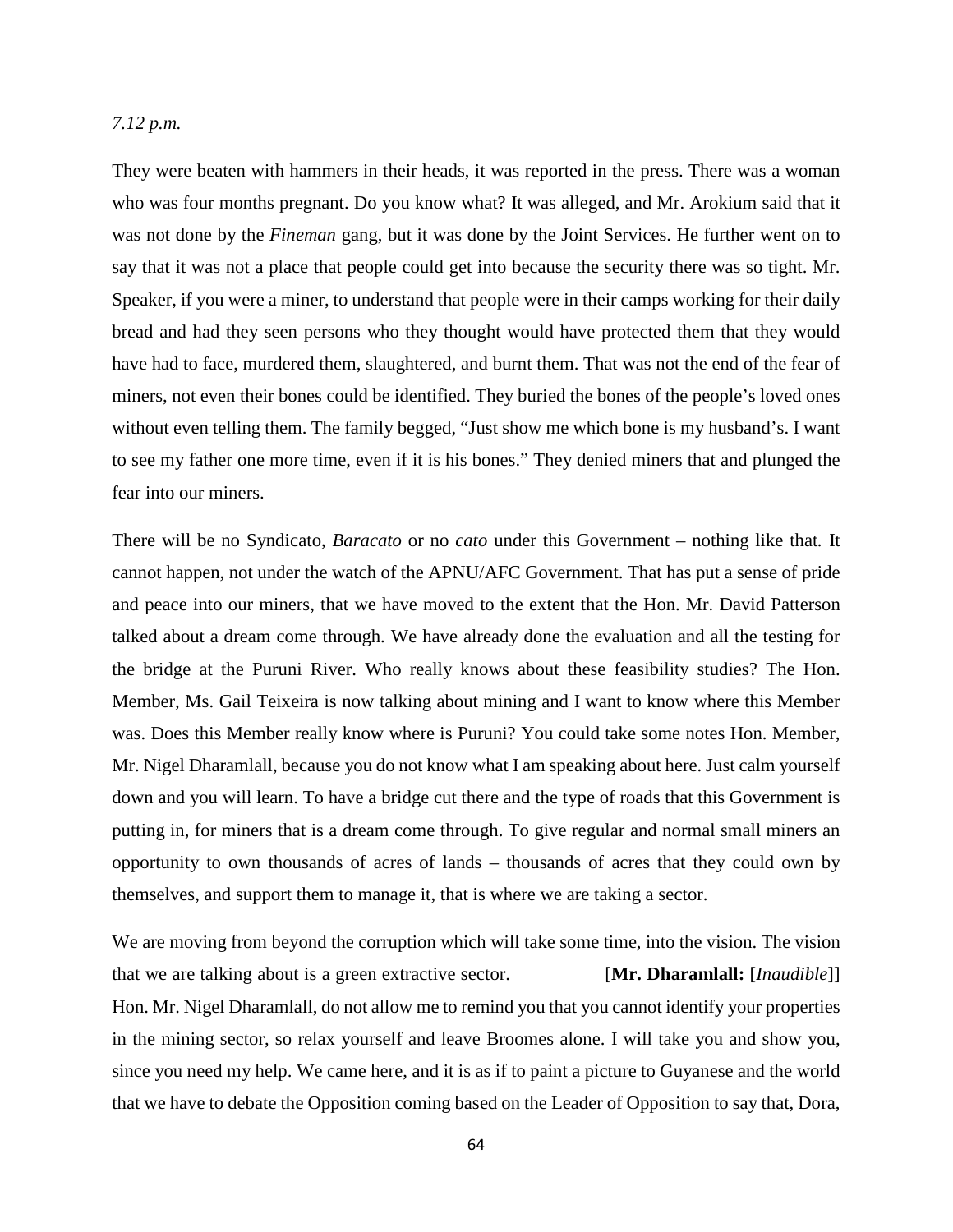the explorer - we are exploring, if somebody on this side of the House will vote with you. Hon. Members, something is definitely wrong. I think you all should take a test. To treat Guyanese and put Guyana in the way we came from 23 years, no Government of this land should ever be allowed when people cannot speak. Hon. Minister, Mr. Khemraj Ramjattan, spoke about the situation with trafficking. It is a real situation with the same Indigenous girls too, when the Minister of Amerindian Affairs was smiling and the children were out there being taken away from their families. What a label it was upon our nation with trafficking. Children left their homes and never returned. They were trafficked and… [*Inaudible*], and you all were in Georgetown driving your Prados and going to the dentist to have dental care. How dare you all come to tell us that?

This Government has made every effort and continues to protect. That is a national issue and it is a matter that you all slept on and now you are coming to tell us about no-confidence motion. Are we serious in serving this country or are we just playing politics to get some people on a hype on the 21<sup>st</sup> December - Christmas? The Hon. Ms. Pauline Sukhai, was the Minister of Amerindian Affairs when the miners spoke and beat the woman on the road with the baby and she came to this House to talk about small miners. Where was the Hon. Minister Ms. Pauline Sukhai at that time when the people at Marudi Mountain? Were you at the dentist? How dare you come now to talk and to lecture persons? Hon. Member, you are making no sense. Hon. Member, this Member here has never…

**Mr. Speaker:** Hon. Members, this is a motion that we are debating, confidence or not in the Government. I believe that, when we move from that to begin to identify Hon. Members, who at the time were doing what they were doing, were doing it because in their idea it was the best, we should not identify Members. It then becomes personal. I do not believe that the purpose of the debate is to encourage personal interventions. I am appealing to all Members to let us avoid the possibility of Members speaking sharply to each other across the aisle. Please proceed.

**Ms. Charles-Broomes:** Thank you, Mr. Speaker. I only felt because I was identified. We heard about the Hon. Minister, health and procurement. These are strange words - the word procurement. As if the Peoples Progressive Party/Civic (PPP/C) in their time… The Hon. Minister of Public Health mentioned it even in her Budget 2019 presentation that they have put in system, for the first time, a Procurement Section at the Georgetown Public Hospital Corporation (GPHC). All those were milking cows. We have had business people in this country who were paid 100% and never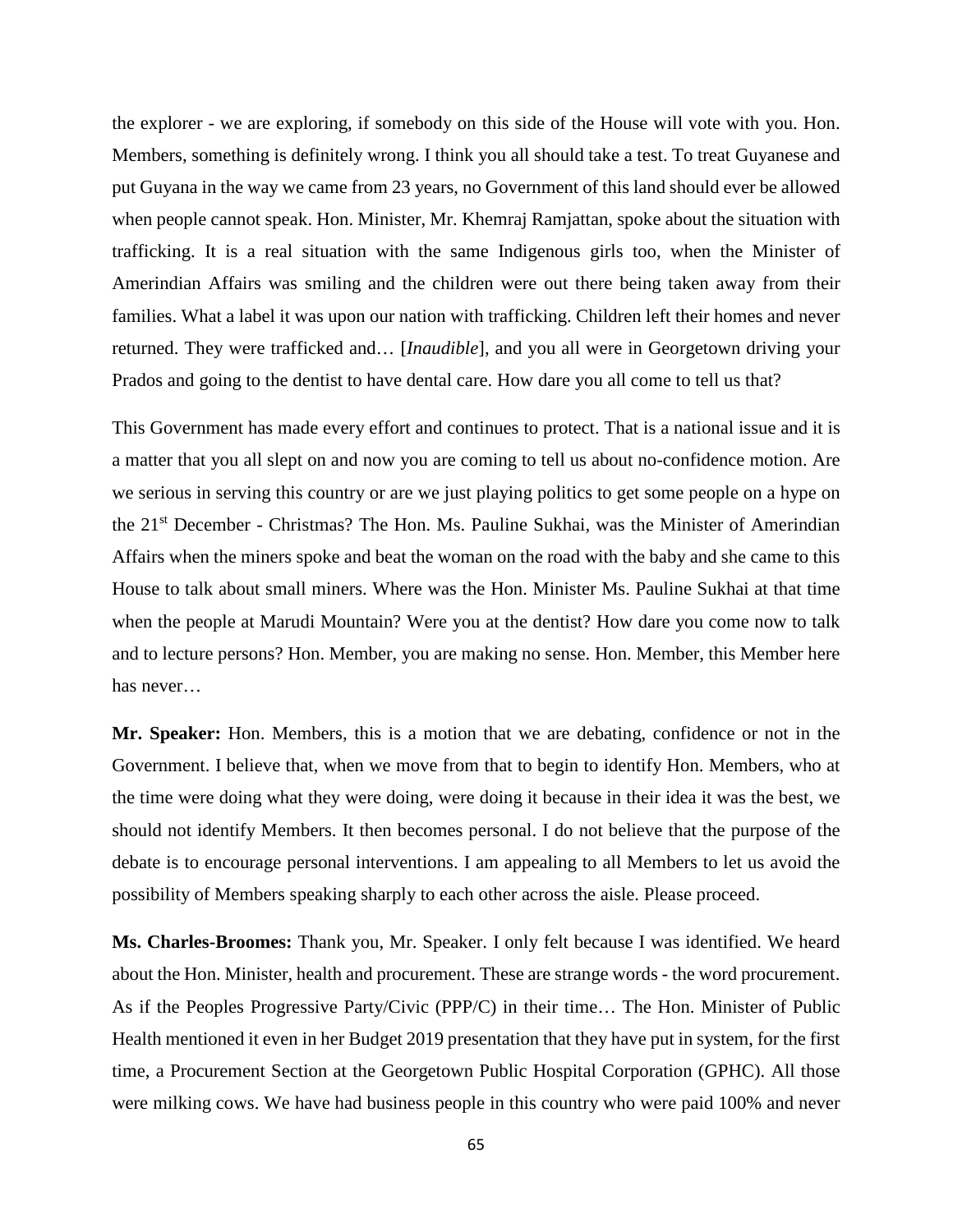delivered a painkiller. People were allowed to bring drugs into this country to give our people that did not meet the standards. How could we then come here and profess about this poor health, poor Guyanese and how we need to listen to our poor supporters. Well, I have news for you. Only this afternoon I was listening to the supporters and they said that the PPP/C has no place in Guyana.

Regardless of what the Hon. Member is saying, the point I am making is that the country has full confidence in the APNU/AFC Government. The things that you have listed to come before this House, to come to this Government with of no-confidence, are all the things that we are fighting to clean up, which we have inherited from you. But the people understand the trick. The trick is that you want to give people the opinion, according to the Hon. Member Khemraj Ramjattan, all the ills that you have done to place them into our laps. Well, oh no, we are happy for this noconfidence motion because, tonight, I want to put it in the record that I stand firm against any motion of no-confidence against this Government.

I want to speak for my Colleagues who, because of time, do not have the mike. All of us on this side of the Government stand in full confidence. I said before that we are mobilised. I said before to not take us for granted as a coalition Government. According to the Chief Whip, "Bring it on." This Government in every area, the Hon. Member. Lt. Col. Ret'd Harmon spoke about it and people think it was a joke, we had lost national pride. People were ashamed to identify themselves. If one was travelling on a plane and was asked, "Where are you from? They would say, "I am from South America, Bartica". The plane would land, and the people would not know where they are from. They were ashamed. Now, we can go all over, to Harvard, Chile, Italy and all over the world and people are saying to us that this is a Government with full respect.

The Hon. Member spoke about how within the sector there were new jobs. We have mentioned even in the presentation about the Mahogany Company. We have talked about the new First Bauxite Corporation (FBX) that is on stream and will be creating jobs. How can you talk about jobs? Where were these jobs.

Education - I come from the country. In Bartica, every person in Bartica, for the past decade, had to abandon their homes and move to Georgetown so their children could be educated in the city. The children who were born in Bartica, returned as strangers. There was no education; no proper secondary and primary education. Everything was focused and centred around Georgetown and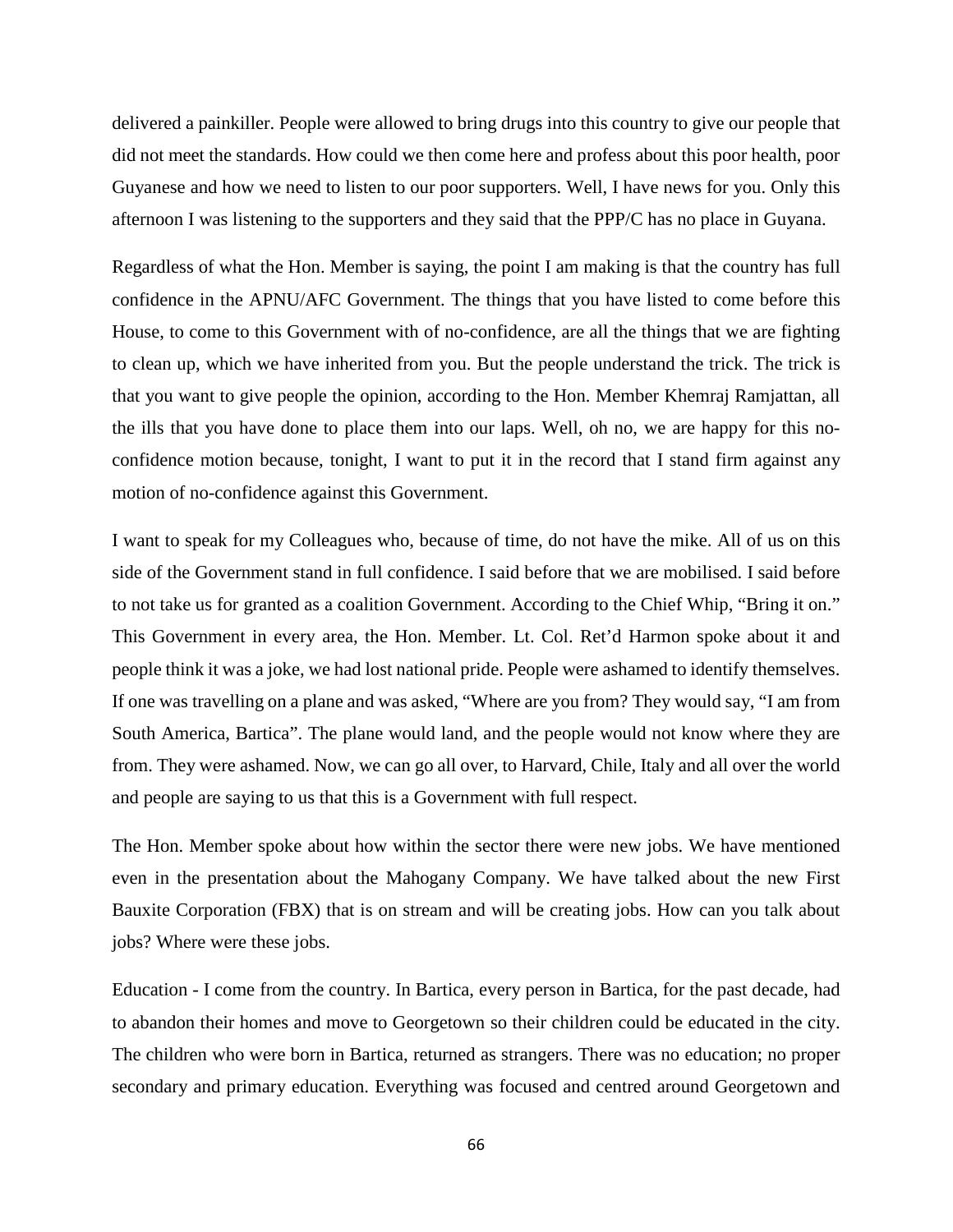that was failing. What could you come to say? The record shows for itself. The Minister of Education outlined in her budget presentation the improvement that we have made in Bartica. We will continue to push those forward. I already mentioned to you Hon. Member, Mr Nigel Dharamlall, that I am not the ambassador, so do not draw your guns.

I am making a very important point to the Opposition to say that I will agree that we are in office, we are fixing it and we will correct it. I will encourage and advise you to not lose hope. I know that an Opposition seat for you for more than 20 years is not nice, and you are getting frustrated. We encourage you to come and work with us and let us build this country. When the time comes, and we go back to the polls in 2020, the people will speak. The people will make their voices heard, so you will have a longer time in Opposition. It is better for us to come together, if we really have this country at heart.

In full confidence tonight, I invite the Opposition to join us. I know many of you may say that there might not be enough seats over here, but we will accommodate you. We will do something to take you in. We said to you that there are boards, you have your skills and ideas, we respect all the good aspects of you Hon. Members but come with us and work to build this nation.

For those whose hands are on fire, they will not be able to shake. I am sorry, but they have to be shaken off. For those who have clean hands, let us hold hands, build Guyana, move this country forward and make it the place that we all want it to be.

In closing, the people have full confidence in us. It is fake news that you came and say that the people said. The people said that they never told you anything, they do not know you. The people said that they cannot identify you. They do not know you because you were lost. Allow us to introduce you and have Guyanese people know you, by you working with us. Tonight, I want to put it on the records that I stand against the no-confidence motion.

Mr. Speaker, this motion is not even worth a vote. I think that at this time of the debate, the Opposition should withdraw and let us go at this time of the festive season with love, unity, peace, joy, happiness and goodwill in the confident Government APNU/AFC. [*Applause*] (*7.24 p.m.*)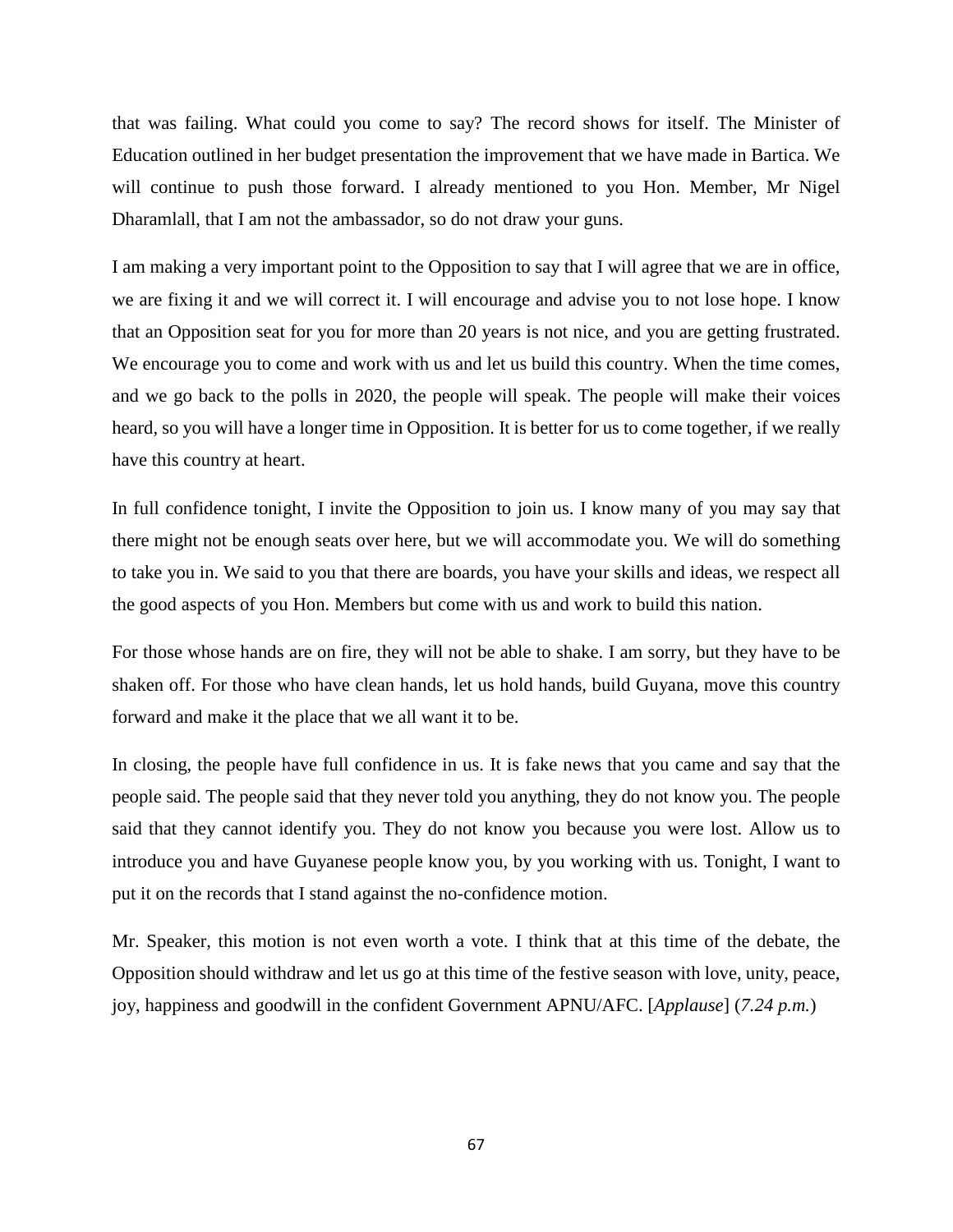**Mr. Ali** (*7.26 p.m*.)**:** Mr. Speaker, we are here tonight to discuss a very important and serious issue. No amount of noise, shouting, hitting the desk or the grandstanding that we do here, would change the fact of what people think about us out there.

### *7. 27 p.m.*

It is very important for me to correct some inaccuracies. Let me say this, I am hearing Members of the Government talking about being in Government for three and a half years. This is incorrect. Since independence, this Government has been in place for 31½ years, and the People's Progressive Party/Civic Government has been in Government for 22 years. As a matter of fact, this Government has been in office nine and a half years more than the People's Progressive Party Civic. That is a first fact. [*Interruption*]

#### *[Mr. Speaker hit the gavel.]*

Secondly, my Colleagues on this side would have all pointed out that the no-confidence motion is part of our Constitution and it is catered for in the democratic make-up of our country. Let me remind this honourable House that the People's progressive Party/Civic has an election petition case that has still not been heard. Had that case been heard, I am confident that we would have been back at election a long time ago - another fact. It is also important for us to understand context when we speak about 23 years. One would recall that in 1992, we lost almost one and a half years with political violence and political disturbance. Between 1998 - 2003, we lost two years of our term when we had the Herdmanston Accord. Again, we had two more years of disturbance on the streets. These are facts that we cannot ignore. Then we had the politically inspired violence after 2001. Then, of course, we had the 'slow fire' and 'more fire' campaigns. These are all events that caused the Guyanese people and Guyana severe damage to our image. So, when one talks about the image of Guyana and the image of Guyanese, these are events that were sponsored by you that damaged the image of Guyana and Guyanese.

When we speak tonight, we are speaking to the thousands of sugar workers out there, the thousands of rice farmers; we are speaking to the young people; the public servants; the Amerindians and Disciplinary Forces. Tonight, I ask my Hon. Friends on the other side to let their conscience be their guide. The 17,000 sugar workers and more than 30,000 Guyanese who are without jobs, their problems came because of your actions. Their hardships came because of your actions. Their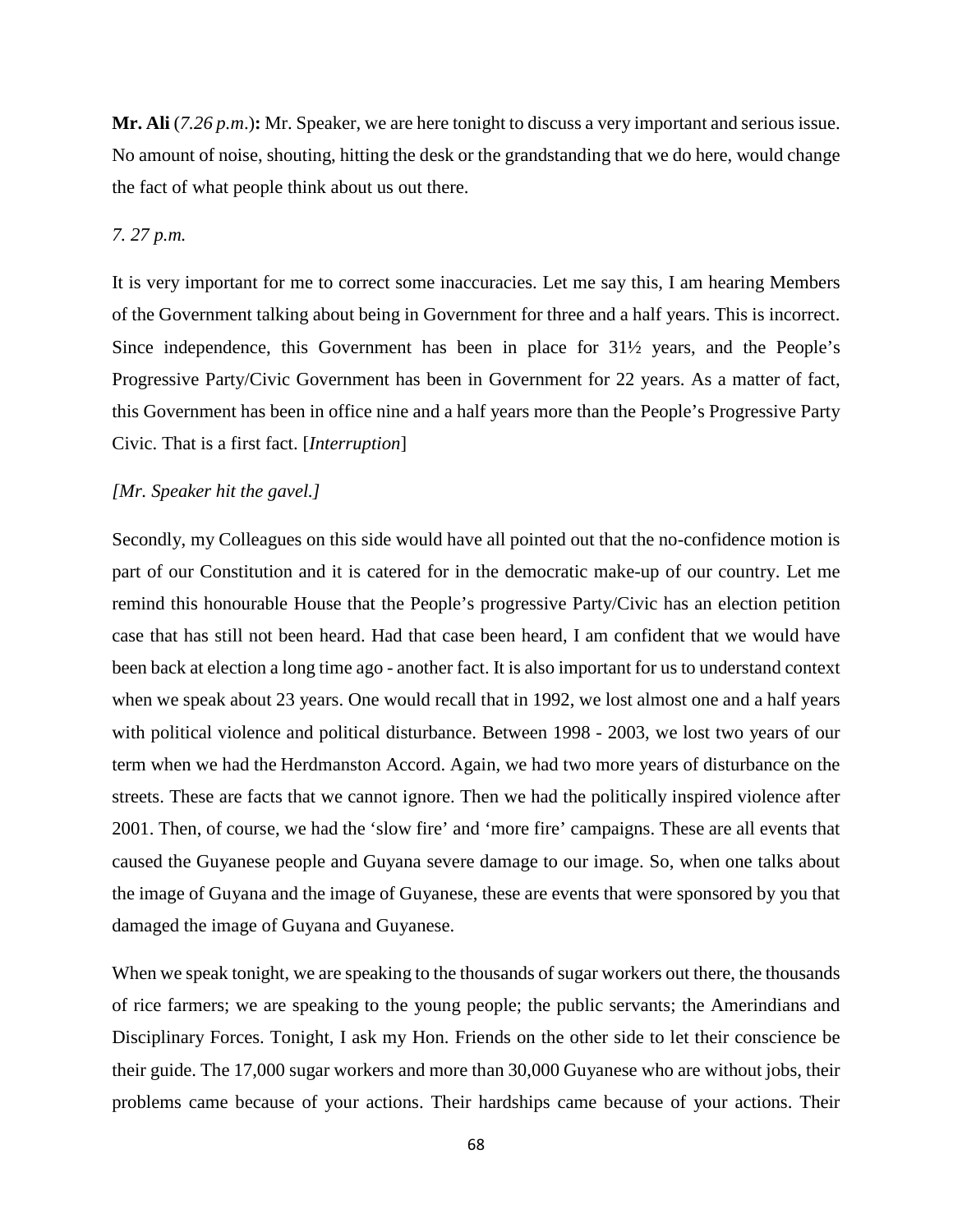ability to provide for their families has been hindered because of your actions. The pain and suffering that they are going through will be on your conscience, and you will have to and must answer for it.

Tonight, we are dealing with the realities. The realities of the taxi drivers who brought their cars under the PPP/C Government, but today cannot afford to pay back their loans every month to the bank and their cars are being seized. Do you think this is not true? Go and check out there. We are talking about the businesses that grew from two employees to more than 300 employees under the People's Progressive Party/Civic Government that are now laying off people because of the actions of this Government, and the bad policies and planning. It is for these reason that we do not have confidence, the Guyanese people do not have confidence in this Government.

At the last Local Government Elections, more than 60% of the people voted for the People's Progressive Party/Civic. They rejected this Government because of economic mismanagement and incompetence and rampant corruption, political harassment, intimidation, and the blatant discrimination practice by this Government.

Many times, in this noble House, the APNU/AFC Government would speak about the economy, but let us look at the economy they took over as against where we are today. In 2014, many independent observers described our economy as one of the fastest growing economies in Latin America and the Caribbean. Unlike today, where two large mining companies carry our economy, the local economy was driven by rapid expansion of all the major sectors, including rice, forestry, manufacturing, construction and services.

Under the stewardship of the PPP/C, the economic growth rate was registered between 2004-2010, between 3.8% and 5.4%. In the last three and a half years, our economy was paralysed with 130 plus tax measures, which were introduced by the APNU/AFC Government, which have extracted more than \$100 billion out of the pockets of businesses and citizens of this country. Poor economic policies have caused Guyana to slide eight places on the World Bank Index's 'Ease of Doing Business'. Massive capital flight estimated at US\$53 million or \$11.5 billion during 2017 alone.

We are not bringing in investments nor investors. In 2017 alone, we had \$11.5 billion of capital flight out of this country. Is that the confidence that you are talking about? Is that the confidence the business community has in you that they are taking their money away, their investments away,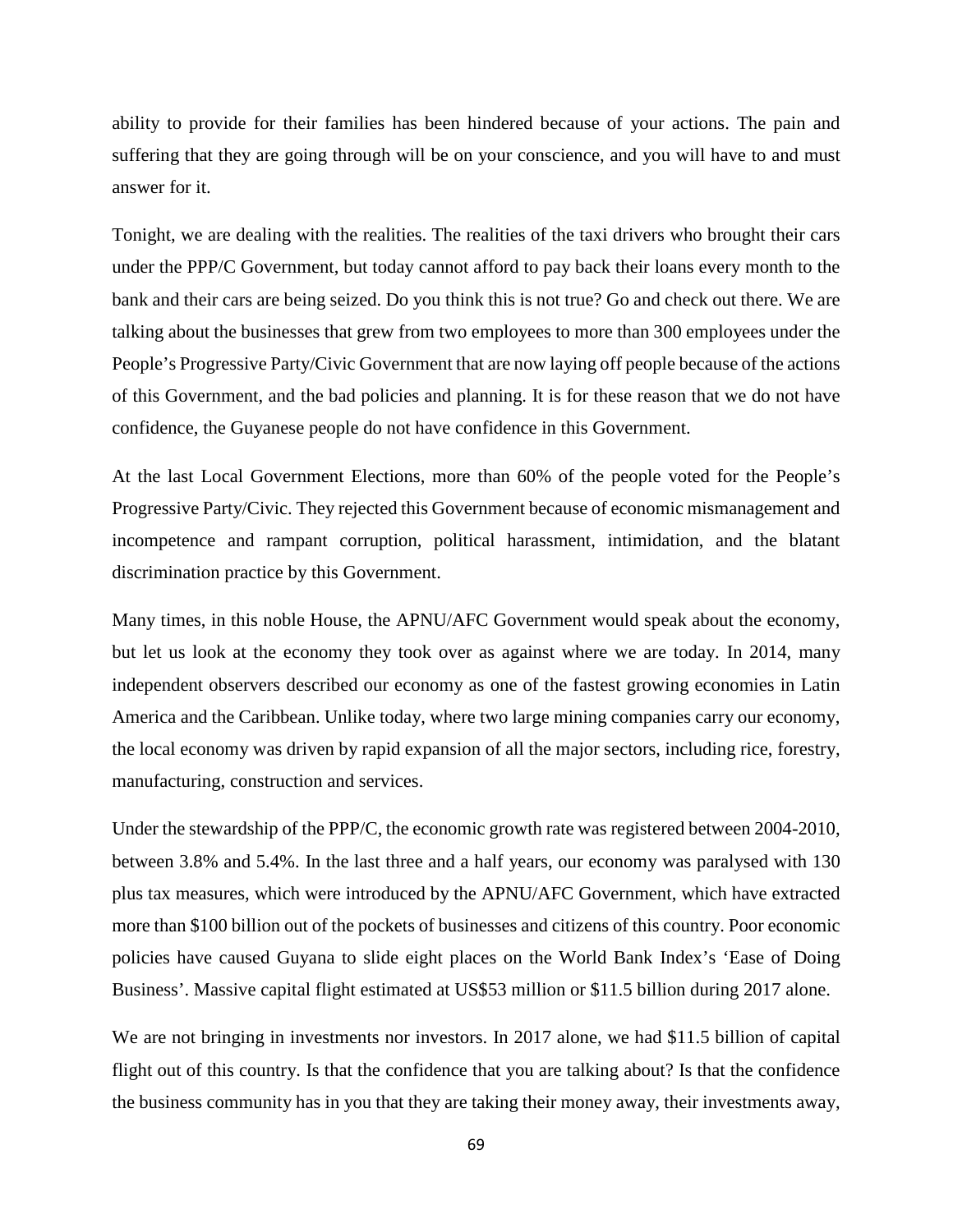from Guyana? In 2017 alone, \$11.9 billion and you can sing about that. We had the ineffective implementation of the Public-Sector Investment Programme (PSIP).

The Hon. Minister of Finance publicly made statements about the poor performance of Ministers in his Government – poor leadership. That is why billions of dollars in the Public-Sector Investment Programme could not be spent. What you have done by your poor leadership and performance is to rob the Guyanese people of billions of dollars to be spent in the economy creating wealth and opportunities for the Guyanese people. The poor policies of this Government caused the discontinuation of the PetroCaribe Agreement, which saw the export revenue from rice decline by US \$48.5 million between 2014 and 2017. Hon. Member, Mr. Ramjattan, wanted to know about rice. Since you came to Government, up to 2017, revenue from rice has declined by \$48.5 million. That is as a result of your leadership. That is why, on behalf of the rice farmers, they have no confidence in this Government.

The expulsion of some export companies by the APNU/AFC Government also contributed to more than \$4.2 billion reduction in export revenue. Look at the forestry sector, instead of encouraging investment. [**Mr. Jordan:** Bai Shan Lin]. You can call whatever company you want. At the end of the day, Guyana was denied \$4.2 billion of export revenue because of your leadership, your government, your incompetence and your mismanagement. It is because of this that this no-confidence motion must pass tonight, to put you out so that confidence can be restored in Guyana's economy. [**Mr. Nagamootoo:** You want the charges dropped.] Let me disabuse the Prime Minister. Let me help you. I stand here tonight with 19 charges from your Government. Are you happy? **IMembers of the Government:** Yes. Good, let us continue now.

We are in a country today, where there are  $37,119$  unemployed persons. This Government that is defending its record, could not stand once in this debate and defended. Where are you going to create the jobs? How are you going to create the jobs? Do you not read your own reports? [**Mr. Jordan:** Quote your source.] Go to the *Guyana Labour Force Survey*. You mentioned it in your budget Hon. Minister.

The economy lacked vibrancy – what we see today. The Hon. Minister Ramjattan spoke about crime and the good job he is doing. Only in today's newspapers, look at the headlines,

70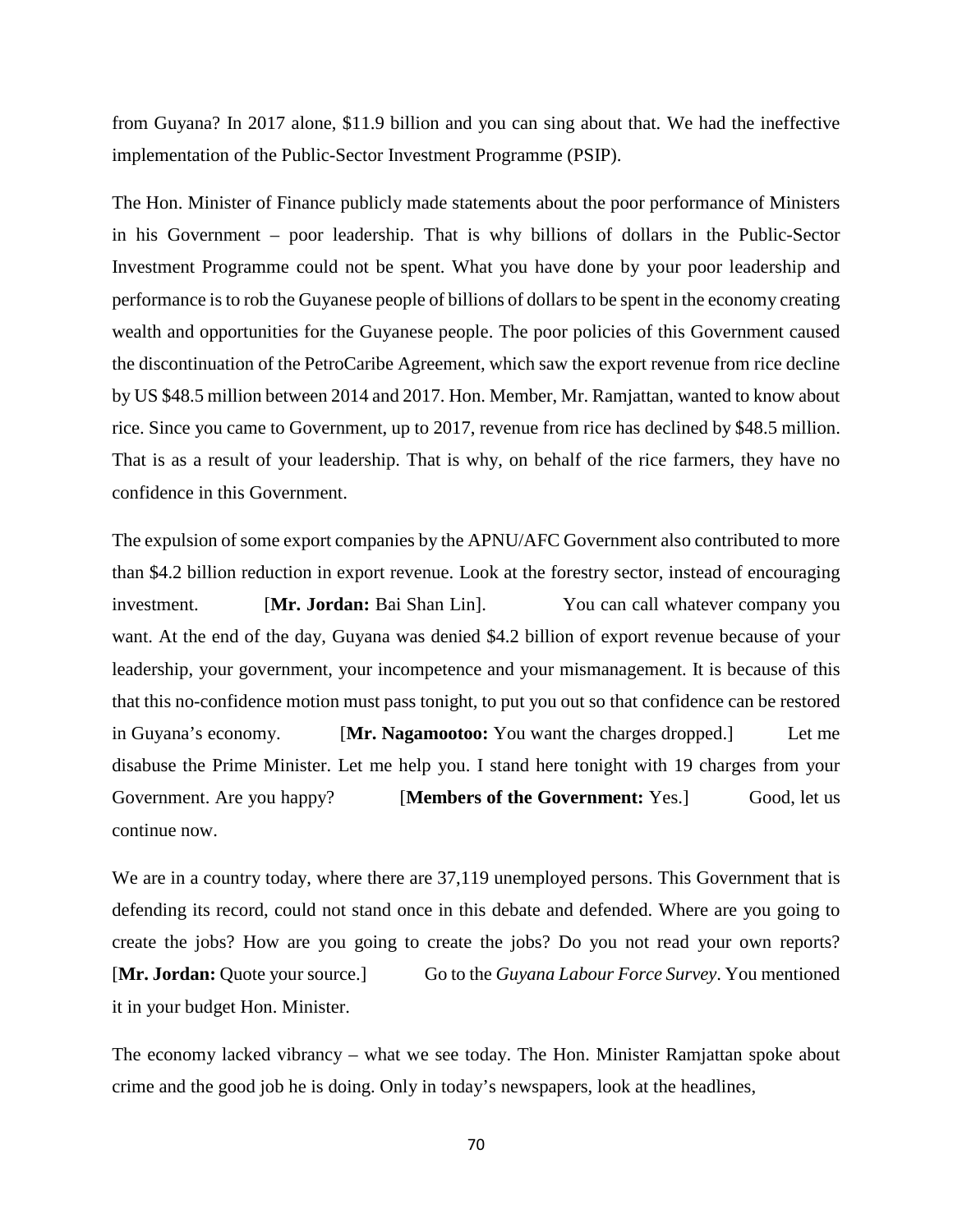"Senior Cop robbed while buying two kilos of cocaine"

"One dead, another critical after Agricola shooting"

"Doctor, bodyguard, man shot during robbery"

One day – only today.

*7.42 p.m.*

The Hon. Minister Ramjattan would come here with a straight face and tell us everything is alright.

The *Guyana Times* newspapers dated 3<sup>rd</sup> January, 2018 states:

"Two dismissed sugar workers commit suicide"

The *Stabroek News* newspaper dated 11<sup>th</sup> October, 2017 states:

"Former Wales sugar workers families call for Government's support due to impact of closure"

The *Guyana Times* newspapers dated 12<sup>th</sup> February, 2018 states:

"Fired sugar workers describe life of desperation"

The *I-News* news of 6<sup>th</sup> January, 2016:

"Guyana's rice farmers facing severe hardships".

The *Guyana Times* newspapers dated 10<sup>th</sup> September, 2017 states:

"Hardship facing miners. Government to review gold processing fees"

The best of all, the Hon. Member, Mr. Ramjattan - *Guyana Chronicle* newspapers dated 10<sup>th</sup> June, 2017 states:

"High unemployment among youths leads to criminality".

This is the Hon. Minister who spoke about the great job that they are doing for employment. This is the double-standard. Do you know what, Mr. Speaker? If we allow this double-standard to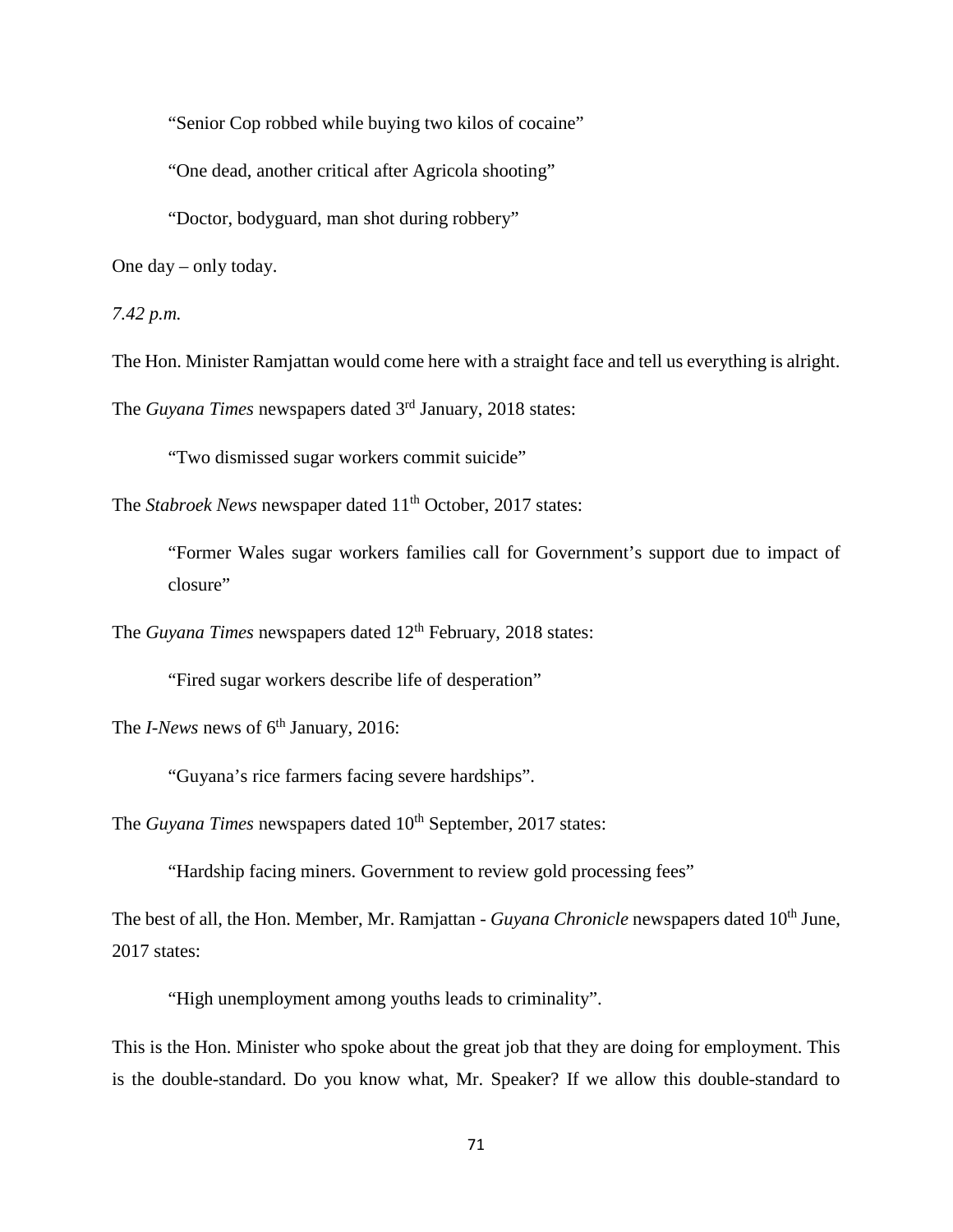continue, it will take us right back to where we started in 1992. The Hon. Member, Mr. Nagamootoo, said to me once:

"If you know what we went through - how the PPP struggled, how the PPP worked hard...". Up to when the Hon. Member was in law school, he said to me, when he heard I was playing a leading role in the Progressive Youth Organisation (PYO):

"Irfaan, you are following the footsteps of your grandmother. There is no better place to be than in the People's Progressive Party".

Do you remember those words or are you going to deny that?

Tonight, the Guyanese will not only see the light, they are feeling the hardship, they are feeling the pain and the suffering, and they are feeling the confidence of this no-confidence motion. They are all waiting tonight so that their misery could come to an end. That misery would come to an end when we go to elections in May, 2019 and the People's Progressive Party/Civic is returned to government.

The Hon. Minister Joseph Harmon said that the \$10,000 Grant was a one-off payment. The Hon. Member said that it was not affordable or was unsustainable. Yet, this very Government cannot find the \$10,000 Grant, but it can find \$4 billion to increase food and beverages *via* Dietary; they could find \$1.1 billion for D'Urban Park that is used maybe half a time a year; the \$400 million of inter-departmental warrants that were provided by the Ministry of Communities. Do you remember that Hon. Member, Mr. Bulkan? That they cannot provide any records of this expenditure - \$400 million. That is \$1.5 billion. Then there is a payment of \$33.3663 million to one supplier for items that were priced much higher than the other competitors; the Kato School Feeding Programme, Hon. Minister that takes you \$1.7 billion; overpayment of more than \$300 million – that takes you to \$2 billion. Four hundred and ten billion dollars was expended on the Guyana Lottery fund. Guess what, Mr. Speaker? Again, there is no record to verify the expenditure. We are close to \$3 billion, but this Government cannot account for that. I am not even talking about the increase in Dietary, but it cannot find the \$10,000 Grant for the children of this country. That is a shame. That is incompetence.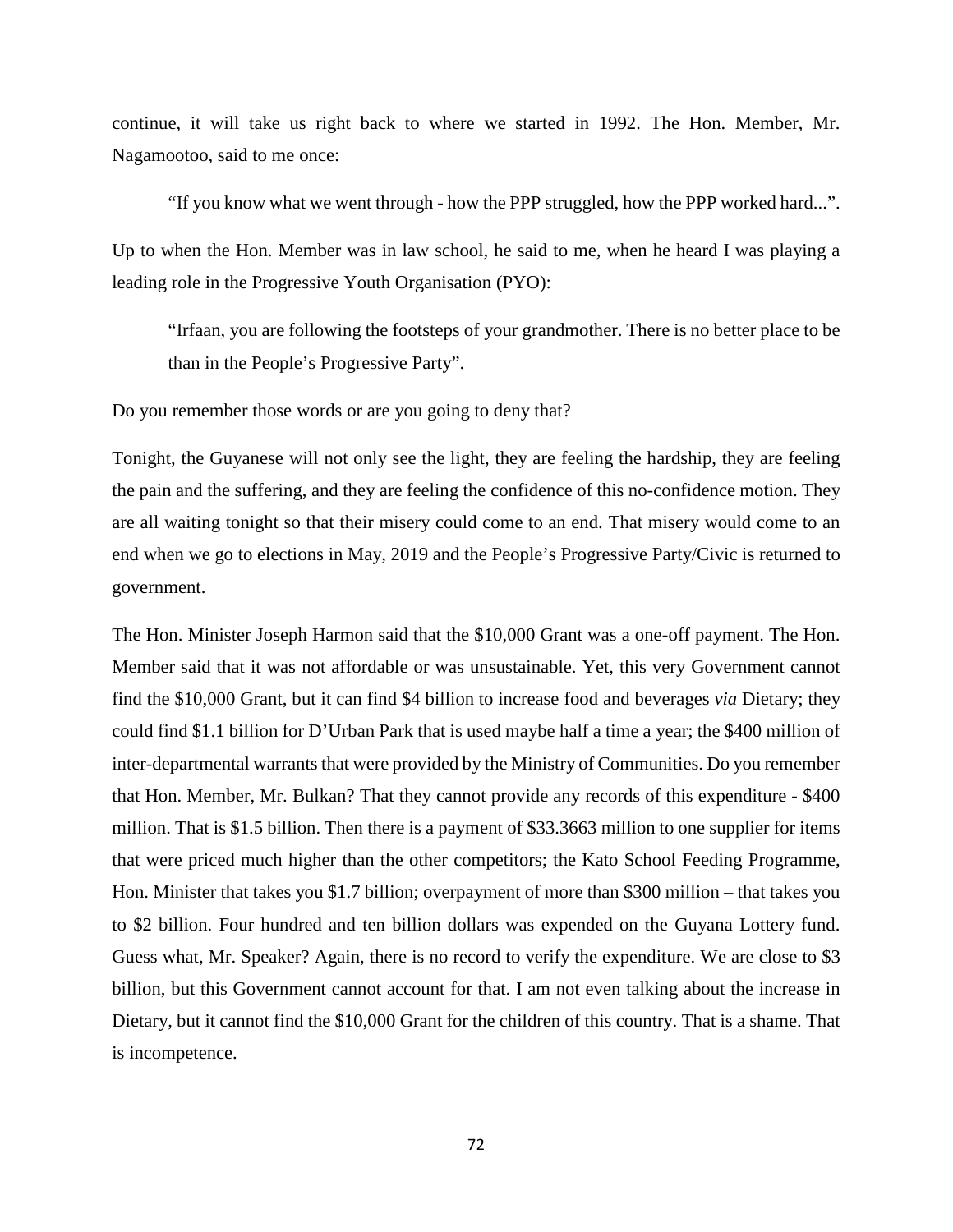Some of the Members are having a topaz moment. Under-performance of the sugar, rice, forestry and bauxite sectors. In these four sectors alone, between 2015 to 2018, we lost \$46 billion in revenue. The under-performance of the four major sectors since 2014 cost the nation in excess of US\$463 million in foreign exchange. Would this Government like the people to have confidence in it? Would this Government like the business community to have confidence in them? No.

Let us look at the Hon. Minister of Finance. He projected a balance of payment deficit of US\$79 million for 2018. This figure has now been re-adjusted upwards to US\$181 million – US\$101 million more. He made an error that is 128%. If the Hon. Minister of Finance cannot properly project our balance of payment, then how could the people of this country have confidence in this Government?

Let us talk about Small and Medium Scale Miners who contribute on an average of in excess of 60% of total gold production. What has happened to them? They are now burdened with hefty tax measures. Tributors Income Tax has increased by 100%. Value-Added Tax (VAT) is now instituted on heavy-duty equipment. Fuel prices are soaring. Hinterland roads are deplorable. There is absolutely nothing in Budget 2019 to help these Small and Medium Scale Miners.

On behalf of the Small and Medium Scale Miners, I want to express no-confidence in this Government. We have to end their suffering, we have to end their hardship and that will come to an end when this Government is removed as fast as possible.

**Mr. Speaker:** Hon. Member, you have five minutes remaining.

**Mr. Ali:** We also have borrowing. Central Government continues to out borrow the Private Sector. As a matter of fact, in 2019, out of the total lending from local commercial banks borrowing by this Government will increase by 260% or \$73 billion, while borrowing by the Private Sector was a mere 11% of the total portfolio by the banks or \$24 billion. The Government is now out stripping the Private Sector in borrowing from the local banks. Do you not understand this? The Government is now in competition with the Private Sector for scarce resources in the banking sector. What will eventually happen? Interest rates will increase and when interest rates increase, businesses will suffer. This will take us back to 1992 when the interest rates on commercial loans were close to 40%. Could you remember that?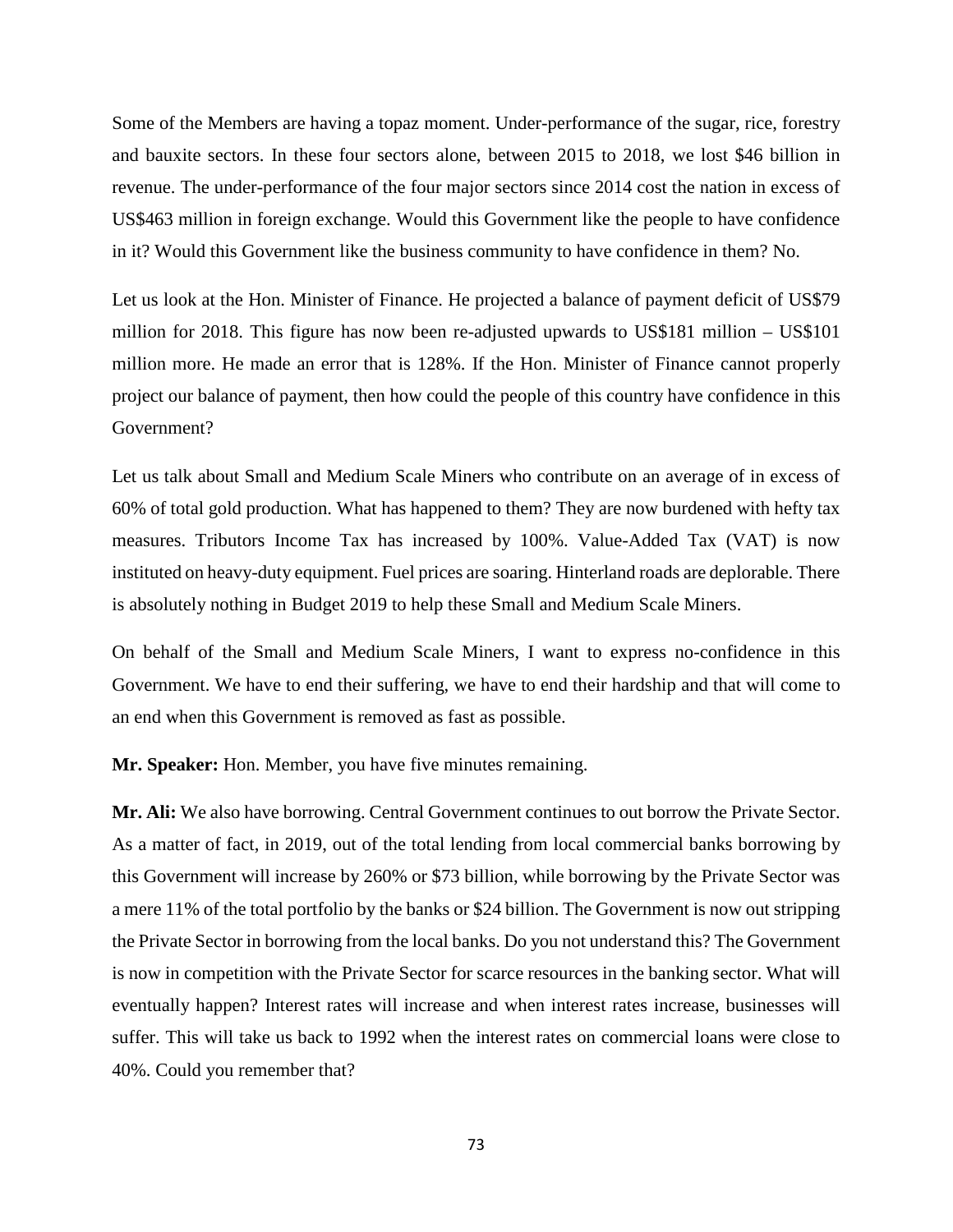We do not even need to talk about oil. Do you know why? The People's Progressive Party/Civic grew this economy, built this economy and expanded this economy without oil. We did not need oil. Oil now comes. Do you know what? That is all that this Government is seeing. They are all thinking oily. Do you know what? They all talk about clean hands. Every time they stretch out their hands, all I can see are oily hands.

According to the *Consumers' Price Index*, between 2014 and 2018 prices for food, clothing, medical and personal care increased by 13.5%, 11.3% and 9%, respectively. This is the reality. You are talking about a 5 % and a 7% increase for workers while food increased by 13.5%, clothing increased by 11.3% and medical and personal care increased by 9%. Where is the increase going? How is the increase improving the well-being of the family? How is the increase improving the family's ability to acquire assets?

**Mr. Speaker:** Hon. Member, you have two minutes remaining.

**Mr. Ali:** Mr. Speaker, it is for these reasons that, on behalf of Guyanese people, we ask every Member on that side of the House to examine their conscience tonight. We ask you to think hard; we ask you to consider deeply; and we ask you to join us on the journey of transforming Guyana and taking Guyana forward. I thank you. *[Applause] (7.57 p.m.)*

# *7.57 p.m.*

**First Vice-President and Prime Minister [Mr. Nagamootoo]** *(7.58 p.m.)***:** I would like to say, from the very start, that this motion of no-confidence is doomed to failure. There is no prospect of its success in this House. Our Government, the A Partnership for National Unity/Alliance for Change (APNU/AFC) Government, enjoys the full confidence of the people of Guyana. At the 2015 elections, the combined Opposition, APNU/AFC, received in excess of 206,000 votes, on which basis we have 33 seats on this side of the House, and on the other side, the balance of the seats in the National Assembly.

So, institutionally, two things are important at this point in time. This is the legally-elected Government, elected at a free, fair, transparent and credible elections. The attempt by the Opposition, after those elections, to boycott the National Assembly revealed that the Opposition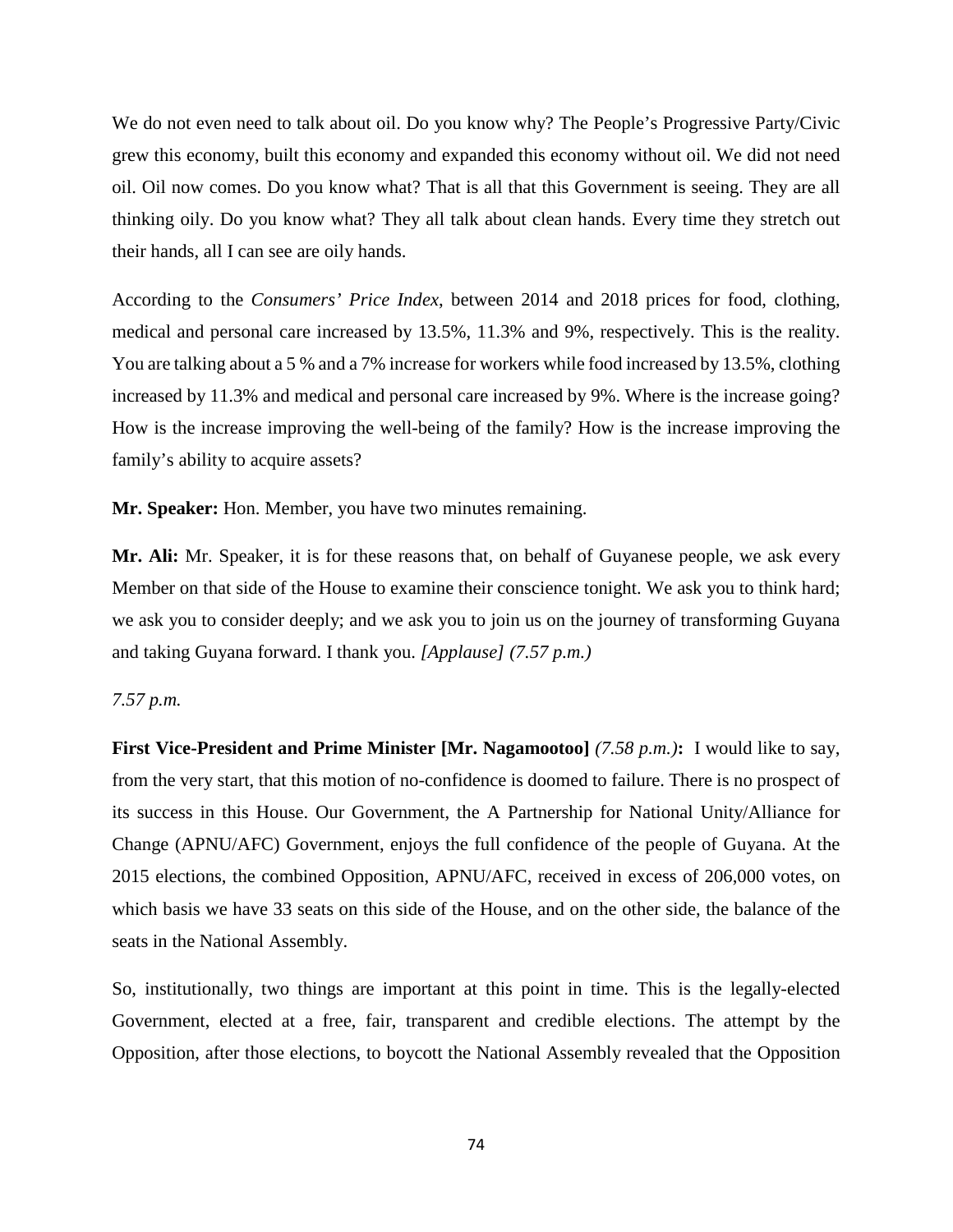is, indeed, a very poor loser and could not accept the fact that it had been vanquished to those beautiful green benches on the opposition side.

When you listen to the rancour, the aggression and the anger that come from some of the speakers on the Opposition side in presenting this motion, particularly the mover of the motion, you get the clear feeling that it is motivated by a malice of having lost the 2015 elections. It is also motivated by very personal interest and ambition.

You have one Member, the Hon. Irfaan Ali, branded "number 19", parading himself as if he were a hero, vesting in his contribution just the imagination that this motion could be approved by his perception of the decency and integrity of Hon. Members of this side of this House, that they could defect. So, it is a self-interest that is being served that, should the motion, by some fluke, be approved, there would be elections. As he himself said, hopefully they would return to office and the 19 charges would disappear. It is self-interest.

You have on that side, also, other Hon. Members who have been arraigned before the courts for public malfeasance. I cannot comment on the cases because they are *sub judice*. I would say, also, that the motivation behind tabling a motion to unseat this elected Government is self-motivation that they could be absolved, by some method of succession, from the criminal offences for which they are before the courts.

I know, also, that the debate has been characterised by *ad hominem*, personality attacks, reduced to that level. I would try, as best as I could, not to be provoked into a response to these scurrilous allegations that have been levelled against this side because, as I said, there is a motive that is very clearly at work here. It is intended to destabilise the smooth running of our Government; to destabilise the society; to interfere with the confidence level of our people; and, as has been said before, to be able to interrupt, like Mr. Grinch would do, the Christmas festive season, and sabotage business.

We have been told that the Opposition is all innocent in this affair, that they never intended to destabilise the society, they never intended to rupture normal commerce and the orderly lives of people. They said that they tabled the motion in time on 15<sup>th</sup> November, 2018. They blamed, somehow, the Government for filibustering on the motion and allowing it to come up at this time. But I want Your Honour to refer to a letter, dated the 22<sup>nd</sup> November, 2018, addressed to the Hon.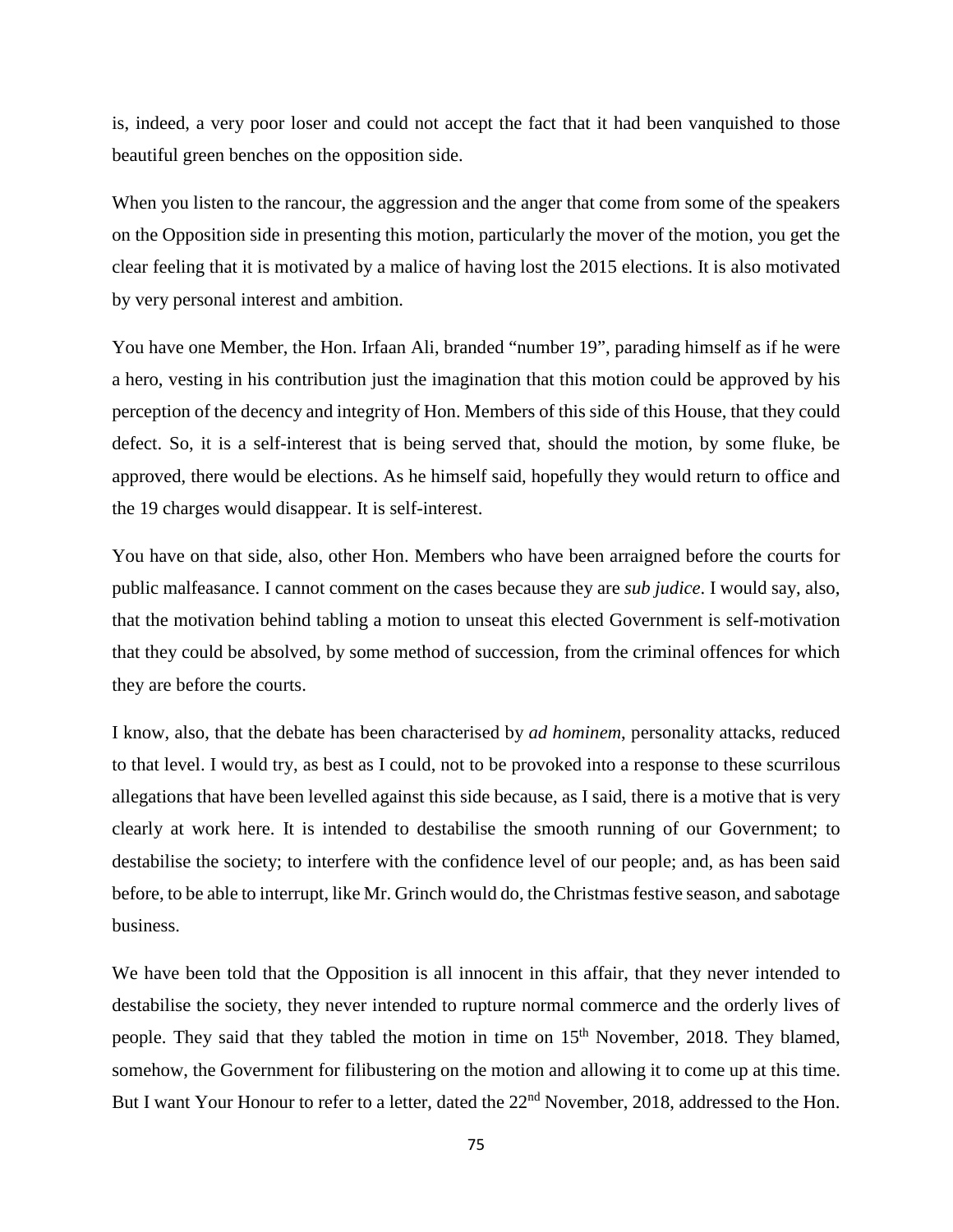Member, Mr. Bharrat Jagdeo, MP, Leader of the Opposition, and written by the Clerk of the National Assembly, Mr. S.E Isaacs:

"I wish to refer to my letter on  $15<sup>th</sup>$  November, 2019, on the abovementioned subject.

Please be informed that His Honour the Speaker of the National Assembly has approved your no-confidence motion. It will be treated as a substantive motion which shall not be placed on the Order Paper for a day earlier than twelve (12) days from the day on which the notice was published in the Notice Paper.

In view of the motion being dealt with as a substantive motion, it will be considered by the National Assembly as an item of Public Business. As you are no doubt aware, according to Standing Order No. 71 (6), the motion of approval of the Estimates shall stand as the first item of Public Business. Therefore, as I see it, the no-confidence motion would not be considered until after the completion of the consideration of the Estimates of Expenditure for 2019."

Here is the Clerk of the National Assembly giving a guideline as to when this motion could reasonably be placed on the Order Paper for debate. So, the allegation that the Government somehow inveigled Parliament to put this motion at a time when it may be harmful to the interest and the good life of our people is false and misplaced. But the Clerk also went on to say, and he invoked a discretion upon the Government, the following:

"Notwithstanding, the Government, if it so wishes, may suspend Standing Order No. 71(6) to allow the no-confidence motion to be debated before the end of the consideration of the Estimates of Expenditure for 2019."

Therefore, I want to place on the record this erroneous concept…Yesterday, we had a meeting myself and Vice-President, Mr. Carl Greenidge – with the Private Sector Commission (PSC). One of the issues which was raised with us was how we perceived the impact of the debate on the No-Confidence motion on commence and the peaceful activities of citizens in the streets of Georgetown. We assured them that the Government had no intention of interrupting the commercial life or inflicting harm, contrary to what was being pedalled by Opposition Members on Facebook that Indian businesses would be targeted, and people were being advised not to come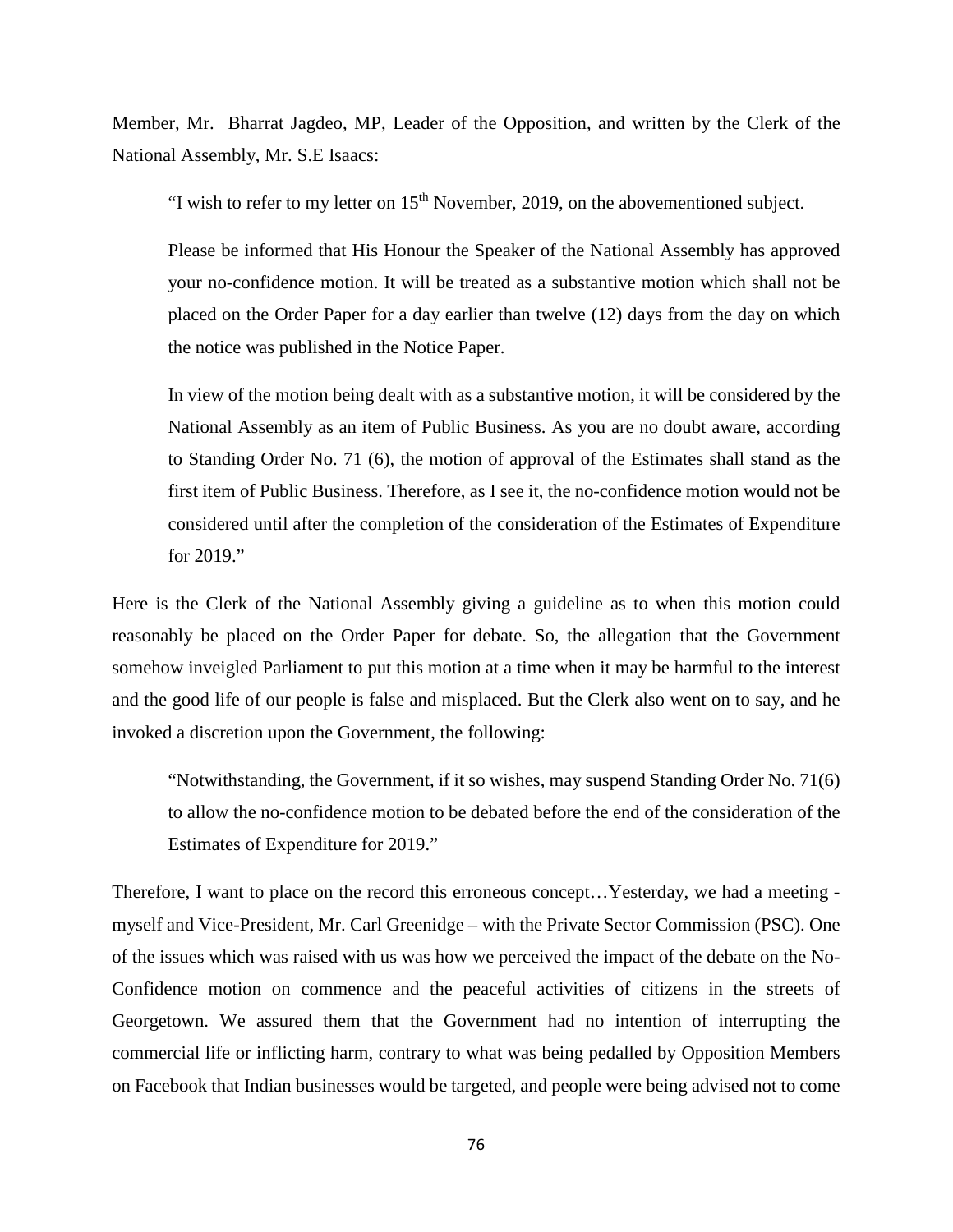into the city. They were using their own motion to instil fear and terrorism in the minds of the Guyanese people. It cannot be placed at the doorsteps of the Government that we would inflict a wound upon ourselves; that this Government that is entrenched, strong and stable, would cause an infliction of a wound upon itself by timing a no-confidence motion that could interrupt the social activities of people in Guyana.

Regarding the issue of when the motion comes up for hearing, we were told that the Government sets the time for it. Well, the Clerk circulated an authority from *Erskine May, the 22nd Edition of Parliamentary Practice of the Commons Assembly in Great Britain and Northern Ireland* which states:

"From time to time, the Opposition puts down a motion on the Paper expressing lack of confidence in the Government or otherwise criticising its general conduct. By established convention, the Government always accedes to the demand of the Leader of the Opposition to allot a day for the discussion of a motion tabled by the official Opposition which, in the Government's view, would have the effect of testing the confidence of the House. In allotting a day for this purpose, the Government is entitled to have regard to the exigencies of its own business, but a reasonably early day is invariably found."

[Ms. Teixeira: *[Inaudible]* paragraph.] Madam, you had your time to speak and you are sitting now. You must learn to listen sometimes.

The Clerk has said that, in allotting a day, Government has to look at the exigencies of its own business which had to do, in this particular case, with the tabling of the National Budget. We considered that the Budget is important, and it should have taken priority as a Government Business.

I want to say, very clearly, that Parliament was adjourned. I moved the adjournment on  $14<sup>th</sup>$ December to 21<sup>st</sup> December, 2018. The Opposition sat there very mum. 'Mum' was the word, and did not oppose the adjournment to  $21<sup>st</sup>$  December, 2018. They did not say that it was inappropriate or unacceptable or that they preferred another day. You cannot want to benefit from your own wrong, your acts of omission or your acts of commission. In this case, it was an omission as well as a commission because they had an opportunity to say that the  $21<sup>st</sup>$  December, 2018 was inappropriate and that, in the interest of the people of the country, business, peace and order and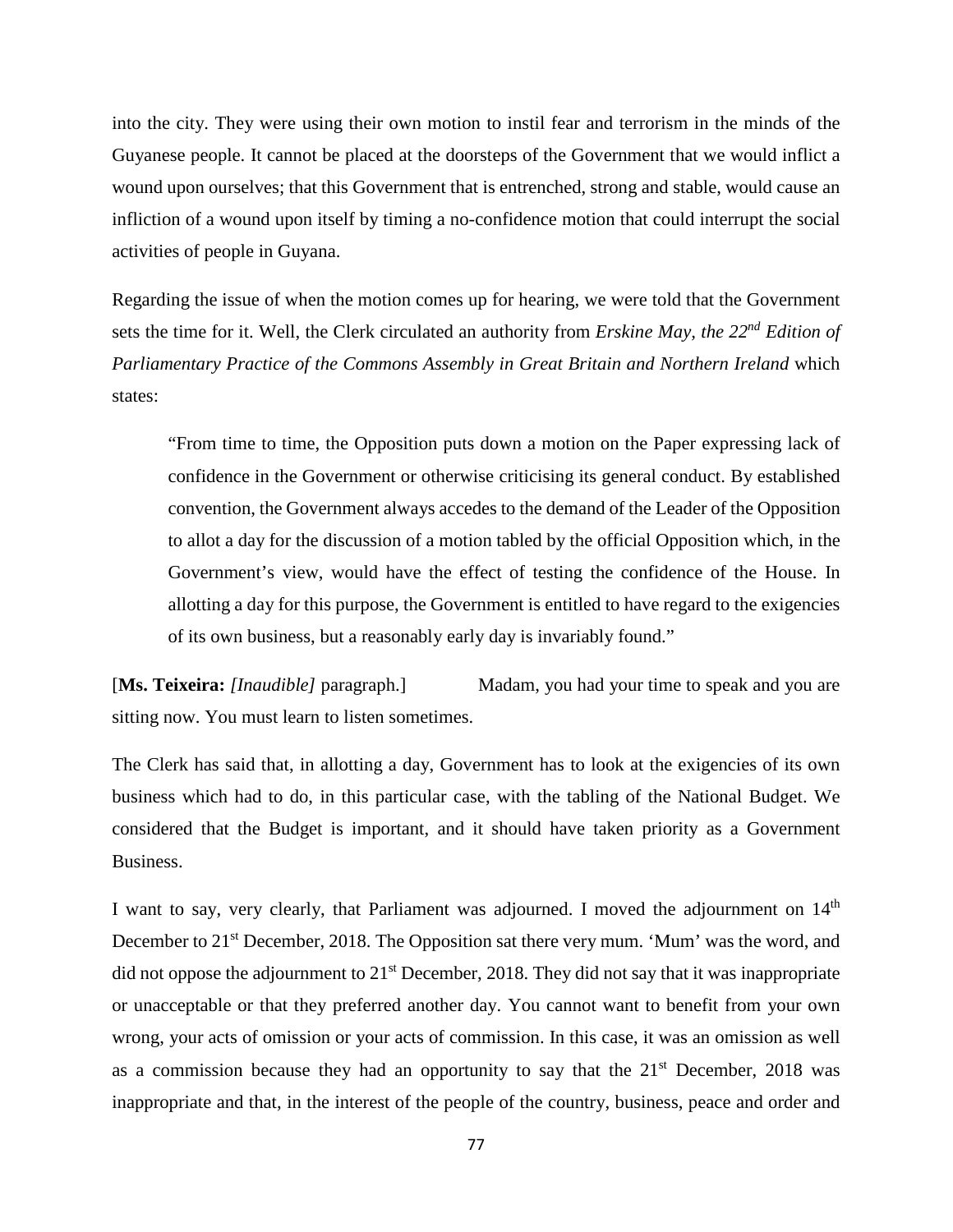goodwill in the country, they should have another day. So, this propaganda that is going around that the Government has chosen a day to affect the lives of the people is misplaced, false and it should be withdrawn.

We have heard, in all of these talk from the Opposition benches, that the Government has not honoured it Manifesto promises. A manifesto is a set of intention of a political party during a campaign, a declaration of what it intends to do during the entire period of its elected term, should it be elected. It does not say that it has to be in the first day, first week or first month. It makes assurance, but because of peculiaritiesin the society, which I would deal with, it could only address those issues when in Government… It is an intention, an honourable intention, and it cannot be indicted.

## *8.12 p.m.*

I am happy to see that Hon. Members of the Opposition have taken the time to read that very voluminous, impressive and learned document, scholarly put together, of our intention to develop this country in an orderly and progressive manner, and they have now gotten an opportunity to do so. They are learning a lot of ideas, even though they have brought the black and white version. I would have expected them to see the full colour. But I suppose the only reason they did not bring the full colour is because it has me on the front cover with the President. This is a full colour. The only reason they had not produced... I am sorry. I take back the front cover. There is another version with myself and the President. You could have seen the obsession of several Hon. Members who are focusing on the Prime Minister. The Opposition Leader himself started off by trying to focus on the Prime Minister and then, at the end, trying to say to that there was no intention to unseat the Prime Minister. But I would not be bated into discussing the role of the Prime Minister in this National Assembly because had he not been important to the Assembly and to the country, there would not had been this excessive attention being paid to him and his offices.

But we have not heard any new arguments today that we did not hear during the Budget debate. The Opposition said that they were opposed to the Budget, that it was a Budget that would have brought all harm to the Guyanese people. A \$300.7 billion Budget was intended, they said, to do harm to the Guyanese people. Well, the Guyanese people do not accept that. They do not believe that. They do not see it as credible, not at all. So, they sat there, during the time when the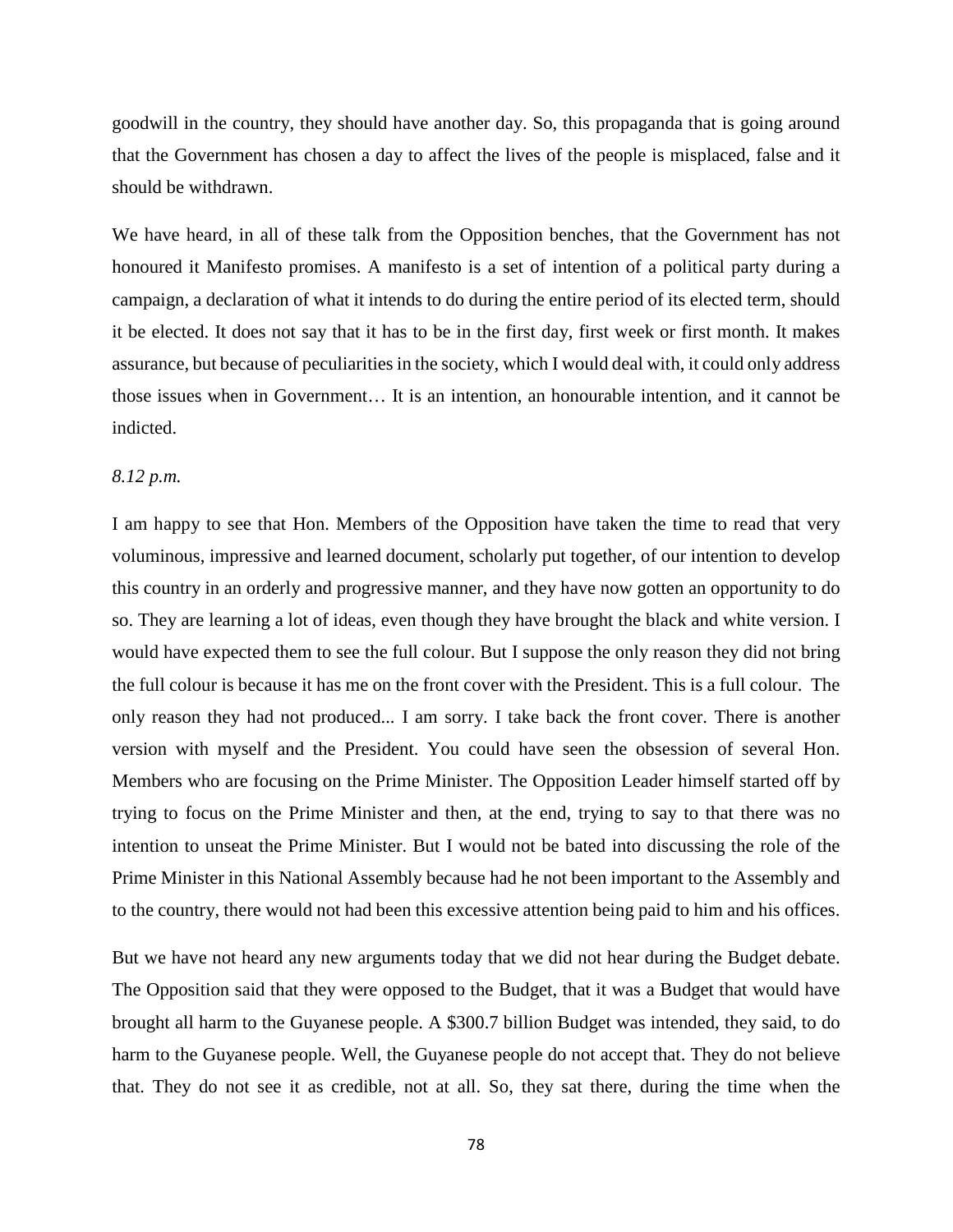Appropriation Bill was placed before the House and, instead of voting 'no' - they did not have to raise their fingers, they could have said 'nay' when we say 'yay', but they could not even say 'nay' - they remained mum and did not exercise their right to vote against the Budget. I tell you what, voting on the Budget would have rendered nugatory the need for a debate of the no-confidence motion. Parliamentary practice is that if you vote and defeat the budget of the Government, the Government has to resign and call elections, thereafter, within a stipulated number of days.

Therefore, the Opposition lost an opportunity. If it had felt that the Government was incompetent and inefficient and could not govern in the interest of the country, it could have voted against the Budget to, indeed, signal to the Guyanese people that it was opposed to the Government at that point in time. But, of course, you cannot have it both ways.

You cannot opportunistically want to tell Guyanese…because it is difficult to tell, as I said, 54,000 pensioners, people receiving old age pension of \$20,500 next year, the Budget voted \$13.2 billion for pensioners, that you opposed that Budget for them to have - even if you think it was a trickle, a handout and it was meagre, you could not go with good conscience and tell the pensioners that you were opposed to them receiving a little more money, even if it is a little more. That is why they were mum. It was because of opportunism, trying to play up to the gallery.

They were *cussing* the Government down for the measures in the budget and, at the same time, did not take action that would have logically followed the *cuss* down and the *buse* down, and we saw that here today. Same old politics of abuse, the *cuss* down politics. We heard that over and over again and I do not think that those render their argument in favour of the no-confidence motion credible. It only meant that you have been motivated by a type of politically viciousness that you had to see the Government being embarrassed and the image of the country being affected as being unstable because you have lost political office.

We agree that there are many things in this Manifesto that we should pay attention to and we should, in fact, strive to implement all promises, in due course and within our elected term. But we admit, also, that we made, and we said it publicly, missteps; we made mistakes. But the mistakes that we made did not amount to criminality for the purposes for which I had moved, along with Ms. Catherine Hughes, a motion of no-confidence in 2014.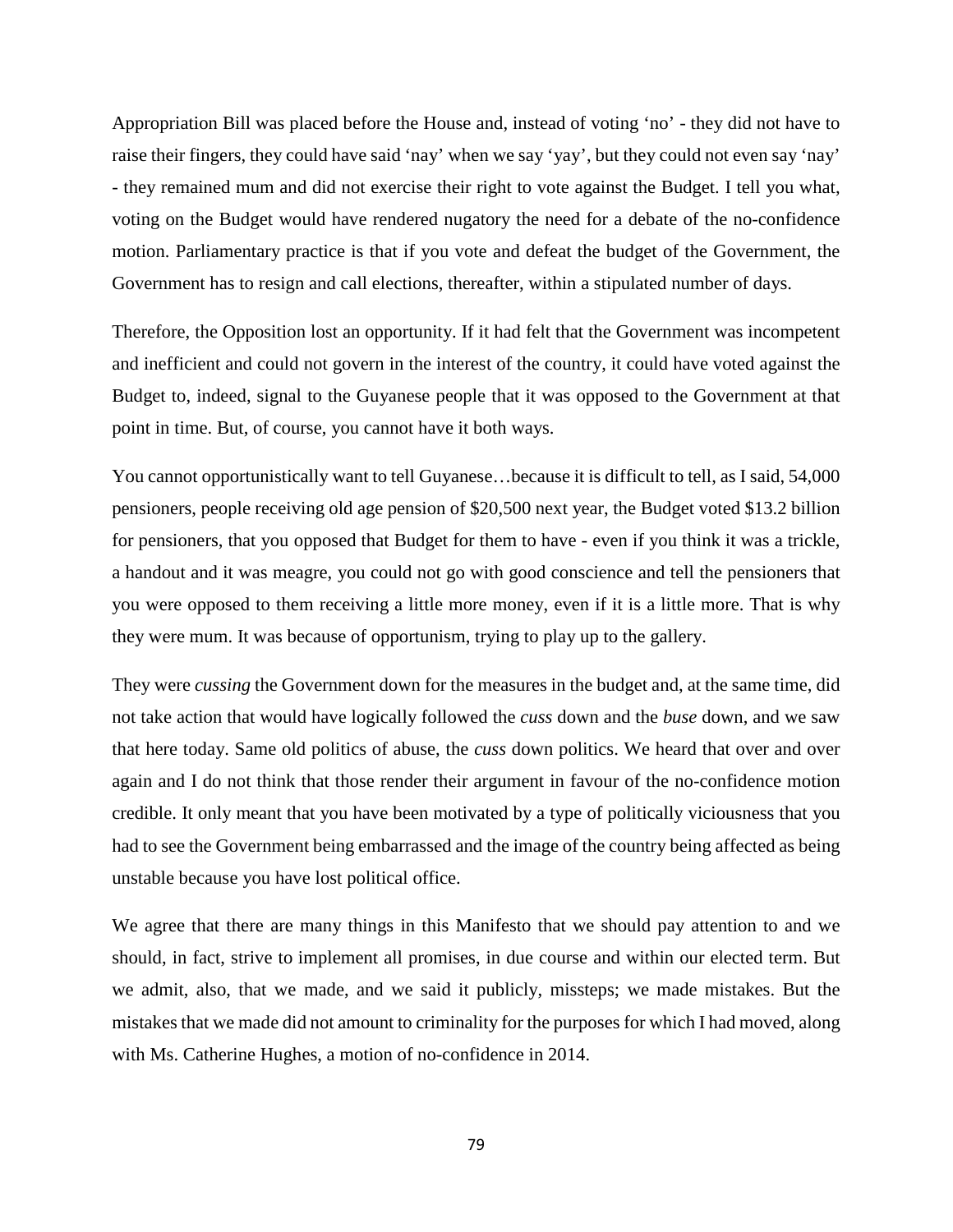Hon. Members of the Opposition say today is a day of history. Well, history would have been made in 2014, if, when I had tabled the motion of no-confidence, that side, which was in the Government... [Members of the Opposition: I, I, I,] I, Moses Verasammy Nagamootoo; repeat after me; I, Moses Verasammy Nagamootoo; I, I, I; the big 'I'. When the motion was moved, they ran from the motion. They prorogued the National Assembly. They did not allot a day for the debate. They shut down the Parliament. History was created then.

In 1953, the British invaded this country and suspended the Government. It was the first time, under colonialism, that our Parliament was shut down. The PPP, Mr. Jagdeo/Mr. Ramotar Administration, aped the British, in 2014, and they shut down the Parliament. Rather than debating the motion, coming here courageously and facing the music, they threw themselves on their own sword. They prorogued and then dissolved Parliament and they said that they would go to an election. When they went to elections, they lost the elections, and they were condemned to be over there. By their own hand and their own decision, they condemned themselves to the Opposition. But when we talk about the Opposition claiming to have all of this spunks and that they have confidence on their side, they must remember that, in 2011, after the rigging of the internal election process in the PPP to select a presidential candidate, which is likely to repeat itself, they went into election…and they are talking about repeating the 'I' again; the big 'I'.

When I left the PPP and I joined ranks with these Hon. Members in the A Partnership for National Unity and Alliance For Change (APNU/AFC), they were inflicted with the first blow by the Guyanese people, and their majority was reduced into a minority. Even though they sat on the Government benches on a plurality, they sat as a minority. They lost their authority that one would have expected would have flowed from elections.

In 2014, we were dealing with a situation, not the political hustle of criticising this policy, criticising what the Government did here or there, whether they spend five cents here or 10 or 15 cents to nit prick and pin prick. That is what you do when you go at elections time. When you move a vote of confidence in the National Assembly, you do so because you perceive that there has been a serious violation of the Constitution. It must be for a constitutional violation that must unseat a government prematurely because the supreme law had been disobeyed and violated.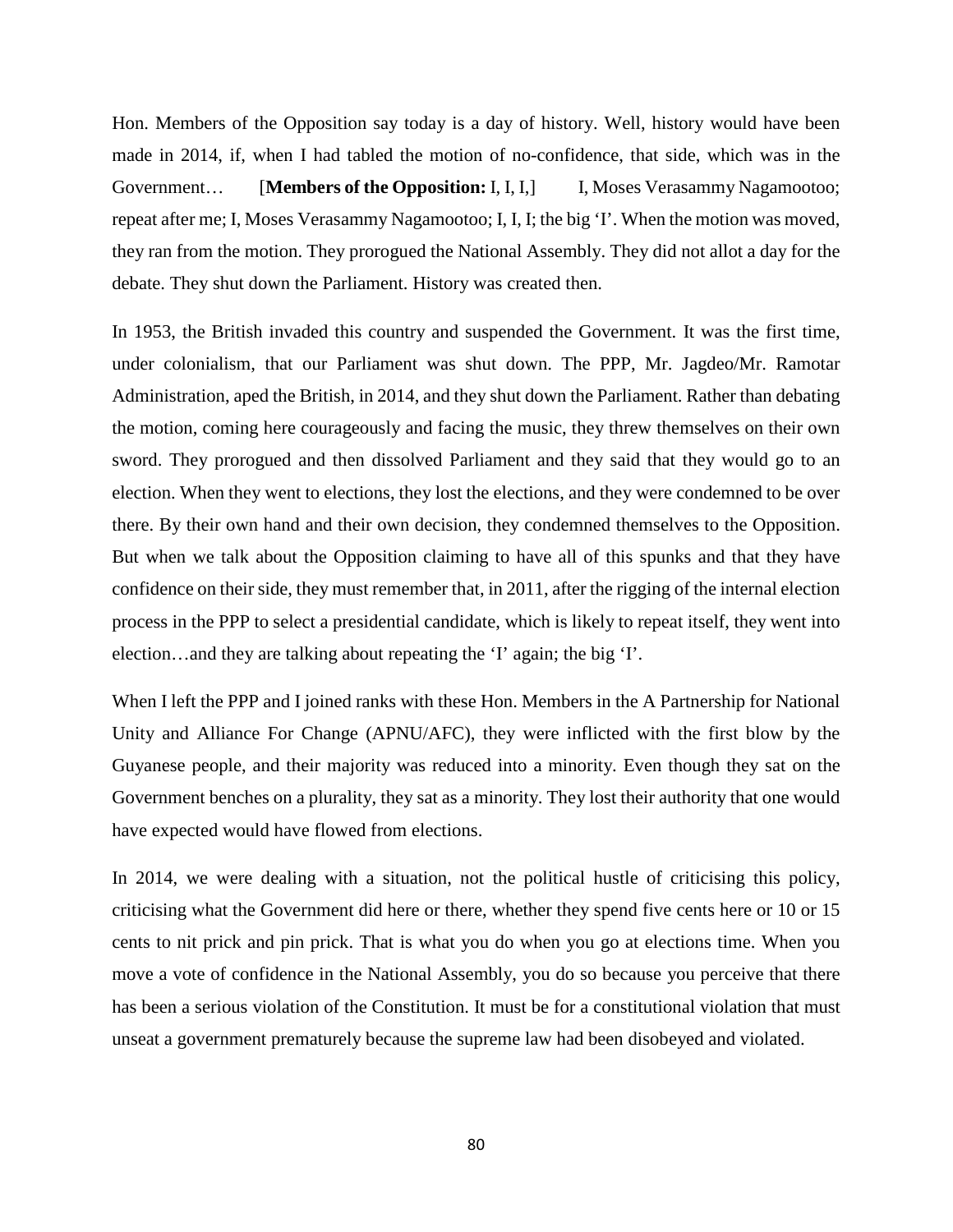In 2014, when were on that side of the House, I was sitting there in the far corner, [**Mr. Damon:** Watch your heart, Mr. Nagamootoo.] My heart is good. My heart is as clean as my hands. Do not worry with this heart. When it is ready to go, it will go, and it is going to be in the interest of Guyana and the love of Guyana.

When we tabled the motion in this National Assembly, the Constitution states, specifically, that you cannot spend the people's money without the permission of the National Assembly. We came here, and we saw the Government spending billions of dollars without the permission of the National Assembly. We, the majority of the Hon. Members, even disapproved of expenditure by a vote in the National Assembly. It was not Mr. Khemraj Ramjattan who said, 'haul your…' the unmentionable word in the National Assembly. They told us, when they were sitting here as a minority, that we could do that, and that they were going to spend nevertheless.

So, for the violation of the Constitution, we went to the Commissioner of Police. We filed the noconfidence motion, after Mr. Khemraj Ramjattan had gone to the Commissioner of Police to enquire whether criminal charges should not be instituted against the then Minister of Finance, Dr. Ashni Singh, for breach of the Fiscal Management and Accountability Act and for having accessed moneys from the Consolidated Fund without the permission of the National Assembly. It is that context in which a no-confidence motion is moved. After you would have given time and notice to the miscreant to correct his or her fault and he or she does not do so, it behoves a Hon. Member of the National Assembly to protect the Constitution, to protect its integrity and to defend the integrity of Parliament. That is how the no-confidence motion was moved, and they ran from it. I told you and I would say it again, they have now borrowed the 10 words we used, Cathy and I, with the support of my other Colleagues. **[Ms. Teixeira:** That is international.]

**Mr. Speaker:** Hon. Prime Minister, you referring to Hon. Members of the National Assembly, I take it.

**Mr. Nagamootoo:** My apology. The very Hon. Member, Ms. Catherine Hughes. We used those 10 words. Whether it is international or not, it fitted into the context of Guyana and what was happening, "that this National Assembly has no confidence in the Government". At that time, it was the People Progressive Party Civic (PPP/C) Government. We believed that the 10 words symbolised, and this is the period of Christmas and Yuletide, the 10 Commandments. We did say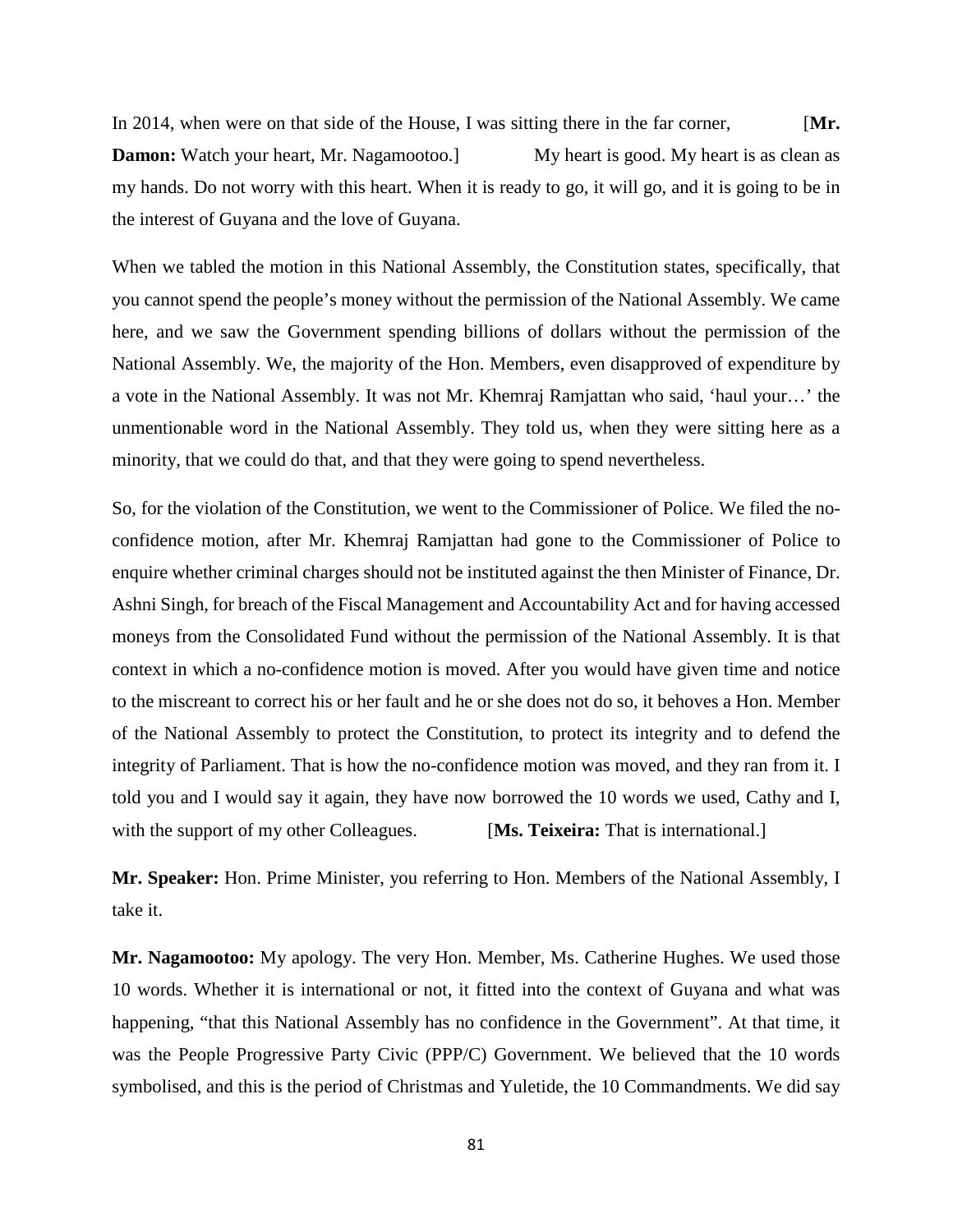that the violation of the Constitution was not a simple violation of the letter of the Constitution. It had to do with access to funds, contrary to the Constitution. That is why I had said here that the first thing that motivated was one of the 10 Commandments:

"Thou shall not steal"

And that informed, very strongly, why no-confidence motions are being used.

We are told that the no-confidence motion was moved against the APNU/AFC Coalition Government because of corruption. But, in their time, we had reports from international institutions that say that the Government had been infected with pervasive corruption. We had corruption that involved the Sanata Textile Mill, the Colonial Life Insurance Company (CLICO) fiasco, Marriott Hotel, National Industrial & Commercial Investment Limited (NICIL), the Berbice River Bridge, Enmore Sugar Plant, the Amelia Road. We have a list of these matters; the access to funds, private funds, public funds being put into special accounts. The PetroCaribe Fund was raided, the Lotto Fund was raided, the Guyana Geology and Mines Commission (GGMC) Fund was raided and the Wildlife Fund was raided. All over the place moneys had been spent and no account had been given for it.

I come to the point that had been raised by the last speaker, Mr. Irfaan Ali. He referred to economics. He went back into the old speech that he, himself, talked about. My good Friend, Mr. Jaipaul Sharma, the Hon. Member, had referred to borrowing the former Minister words, "sweet lies". He was speaking about gold. It seems to be that he has a special liking for gold.

## *8.27 p.m.*

The figures that had been mentioned in the National Assembly seemed to have been lost on him. This is not a sector that has been plunging downward. The figures given was that the total export earnings would have increased from US\$1.1 million to US\$1.3 million at the end of 2018, which is an increase of over US\$224.9 million. He gave and catalogued the years during which gold production had been increasing; and therefore, the report that we have here, which states that the mining sector has been affected and it is plunging downward, is not a credible report.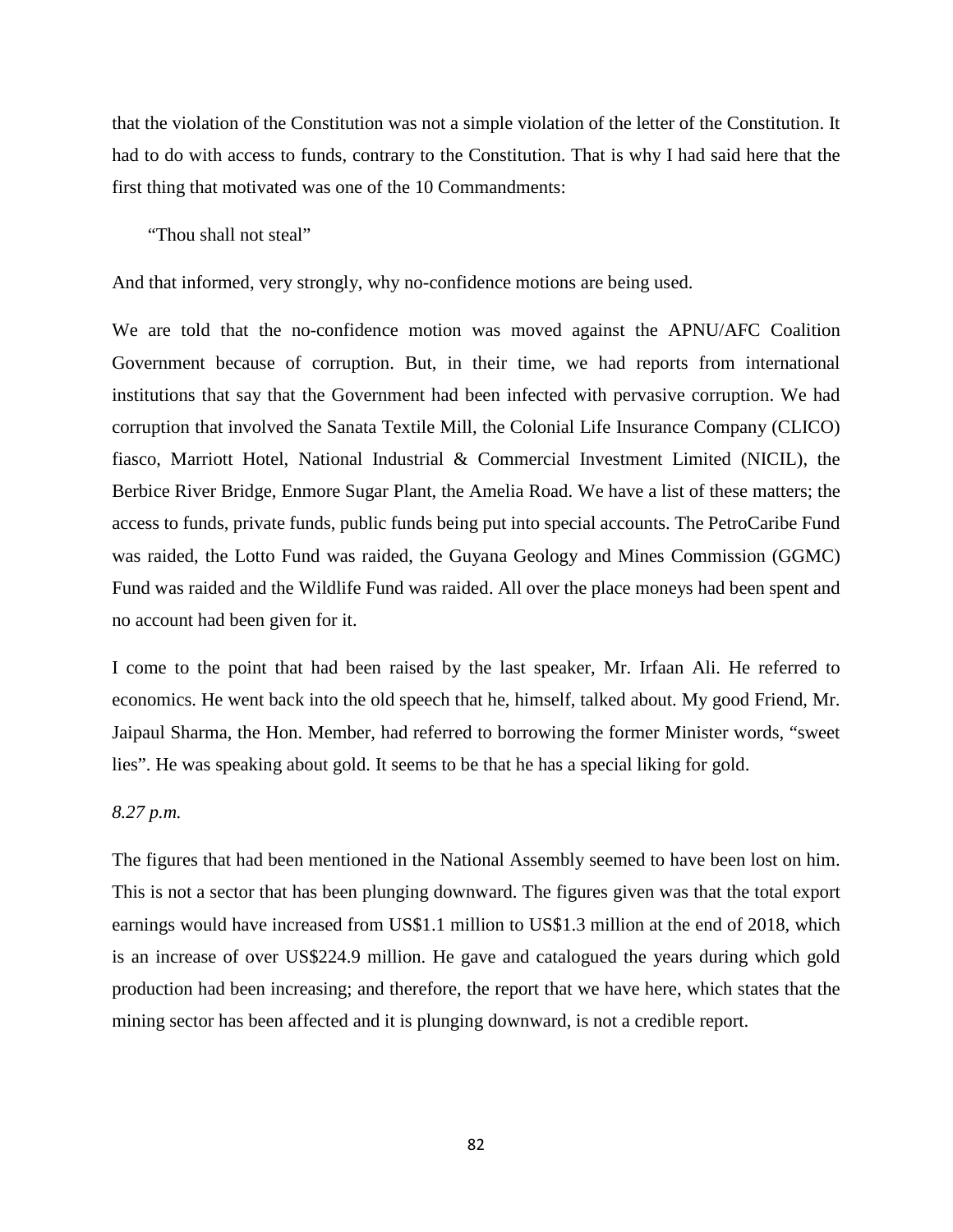We have been told about the national debt. When I was over there questioning the national debt, and I believe we spent more money trying to bail out the Guyana Sugar Corporation (GuySuCo), which was bankrupted by that side of the House, then our national debt probably stood at that time.

**Mr. Speaker:** Hon. Prime Minister, you have two minutes remaining.

**Mr. Nagamootoo:** For his last year as President, the total external debt moved from \$834 million, at the end of 2008, to \$1.2 billion at the end of 2011, an increase of around \$370 million or a 44% increase in a similar three-year period. We know, from the Budget Speech, that the Minister of Finance has brought a Budget that has no new taxes and that we have, in a relatively short period of time reduced taxes. So this phony idea about 200 new taxes cannot be proven. They keep shifting the figure. One of them said 200 taxes and another said 170 taxes, and the figures keep sliding down and up by convenience.

The Guyana Office for Investment (Go-Invest) issued a report, which was circulated here before, which stated that \$45 billion in new investment had been processed by them.

We are saying today, in these closing words, that this Government, the A Partnership for National Unity/Alliance For Change Government (APNU/AFC) has restored, in Guyana, the architecture of democracy. We have guaranteed the separation of power. We have ensured that there is no political interference by the Executive or the Legislature in the Judiciary. We have made these bodies into constitutional agencies. We have guaranteed that there is a plural, open and free media. Even the Opposition owns radio stations in this country. The licences have not been revoked, but we have regularised them.

Of course, we have a new landscape of telecommunication. As I will show you, Sir, the number of projects here…I will not bother to read them. I will just lay them over, but it states that there have been 250 achievements of the Coalition Government. I am going to lay this over for those who said that we had not done anything. They tried to compare the three years of this Government with 23 years of the PPP.

**Mr. Speaker:** Hon. Prime Minister, you must wrap up now.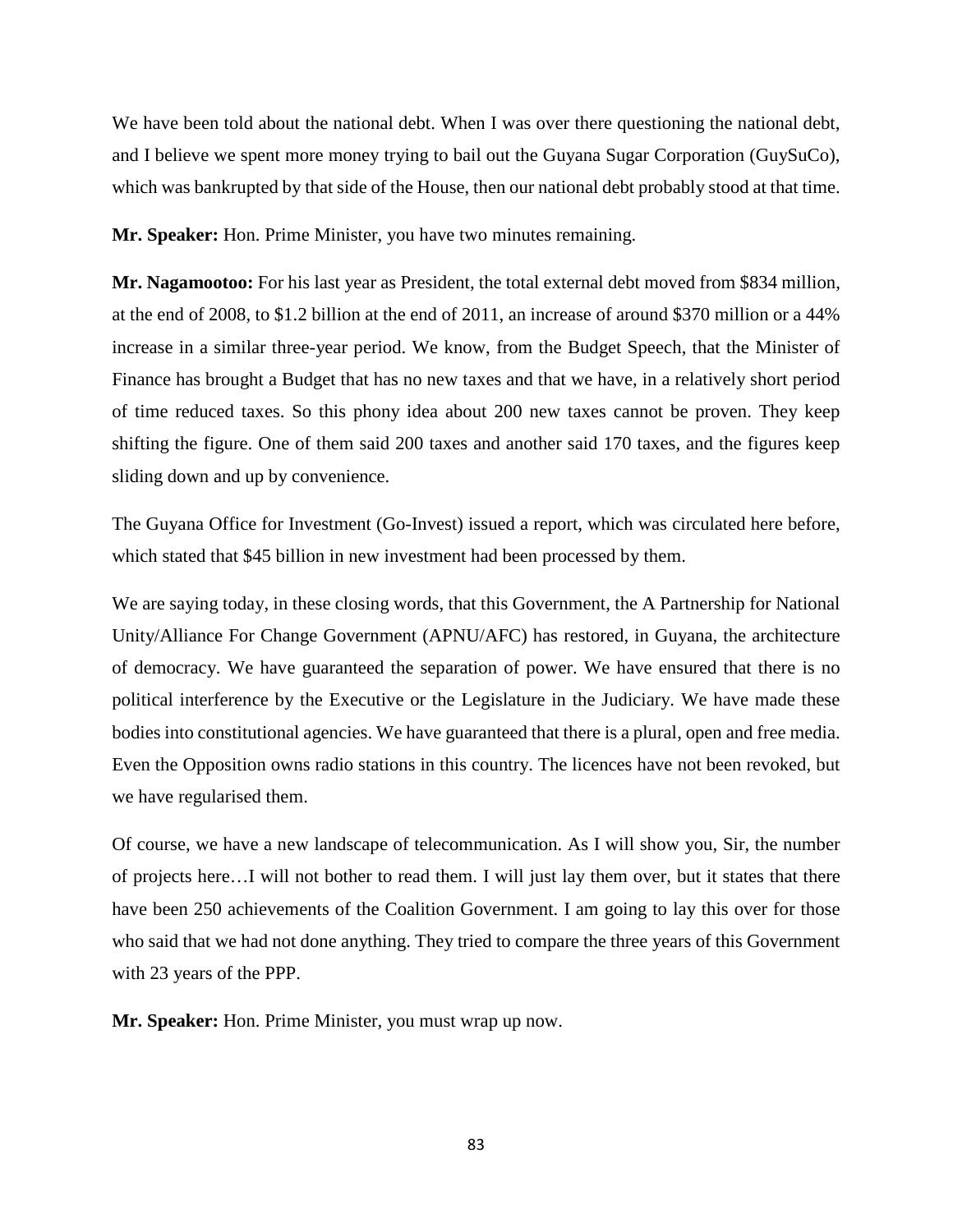**Mr. Nagamootoo:** I say, Sir, that the comparison cannot hold. We know, as a statement of fact, that this country is in safe hands and this country has moved forward progressively. I have every confidence in this Government and this motion shall not pass. Thank you. *[Applause]* (*8.29 p.m.*)

**Mr. Williams:** Mr. Speaker, if it pleases you, pursuant to Standing Order 44(1) of the National Assembly, I respectfully move that the question be now put. *[Interruption]*

### *[Mr. Speaker hit the gavel.]*

**Mr. Speaker:** Hon. Members, we have a motion on the floor. We have not seconded the motion. Hon. Members, I think I will treat with the motion after the next speaker.

**Mr. Jagdeo (Replying)** (*8.30 p.m.*): Mr Speaker, thank you for the opportunity to reply to the debate on the motion that stands in my name. Maybe, I should address this issue that has been a recurring issue about who wanted the debate on the 21<sup>st</sup> December, 2018.

In three presentations, we have heard that the PPP is the "Grinch of Guyana" and that we want to steal Christmas and the season of goodwill from the people of the country. We heard it in the Budget debate from the Hon. Member, Joseph Harmon, and then we heard it from the Hon. Prime Minister today. The Prime Minister sought to explain, at great length, how we got to this date. So, the Hon. Prime Minister said (1) that the Clerk of the National Assembly wrote us informing us about the dates for the motion and that the Government could have suspended the Standing Order if it desired the motion to be debated in the middle of the Budget.

Point number two: The Prime Minister made the case that the Budget is so important and, given that the Clerk had written about the exigencies of Government's business, the Budget had to be approved before the motion could have been debated. Then, the Hon. Prime Minister said that when he moved the motion to adjourn the House to 21<sup>st</sup> December, we did not object.

After this issue came up in the public domain, I also made a public statement that, should the Government want to defer the debate on this motion to next year, we, in the People's Progressive Party, would not have had an objection. All that it would have necessitated was a letter from the Government to the Clerk postponing this sitting of the National Assembly. This Government has postponed a sitting in the past. Just recently, on  $16<sup>th</sup>$  November, we all showed up here. You, Mr. Speaker, were here. All of us were waiting for the Government and there was a no show. So, they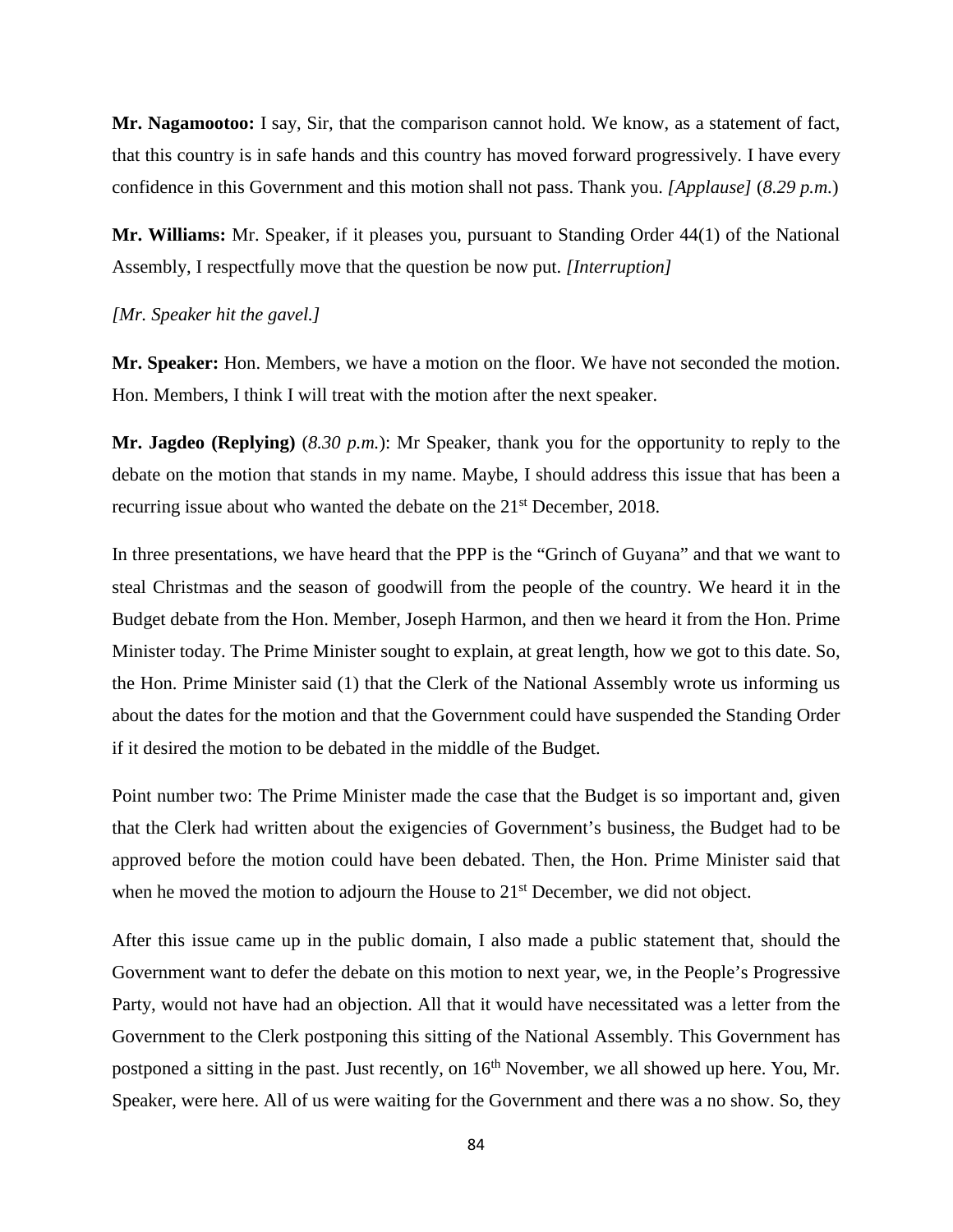could have, but the Hon. Prime Minister made a public statement that we should bring it on and that we were afraid of debating the motion, and, therefore, the debate will continue on this date. If there is any Grinch or *Grinches*, they are all on that side.

The Hon. Prime Minister said that this motion is motivated by personal issues. Then, he went on to say that some Members on this side are facing criminal charges. So, they are hoping that if this motion were to pass here and we have to go back to elections, then the charges will disappear. We can also look at the converse to say that this Government wants to hang on in office because it is afraid of that eventuality, that the Government changes and many people on that side will face criminal charges. In fact, we have already heard about five private criminal charges that were instituted against Ministers of this Government and how they were withdrawn, firstly, by the Director of Public prosecutions (DPP), and then the Hon Attorney General boasting in the public domain that he influenced the withdrawal of the charges. Imagine, from the benches of the Opposition, we can find evidence of large-scale corruption against this Government.

**Mr. Williams:** I stand on a Point of Order, Standing Order 40 (a). The Hon. Member is imputing improper motive to the Hon. Attorney General. He must withdraw it.

**Mr. Speaker:** Hon. Attorney General, did you rise on a Point of Order?

**Mr. Williams:** Yes, please, Mr. Speaker.

**Mr. Speaker:** Please proceed.

**Mr. Williams:** The Hon. Leader of the Opposition imputed improper motive to me in my office. He suggested that I influenced the DPP, who is a constitutional officer. I am asking that he withdraws that and that he apologises.

**Mr. Speaker:** Hon. Member, I thank you. Hon. Mr. Jagdeo, the Attorney General is saying that you imputed to him conduct which, at best, is improper, and, at worst, is interference with a judicial issue. Now, unless you can substantiate it, I would advise that you withdraw it and proceed.

**Mr. Jagdeo:** The Hon. Attorney General said that that I imputed that he made this statement in office. I do not know where he was physically, I think it was at a press conference, but I am sure that he made the statement and it was reported in the newspapers. I do not have the newspapers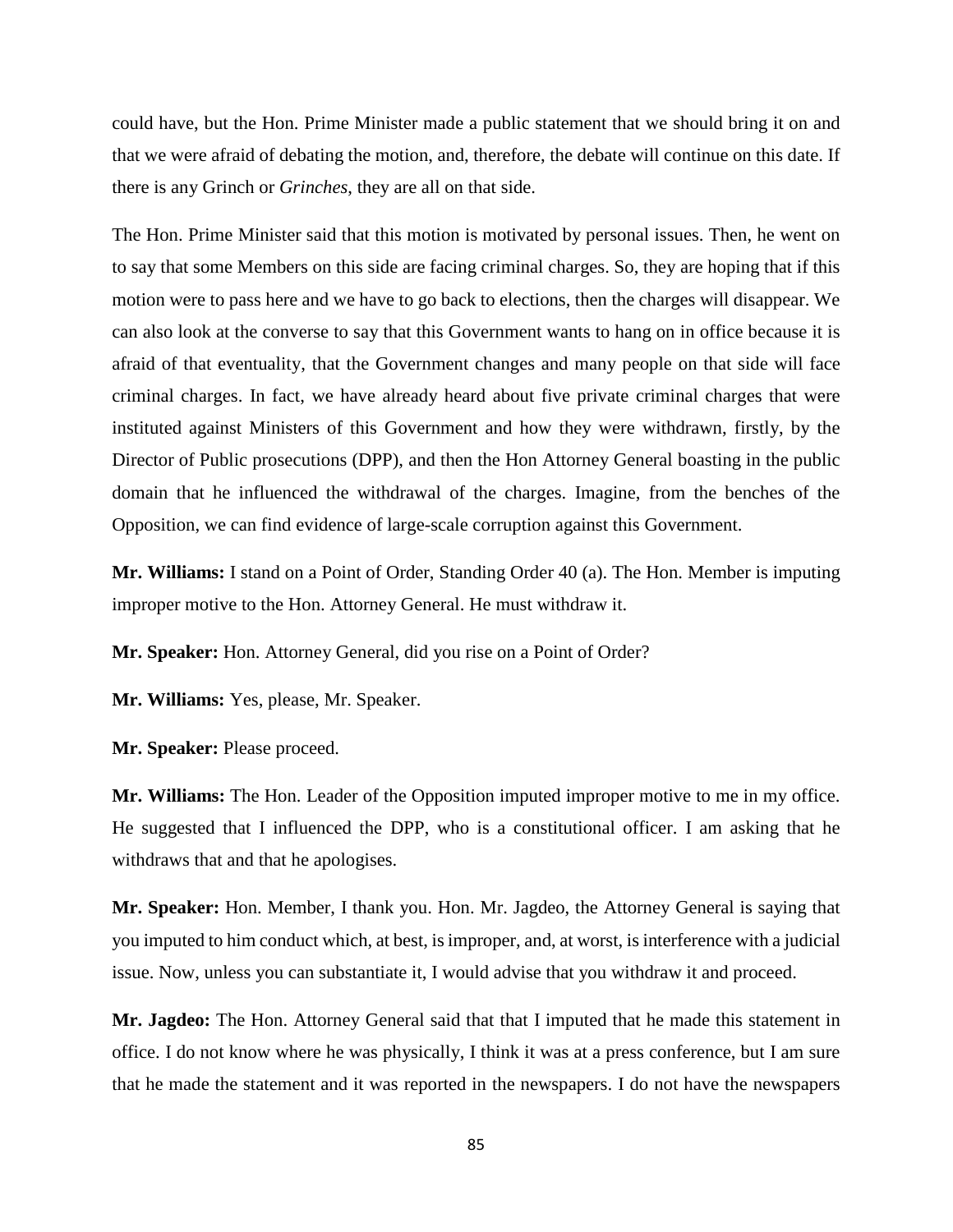with me and so, for the purpose of not distracting me from the debate, I will withdraw the statement here, but I urge Guyanese to go and find the relevant newspapers and they will see what I mean.

**Mr. Speaker:** I thank the Hon. Member. Please proceed.

**Mr. Jagdeo:** The Hon. Prime Minister also spoke about the Manifesto being policy intentions as though it has no meaning to the people of Guyana. There are an enormous number of promises made in that Manifesto. They secured peoples' votes on the basis of those promises that they made to all the people of Guyana. Now, this Government wants to distance itself from the promises because it has failed so miserably in addressing those promises.

On the other hand, the point has been made already by our side that they did not make some other promises that they hurriedly addressed. They did not tell the people they are going to increase their salaries by a massive amount. They did not state that housing allowances would be increased. They did not speak about the *per diem* to Ministers being increased. They did not speak about the other perks, such as vehicles and assistance, being given to Ministers who earn large sums of money. They found time to address those issues, but the Manifesto promises are promises to be fulfilled in the distant future. They have no relevance today.

I thought the Hon. Prime Minister would have pointed out and defended the diminished role that he now plays in this Government, in contravention of the promises made in the Manifesto, and that he would have sought, today, to say that this Government has acted in a manner in which it has not treated him and others with respect, but the Hon. Prime Minister did not do that. As usual, the Hon. Prime Minister is at the centre of everything and the centre of the universe. He spoke about the process of selecting our presidential candidate in the People's Progressive Party.

# *8.42 p.m.*

It is public knowledge now, that because of the untrustworthy nature of the Prime Minister, at that time, he did not get the support of anyone in the entire leadership of the PPP. The PPP was a great party for all of Guyana. Had the Prime Minister become the presidential candidate at that time, it would have been the best party in Guyana. The moment he lost the bid for the presidential candidate, it became this terrible corrupt useless party. That was it. That is not sign of a principled person who contested and if they lose the contest would become part of the team.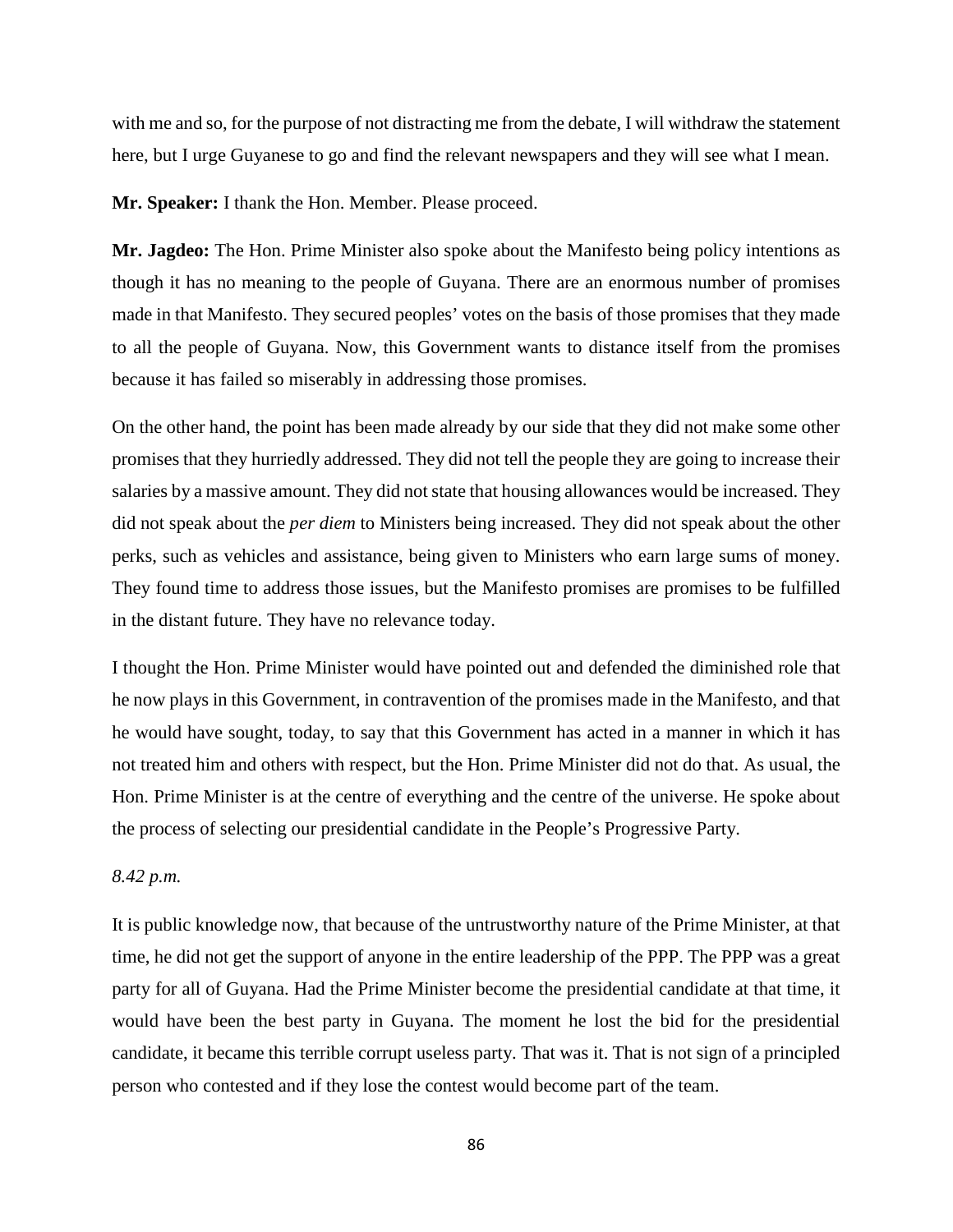We know the Hon. Prime Minister could tell a good story. He told many of them at Whim in the past when we went on the public platform and promised the world to the sugar workers and to the other workers of Guyana. I am not going to go any further into the Prime Minister's presentation. The Prime Minister also said that because we filed a no confidence motion, we want to make Guyana unstable. This has nothing to do with stability in Guyana. You have the developed democracies of the world. In the United Kingdom (UK) now, it is faced with a no confidence motion there. In fact, it is the second one. That does not make the UK less stable. In fact, it is part of a mature democracy when you could come here and debate it. I agree with him. It is not in the acrimonious way that we have done so far today where the *ad hominem* attacks were so numerous that we miss sight of the policy debate. We are here and we have spoken about the policies. I would wish to return to that.

**Mr. Speaker:** Hon. Member, you are wrapping up.

**Mr. Jagdeo:** Yes.

**Mr. Speaker:** You are not presenting new arguments and you are not introducing new elements. That is what you are for now.

**Mr. Jagdeo:** Mr. Speaker, I am just responding to what the Hon. Prime Minister said here. The Prime Minister said that the no confidence motion is an attempt to make Guyana unstable. My rebuttal is that in matured democracies no confidence votes are filed on a routine basis and that does not make them more unstable.

The Hon. Prime Minister also mentioned the debt and the transformation and maybe how under the PPP we grew the debt so rapidly that at one time we were spending more on GuySuCo than the entire national debt. This is not factual. It is absolutely untrue, but I will not want to rebut that now. I just want to say to the Hon. Prime Minister, since he mentioned the debt, that when the PPP/C took office, we know now by the famous memorandum that was signed by the Hon. Vice-President Carl Greenidge, that the stock of debt in Guyana was 913% of gross domestic product (GDP), but when we left office it was 50% of GDP; that we were using 153% of revenue to pay debts (pre 1992) and now, today, the Hon. Winston Jordon just mentioned that we are using 7% of revenue.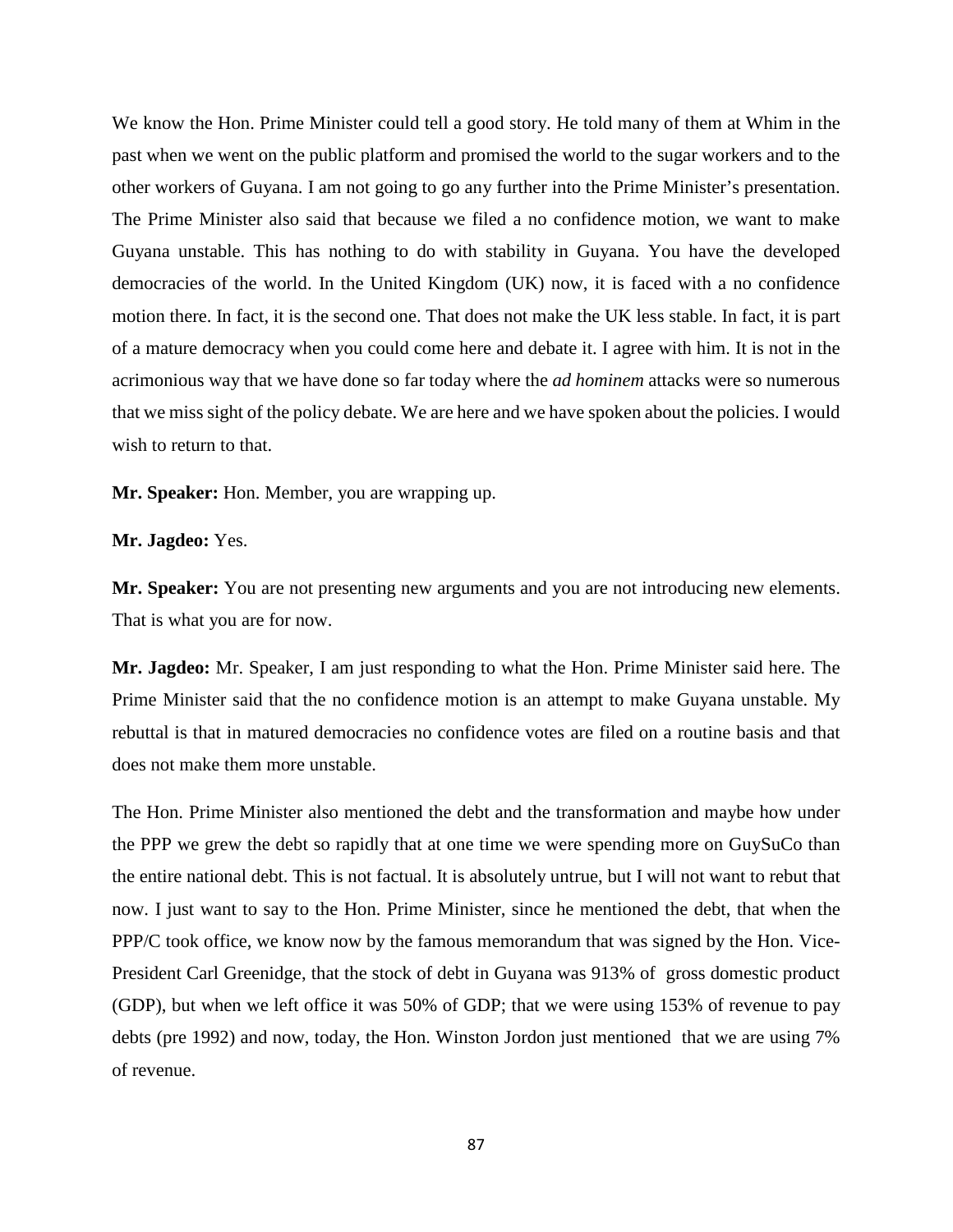In the 23 years of the PPP/C rule in Guyana, we took a bankrupt country and made it into one of the most viable countries in the region. As a corollary to that, you ask what we did. Many of the speakers asked what we did do in our 23 years in office, the Hon. Simona Charles-Broomes included. At that same time, when we inherited office, interest rates were 37 to 40%. If a person wanted to secure a mortgage and that person went into the bank in 1991, that person had to pay a 40% interest. If you were a businessman, that was the rate. It was impossible to borrow for investing or to build homes. Today, interest rates have fallen steeply, because of the transformation. At that time, we were classified as HIPC country, heavily indebted poor countries. One year after we left office, we had attained the category of a middle income country declared by the World Bank.

The *per capita* GDP, when we took office, was under \$300. It soared to over US\$3,000 by the time we left office. The economy had gone to \$4 billion. At one time we were known - we talk about internationally made - only for Johnstown and rigged elections. Today, we are known for a Low Carbon Development Strategy, Green State Development Strategy, for free and fair elections and as a democratic country. Thousands of jobs were created in the period that the PPP/C was in office. We could demonstrate this. Contrast this with the record of this Government. Jobs are being lost and there is no plan for the future. We heard about the Marriott Hotel, the international airport, the national stadium at Providence, the convention centre, four-lane roads and the Hope Canal, and all of these we hear were corrupted projects, but they were built. They were never there before. We took the infrastructure of this country... When to walk down Main Street... It took 30 minutes to drive from the central bank to the Ministry of Finance because there were huge potholes. That was the state of Guyana. Blackout lasted for an entire week at a time. They are taking us back there. We invested in power plants…

### **Mr. Speaker:** Hon. Member, are you wrapping up?

**Mr. Jagdeo:** Yes. I am wrapping up, because I am responding to the Hon. Member saying that we did nothing in office, so I do have to respond about the transformative changes we made in Guyana.

**Mr. Speaker:** Yes, but you need to do it within the context of what we are doing now. It is not a new introduction. You have 20 minutes remaining.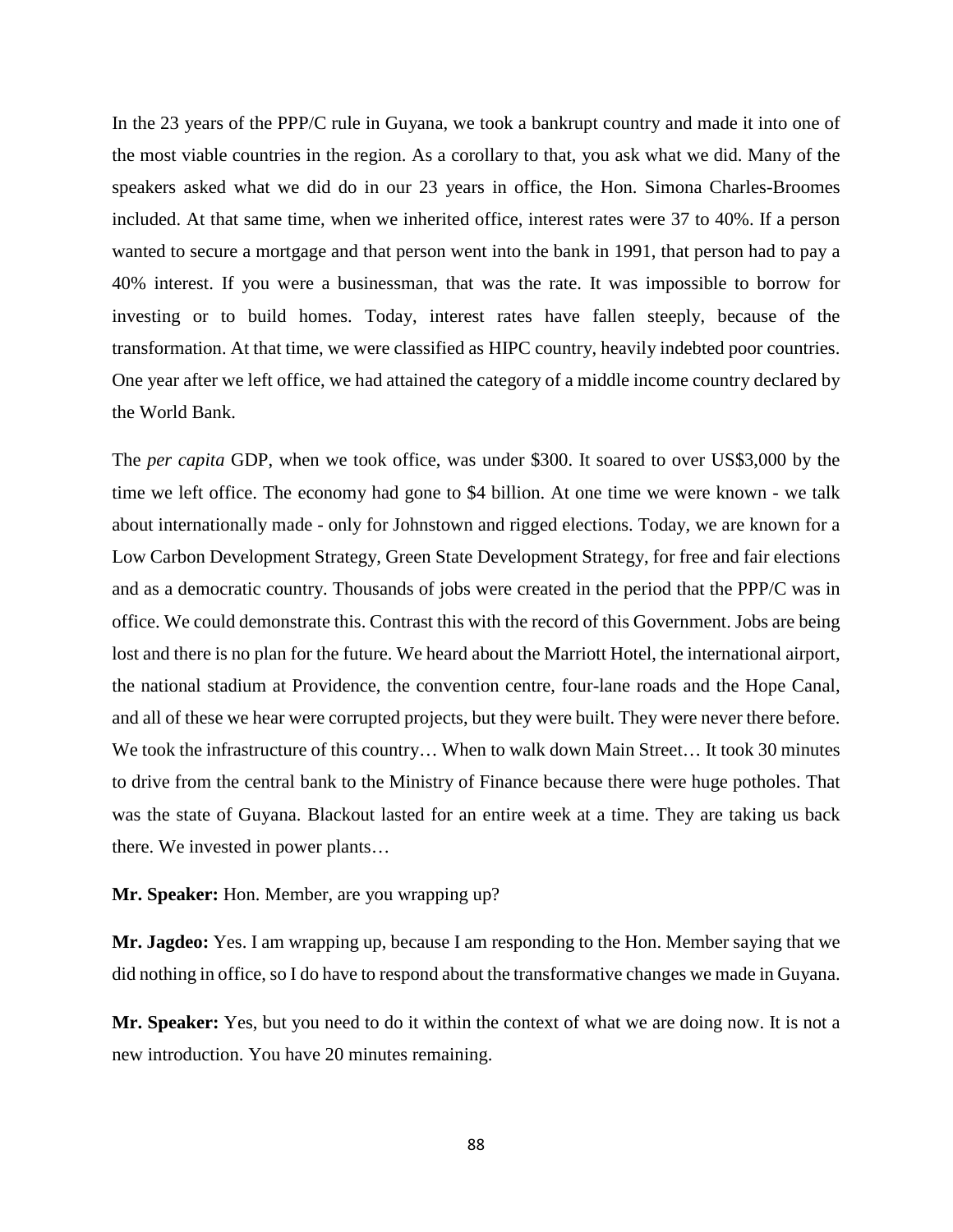**Mr. Jagdeo:** The Hon. Member Khemraj Ramjattan said that Guyana had a death rate of 15 per 100,000 and that this was great. I would refer him to a *Kaieteur News* newspaper article of 13th December, 2018. I just googled it. It states:

"Guyana's homicide robbery and burglary rates significantly exceeds global average, IDB finds. At 19.4 homicides per 100,000 people is higher than the global average which stands at 6.2 per 100,000 persons."

He said that crime is not under-reported. This is what the exact report states.

"Existing police crime data are not disaggregated by gender, age ethnicity, socio-economic stratum, neighbourhood or correlations and causes. Data from victimisation surveys would help address under-reporting in police records.

All that he told us, all the statistics he read out to us means nothing. This is a report from the Inter-American Development Bank (IDB) that was published on the 13<sup>th</sup> December, 2018.

We heard a consultant came in and gave a report, a British consultant. What happened is that the report was given to the Government almost a year ago. That report has not even been debated in the National Assembly. For a very long time it was hidden away in the recesses of this Government. What was it that the Minister did not say? He did not say that 17 persons lost their lives in the worst prison fire. In his tenure, we have had a total breakdown of law and order in relation to the prisons. That did not happen in 23 years. That happened in a Government that prides itself about security concerns.

Mr. Ramjattan quoted a United States (US) Report on Trafficking in Person (TIP), but he did not quote another US report which spoke about the state corruption being the primary source of money laundering now. That is the view. If you chose to quote one US report, you have to choose to quote another US report.

The Hon. Member Joseph Harmon said that I was prepared to give away a corridor, a sliver of the sea, to Venezuela. That is absolutely untrue. I have dealt with this in the public domain already. I do not want to examine publicly their records at New River Triangle and with the Venezuelan's agreement and the offshore area with Suriname. I could do so at another time.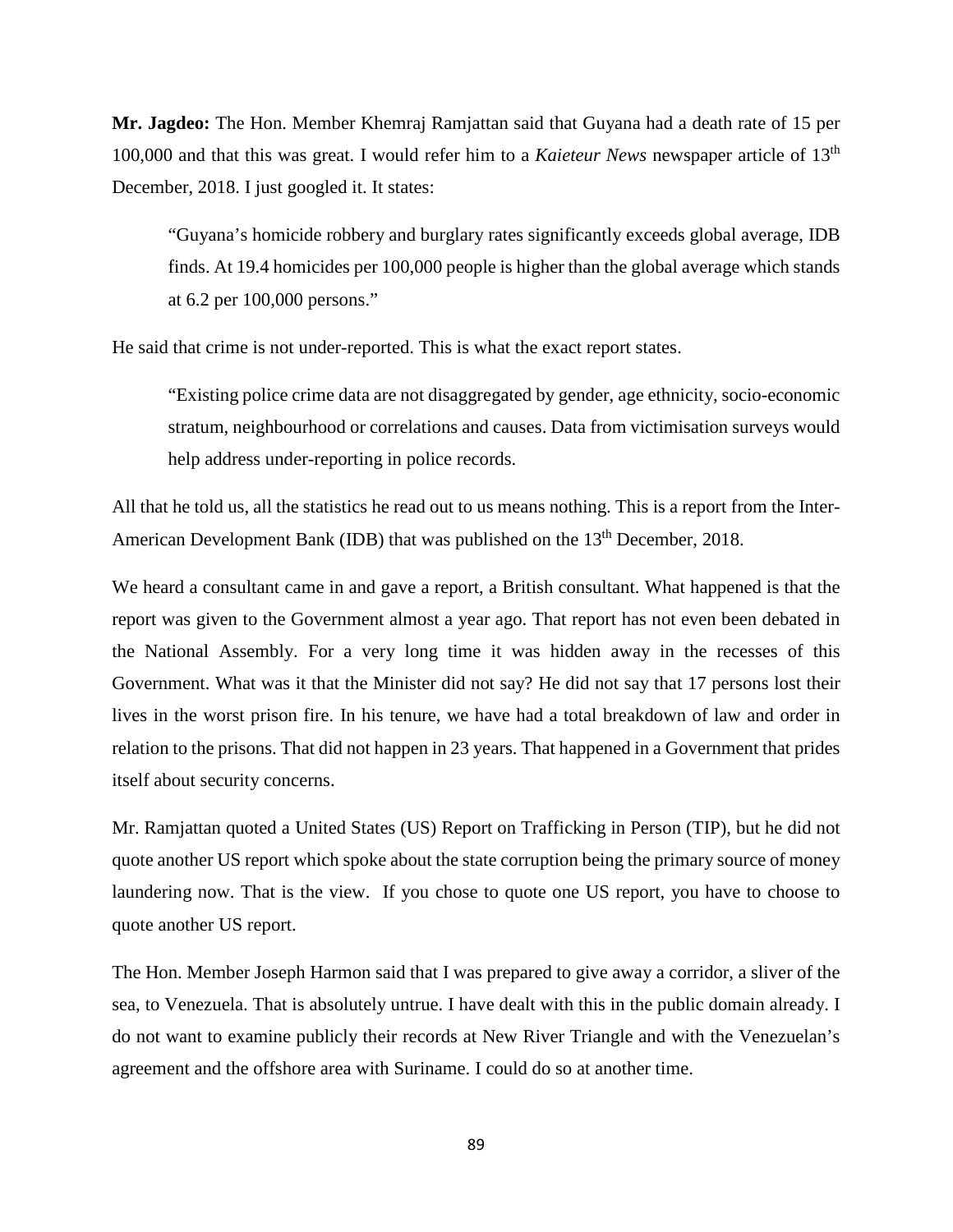He spoke about the moral and spiritual revival.

The unbelievable corruption in the issuance of licences for gambling. Every street corner gets a new machine now, counter the law that is there. What kind of spiritual revival is that? It is all across the country. The sale of gun licences and the sale of work permits are unbelievable. I wonder if the Permanent Secretary that he found holding his head there has mentioned all of these things to him.

All of this talk about how the flag is a great symbol of nationhood, we love this country too. We are patriots. We respect our flag. We do not have to build a 50,000-person stadium that is falling apart for \$1.4 billion, and you cannot account for \$500 million of that. That is the issue. It is not the size of the stadium. You have been caught by the Auditor General saying there is massive corruption on the project. Was that respectful of our flag, the missing \$500 million?

The Hon. Member Simone Charles-Broomes spoke about Lindo Creek and how people were beaten by hammers and it was horrific. What took place there was horrific. Our Guyanese people lost their lives. The police investigated this matter. They had an eyewitness. We should examine it at a commission of inquiry (COI). We cannot do it at that COI as was pointed out. What we said was let us contribute to the terms of reference where the father of a sitting Minister was the head of the tribunal and the brother of a sitting Minister was the secretary to the tribunal. How impartial would that be? Why it was not all of the areas? If there was killing with the 'phantom' squad and everyone else, then we must have a COI into all of those deaths. This is what we have been proposing. Why is this Government so reluctant to go that route? We heard about Satyadeow 'Sash' Sawh. The person who is charged for Satyadeow 'Sash' Sawh's murder was called 'Biscuit'. His lawyer was a member of the APNU, Mr. James Bond. Another accessory to the murder of Satyadeow 'Sash' Sawh was a Leander.

**Mr. Speaker:** No. I think we should wind up. That is what we are doing.

**Mr. Jagdeo:** I have a right to reply.

**Mr. Speaker:** I believe the calling of names and weaving of other people into it, you should stay away from that.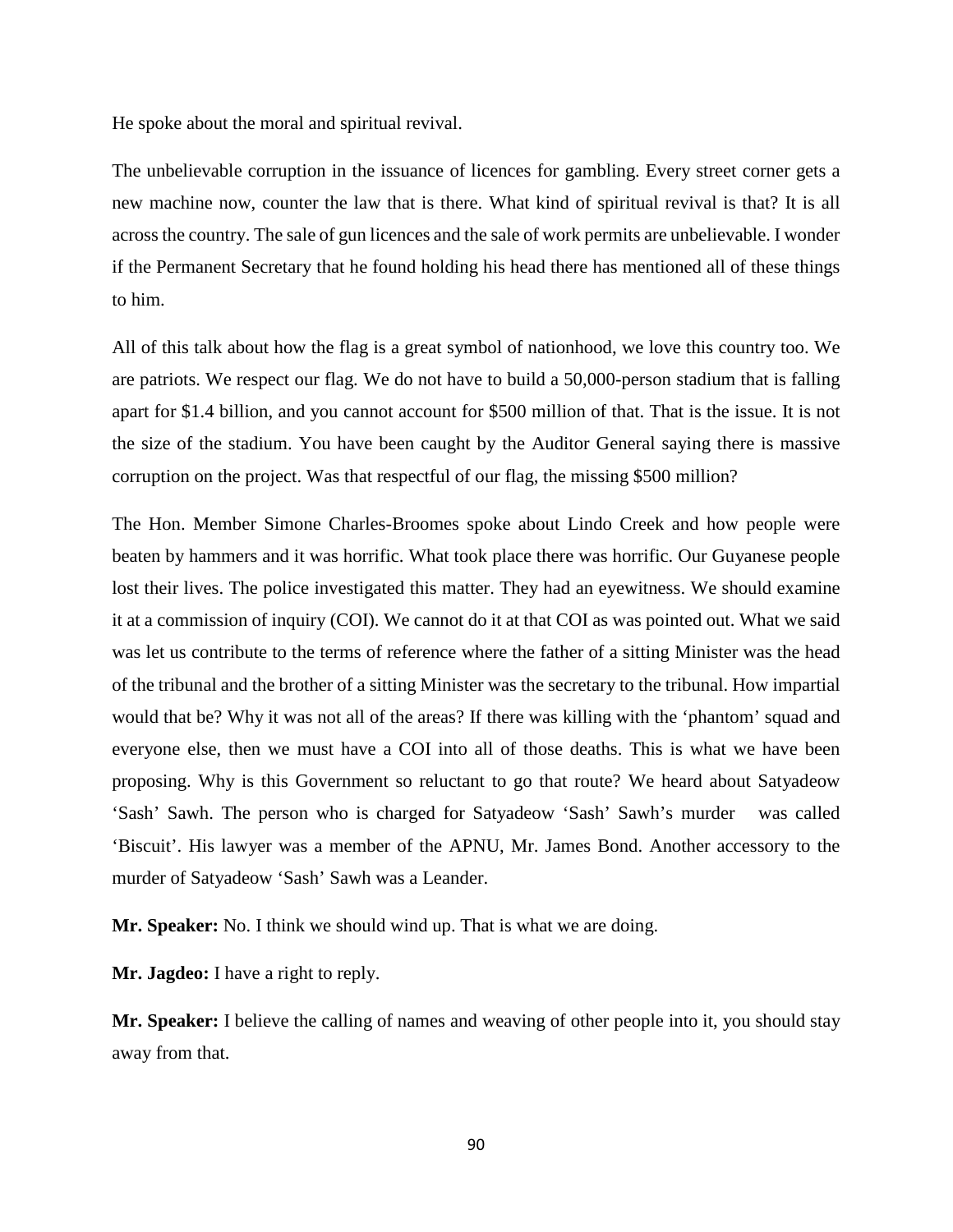**Mr. Jagdeo:** I know the Government is very touchy when you talk about investigating this. We should look at Garlin Fikker. Who killed Garlin Fikker? Who killed Orin Shultz? We should find out about those people who were killed, as the Hon. Member said "McKinnon." These are the things. We should do all of that.

## *8.57 p.m.*

I am not going to deal with the rebuttals anymore, because there are so many things that this Government said here today in defence of itself that are totally extraneous, but as I predicted, they will come for the PPP's corruption, the \$20 billion stolen every year. They will come after extrajudicial killing, but be unprepared to do anything about it. They will talk about discrimination and they are the biggest purveyors of discriminatory acts.

This Government cannot talk about job creation for the people of Guyana. It cannot talk about fighting corruption, because it is the most corrupt Government ever in our history - proven so. It cannot talk about competence. Every day the blunders of this Government are bewildering and perplexing. They are unbelievable. They are of such colossal scale that it is unbelievable.

Cost of living of the people should be the concern, crime and criminality, not excuses. All the things that matter to people, wealth creation, job creation, welfare, cost of living, everything, this Government has failed all and, therefore, I think that the case has been made for the no confidence motion in this Government. They should go to the sugar belt and see mothers who cannot send their children to school, the sugar belts, the rice belts and in Linden.

I will commend a no-confidence motion to the House. I do hope that people would develop a conscience over there and address this.

One last thing, I have an article here that came out of the Walter Rodney Commission of Inquiry. Mr. Sydney James told us where 155 high-powered guns went to in the 1970s. He is the head of SOCU. He now said that they have not been recovered. Maybe, we should find out about this.

Thank you Mr. Speaker. [*Applause*] (*8.59 p.m.*)

**Mr. Speaker:** I thank the Hon. Member for his statement. This exhausts our list of speakers. We will then put the question. I see no request from anyone for rebuttal on anything, so we will put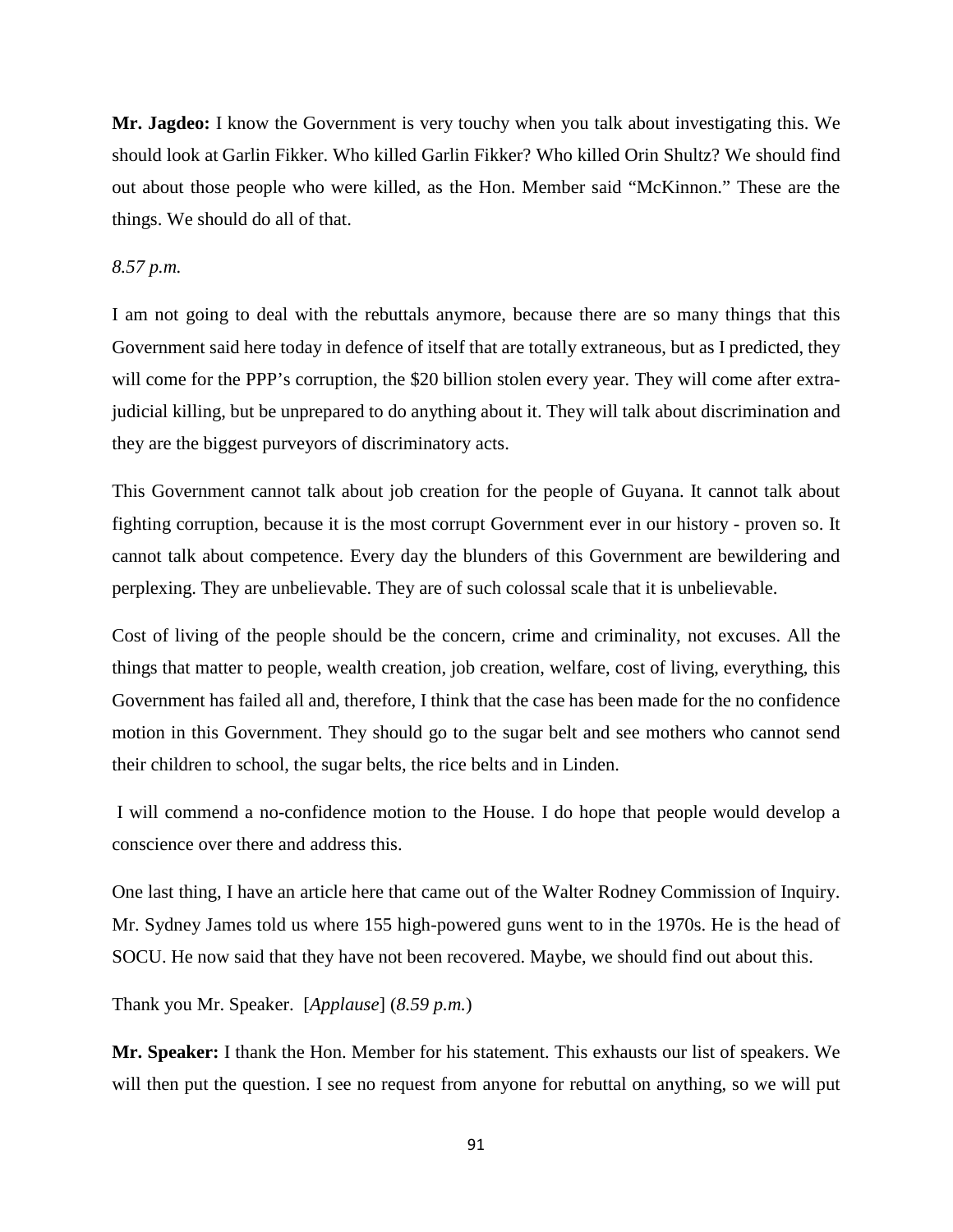the question. First, we have the voice vote, then if the result of the voice vote is not satisfactory, immediately thereafter division is to be called, not now. That is how it goes.

I now put the question which is that this House has no confidence in the Government. I think that that is the text of the motion. I am mindful to use the exact words which are in the motion. The text is:

## "BE IT RESOLVED:

That this National Assembly has no confidence in the Government."

# *Question put*

Hon. Member, you will call for a division after I have given my opinion, and it is if that opinion does not please you. We are doing this as it is required to do in the Standing Orders. After the Speaker gives his opinion, then it is if the opinion does not meet you. My opinion is that the noes have it, because I distinctly heard an extra shout after, so the noes have it.

**Ms. Teixeira:** Mr. Speaker, based on our advice, I, therefore, call for a division. Thank you.

**Mr. Speaker:** It is based on the Speaker's advice and the leading of the Standing Order.

**Ms. Teixeira:** Yes Sir.

**Mr. Speaker:** Hon. Members, the Clerk of the National Assembly will take the numbers. I would ask for your cooperation so that we could maintain silence so that no mistake is made.

*Assembly divided: Ayes 33, Noes 32, as follows:*

*Ayes* 

Mr. Bharrat

Ms. Veerasammy

Mr. Gill

Mr. Anamayah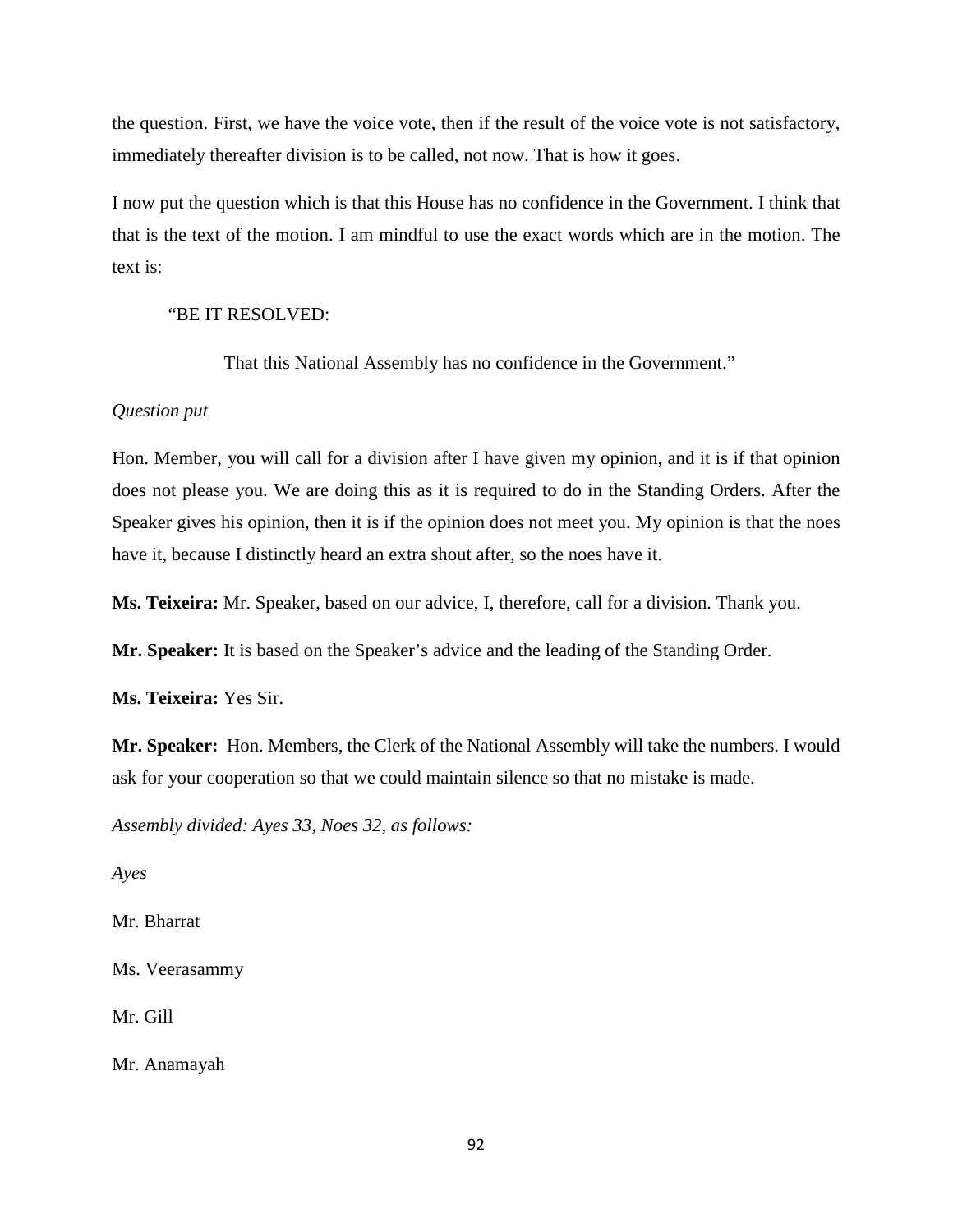Mr. Dharamlall

Mr. Charlie

Mr. Damon

Dr. Mahadeo

Mr. Chand

Mr. Neendkumar

Ms. Pearson-Fredericks

Mr. G. Persaud

Mr. Mustapha

Ms. Selman

Dr. Westford

Dr. Ramsaran

Ms. G. Persaud

Mr. Croal

Mr. Hamilton

Ms. Chandarpal

Dr. V. Persaud

Mr. Seeraj

Bishop Edghill

Mr. Lumumba

Ms. Pauline Campbell-Sukhai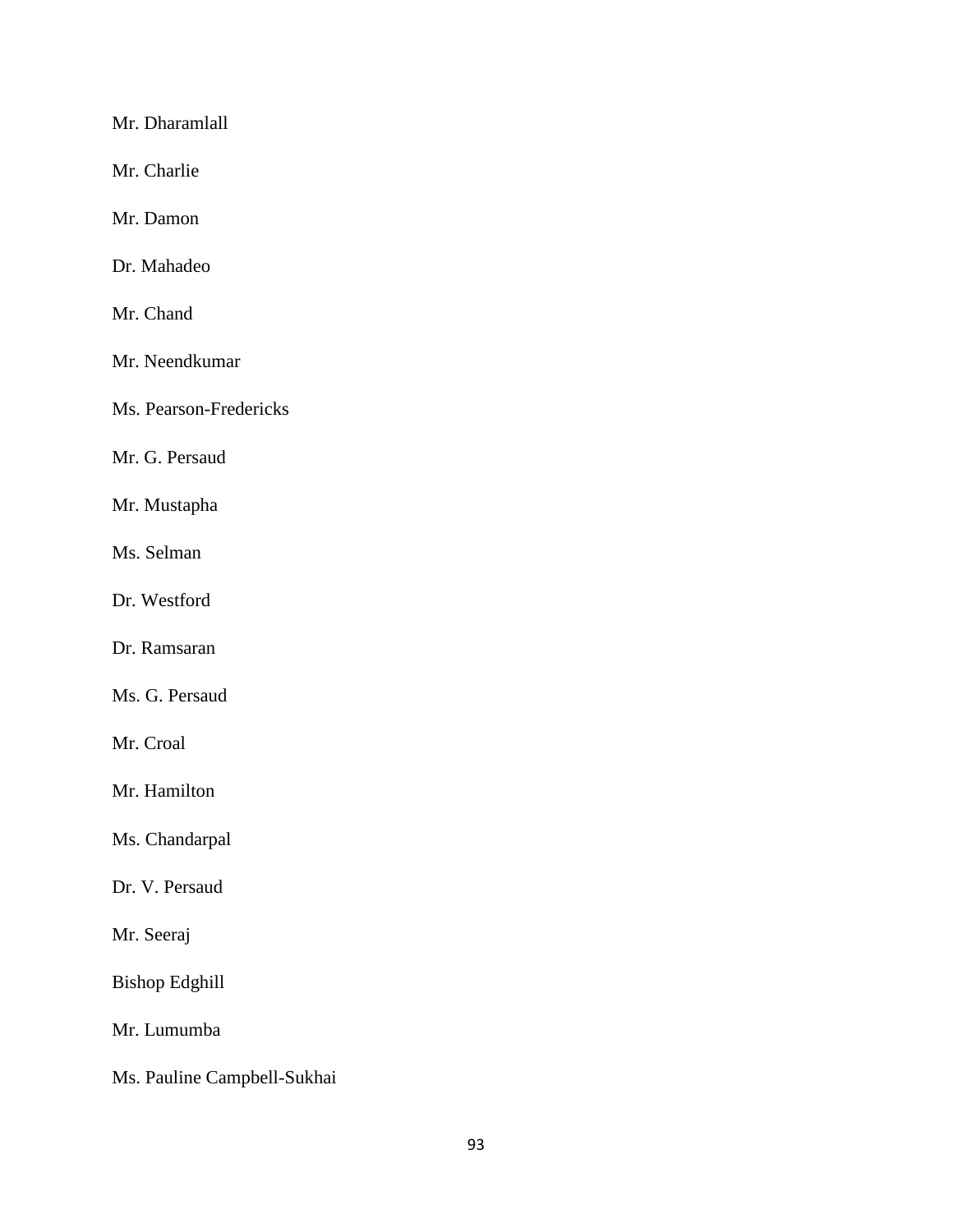Dr. Anthony

Ms. Manickchand

Mr. Nandlall

Mr. Ali

Ms. Teixeira

Mr. Rohee

Mr. Jagdeo

*Noes*

Mr. Rutherford

Mr. Rajkumar

*Aye*

Mr. C. Persaud – Yes [*Interruption*]

**Ms. Bancroft:** No. Correct yourself. Correct it now.

**The Clerk:** Mr. C. Persaud. Mr. Charrandass Persaud

**Mr. C. Persaud:** I already said yes. [*Interruption*]

**Ms. Bancroft:** No. No. Charrandass say "no". No.

**Mr. C. Persaud:** I have already voted.

**Ms. Bancroft:** No. No. Charrandass, no.

**Mr. Speaker:** Hon. Member.

**Minister of Public Health [Ms. Lawrence]:** Thank you for acknowledging me. Mr. Speaker We are asking for a time out of two minutes.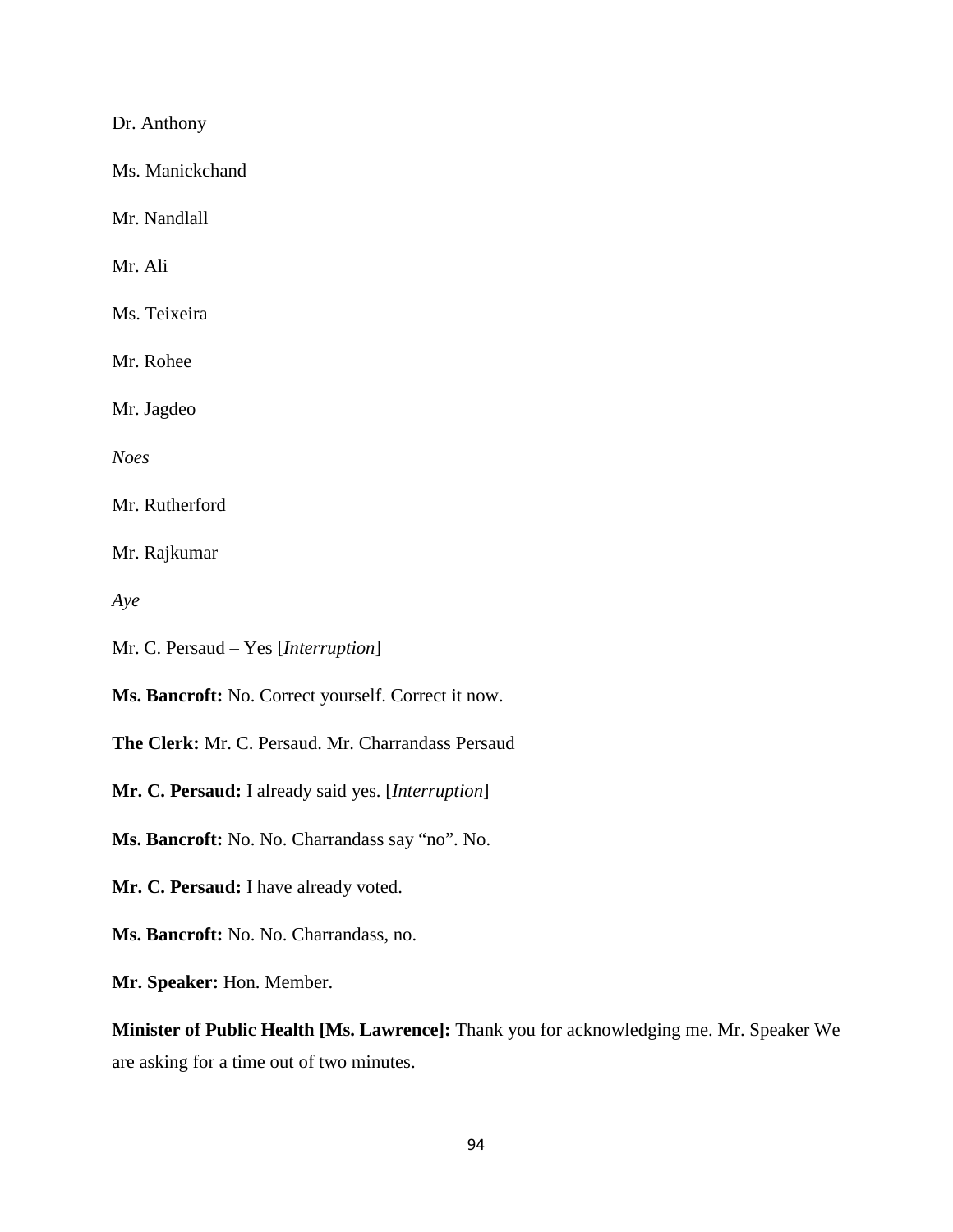**Mr. Speaker:** What sort of thing is that? Hon. Member, there is no time out on a vote.

Mr. Charrandass Persaud. You called the name Mr. Charrandass Persaud. That is how you normally called him, Mr. C. Persaud. Let us go through the thing and deal with it.

Hon Member, there is no time out on a vote. A vote is taken to conclusion. Mr. Isaacs, I would say to take the vote from the beginning.

*9.12 p.m.* 

Hon. Members, I have directed the Clerk to take the names of the Government Members from the beginning so that there is no … [*Interruption*]

*Noes*

Mr. Rutherford

Mr. Rajkumar

*Aye*

Mr. Charrandass Persaud (Yes, Yes, Yes)

*Noes*

Mr. Figueira

Mr. Carrington

Mr. Allen

Mr. Adams

Ms. Bancroft

Ms. Wade

Ms. Patterson

Dr. Henry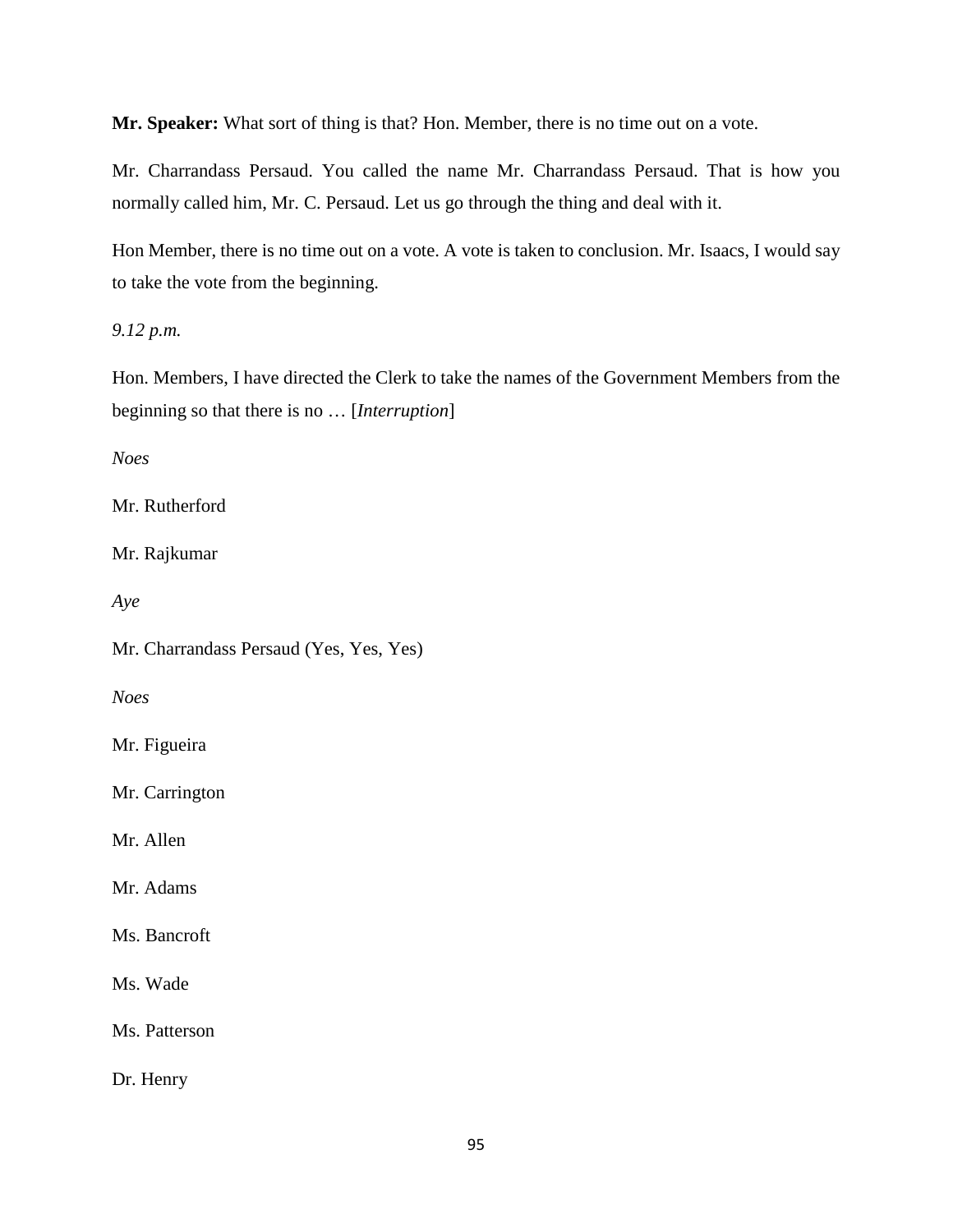Ms. Charles-Broomes

Dr. Cummings

Mr. Sharma

Ms. Garrido-Lowe

Ms. Ferguson

Ms. Dawn Hastings-Williams

Mr. Holder

Mr. Gaskin

Ms. Hughes

Mr. Patterson

Ms. Lawrence

Mr. Trotman

Mr. Jordan

Dr. Norton

Mr. Bulkan

Dr. Roopnaraine

Lt. Col. (Ret'd) Harmon

Ms. Ally

Mr. Williams

Mr. Ramjattan

Mr. Greenidge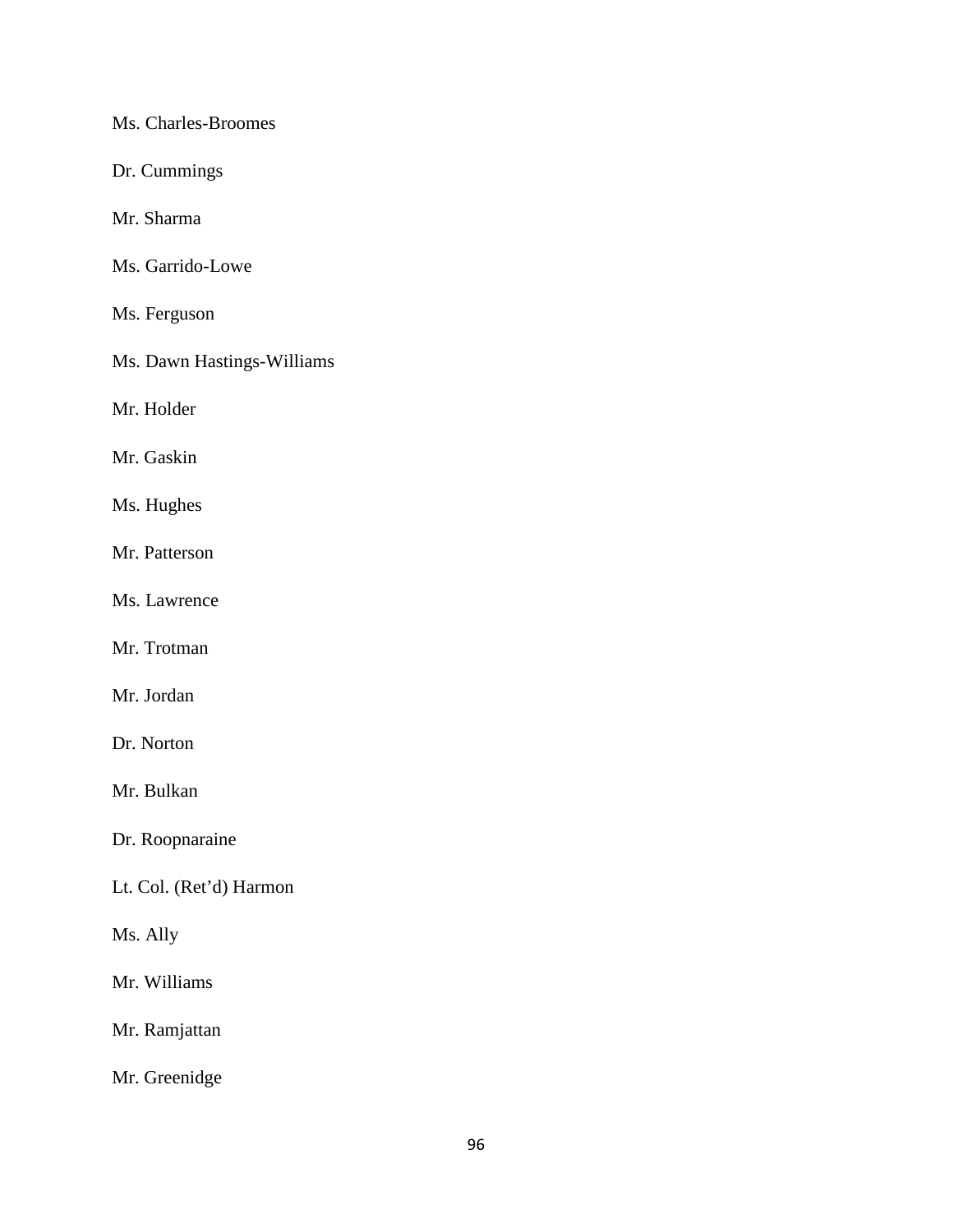#### Mr. Nagamootoo

#### *Motion carried.*

**Mr. Speaker:** Hon. Members, you have heard the result of the vote, 33 in favour and 32 against. It means that the motion is carried. What happens here after, Hon. Members, we will continue the work and complete the work of this evening and then we will deal with the consequences of this.

#### **ADJOURNMENT**

**Mr. Speaker:** Hon. Members, this brings us to the end of our work for this evening. It remains only for me to express to Members my gratitude for the manner in which this debate took place, very spirited in many respects; not disrespectful as it could have been. Certainly, I think that Members have an opportunity to express themselves in a way which leaves us all with a view that Members were prepared to deal with the motion, and for that, I express my thanks to Members.

It is that time of the year that we must recognise that we are moving into what is called the "Christmas Season", and it is our last opportunity to see each other for the holidays. I would, therefore, want to wish everyone the very best for the season. Christmas is characterised by the words "peace", "love" and "joy" and it tells a tale of many things, all of them good, even Herod's attempt, to have the wise men return to him and tell him where the child was, was unsuccessful. What I will say to us is that this no confidence motion is an exceptional learning experience, I think, for all of us, and for that, we should thank ourselves. There is more to be done in relation to it and, I think, in the coming weeks, if not days, that will be known and appreciated. Thank you all, Hon. Members, for the debate and I will wish you all a very Merry Christmas. I trust that when we gather again, we will be refreshed and energised to continue with the work which will be set before us.

I do not know whether Hon. Members would wish to exchange greetings. Hon. Members are not willing to exchange greetings. We all cannot be unhappy about the end of the year. We are, then, Hon. Members, I will ask the Prime Minister to move the adjournment.

**Mr. Nagamootoo:** Mr. Speaker, I know that we are closing in on Christmas Day and the festive occasion. I want to wish you, Your Honour, and the Clerk and Deputy Clerk, members of the Parliament Office and staff, members of the media and all Members of the House a Merry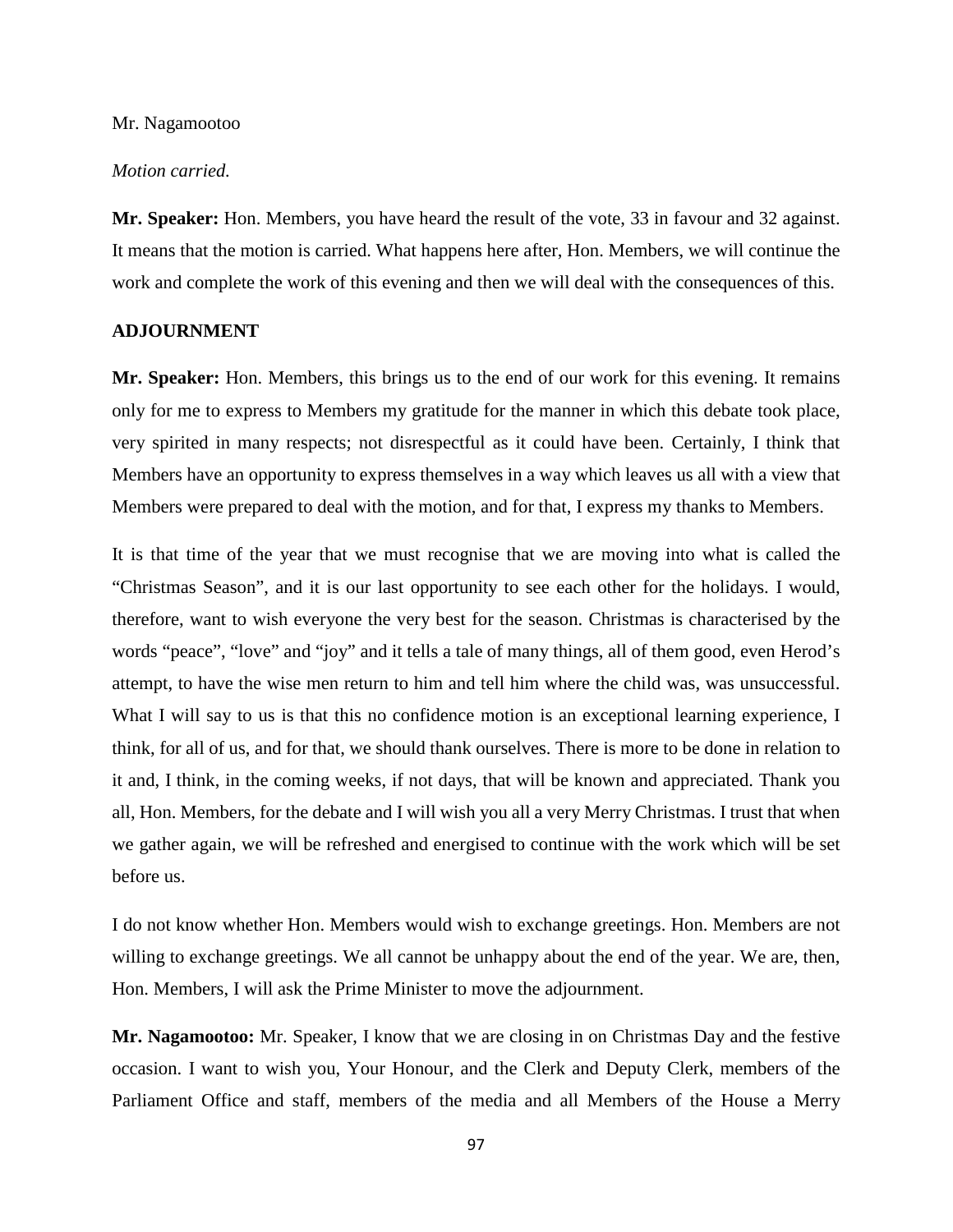Christmas and a Happy New Year. We hope that the peace that has prevailed over Guyana over the past three years, and every year since the last years, will continue, and that the people will learn to share and live as one nation and to affirm our motto, "One people." These debates here have been, of course, very robust today and the results are historic and unprecedented, but nevertheless, Guyana has to move forward. We have to find ways and means of letting the Guyanese people understand what has happened here today and how we move on from here. Saying all of these words, I would like to once again wish the Members of the National Assembly a happy holiday.

In so saying, I would like to move the adjournment of the House until the  $3<sup>rd</sup>$  January, 2019.

**Mr. Speaker:** Hon. Prime Minister, I wonder if you would withhold the adjournment until…

**Mr. Jagdeo:** Mr. Speaker, I would also like to share the sentiments expressed by the Hon. Prime Minister in wishing you, the members of staff of the National Assembly and all of those who have over the years been at the disposal or have served the Members of Parliament here in the National Assembly, to allow us to do our job here. I want to wish them a Merry Christmas and all the best for the new year. I would also like to extend best wishes to all of the other colleagues in the National Assembly on both sides of the House and also to all the Guyanese people who were listening to us, notwithstanding what took place in the National Assembly today, as the Prime Minister said, it is unprecedented, and it is pushing our democracy forward.

We, on both sides of the House, have to now sit and talk about how we move forward over the course of the next few months and over the future. I am doing that on this side, very conscious of what I mean and what implications it would have for the future of Guyana. I believe that I have expressed this sentiment over and over that we both have to constituencies, the People's National Congress, the AFC, a diminished one – I must take a dig - and the People's Progressive Party. We have to find a way now to ensure that we maximise all of the national skills; look past the politics of it so that we can, in the upcoming era which can be transformative, present a united face to the rest of the world. This, although it may seem unprecedented and maybe disappointing for Members on the Government's side, is also an opportunity. I would hope that we all see this as an opportunity for engagement very early, on both sides, and decide how we will chart the way forward.

Thank you very much. [*Applause*]